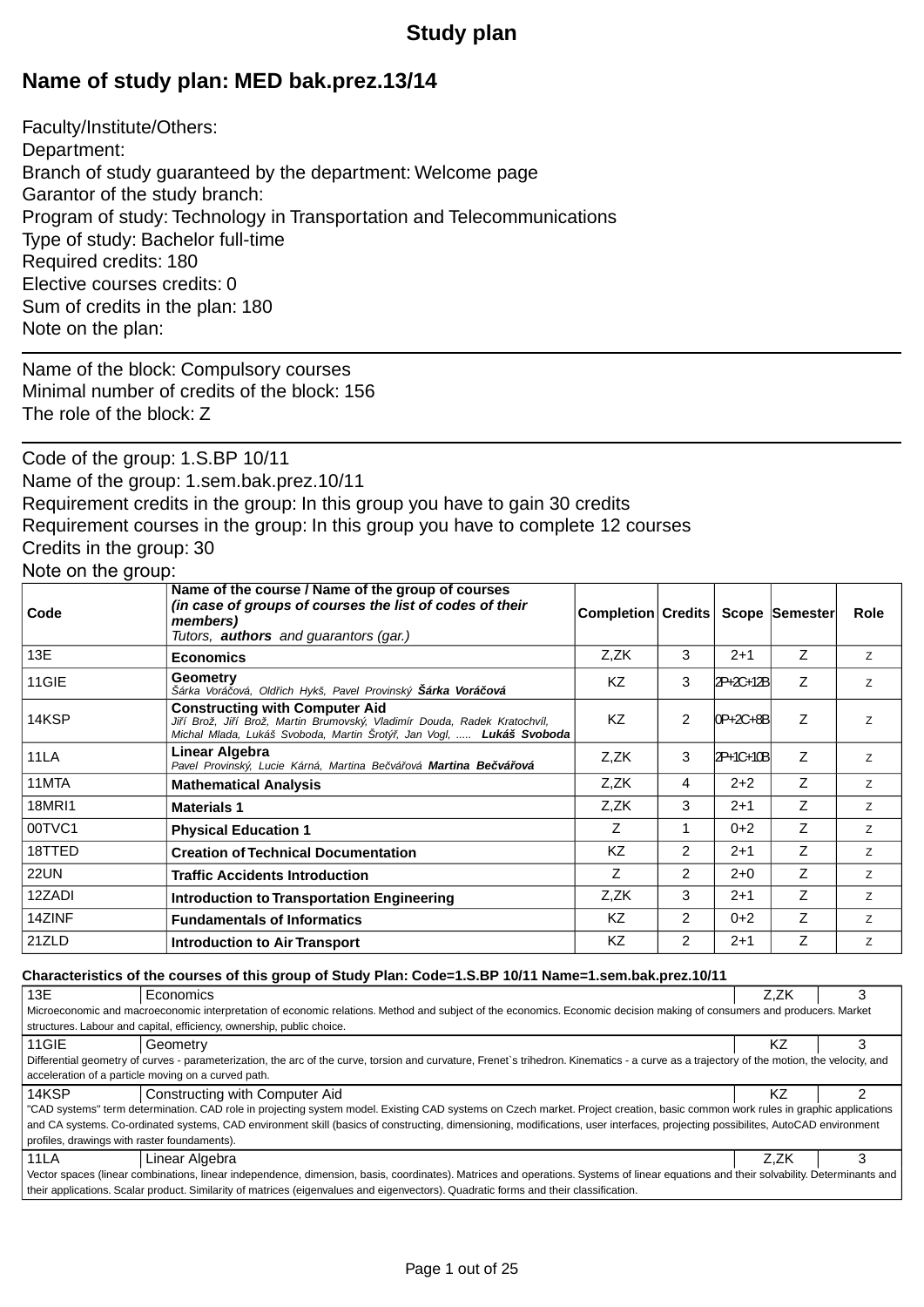| 11MTA                                                                                                                                                                                     | <b>Mathematical Analysis</b>                                                                                                                                                                      | Z,ZK | 4              |  |
|-------------------------------------------------------------------------------------------------------------------------------------------------------------------------------------------|---------------------------------------------------------------------------------------------------------------------------------------------------------------------------------------------------|------|----------------|--|
|                                                                                                                                                                                           | Sequences and series of real numbers and its convergence. Basic properties of functions. Differential and integral calculus of the real function of one real variable. Power series, Fourier      |      |                |  |
| series and foundations of Fourier transform.                                                                                                                                              |                                                                                                                                                                                                   |      |                |  |
| 18MRI1                                                                                                                                                                                    | Materials 1                                                                                                                                                                                       | Z.ZK | 3              |  |
| Crystal structure. Basics of thermodynamics of metals and their alloys. Balanced binary diagrams. Alloys of iron with carbon. Deterioration of solid solutions. Heating processing of     |                                                                                                                                                                                                   |      |                |  |
| steel and cast irons. Physical features. Mechanical features. Dephectostopic testing. Corosion.                                                                                           |                                                                                                                                                                                                   |      |                |  |
| 00TVC1                                                                                                                                                                                    | <b>Physical Education 1</b>                                                                                                                                                                       |      |                |  |
|                                                                                                                                                                                           | Practical instruction and training in a wide variety of sports and games: from basic recreational coaching to competitive top level training. Included are: basketball, volleyball, soccer,       |      |                |  |
|                                                                                                                                                                                           | tennis, squash, floorball, bodybuilding, swimming, canoeing, aerobic.                                                                                                                             |      |                |  |
| 18TTED                                                                                                                                                                                    | Creation of Technical Documentation                                                                                                                                                               | ΚZ   | $\mathcal{P}$  |  |
|                                                                                                                                                                                           | Technical standards, international standardization, types of technical drawings, representation of technical objects, technical diagrams and charts, dimensional and geometrical accuracy,        |      |                |  |
|                                                                                                                                                                                           | arrangement of drawing sheets, types of schemes and their creation.                                                                                                                               |      |                |  |
| <b>22UN</b>                                                                                                                                                                               | <b>Traffic Accidents Introduction</b>                                                                                                                                                             |      | $\overline{2}$ |  |
|                                                                                                                                                                                           | Traffic accident as a physical process, systematic submission, vehicle x human x infrastructure interaction, accidents statistics, aircraft accidents, accidents on railways, accidents on        |      |                |  |
|                                                                                                                                                                                           | waterways, road traffic accidents, other aspects, accidental prevention.                                                                                                                          |      |                |  |
| 12ZADI                                                                                                                                                                                    | Introduction to Transportation Engineering                                                                                                                                                        | Z.ZK | 3              |  |
|                                                                                                                                                                                           | Traffic survey. Terrestrial roads. Residential zone. Land - use planning. Railway transport. Public mass transport. Integrated traffic systems. Traffic prognosis. Traffic safety. Air transport. |      |                |  |
| Traffic and environment.                                                                                                                                                                  |                                                                                                                                                                                                   |      |                |  |
| 14ZINF                                                                                                                                                                                    | Fundamentals of Informatics                                                                                                                                                                       | ΚZ   | 2              |  |
|                                                                                                                                                                                           | Introduction to faculty network, MS-Word and Open Office, use of styles and advanced features, computer functions and information transmission. Number systems incl. arithmetic                   |      |                |  |
| calculations. Algorithms and their proprieties. Flow charts for algorithms drawing. Mathematic and logic ordering algorithms incl. functions and procedures. Work with MS-Excel - tables, |                                                                                                                                                                                                   |      |                |  |
| graphs, calculations, functions.                                                                                                                                                          |                                                                                                                                                                                                   |      |                |  |
| 21ZLD                                                                                                                                                                                     | Introduction to Air Transport                                                                                                                                                                     | ΚZ   | $\mathcal{P}$  |  |
| Air transport as a component of complex transport system. International status of civil aviation. International organizations in Europe and worldwide. Characteristics of air transport.  |                                                                                                                                                                                                   |      |                |  |
|                                                                                                                                                                                           | Commercial air transport. Technical operations of aeroplanes.                                                                                                                                     |      |                |  |
|                                                                                                                                                                                           |                                                                                                                                                                                                   |      |                |  |

## Code of the group: 2.S.BP 10/11

## Name of the group: 2.sem.bak.prez.10/11

## Requirement credits in the group: In this group you have to gain 30 credits

Requirement courses in the group: In this group you have to complete 12 courses

### Credits in the group: 30

### Note on the group:

| Code          | Name of the course / Name of the group of courses<br>(in case of groups of courses the list of codes of their<br>members)<br>Tutors, <b>authors</b> and guarantors (gar.) | <b>Completion Credits</b> |                |         | Scope Semester | <b>Role</b> |
|---------------|---------------------------------------------------------------------------------------------------------------------------------------------------------------------------|---------------------------|----------------|---------|----------------|-------------|
| 13EDOT        | <b>Economy, Transport, Telecommunications</b>                                                                                                                             | KZ                        | $\mathcal{P}$  | $2 + 0$ |                | Z           |
| 11FY1         | <b>Physics 1</b>                                                                                                                                                          | Z.ZK                      | 4              | $2P+2C$ |                | Z           |
| 11MVP         | <b>Mathematical Analysis of Function of More Variables</b>                                                                                                                | Z.ZK                      | 3              | $2+2$   |                | Z           |
| <b>18MRI2</b> | <b>Materials 2</b>                                                                                                                                                        | ΚZ                        | $\overline{2}$ | $2 + 0$ |                | Z           |
| 11PT          | <b>Probability</b><br>Ivan Nagy                                                                                                                                           | Ζ                         | 2              | $1 + 1$ |                | Z           |
| 12PKD         | <b>Rail Transport Designing</b>                                                                                                                                           | Z,ZK                      | 3              | $2+2$   |                | Z           |
| 14SIAP        | <b>Networks and Protocols</b>                                                                                                                                             | ΚZ                        | $\overline{2}$ | $1 + 1$ |                | Z           |
| 18ST          | <b>Statics</b>                                                                                                                                                            | Z.ZK                      | 3              | $2 + 1$ |                | Z           |
| 17TDL         | <b>Transport Technology and Logistics</b>                                                                                                                                 | Z,ZK                      | 3              | $2+2$   |                | Z           |
| 00TVC2        | <b>Physical Education 2</b>                                                                                                                                               | Z                         | 1              | $0+2$   |                | Z           |
| 20UIS         | Introduction to ITS                                                                                                                                                       | Z,ZK                      | 3              | $2+1$   |                | Z           |
| 14UPRO        | Introduction to Programming                                                                                                                                               | ΚZ                        | $\overline{2}$ | $0+2$   |                | Z           |

#### **Characteristics of the courses of this group of Study Plan: Code=2.S.BP 10/11 Name=2.sem.bak.prez.10/11**

| 13EDOT                                                                                                                                                                                       | Economy, Transport, Telecommunications                                                                                                                                                           | ΚZ   |  |  |
|----------------------------------------------------------------------------------------------------------------------------------------------------------------------------------------------|--------------------------------------------------------------------------------------------------------------------------------------------------------------------------------------------------|------|--|--|
|                                                                                                                                                                                              | Transport, telecommunications, demand, supply, indicators, economic development, legislation, European union, regulation, liberalisation, transport modes, ITS, sustainability,                  |      |  |  |
| 11FY1                                                                                                                                                                                        | Physics 1                                                                                                                                                                                        | Z.ZK |  |  |
| Kinematics, particle dynamics, dynamics of particle systems and rigid body. Continuum mechanics, thermodynamics, electric field, directed electric current.                                  |                                                                                                                                                                                                  |      |  |  |
| 11MVP                                                                                                                                                                                        | Mathematical Analysis of Function of More Variables                                                                                                                                              | Z.ZK |  |  |
|                                                                                                                                                                                              | Metric spaces, sequences in metric spaces, limit of sequence in metric space. Differential calculus of functions of several variables, differential of function, partial derivations, implicitly |      |  |  |
|                                                                                                                                                                                              | defined functions, extremes of functions of several variables. Integral calculus of functions of several variables, Riemann integral, integral over curves and surfaces in R3, application       |      |  |  |
| of integral calculus in physics.                                                                                                                                                             |                                                                                                                                                                                                  |      |  |  |
| 18MRI2                                                                                                                                                                                       | Materials 2                                                                                                                                                                                      | ΚZ   |  |  |
|                                                                                                                                                                                              | Fundamental concepts, notions. The main materials groups. Semiconductors. Polymers. Special types of steel. Properties and application of the composite materials.                               |      |  |  |
| 11PT                                                                                                                                                                                         | Probability                                                                                                                                                                                      |      |  |  |
| Descriptive statistics. Basic probability concepts: elementary events and events, definitions and interpretation of probability. Random variable, probability distribution, probability mass |                                                                                                                                                                                                  |      |  |  |
| and density, moments, some discrete and continuous distributions. Random vectors: joint and marginal distributions, mean vector, covariance matrix. Mixed distributions, mixture of          |                                                                                                                                                                                                  |      |  |  |
| distributions. Law of large numbers, central limit theorem.                                                                                                                                  |                                                                                                                                                                                                  |      |  |  |
|                                                                                                                                                                                              |                                                                                                                                                                                                  |      |  |  |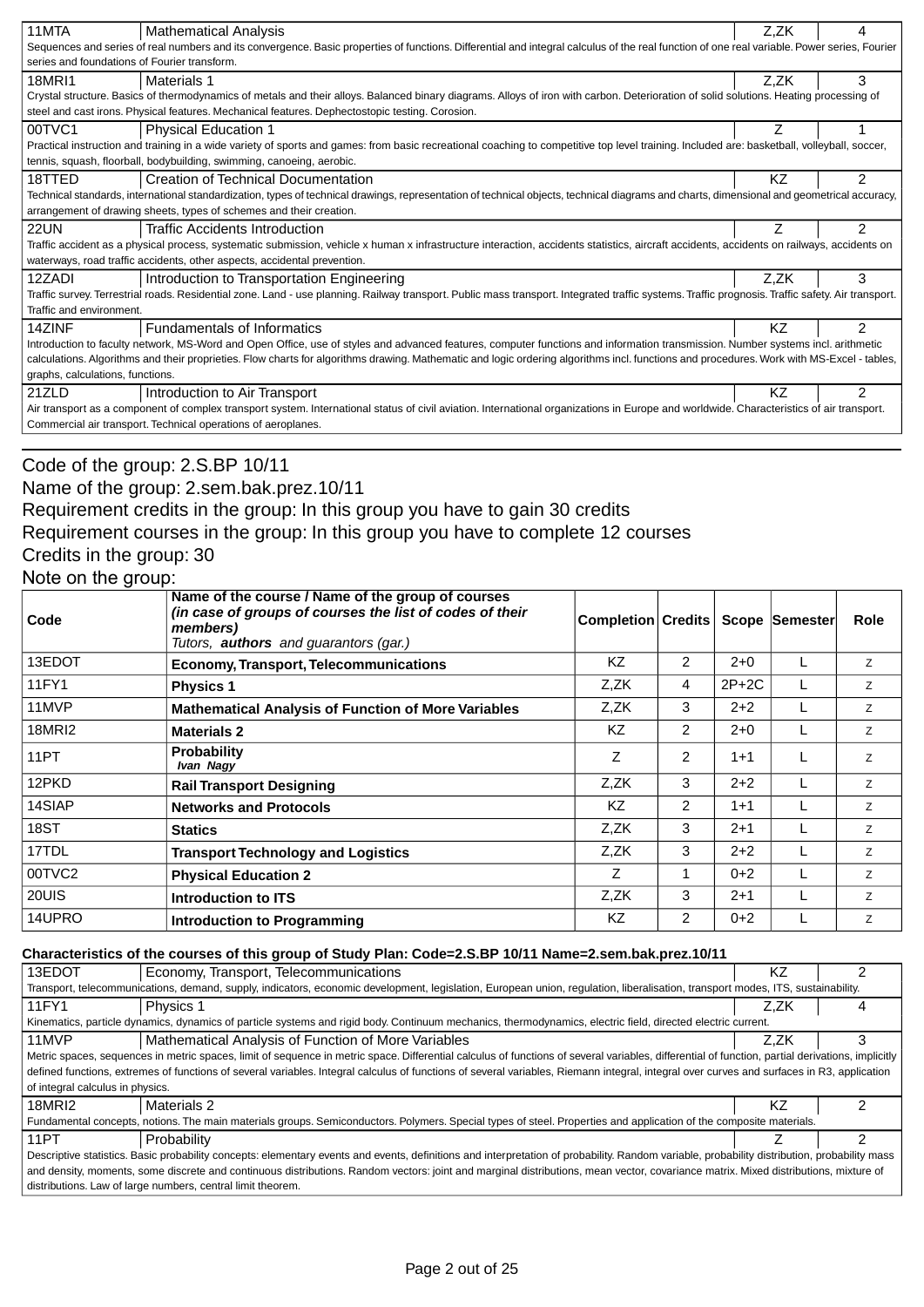| 12PKD                                                                                                                                                                                | Rail Transport Designing                                                                                                                                                                      | Z.ZK      | 3              |  |  |
|--------------------------------------------------------------------------------------------------------------------------------------------------------------------------------------|-----------------------------------------------------------------------------------------------------------------------------------------------------------------------------------------------|-----------|----------------|--|--|
|                                                                                                                                                                                      | Railway lines network. Vehicle and track relation. Traction. Track geometrical parameters. Clearance profile. Railway lines routing. Superstructure and substructure of the railway lines.    |           |                |  |  |
|                                                                                                                                                                                      | Switches. Railway stations. City rail transport.                                                                                                                                              |           |                |  |  |
| 14SIAP                                                                                                                                                                               | Networks and Protocols                                                                                                                                                                        | <b>KZ</b> | 2              |  |  |
|                                                                                                                                                                                      | Basic communication model, history and development of the Internet, principle of data transfer through computer networks (TCP/IP), performance of basic network protocols (ARP,               |           |                |  |  |
|                                                                                                                                                                                      | RARP, TCP, UDP, Telnet, FTP, DNS, DHCP POP3, IMAP), data acquirement from the Internet sources, communicating ability via the Internet and fundamentals of own web presentation               |           |                |  |  |
| design by the means of web sites.                                                                                                                                                    |                                                                                                                                                                                               |           |                |  |  |
| 18ST                                                                                                                                                                                 | <b>Statics</b>                                                                                                                                                                                | Z.ZK      | 3              |  |  |
|                                                                                                                                                                                      | General system of forces. Calculation of reactions of mass objects and compound systems. Assessment of internal forces on statically determinate beam and simple framework.                   |           |                |  |  |
|                                                                                                                                                                                      | Principle of virtual works. Kinematic method for calculation of reactions of statically determinate systems. Determination of axial forces in truss construction, method of joints and method |           |                |  |  |
|                                                                                                                                                                                      | of sections. Geometry of cross sections. Plane fiber polygons and catenary cables.                                                                                                            |           |                |  |  |
| 17TDL                                                                                                                                                                                | Transport Technology and Logistics                                                                                                                                                            | Z.ZK      | 3              |  |  |
|                                                                                                                                                                                      | Basic terms in transport technology and logistics. Particular steps of transport planning. Quantification of carriage relations. Line planning. Timetabling. Planning in pasanger and freight |           |                |  |  |
|                                                                                                                                                                                      | transport. Organisation of traffic in each transport means. Technological factors from the point of view of operator and client. Organisation of public city transport. Logistic technologies |           |                |  |  |
|                                                                                                                                                                                      | and their application using various transport means.                                                                                                                                          |           |                |  |  |
| 00TVC2                                                                                                                                                                               | <b>Physical Education 2</b>                                                                                                                                                                   |           |                |  |  |
|                                                                                                                                                                                      | Practical instruction and training in a wide variety of sports and games: from basic recreational coaching to competitive top level training. Included are: basketball, volleyball, soccer,   |           |                |  |  |
|                                                                                                                                                                                      | tennis, squash, floorball, bodybuilding, swimming, canoeing, aerobic.                                                                                                                         |           |                |  |  |
| 20UIS                                                                                                                                                                                | Introduction to ITS                                                                                                                                                                           | Z.ZK      | 3              |  |  |
|                                                                                                                                                                                      | Intelligent Transport Systems (ITS), their objectives and vision. ITS in the world, in Europe and in the Czech Republic. Architecture of ITS and the role of standardization. Information     |           |                |  |  |
| and navigation systems. ITS in road, rail and combine transport. Design of ITS, organization, preparation and implementation of the project. Current projects in the Czech Republic. |                                                                                                                                                                                               |           |                |  |  |
| 14UPRO                                                                                                                                                                               | Introduction to Programming                                                                                                                                                                   | ΚZ        | $\mathfrak{p}$ |  |  |
|                                                                                                                                                                                      | Algorithm development, methods of structured programming, high-level programming languages, basics of C programming languages (types, variables, conditions, cycles, arrays,                  |           |                |  |  |
|                                                                                                                                                                                      | functions), programming techniques, complexity.                                                                                                                                               |           |                |  |  |
|                                                                                                                                                                                      |                                                                                                                                                                                               |           |                |  |  |

### Code of the group: 3.S.BP 11/12

## Name of the group: 3.sem.bak.prez.11/12

## Requirement credits in the group: In this group you have to gain 27 credits Requirement courses in the group: In this group you have to complete 10 courses

## Credits in the group: 27

#### Note on the group:

| Code   | Name of the course / Name of the group of courses<br>(in case of groups of courses the list of codes of their<br>members)<br>Tutors, <b>authors</b> and guarantors (gar.) | Completion Credits   Scope Semester |                |                  |                | Role |
|--------|---------------------------------------------------------------------------------------------------------------------------------------------------------------------------|-------------------------------------|----------------|------------------|----------------|------|
| 11DAD  | <b>Differential and Difference Equations</b>                                                                                                                              | Z.ZK                                | 3              | $2 + 1$          | Z              | Z    |
| 11FY2  | <b>Physics 2</b>                                                                                                                                                          | Z.ZK                                | 4              | $2+2$            | Ζ              | Z    |
| 12MDE  | <b>Transport Models and Transport Excesses</b><br>Milan Dont. Josef Kocourek                                                                                              | Z.ZK                                | 3              | $2P+1C+8B$       | Z              | Z    |
| 12PPOK | <b>Designing Roads, Highways and Motorways</b><br>Petr Šatra, Ji í arský, Jan Gallia, Tomáš Pad lek, Petr Kumpošt                                                         | KZ                                  | 3              | 1P+2C+10B        | Z              | Z    |
| 18PZP  | <b>Elasticity and Strength</b><br>Petr Zlámal, Petr Koudelka, Ján Kopa ka, Jitka ezní ková, Tomáš Doktor,<br>Radek Kolman, Jan Vy ichl, Jan Šleichrt, Daniel Kytý,        | Z.ZK                                | 3              | <b>2P+1C+10B</b> | Z              | Z    |
| 11SIS  | <b>Statistics</b>                                                                                                                                                         | Z,ZK                                | $\overline{2}$ | $1 + 1$          | $\overline{z}$ | Z    |
| 20SSA  | <b>Systems Analysis</b>                                                                                                                                                   | Z,ZK                                | 3              | $2 + 1$          | Z              | Z    |
| 14UATT | Introduction to Automatization and Telecommunication<br><b>Systems</b>                                                                                                    | <b>KZ</b>                           | $\overline{2}$ | $3+0$            | Z              | Z    |
| 16UDDM | Introduction to Transportation and Manipulation Technics                                                                                                                  | ZK                                  | $\overline{2}$ | $2+0$            | Z              | Z    |
| 14ZAET | <b>Fundamentals of Electrotechnics</b>                                                                                                                                    | <b>KZ</b>                           | $\overline{2}$ | $2 + 1$          | Z              | Z    |

#### **Characteristics of the courses of this group of Study Plan: Code=3.S.BP 11/12 Name=3.sem.bak.prez.11/12**

| 11DAD                                                                                                                                                                                   | Differential and Difference Equations                                                                                                                                                            | Z.ZK | З |  |  |  |
|-----------------------------------------------------------------------------------------------------------------------------------------------------------------------------------------|--------------------------------------------------------------------------------------------------------------------------------------------------------------------------------------------------|------|---|--|--|--|
|                                                                                                                                                                                         | Difference equations and its systems. Some solvable types of differential equations of the first order. Linear differential equations of the n-th order. Methods for solution of the homogeneous |      |   |  |  |  |
| equation, solution of inhomogeneous equation by means of variation of constants. Power series and their use for solution of differential equation. Boundary value problem. Eigennumbers |                                                                                                                                                                                                  |      |   |  |  |  |
|                                                                                                                                                                                         | and function for differential equation. Fourier series of function.                                                                                                                              |      |   |  |  |  |
| 11FY2                                                                                                                                                                                   | Physics 2                                                                                                                                                                                        | Z.ZK |   |  |  |  |
|                                                                                                                                                                                         | Magnetic field, electromagnetic field. Optics, quantum character of electromagnetic radiation. Introduction into quantization, hydrogen atom. Multi-electron atoms, the nuclei. Basics of        |      |   |  |  |  |
| solid body physics.                                                                                                                                                                     |                                                                                                                                                                                                  |      |   |  |  |  |
| 12MDE                                                                                                                                                                                   | <b>Transport Models and Transport Excesses</b>                                                                                                                                                   | Z.ZK |   |  |  |  |
|                                                                                                                                                                                         | Parameters of the traffic flow and methods for their measurement. Models of the traffic flow, communications load, line and urban systems. Theory of queues, shock waves. Quality of             |      |   |  |  |  |
|                                                                                                                                                                                         | transport and its assessment. Statistical characteristics of transport. Transport excesses, their analysis, the causes, identify and minimize the consequences. Improving of transport           |      |   |  |  |  |
| safety and fluency.                                                                                                                                                                     |                                                                                                                                                                                                  |      |   |  |  |  |
| 12PPOK                                                                                                                                                                                  | Designing Roads, Highways and Motorways                                                                                                                                                          | ΚZ   |   |  |  |  |
| Definition, types, ownership, maintenance, management and categorization of roads and highways. Curve and transition curve. Sinuosity and standard speed. Route in rural areas.         |                                                                                                                                                                                                  |      |   |  |  |  |
| Range of vision for stopping and overtaking. Road body - shapes and proportions, bottom and superstructure. Drainage and components of roads. Safety device. Crossings, junctions,      |                                                                                                                                                                                                  |      |   |  |  |  |
| intersections.                                                                                                                                                                          |                                                                                                                                                                                                  |      |   |  |  |  |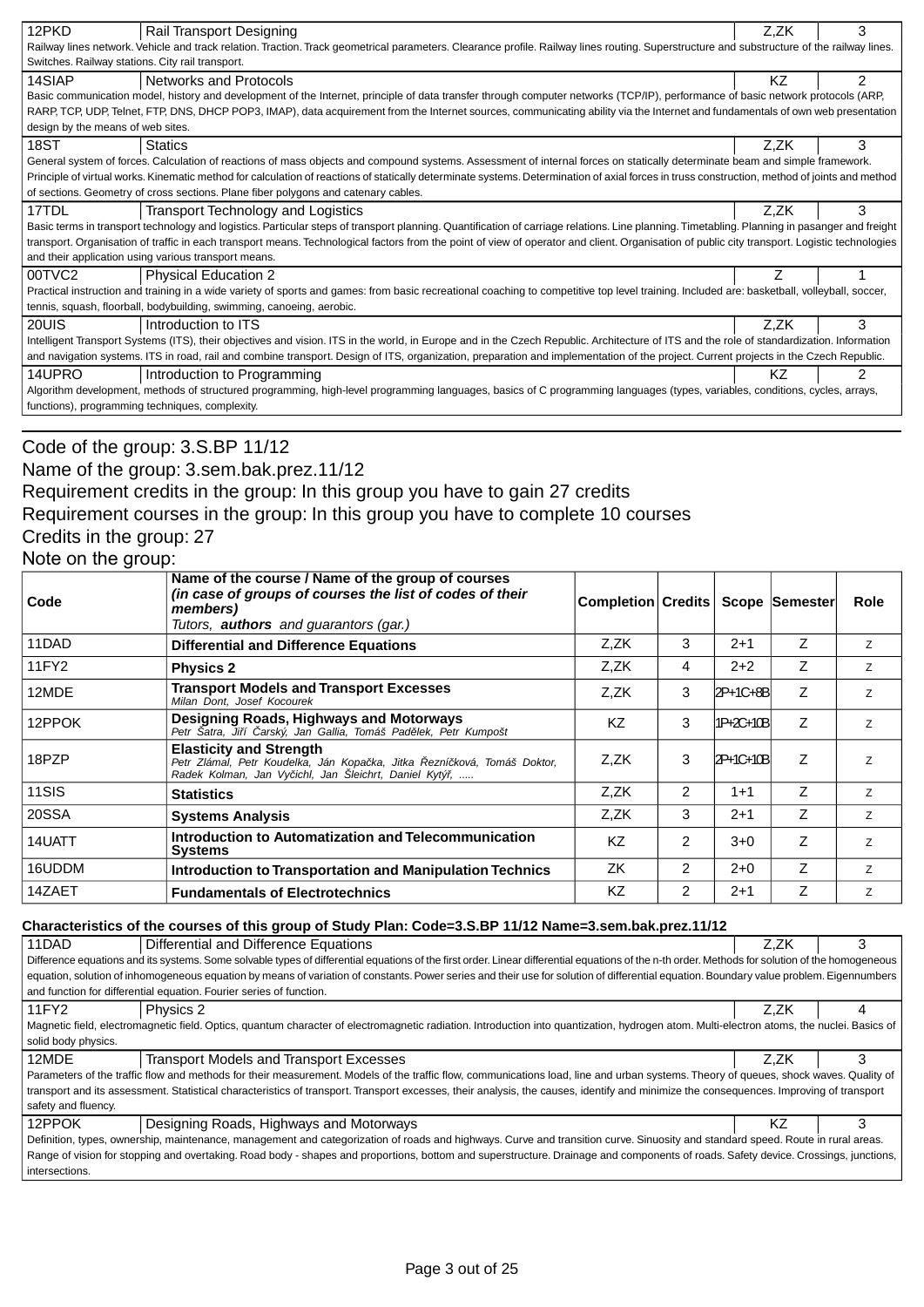| 18PZP                                                                                                                                                                                              | <b>Elasticity and Strength</b>                                                                                                                                                                     | Z.ZK |   |  |
|----------------------------------------------------------------------------------------------------------------------------------------------------------------------------------------------------|----------------------------------------------------------------------------------------------------------------------------------------------------------------------------------------------------|------|---|--|
|                                                                                                                                                                                                    | Tension and compression. Bending of beam. Shear stress during bending of beam. Design and analysis of cross section of beam. Design of riveted, bolted and welded joint of structure.              |      |   |  |
|                                                                                                                                                                                                    | Analysis of deflection curve of beam. Torsion of circle cross section. Combined loading. Stability of compressed bar and buckling. Beam on elastic foundation. Strength analysis.                  |      |   |  |
| 11SIS                                                                                                                                                                                              | <b>Statistics</b>                                                                                                                                                                                  | Z.ZK |   |  |
|                                                                                                                                                                                                    | Point estimation, properties of point estimators, methods of point estimation. Testing statistical hypothesis. Fit test, independence test. Regression and correlation, linear regression,         |      |   |  |
|                                                                                                                                                                                                    | correlation coefficient, coefficient of determination, general linear model, statistical inference in linear regression, analysis of variance, multiple regression, use of matrices in regression. |      |   |  |
| 20SSA                                                                                                                                                                                              | <b>Systems Analysis</b>                                                                                                                                                                            | Z.ZK | 3 |  |
|                                                                                                                                                                                                    | Systems identification. Typical tasks of systems analysis: on the interface, routes in system, decomposition and integration, on systems feedback. Capacity tasks, process analysis.               |      |   |  |
|                                                                                                                                                                                                    | Task about behaviour, aim behaviour, the genetic code, architecture and identity of systems. Fundamentals of technical cybernetics, stability and reliability of systems.                          |      |   |  |
| 14UATT                                                                                                                                                                                             | Introduction to Automatization and Telecommunication Systems                                                                                                                                       | ΚZ   |   |  |
|                                                                                                                                                                                                    | Basic axioms of technical cybernetics, automatization in transportation, human as the weakest element, signalling in transpotation, modelling and projecting of transport systems,                 |      |   |  |
|                                                                                                                                                                                                    | integrated technological and infromation system in post, principle of telecommunication signal transmission, solving of telecommunication networks, modulating methods, multimedial                |      |   |  |
| networks and services, NGN networks.                                                                                                                                                               |                                                                                                                                                                                                    |      |   |  |
| 16UDDM                                                                                                                                                                                             | Introduction to Transportation and Manipulation Technics                                                                                                                                           | ΖK   |   |  |
|                                                                                                                                                                                                    | Means of transportation and transportation systems. Principles, functions and arrangement of means of transportation. Motors and their characteristics. Water transportation. Manipulating         |      |   |  |
|                                                                                                                                                                                                    | technics. Principles of lifting machines and conveyors. Legislature.                                                                                                                               |      |   |  |
| 14ZAET                                                                                                                                                                                             | <b>Fundamentals of Electrotechnics</b>                                                                                                                                                             | ΚZ   | ⌒ |  |
| Basic electrotechnic terms, circuit quantities. Periodic courses characteristics. Electric circuits elements and basic circuit members. Assignating of bipoles and basic circuit elements.         |                                                                                                                                                                                                    |      |   |  |
| Solution to direct current circuits with a help of circuit analysis elementar methods: method of consecutive reduction, unloaded voltage divider, current divider. Transfiguration star-triplangel |                                                                                                                                                                                                    |      |   |  |
|                                                                                                                                                                                                    | and principle of superposition in direct current circuits.                                                                                                                                         |      |   |  |

## Code of the group: 4.S.BPMED 13/14 Name of the group: 4.sem.MED bak.prez. 13/14 Requirement credits in the group: In this group you have to gain 21 credits Requirement courses in the group: In this group you have to complete 9 courses Credits in the group: 21 Note on the group:

| Code   | Name of the course / Name of the group of courses<br>(in case of groups of courses the list of codes of their<br>members)<br>Tutors, <b>authors</b> and quarantors (gar.) | Completion Credits |               |            | Scope Semester | <b>Role</b>    |
|--------|---------------------------------------------------------------------------------------------------------------------------------------------------------------------------|--------------------|---------------|------------|----------------|----------------|
| 17EM   | <b>Management Science</b>                                                                                                                                                 | KZ                 | 2             | $2+0$      |                | Z              |
| 17EDTP | Economy and Management of Transport and<br><b>Telecommunication Processes</b>                                                                                             | Z.ZK               | 3             | $2+1$      |                | 7              |
| 17GEDS | <b>Geography of Transport Systems</b><br>Miroslav Marada, Milan K íž                                                                                                      | KZ                 | 2             | $2P+0C+8B$ |                | $\overline{z}$ |
| 17HG   | <b>Economic Geography</b>                                                                                                                                                 | Ζ                  | 2             | $2+0$      |                | Z              |
| 18KIAD | <b>Kinematics and Dynamics</b>                                                                                                                                            | Z.ZK               | 2             | $2+1$      |                | $\overline{z}$ |
| 17MVD  | <b>Marketing in Transportation</b>                                                                                                                                        | Z.ZK               | $\mathcal{P}$ | $2 + 1$    |                | $\overline{z}$ |
| 17MEKA | <b>Methods of Economics Analysis</b><br>Otto Pastor                                                                                                                       | <b>KZ</b>          | $\mathcal{P}$ | $2P+0C$    | Z              | $\overline{z}$ |
| 11MSP  | <b>Modeling of Systems and Processes</b><br>Lucie Kárná, Marek Honc, Bohumil Ková, Jan Pikryl Bohumil Ková (Gar.)                                                         | Z.ZK               | 4             | 2P+2C+12B  |                | 7              |
| 17RIP  | <b>Project Management</b>                                                                                                                                                 | ΚZ                 | 2             | $2 + 0$    |                | z              |

#### **Characteristics of the courses of this group of Study Plan: Code=4.S.BPMED 13/14 Name=4.sem.MED bak.prez. 13/14**

| 17EM                                                                                                                                                                                   | <b>Management Science</b>                                                                                                                                                                   | KZ.  |   |  |  |
|----------------------------------------------------------------------------------------------------------------------------------------------------------------------------------------|---------------------------------------------------------------------------------------------------------------------------------------------------------------------------------------------|------|---|--|--|
|                                                                                                                                                                                        | Linear Programming, graphical interpretation and solution of LP problem. Types of distribution problems, transportation problem. Models of network analysis. Models of queuing theory.      |      |   |  |  |
|                                                                                                                                                                                        | Models of inventory management. Simulation models.                                                                                                                                          |      |   |  |  |
| 17EDTP                                                                                                                                                                                 | Economy and Management of Transport and Telecommunication Processes                                                                                                                         | Z.ZK | 3 |  |  |
| Transport and telecommunication system, financing of transport infrastructure, transport policy, transport service, energy sources, public goods, externalities in transport and their |                                                                                                                                                                                             |      |   |  |  |
|                                                                                                                                                                                        | treatment, assessment of public projects, CBA method, transport company, costing in transportation, transport quality.                                                                      |      |   |  |  |
| 17GEDS                                                                                                                                                                                 | Geography of Transport Systems                                                                                                                                                              | ΚZ   | 2 |  |  |
|                                                                                                                                                                                        | Regional differentiation of the transport system. Sociogeographic regionalization and its relation to transport. Transport and local and regional development. Spatial interaction -        |      |   |  |  |
|                                                                                                                                                                                        | theoretical and methodological framework. Mobility research - travel behavior, mode choice and the influence onto "modal-split." Modal competition. Practical use of transport-geographical |      |   |  |  |
| analysis in transportation planning.                                                                                                                                                   |                                                                                                                                                                                             |      |   |  |  |
| 17HG                                                                                                                                                                                   | <b>Economic Geography</b>                                                                                                                                                                   |      |   |  |  |
|                                                                                                                                                                                        | Introduction of the issues, definitions and introductory concepts. World geography and its research subject. Economic geography - Europe, Asia, Africa, Australia, America, the Czech       |      |   |  |  |
|                                                                                                                                                                                        | Republic. Transport geography and its research subject. Characteristics of transportation as one of the branches of the global economy. Transport systems and their location in the         |      |   |  |  |
|                                                                                                                                                                                        | world. Particular transport modes as part of the economy and the world transport system.                                                                                                    |      |   |  |  |
| 18KIAD                                                                                                                                                                                 | Kinematics and Dynamics                                                                                                                                                                     | Z.ZK | 2 |  |  |
|                                                                                                                                                                                        | Motion along a line, motion along a curve. Kinematics of rigid plane, kinematics of rigid body. Point mass kinematics, system of point masses. Point mass dynamics and system of point      |      |   |  |  |
|                                                                                                                                                                                        | masses, equation of motion. Method of Newton. Princle of D'Alembert. Free and forced vibration with one degree of freedom. Viscous damping. Impact theory. Introduction to the              |      |   |  |  |
| solution of vibration with multiple degrees of freedom.                                                                                                                                |                                                                                                                                                                                             |      |   |  |  |
| 17MVD                                                                                                                                                                                  | Marketing in Transportation                                                                                                                                                                 | Z.ZK | 2 |  |  |
|                                                                                                                                                                                        | General principles of the marketing applied in transportation. Marketing, marketing research, macroworld, microworld, markets, market positioning, products, brands, package, service,      |      |   |  |  |
|                                                                                                                                                                                        | pricing, distribution channels, physical distribution, retail, wholesale, promotion, advertising, segmentation, placement, action plan.                                                     |      |   |  |  |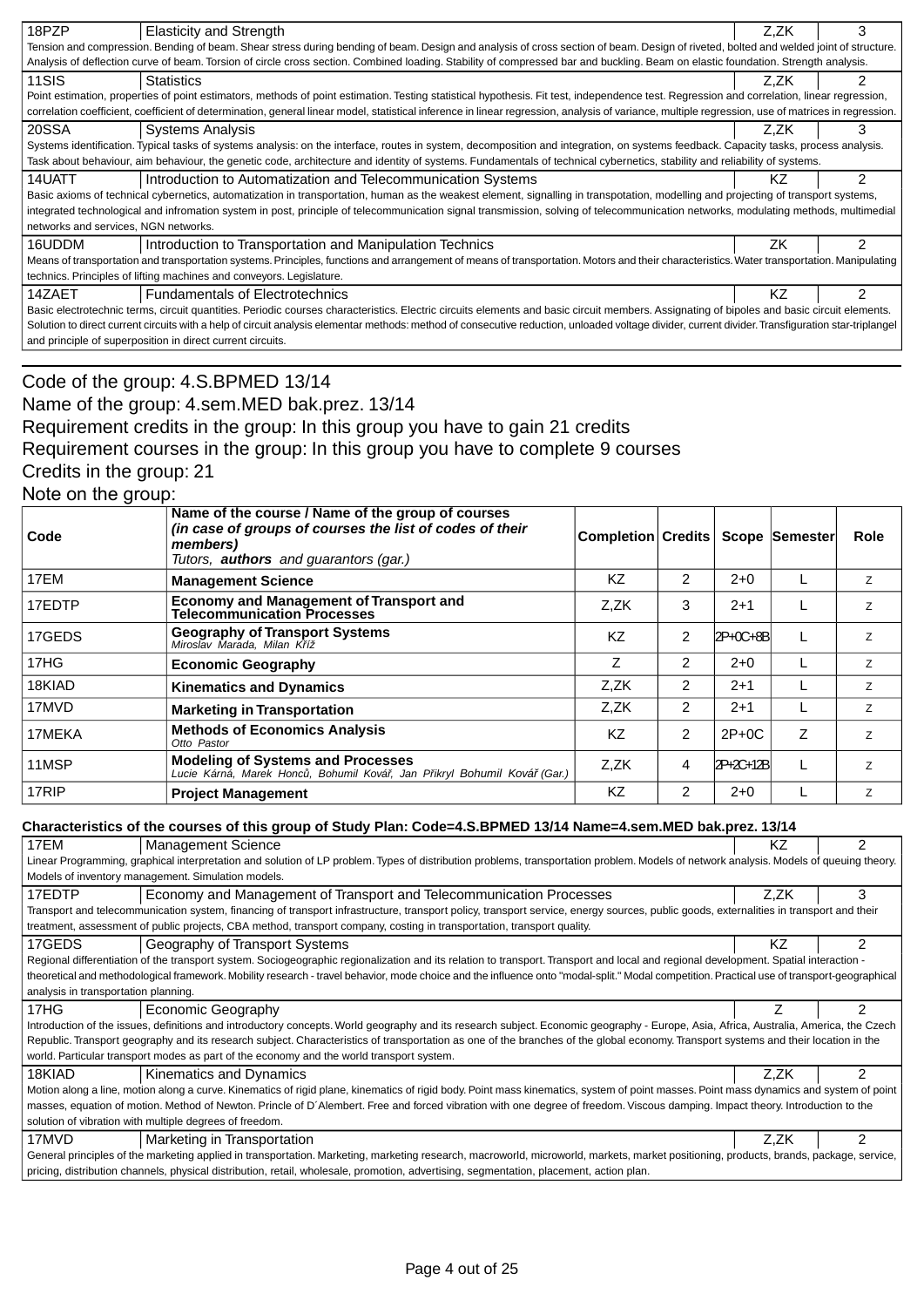| 17MEKA                                                                                                                                                                                | Methods of Economics Analysis                                                                                                                                                             | ΚZ   |  |  |
|---------------------------------------------------------------------------------------------------------------------------------------------------------------------------------------|-------------------------------------------------------------------------------------------------------------------------------------------------------------------------------------------|------|--|--|
| The techniques of economical analysis in the domain of analysis of dependencies, analysis and construction of time series and comparsion of statistical values using differencies and |                                                                                                                                                                                           |      |  |  |
| indices.                                                                                                                                                                              |                                                                                                                                                                                           |      |  |  |
| 11MSP                                                                                                                                                                                 | Modeling of Systems and Processes                                                                                                                                                         | Z.ZK |  |  |
|                                                                                                                                                                                       | Mathematical methods and algorithms as a basis for system analysis. Methods for modelling and evaluating the systems in continuous and discrete time domain. Laplace transform,           |      |  |  |
|                                                                                                                                                                                       | z-transform, and the recursive algorithms in solution of differential and difference equations, as an instrument for system description. Practical use of technical computing environment |      |  |  |
| (MATLAB).                                                                                                                                                                             |                                                                                                                                                                                           |      |  |  |
| 17RIP                                                                                                                                                                                 | <b>Project Management</b>                                                                                                                                                                 |      |  |  |

Project, influences, pressures and influences. Entrepreneurial plan and capital decision making. Marketing, break-even point assessment. Project management and his characters. Organizational structures in project management. Feasibility study. Capital and operational costs assessment. Process of choosing optimal variant. Cost Benefit Analysis. Models of project financing. Life cycle of project. Financial anal. of capital projects. Project risks.

## Code of the group: 4.S.BPMED VÝB R 12/1 Name of the group: 4.sem.MED výb r p edm t 12/13 Requirement credits in the group: In this group you have to gain 2 credits Requirement courses in the group: In this group you have to complete 1 course Credits in the group: 2 Note on the group:

| Code         | Name of the course / Name of the group of courses<br>(in case of groups of courses the list of codes of their<br>members)<br>Tutors, <b>authors</b> and guarantors (gar.) | Completion Credits   Scope   Semester |       | <b>Role</b> |
|--------------|---------------------------------------------------------------------------------------------------------------------------------------------------------------------------|---------------------------------------|-------|-------------|
| 14EAT        | Economic Analyses in Spreadsheets Programs Environment                                                                                                                    | KZ                                    | $0+2$ |             |
| <b>14WS1</b> | <b>Webdesign With Web Standards 1</b>                                                                                                                                     | KZ                                    | $0+2$ |             |

#### **Characteristics of the courses of this group of Study Plan: Code=4.S.BPMED VÝB R 12/1 Name=4.sem.MED výb r p edm t 12/13**

| 14EAT                                                                                                                                                                                | Economic Analyses in Spreadsheets Programs Environment             |  |  |  |  |
|--------------------------------------------------------------------------------------------------------------------------------------------------------------------------------------|--------------------------------------------------------------------|--|--|--|--|
| Work with spreadsheet programs with the respect to economic problems, use of nested functions and conditional formatting, statistic and mathematic functions. Creation of graphs and |                                                                    |  |  |  |  |
|                                                                                                                                                                                      | other graphic outputs. Data analysis, lists and contingent tables. |  |  |  |  |
| 14WS1                                                                                                                                                                                | Webdesign With Web Standards 1                                     |  |  |  |  |
| HTTP, URL, markup languages HTML and XHTML, anchors, tables, images, lists, forms, features of CSS, rules of accessible web pages, usability of web pages, problems of different     |                                                                    |  |  |  |  |
| browsers, one, two and three column pages, page validation, conditional comments, CSS hacks.                                                                                         |                                                                    |  |  |  |  |

## Code of the group: 5.S.BPMED 13/14

Name of the group: 5.sem.MED bak.prez.13/14

Requirement credits in the group: In this group you have to gain 21 credits

Requirement courses in the group: In this group you have to complete 9 courses

#### Credits in the group: 21

Note on the group:

| Code   | Name of the course / Name of the group of courses<br>(in case of groups of courses the list of codes of their<br>members)<br>Tutors, <b>authors</b> and quarantors (gar.) | Completion Credits   Scope Semester |               |           |   | <b>Role</b>    |
|--------|---------------------------------------------------------------------------------------------------------------------------------------------------------------------------|-------------------------------------|---------------|-----------|---|----------------|
| 17LOS  | <b>Logistic Systems</b>                                                                                                                                                   | Z.ZK                                | 3             | $2 + 1$   | Z | Z              |
| 17TGA  | <b>Graph Theory and its Applications in Transport</b><br>Alena Rybi ková, Denisa Mocková, Dušan Teichmann                                                                 | Z.ZK                                | 4             | 2P+2C+12B | Z | Ζ              |
| 14DB   | <b>Database Systems</b>                                                                                                                                                   | <b>KZ</b>                           | 2             | $0+2$     | Z | Z              |
| 17DNV  | <b>Transportation of Dangerous Goods</b>                                                                                                                                  | <b>KZ</b>                           | 2             | $2+0$     | Ζ | Z              |
| 17FIF  | <b>Finances and Financing</b>                                                                                                                                             | <b>KZ</b>                           | 2             | $2+0$     | Z | $\overline{z}$ |
| 17MSTP | <b>Small and Medium Enterprise</b>                                                                                                                                        | <b>KZ</b>                           | 2             | $2+0$     | Z | $\overline{z}$ |
| 17PDO  | <b>Designing of Public Transport Services</b>                                                                                                                             | <b>KZ</b>                           | 3             | $2 + 1$   | Z | Z              |
| 23KM   | <b>Crisis Management</b>                                                                                                                                                  | <b>KZ</b>                           | $\mathcal{P}$ | $2+0$     | Z | $\overline{z}$ |
| 17TCHR | <b>Tourist Trade Techniques</b>                                                                                                                                           | Ζ                                   |               | $2+0$     | Ζ | Z              |

#### **Characteristics of the courses of this group of Study Plan: Code=5.S.BPMED 13/14 Name=5.sem.MED bak.prez.13/14**

| 17LOS                                                                                                                                                                             | Logistic Systems                                                                                                                                                                               | Z.ZK |  |  |  |
|-----------------------------------------------------------------------------------------------------------------------------------------------------------------------------------|------------------------------------------------------------------------------------------------------------------------------------------------------------------------------------------------|------|--|--|--|
|                                                                                                                                                                                   | Definition of logistics, development and science basics of logistics. Basic elements of logistic system, logistic chain. Technology in logistics. Goals and strategies of company logistic     |      |  |  |  |
|                                                                                                                                                                                   | system. Transport in logistic system. Logistic technologies in air, rail and water transport. Information systems in logistics and passenger transport. Storage and distribution in logistics. |      |  |  |  |
|                                                                                                                                                                                   | Position of logistics in the Czech Republic and Europe.                                                                                                                                        |      |  |  |  |
| 17TGA                                                                                                                                                                             | Graph Theory and its Applications in Transport                                                                                                                                                 | Z.ZK |  |  |  |
|                                                                                                                                                                                   | Basic terms of graph theory, paths in graphs, flows in networks, location problems, design problems on graphs, optimum routing, use of graphs in other scientific disciplines.                 |      |  |  |  |
| 14DB                                                                                                                                                                              | Database Systems                                                                                                                                                                               |      |  |  |  |
| Basic concepts of database systems, conceptual model, relational data model, the principles of normal forms, relational database design, security and integrity of data, database |                                                                                                                                                                                                |      |  |  |  |
| gueries, relational algebra, SQL language, client / server, multilayer architectures, distributed database systems. Access to data via the WWW.                                   |                                                                                                                                                                                                |      |  |  |  |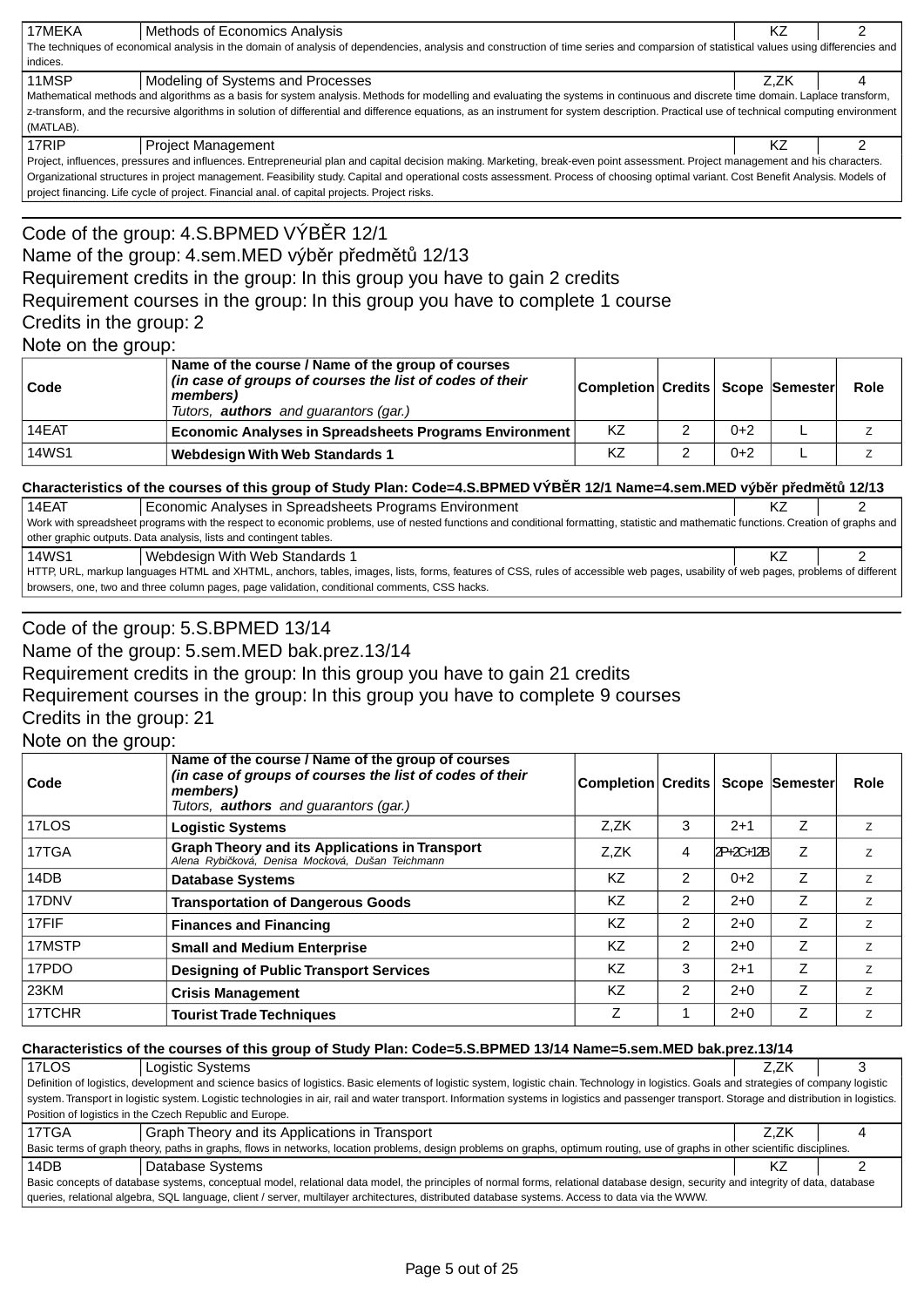| 17DNV                                                                                                                                                                                  | Transportation of Dangerous Goods                                                                                                                                                             | ΚZ  |   |  |  |
|----------------------------------------------------------------------------------------------------------------------------------------------------------------------------------------|-----------------------------------------------------------------------------------------------------------------------------------------------------------------------------------------------|-----|---|--|--|
|                                                                                                                                                                                        | Legal measures. Kinds of hazards. Classification. Carriage by road, railways, inland waterways, air and maritime transport. Obligations of consignors, carriers, consignees and safety        |     |   |  |  |
|                                                                                                                                                                                        | advisors. System of international obligatory conditions. Enumerated list of dangerous goods. Packing and marking of packages. Transport documentation. Exempted and unlimited                 |     |   |  |  |
|                                                                                                                                                                                        | quantity. Crew, equipment, approval, marking, operation and construction of road vehicles.                                                                                                    |     |   |  |  |
| 17FIF                                                                                                                                                                                  | Finances and Financing                                                                                                                                                                        | KZ. | 2 |  |  |
|                                                                                                                                                                                        | Cash flow, cost and revenue flow. Financial system functions. Financial assets. Types of financing. Company cash flow. Short-term financing instruments. Long-term financing instruments.     |     |   |  |  |
|                                                                                                                                                                                        | Trading financial instruments. Banking financial instruments. Financial risk allocation instruments. Payment and hedging instruments. Loan capital. Risk capital.                             |     |   |  |  |
| 17MSTP                                                                                                                                                                                 | <b>Small and Medium Enterprise</b>                                                                                                                                                            | ΚZ  |   |  |  |
|                                                                                                                                                                                        | SME, design, plan, market, analysis, finance, management, decision making, survival, growth.                                                                                                  |     |   |  |  |
| 17PDO                                                                                                                                                                                  | Designing of Public Transport Services                                                                                                                                                        | ΚZ  | 3 |  |  |
|                                                                                                                                                                                        | Transport planning, demand elasticity. Strategy and hierarchical planning of public transport system. Line network planning, concept of offer. Integrated periodic timetable. Planning        |     |   |  |  |
|                                                                                                                                                                                        | process of long-distance and regional transport. Optimised number of rolling-stock, circulation plan of rolling-stock, rolling-stock strategy. Public service liability for various segments. |     |   |  |  |
|                                                                                                                                                                                        | Harmony of particular long-term plans. Controlled competition. Case studies.                                                                                                                  |     |   |  |  |
| 23KM                                                                                                                                                                                   | Crisis Management                                                                                                                                                                             | ΚZ  | 2 |  |  |
|                                                                                                                                                                                        | Theory and legal frame of crisis management with direction to Rescue system (IZS). After introduction to safety domain, there are terms and knowledge on theory and position of crisis        |     |   |  |  |
| management and its targets, IZS-crisis management-crisis planning and basic legislation. Practical part is concentrated to responsibility matrix compilation.                          |                                                                                                                                                                                               |     |   |  |  |
| 17TCHR                                                                                                                                                                                 | <b>Tourist Trade Techniques</b>                                                                                                                                                               |     |   |  |  |
| Development and importance of the tourist trade, summary of tourist trade services with more detailed analysis of transport services and means of transport in the air, water and land |                                                                                                                                                                                               |     |   |  |  |
| (rail and road) transport.                                                                                                                                                             |                                                                                                                                                                                               |     |   |  |  |
|                                                                                                                                                                                        |                                                                                                                                                                                               |     |   |  |  |

## Code of the group: 5.S.BPMED VÝB R 12/1 Name of the group: 5.sem.MED výb r p edm tu 12/13 Requirement credits in the group: In this group you have to gain 2 credits Requirement courses in the group: In this group you have to complete 1 course Credits in the group: 2

Note on the group:

| $\mathsf{Code}$ | Name of the course / Name of the group of courses<br>(in case of groups of courses the list of codes of their<br>members)<br>Tutors, <b>authors</b> and guarantors (gar.) | Completion Credits Scope Semester |       | Role |
|-----------------|---------------------------------------------------------------------------------------------------------------------------------------------------------------------------|-----------------------------------|-------|------|
| l 14TEU         | <b>Creation of Scripts and Macros for Economic Tasks</b>                                                                                                                  | KZ                                | $0+2$ |      |
| 14WS2           | Webdesign With Web Standards 2                                                                                                                                            | KZ                                | $0+2$ |      |

#### **Characteristics of the courses of this group of Study Plan: Code=5.S.BPMED VÝB R 12/1 Name=5.sem.MED výb r p edm tu 12/13**

| 14TEU                                                                                                                                                                                 | Creation of Scripts and Macros for Economic Tasks                                                      |  |  |  |  |
|---------------------------------------------------------------------------------------------------------------------------------------------------------------------------------------|--------------------------------------------------------------------------------------------------------|--|--|--|--|
| Fundamentals of VBA, functions and procedures, examples of their use. Forms and offers for user oriented applications, cooperation with other applications, solution to compatibility |                                                                                                        |  |  |  |  |
|                                                                                                                                                                                       | problems among different spreadsheet programs versions. Everything with the respect to economic tasks. |  |  |  |  |
| 14WS2                                                                                                                                                                                 | Webdesign With Web Standards 2                                                                         |  |  |  |  |
| Advanced CSS techniques. Multi-level menu. SEO - Search Engine Optimization. Web technologies: JavaScript, Flash, PHP, AJAX. AccessKey, Favicon, rollovers, lightboxes. Using         |                                                                                                        |  |  |  |  |
| API for maps or searching. Audit and page statistics. Use of useful scripts. Systems for content management.                                                                          |                                                                                                        |  |  |  |  |

### Code of the group: 6.S.BPMED 13/14

Name of the group: 6.sem.MED bak.prez. 13/14

Requirement credits in the group: In this group you have to gain 23 credits

Requirement courses in the group: In this group you have to complete 10 courses

Credits in the group: 23

Note on the group:

| Code   | Name of the course / Name of the group of courses<br>(in case of groups of courses the list of codes of their<br>members)<br>Tutors, <b>authors</b> and guarantors (gar.) | <b>Completion Credits</b> |               |         | Scope Semester | Role           |
|--------|---------------------------------------------------------------------------------------------------------------------------------------------------------------------------|---------------------------|---------------|---------|----------------|----------------|
| 17ERP  | <b>Company Economy and Management</b>                                                                                                                                     | Z.ZK                      | 3             | $2 + 1$ |                | Z              |
| 17MPD  | <b>Management of Techonology Systems of Land Transport</b>                                                                                                                | Z.ZK                      | 3             | $2+1$   |                | Z              |
| 17ODS  | <b>Optimization on Transportation Networks</b>                                                                                                                            | Z.ZK                      | 3             | $2+1$   |                | Z              |
| 17PZL  | <b>Carriage and Forwarding</b>                                                                                                                                            | Z.ZK                      | 3             | $2+1$   |                | $\overline{z}$ |
| 14ISYS | <b>Information Systems</b>                                                                                                                                                | <b>KZ</b>                 | 2             | $2+0$   |                | Z              |
| 17DU   | <b>Public Transport Service in a Territory</b>                                                                                                                            | <b>KZ</b>                 | 2             | $2+0$   |                | $\overline{z}$ |
| 17KS   | <b>Quality of Transport and Telecommunication Systems</b>                                                                                                                 | ΚZ                        | $\mathcal{P}$ | $2+0$   |                | $\overline{z}$ |
| 17MR   | <b>Managerial Decision Making</b>                                                                                                                                         | KZ.                       | 3             | $2 + 1$ |                | Z              |
| 17DAS  | <b>Transportation and Communication Law</b>                                                                                                                               | Z                         |               | $2+0$   |                | Z              |
| 17TAC  | <b>Tariffs and Prices in Transport</b>                                                                                                                                    | Z                         |               | $2+0$   |                | Z              |

**Characteristics of the courses of this group of Study Plan: Code=6.S.BPMED 13/14 Name=6.sem.MED bak.prez. 13/14**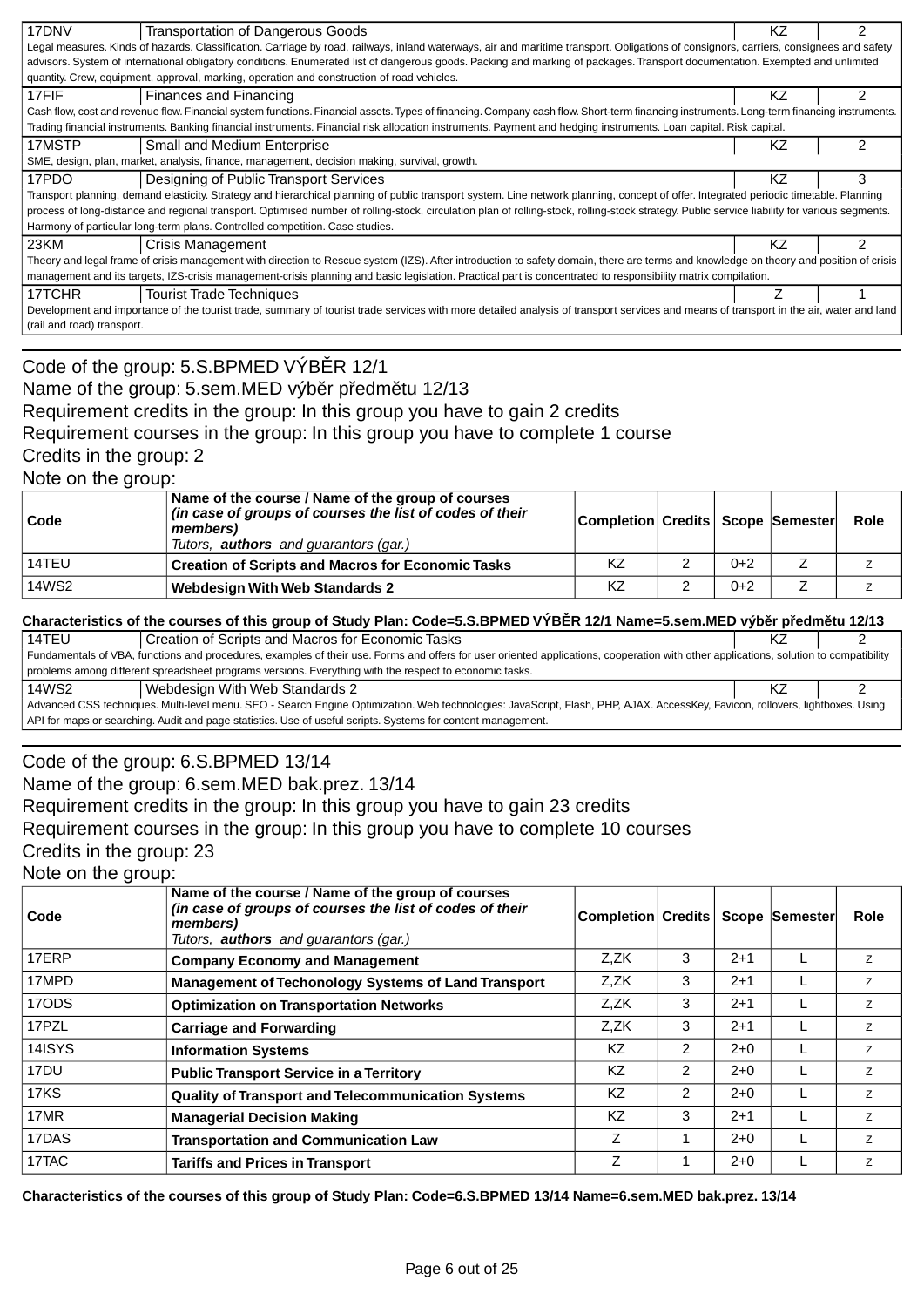| 17ERP                                                                                                                                                                                                                          | Company Economy and Management                                                                                                                                                             | Z,ZK | 3              |  |  |
|--------------------------------------------------------------------------------------------------------------------------------------------------------------------------------------------------------------------------------|--------------------------------------------------------------------------------------------------------------------------------------------------------------------------------------------|------|----------------|--|--|
|                                                                                                                                                                                                                                | Company and its neighbourhood, structure of assets and liabilities, depreciation, costs, revenues and profit, break-even point, costing, inventory, financial management, investment       |      |                |  |  |
|                                                                                                                                                                                                                                | appraisal, basics of management, organizational structures, human resources management, marketing, company strategy, business plan.                                                        |      |                |  |  |
| 17MPD                                                                                                                                                                                                                          | Management of Techonology Systems of Land Transport                                                                                                                                        | Z,ZK | 3              |  |  |
|                                                                                                                                                                                                                                | Structure of vehicle systems, rational assessment, decision making in the managing activity, operation-technical and economic properties, technological subsystems in the field of the     |      |                |  |  |
| road and rail transport.                                                                                                                                                                                                       |                                                                                                                                                                                            |      |                |  |  |
| 17ODS                                                                                                                                                                                                                          | Optimization on Transportation Networks                                                                                                                                                    | Z,ZK | 3              |  |  |
|                                                                                                                                                                                                                                | Introduction to optimization and heuristic methods, metaheristic methods, the history of optimization. Lagrangean approach, assignment problem - Hungarian method, minimum weighted        |      |                |  |  |
|                                                                                                                                                                                                                                | matching, Little's algorithm, vehicle routing problem - an extension of TSP, heuristic solution approaches to vehicle routing problem, local search techniques, Tabu Search, location      |      |                |  |  |
|                                                                                                                                                                                                                                | problems - heuristic algorithms, genetic algorithms and extensions of genetic algorithms.                                                                                                  |      |                |  |  |
| 17PZL                                                                                                                                                                                                                          | Carriage and Forwarding                                                                                                                                                                    | Z.ZK | 3              |  |  |
|                                                                                                                                                                                                                                | Carriage, forwarding, economy, transport, supply, storage, warehouses, goods, passengers, insurance, distribution, customs.                                                                |      |                |  |  |
| 14ISYS                                                                                                                                                                                                                         | <b>Information Systems</b>                                                                                                                                                                 | ΚZ   | 2              |  |  |
|                                                                                                                                                                                                                                | State-of-the-art tools of objects control (control and planning) including problems related to these toole use, theory of information and knowledge, knowledge and expert systems, IS      |      |                |  |  |
|                                                                                                                                                                                                                                | planning methodologies, transaction systems, theory of computer networks, semantic webs and sensitivity analysis.                                                                          |      |                |  |  |
| 17 <sub>DU</sub>                                                                                                                                                                                                               | Public Transport Service in a Territory                                                                                                                                                    | KZ   | $\mathfrak{p}$ |  |  |
|                                                                                                                                                                                                                                | Transport policy. Impact of European integration.Configuration and links. Contract ensuring. Funding. Tariff and ticketing system. Legal conditions. Survey and quantification of carriage |      |                |  |  |
|                                                                                                                                                                                                                                | demand. Transport scheduling. Quality criteria and standards. IT, Publicity, Promotion, Marketing. Case study on an Integrated Public Transport System.                                    |      |                |  |  |
| $17K\overline{S}$                                                                                                                                                                                                              | Quality of Transport and Telecommunication Systems                                                                                                                                         | KZ   | 2              |  |  |
|                                                                                                                                                                                                                                | Quality, systems, company, customer, norms, assessment, methods, indicators, satisfaction, loyalty.                                                                                        |      |                |  |  |
| 17MR                                                                                                                                                                                                                           | Managerial Decision Making                                                                                                                                                                 | ΚZ   | 3              |  |  |
|                                                                                                                                                                                                                                | Decision making, rationality, process, state of the world, CPM, PERT, trees, group, certainty, risk, uncertainty, preference.                                                              |      |                |  |  |
| 17DAS                                                                                                                                                                                                                          | Transportation and Communication Law                                                                                                                                                       | Ζ    |                |  |  |
| Transportation and communication law - railway, road transport, ropeway, water road, air transport, telecommunication, post, patent.                                                                                           |                                                                                                                                                                                            |      |                |  |  |
| 17TAC                                                                                                                                                                                                                          | Tariffs and Prices in Transport                                                                                                                                                            |      |                |  |  |
| Transport and division of labour. Costs in transport. External costs. Financing of traffic in transport. Prices and tariffs. Tariffs of railway transport. Tariffs of road transport. Tariffs of railway transport. Tariffs of |                                                                                                                                                                                            |      |                |  |  |
| and water contract. Transport market. Service arrangement in public interest. Pricing policy history. Pricing in the EU.                                                                                                       |                                                                                                                                                                                            |      |                |  |  |
|                                                                                                                                                                                                                                |                                                                                                                                                                                            |      |                |  |  |

## Name of the block: Semestrální projekt Minimal number of credits of the block: 6 The role of the block: ZP

Code of the group: XB 4,5,6 13/14

Name of the group: Projekty bak. 4.5.6.sem. (od)13/14 - pro B3710 Requirement credits in the group: In this group you have to gain 6 credits Requirement courses in the group: In this group you have to complete 3 courses Credits in the group: 6

Note on the group:

| Code  | Name of the course / Name of the group of courses<br>(in case of groups of courses the list of codes of their<br>members)<br>Tutors, <b>authors</b> and guarantors (gar.) | Completion Credits |                |         | Scope Semester | <b>Role</b> |
|-------|---------------------------------------------------------------------------------------------------------------------------------------------------------------------------|--------------------|----------------|---------|----------------|-------------|
| 11X31 | <b>Project 1</b><br>Bohumil Ková, Jan P ikryl, Ivan Nagy, Evženie Uglickich Jan P ikryl Jan<br>P ikryl (Gar.)                                                             | Z                  | 2              | $0P+1C$ |                | <b>ZP</b>   |
| 12X31 | Project 1<br>Josef Kocourek, Roman Dostál, Aneta Matysková, Jan Ondrá ek, Ji í arský,<br>Tomáš Pad lek, Petr Kumpošt, Zuzana arská, Dagmar Ko árková,                     | Ζ                  | 2              | $0P+1C$ | L              | <b>ZP</b>   |
| 14X31 | Project 1<br>Vít Fábera, Jana Kaliková                                                                                                                                    | Ζ                  | 2              | $0P+1C$ |                | <b>ZP</b>   |
| 15X31 | Project 1                                                                                                                                                                 | Z                  | $\mathcal{P}$  | $0P+1C$ |                | <b>ZP</b>   |
| 16X31 | Project 1<br>Josef Mík, P emysl Toman, Dmitry Rozhdestvenskiy                                                                                                             | Ζ                  | $\overline{2}$ | $0P+1C$ | L              | <b>ZP</b>   |
| 17X31 | <b>Project 1</b><br>Milan K íž, Otto Pastor, Alena Rybi ková, Denisa Mocková, Dušan Teichmann,<br>Daniel Pilát, Markéta Braun Kohlová, Veronika Faifrová, Rudolf Vávra,   | Ζ                  | $\overline{2}$ | $0P+1C$ |                | <b>ZP</b>   |
| 18X31 | Project 1<br>Jan Sleichrt, Jaroslav Valach, Jan Falta, Michaela Neuhäuserová, Tomáš Fíla                                                                                  | Z                  | 2              | $0P+1C$ |                | <b>ZP</b>   |
| 20X31 | <b>Project 1</b><br>Martin Leso, Ji í R ži ka, Milan Sliacky                                                                                                              | Ζ                  | $\overline{2}$ | $0P+1C$ |                | <b>ZP</b>   |
| 21X31 | <b>Project 1</b><br>Terézia Pilmannová, Jakub Steiner, Jakub Kraus, Peter Vittek, Andrej Lališ,<br>Jakub Hospodka, Slobodan Stoji, Stanislav Pleninger, Vladimír Socha,   | Z                  | 2              | $0P+1C$ |                | <b>ZP</b>   |
| 22X31 | Project 1<br>Michal Frydrýn, Karel Kocián, Luboš Nouzovský, Zden k Svatý                                                                                                  | Z                  | $\overline{2}$ | $0P+1C$ | L              | <b>ZP</b>   |
| 23X31 | <b>Project 1</b><br>Milena Macková                                                                                                                                        | Ζ                  | $\overline{2}$ | $0P+1C$ | $\mathsf{L}$   | <b>ZP</b>   |
| 11X32 | Project 2<br>Bohumil Ková, Jan P ikryl, Ivan Nagy, Evženie Uglickich, Ond ej P ibyl Ond ej<br>P ibyl Bohumil Ková (Gar.)                                                  | Ζ                  | 2              | $0P+2C$ | Ζ              | <b>ZP</b>   |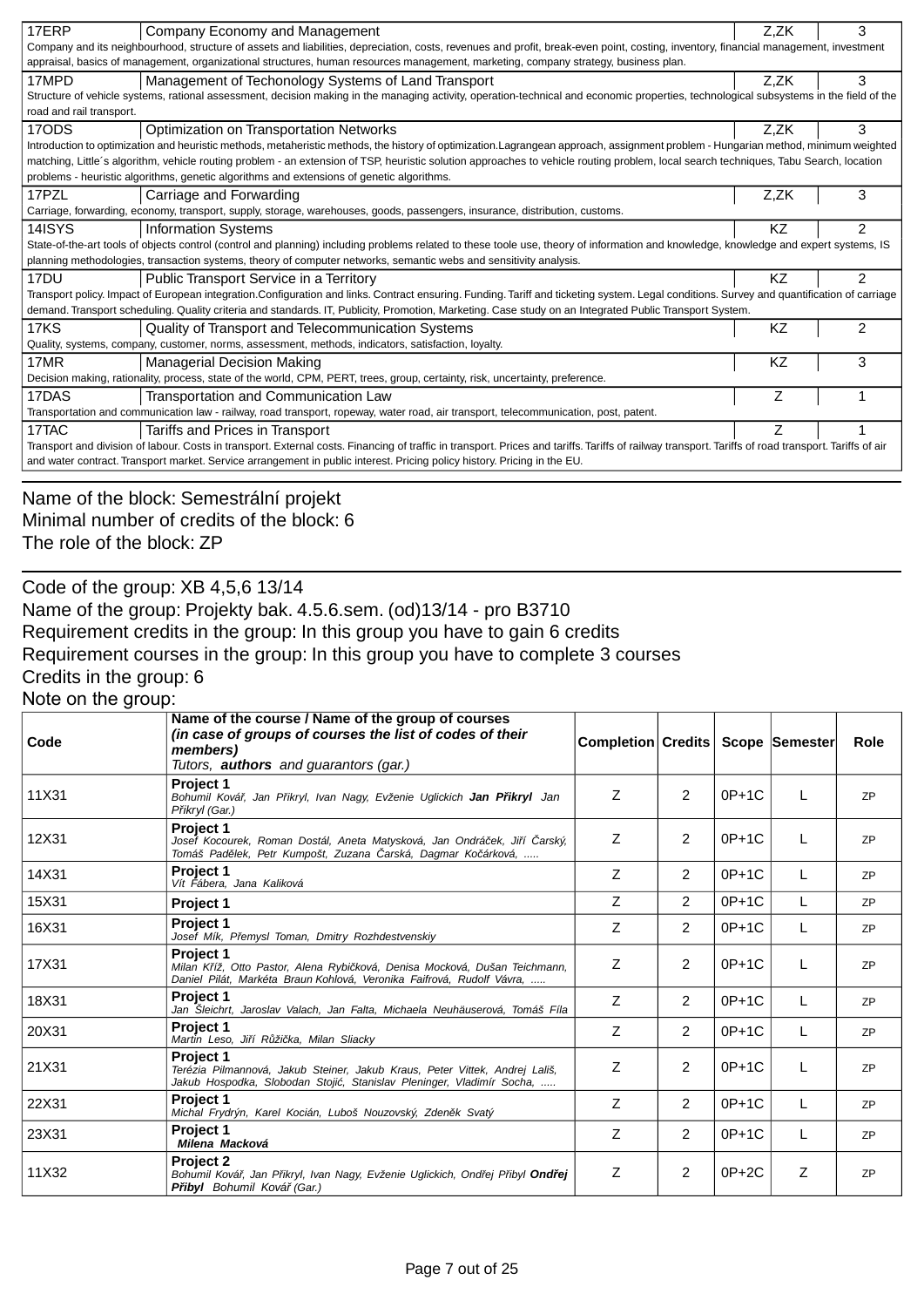| 12X32 | <b>Project 2</b><br>Josef Kocourek, Roman Dostál, Ji í arský, Jan Gallia, Tomáš Pad lek, Petr<br>Kumpošt, Zuzana arská, Dagmar Ko árková, Kristýna Neubergová,             | Z           | 2              | $0P+2C$ | Z | 7P        |
|-------|----------------------------------------------------------------------------------------------------------------------------------------------------------------------------|-------------|----------------|---------|---|-----------|
| 14X32 | <b>Project 2</b><br>Martin Šrotý, Vít Fábera, Jana Kaliková, Marek Kalika, Ota Hajzler                                                                                     | Z           | 2              | 0P+2C   | Z | <b>ZP</b> |
| 15X32 | Project 2                                                                                                                                                                  | Z           | $\overline{2}$ | $0P+2C$ | Z | <b>ZP</b> |
| 16X32 | Project 2<br>Josef Mík, P emysl Toman                                                                                                                                      | Z           | $\overline{2}$ | 0P+2C   | Z | <b>ZP</b> |
| 17X32 | <b>Project 2</b><br>Milan K íž, Otto Pastor, Alena Rybi ková, Denisa Mocková, Dušan Teichmann,<br>Daniel Pilát, Veronika Faifrová, Petr Fridrišek, Stanislav Metelka,      | Z           | 2              | 0P+2C   | Z | ZP        |
| 18X32 | <b>Project 2</b><br>Daniel Kytý, Jaroslav Valach                                                                                                                           | Z           | $\overline{2}$ | $0P+2C$ | Ζ | <b>ZP</b> |
| 20X32 | <b>Project 2</b><br>Martin Leso, Ji í R ži ka                                                                                                                              | $\mathsf Z$ | $\overline{2}$ | $0P+2C$ | Z | ZP        |
| 21X32 | <b>Project 2</b><br>Terézia Pilmannová, Jakub Steiner, Peter Vittek, Andrej Lališ, Jakub Hospodka,<br>Slobodan Stoji, Stanislav Pleninger, Vladimír Socha, Lenka Hanáková, | Ζ           | 2              | $0P+2C$ | Ζ | <b>ZP</b> |
| 22X32 | <b>Project 2</b><br>Michal Frydrýn, Karel Kocián, Luboš Nouzovský, Zden k Svatý, Tomáš Mi unek                                                                             | $\mathsf Z$ | $\overline{2}$ | $0P+2C$ | Ζ | <b>ZP</b> |
| 23X32 | <b>Project 2</b><br>Václav Jirovský, Milena Macková                                                                                                                        | Z           | $\overline{2}$ | 0P+2C   | Ζ | ZP        |
| 11X33 | <b>Project 3</b><br>Bohumil Ková, Jan P ikryl, Ivan Nagy, Evženie Uglickich Jan P ikryl Jan<br>P ikryl (Gar.)                                                              | Z           | 2              | $0P+1C$ | L | ZP        |
| 12X33 | Project 3<br>Josef Kocourek, Roman Dostál, Aneta Matysková, Jan Ondrá ek, Ji í arský,<br>Tomáš Pad lek, Petr Kumpošt, Zuzana arská, Dagmar Ko árková,                      | Z           | 2              | $0P+1C$ | L | <b>ZP</b> |
| 14X33 | <b>Project 3</b><br>Martin Šrotý, Vít Fábera, Jana Kaliková, Ota Hajzler, Zden k Lokaj, Tomáš<br>Zelinka                                                                   | Z           | $\overline{2}$ | 0P+1C   | L | <b>ZP</b> |
| 15X33 | Project 3                                                                                                                                                                  | Z           | $\overline{2}$ | $0P+1C$ | L | <b>ZP</b> |
| 16X33 | <b>Project 3</b><br>Josef Mík, P emysl Toman                                                                                                                               | $\mathsf Z$ | $\overline{2}$ | $0P+1C$ | L | ZP        |
| 17X33 | <b>Project 3</b><br>Milan K íž, Otto Pastor, Alena Rybi ková, Denisa Mocková, Dušan Teichmann,<br>Daniel Pilát, Markéta Braun Kohlová, Veronika Faifrová, Rudolf Vávra,    | Z           | 2              | $0P+1C$ | L | <b>ZP</b> |
| 18X33 | <b>Project 3</b><br>Jan Šleichrt, Jaroslav Valach, Jan Falta, Michaela Neuhäuserová, Tomáš Fíla                                                                            | Z           | $\overline{2}$ | $0P+1C$ | L | ZP        |
| 20X33 | Project 3<br>Martin Leso, Ji í R ži ka                                                                                                                                     | Z           | $\overline{2}$ | $0P+1C$ | L | <b>ZP</b> |
| 21X33 | <b>Project 3</b><br>Terézia Pilmannová, Jakub Steiner, Jakub Kraus, Peter Vittek, Andrej Lališ,<br>Jakub Hospodka, Slobodan Stoji, Stanislav Pleninger, Vladimír Socha,    | Z           | $\overline{2}$ | $0P+1C$ | L | ZP        |
| 22X33 | Project 3<br>Michal Frydrýn, Karel Kocián, Luboš Nouzovský, Zden k Svatý                                                                                                   | Z           | 2              | $0P+1C$ | L | <b>ZP</b> |
| 23X33 | Project 3                                                                                                                                                                  | $\mathsf Z$ | $\overline{2}$ | 0P+1C   | L | <b>ZP</b> |

### **Characteristics of the courses of this group of Study Plan: Code=XB 4,5,6 13/14 Name=Projekty bak. 4.5.6.sem. (od)13/14 - pro B3710**

| 11X31 | Project 1 | Ζ              | $\overline{c}$ |
|-------|-----------|----------------|----------------|
| 12X31 | Project 1 | Ζ              | $\overline{2}$ |
| 14X31 | Project 1 | Z              | $\overline{2}$ |
| 15X31 | Project 1 | Ζ              | $\overline{2}$ |
| 16X31 | Project 1 | Z              | $\overline{2}$ |
| 17X31 | Project 1 | Ζ              | $\overline{2}$ |
| 18X31 | Project 1 | $\overline{Z}$ | $\overline{c}$ |
| 20X31 | Project 1 | Ζ              | $\overline{2}$ |
| 21X31 | Project 1 | Z              | $\overline{2}$ |
| 22X31 | Project 1 | Ζ              | $\overline{2}$ |
| 23X31 | Project 1 | Z              | $\overline{2}$ |
| 11X32 | Project 2 | Z              | $\overline{2}$ |
| 12X32 | Project 2 | Ζ              | $\overline{2}$ |
| 14X32 | Project 2 | Z              | 2              |
| 15X32 | Project 2 | Z              | $\overline{2}$ |
| 16X32 | Project 2 | Z              | $\overline{2}$ |
| 17X32 | Project 2 | Z              | $\overline{2}$ |
| 18X32 | Project 2 | Z              | $\overline{c}$ |
| 20X32 | Project 2 | Ζ              | $\overline{2}$ |
| 21X32 | Project 2 | Z              | $\overline{2}$ |
| 22X32 | Project 2 | Z.             | $\overline{2}$ |
| 23X32 | Project 2 | Ζ              | $\overline{2}$ |
| 11X33 | Project 3 | Z              | $\overline{2}$ |
| 12X33 | Project 3 | Ζ              | $\overline{2}$ |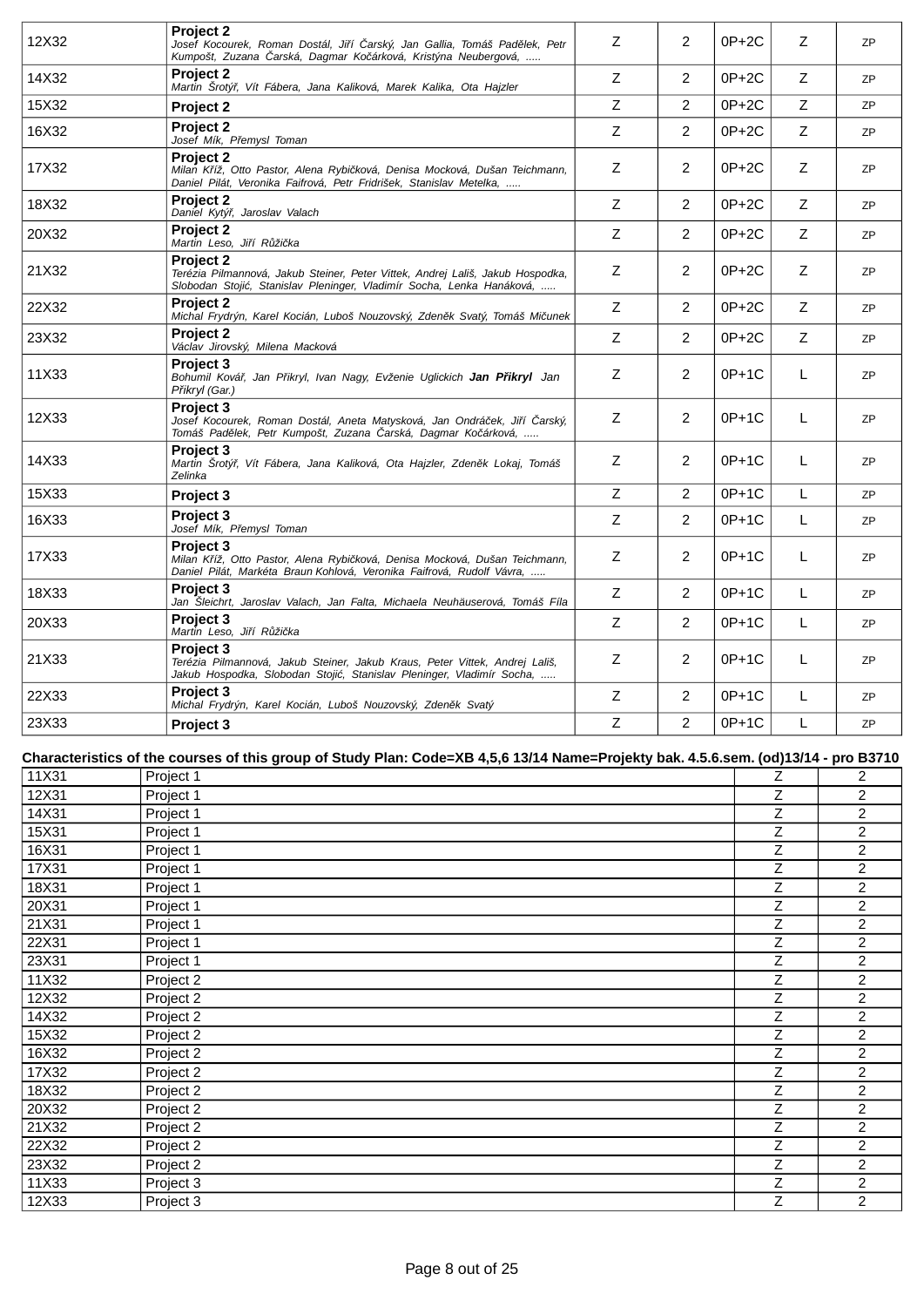| 14X33 | Project 3 |  |
|-------|-----------|--|
| 15X33 | Project 3 |  |
| 16X33 | Project 3 |  |
| 17X33 | Project 3 |  |
| 18X33 | Project 3 |  |
| 20X33 | Project 3 |  |
| 21X33 | Project 3 |  |
| 22X33 | Project 3 |  |
| 23X33 | Project 3 |  |

Name of the block: Compulsory elective courses Minimal number of credits of the block: 6 The role of the block: PV

Code of the group:Y1-BMED 13/14 Name of the group: PVP bak.prez. MED 13/14 Requirement credits in the group: In this group you have to gain 6 credits Requirement courses in the group: In this group you have to complete 3 courses Credits in the group: 6 Note on the group:

| Code          | Name of the course / Name of the group of courses<br>(in case of groups of courses the list of codes of their<br>members)<br>Tutors, <b>authors</b> and guarantors (gar.) | <b>Completion Credits</b> |                |         | Scope Semester | Role      |
|---------------|---------------------------------------------------------------------------------------------------------------------------------------------------------------------------|---------------------------|----------------|---------|----------------|-----------|
| <b>17Y1AF</b> | <b>Alternative Forms of Transportation Project Financing</b>                                                                                                              | <b>KZ</b>                 | 2              | $2+0$   | Z              | PV        |
| <b>18Y1AM</b> | Anatomy, Mobility and Safety of Man                                                                                                                                       | <b>KZ</b>                 | $\overline{2}$ | 2P+0C   | Z              | PV        |
| <b>14Y1AV</b> | <b>Animation and Visualization</b>                                                                                                                                        | <b>KZ</b>                 | $\overline{2}$ | $2P+0C$ | L              | PV        |
| <b>14Y1AP</b> | <b>Automatization in Mail</b>                                                                                                                                             | <b>KZ</b>                 | $\overline{c}$ | $2+0$   | $\mathsf Z$    | PV        |
| 14Y1BE        | <b>Barrierless Transport</b>                                                                                                                                              | KZ                        | 2              | 2P+0C   | L              | PV        |
| 15Y1BO        | Work Safety and Health Protection in Transportation<br>Petr Musil, Eva Rezlerová                                                                                          | KZ                        | 2              | 2P+0C   | L              | <b>PV</b> |
| <b>15Y1DU</b> | <b>History of Art and Society</b>                                                                                                                                         | <b>KZ</b>                 | 2              | $2+0$   | $\mathsf Z$    | PV        |
| 15Y1DZ        | <b>History of Railway</b><br>Martin Jacura, Eva Rezlerová                                                                                                                 | <b>KZ</b>                 | 2              | $2P+0C$ | L              | PV        |
| <b>12Y1DS</b> | <b>Project Documentation in Practice</b>                                                                                                                                  | <b>KZ</b>                 | 2              | 2P+0C   | Z              | <b>PV</b> |
| 17Y1DZ        | <b>Transported Commodities Cognization</b>                                                                                                                                | KZ                        | $\overline{2}$ | $2+0$   | L              | PV        |
| 18Y1D1        | <b>Dynamics of Routes and Vehicles 1</b>                                                                                                                                  | <b>KZ</b>                 | $\overline{2}$ | $2+0$   | Z              | PV        |
| <b>17Y1EV</b> | <b>Public Sector Economy</b>                                                                                                                                              | <b>KZ</b>                 | $\overline{c}$ | 2P+0C   | $\mathsf Z$    | PV        |
| <b>16Y1EN</b> | <b>Energy Requirements of Vehicles</b><br>Jaroslav Opava                                                                                                                  | KZ                        | $\overline{2}$ | 2P+0C   | L              | PV        |
| <b>15Y1EH</b> | <b>European Integration within Historical Context</b><br>Eva Rezlerová, Jan Feit                                                                                          | <b>KZ</b>                 | 2              | 2P+0C   | Z              | PV        |
| 18Y1EV        | <b>Experimental Methods and Numerical Modelling</b>                                                                                                                       | <b>KZ</b>                 | 2              | $2+0$   | L              | PV        |
| 15Y1FD        | <b>French Area Studies and Transportation</b><br>Eva Rezlerová, Irena Veselková                                                                                           | KZ                        | 2              | 2P+0C   | L              | PV        |
| 14Y1GD        | <b>GIS and Maps Digitalization</b>                                                                                                                                        | <b>KZ</b>                 | $\overline{2}$ | $2 + 0$ | Z              | PV        |
| <b>14Y1HW</b> | <b>Computer Hardware</b>                                                                                                                                                  | KZ                        | 2              | 2P+0C   | L              | PV        |
| 15Y1HL        | <b>History of Civil Aviation</b><br>Jakub Kraus, Eva Rezlerová, Vladimír Plos                                                                                             | KZ                        | $\overline{2}$ | 2P+0C   | L              | PV        |
| 15Y1HD        | <b>History of City Mass Transport</b><br>Milan Dont, Eva Rezlerová, Jan Feit                                                                                              | KZ                        | 2              | $2P+0C$ | Z              | PV        |
| 12Y1HD        | Traffic Noise<br>Libor Ládyš                                                                                                                                              | <b>KZ</b>                 | 2              | 2P+0C   | L              | <b>PV</b> |
| 15Y1HE        | Work Hygiene and Ergonomics in Traffic<br>Petr Musil, Eva Rezlerová, Jan Feit                                                                                             | <b>KZ</b>                 | 2              | $2P+0C$ | Z              | PV        |
| <b>20Y1IC</b> | <b>Human Machine Interaction</b>                                                                                                                                          | <b>KZ</b>                 | 2              | $2 + 0$ | L              | <b>PV</b> |
| 16Y1KJ        | <b>Railroad Vehicles</b>                                                                                                                                                  | KZ                        | $\overline{2}$ | $2+0$   | L              | PV        |
| <b>12Y1KN</b> | <b>Combined Transportation</b>                                                                                                                                            | <b>KZ</b>                 | $\overline{2}$ | $2P+0C$ | Z              | PV        |
| 20Y1K         | Cybernetics                                                                                                                                                               | <b>KZ</b>                 | $\overline{c}$ | $2+0$   | $\mathsf Z$    | PV        |
| 21Y1LM        | <b>Aviation Meteorology</b>                                                                                                                                               | <b>KZ</b>                 | $\overline{c}$ | $2+0$   | L              | PV        |
| <b>21Y1LR</b> | <b>Radio Technology in Aviation</b>                                                                                                                                       | KZ                        | $\overline{2}$ | $2+0$   | L              | PV        |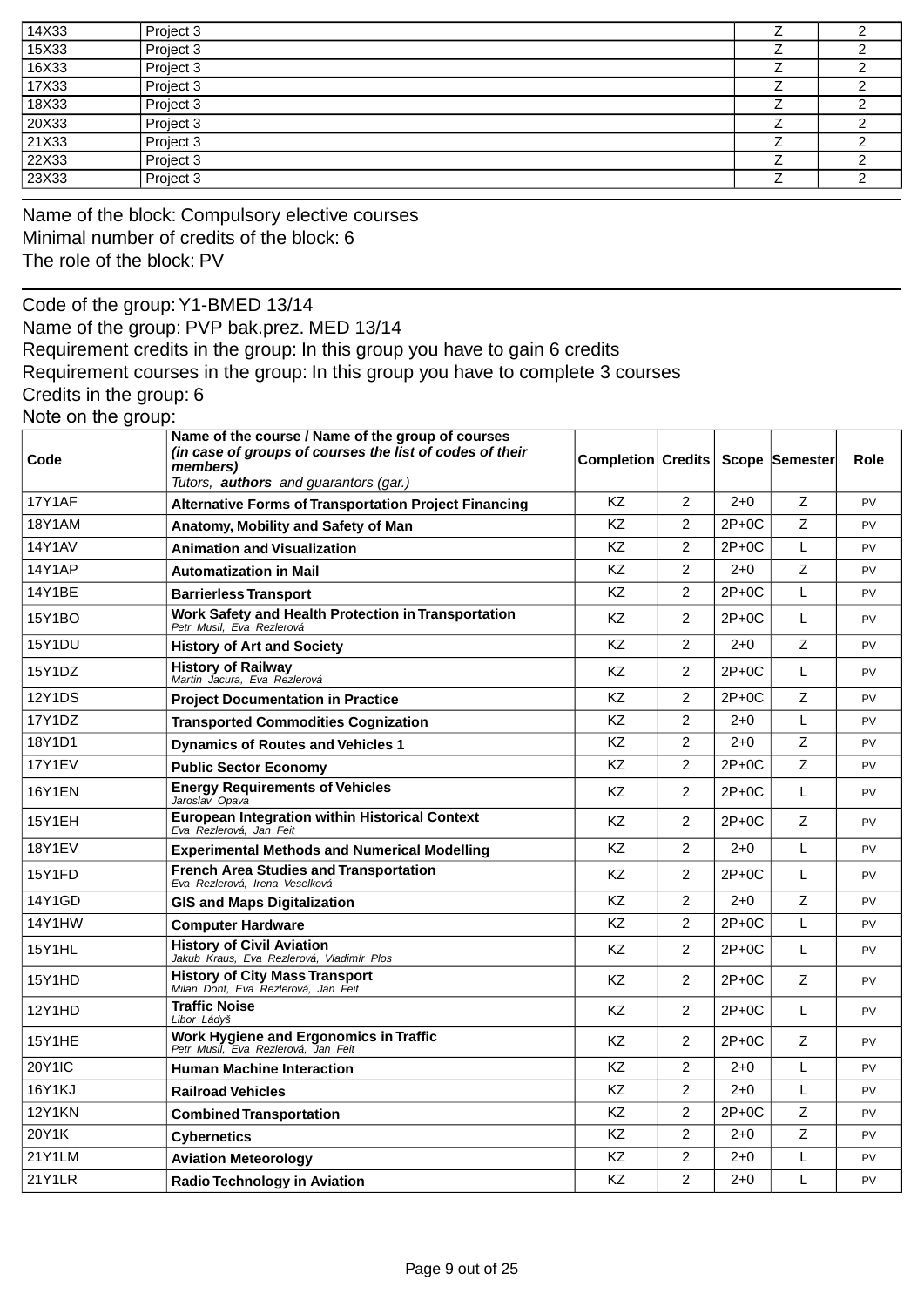| <b>11Y1LP</b> | <b>Linear Programming</b>                                                                           | <b>KZ</b> | 2              | $2 + 0$ | L | PV        |
|---------------|-----------------------------------------------------------------------------------------------------|-----------|----------------|---------|---|-----------|
| 17Y1LL        | <b>Logistics of Passenger and Freight Air Transport</b><br>Petra Skolilová                          | <b>KZ</b> | 2              | $2P+0C$ | L | <b>PV</b> |
| 11Y1MM        | <b>Mathematical Models in Economy</b>                                                               | KZ        | $\overline{2}$ | $2P+0C$ | Z | PV        |
| <b>18Y1MT</b> | <b>Engineering Materials</b><br>Jaroslav Valach                                                     | KZ        | 2              | $2P+0C$ | L | PV        |
| 17Y1ND        | <b>Maritime Transportation</b>                                                                      | <b>KZ</b> | 2              | $2 + 0$ | Z | <b>PV</b> |
| <b>14Y1NH</b> | <b>Databases Design and Programming</b>                                                             | KZ        | 2              | $2 + 0$ | L | PV        |
| <b>14Y1NP</b> | Non-parametric 3D Modelling                                                                         | KZ        | 2              | $2 + 0$ | Z | <b>PV</b> |
| <b>20Y1NS</b> | <b>Neural Networks</b>                                                                              | KZ        | 2              | $2 + 0$ | Z | PV        |
| 20Y1OI        | <b>Fare Collection and Information Systems</b><br>Milan Sliacky, Patrik Horaž ovský                 | <b>KZ</b> | 2              | $2P+0C$ | L | PV        |
| 14Y1OL        | <b>Linux Operating System</b>                                                                       | <b>KZ</b> | 2              | $2 + 0$ | Z | <b>PV</b> |
| <b>17Y1OF</b> | <b>Personal Finance</b>                                                                             | KZ        | 2              | $2P+0C$ | Z | PV        |
| 15Y1OP        | <b>Turning Points of the Czech Nation</b>                                                           | KZ        | 2              | $2+0$   | L | <b>PV</b> |
| 11Y1PV        | <b>Parametrical and Multicriterial Programming</b><br>Olga Vraštilová Olga Vraštilová (Gar.)        | <b>KZ</b> | 2              | $2P+0C$ | Ζ | <b>PV</b> |
| 17Y1PM        | <b>Personnel Management</b>                                                                         | <b>KZ</b> | 2              | $2P+0C$ | L | PV        |
| <b>12Y1PC</b> | <b>Pedestrian and Cycling Transport</b><br>Denis Liutov                                             | KZ        | $\overline{2}$ | $2P+0C$ | L | PV        |
| 20Y1PO        | <b>Weather, Air Quality and Transportation</b>                                                      | KZ        | 2              | $2 + 0$ | Z | PV        |
| 14Y1PG        | <b>Computer Graphics</b>                                                                            | KZ        | 2              | $2P+0C$ | L | PV        |
| <b>11Y1PE</b> | <b>Computer Controlled Experiments</b>                                                              | <b>KZ</b> | $\overline{2}$ | $2 + 0$ | L | <b>PV</b> |
| <b>14Y1PM</b> | <b>Advanced Methods of Parametric Programming</b>                                                   | KZ        | 2              | $2 + 0$ | L | PV        |
| 21Y1PU        | <b>Aircraft Maintenance Technology</b>                                                              | KZ        | 2              | $2 + 0$ | L | <b>PV</b> |
| 12Y1PD        | <b>Assessment of Transport Structures</b><br>Kristýna Neubergová                                    | KZ        | 2              | $2P+0C$ | Z | <b>PV</b> |
| 14Y1PJ        | <b>C Programming Language</b><br>Vít Fábera Vít Fábera (Gar.)                                       | KZ        | $\overline{2}$ | $2P+0C$ | Ζ | PV        |
| 12Y1C1        | Designing Roads in Civil 3D I<br>Tomáš Honc                                                         | KZ        | $\overline{2}$ | $2P+OC$ | L | PV        |
| 12Y1C2        | <b>Designing Roads in Civil 3D II</b><br>Tomáš Honc                                                 | <b>KZ</b> | $\overline{2}$ | $2P+0C$ | Z | <b>PV</b> |
| <b>16Y1PV</b> | <b>Operation, Construction and Maintenance of Vehicles</b>                                          | KZ        | $\overline{2}$ | $2P+0C$ | L | PV        |
| <b>12Y1PU</b> | <b>Organization Disposition of Railway Stations</b><br>Martin Jacura                                | KZ        | $\overline{c}$ | $2P+0C$ | L | PV        |
| <b>12Y1RZ</b> | <b>Railway Lines Reconstruction</b>                                                                 | <b>KZ</b> | $\overline{2}$ | $2 + 0$ | Z | PV        |
| <b>16Y1RE</b> | <b>Control and Electronic Vehicle Systems</b><br>Josef Mík, P emysl Toman, Ji í First               | ΚZ        | 2              | $2P+0C$ | Ζ | <b>PV</b> |
| <b>17Y1ST</b> | <b>Titan Simulation</b>                                                                             | KZ        | 2              | $2P+OC$ | L | <b>PV</b> |
| <b>20Y1SC</b> | <b>Sensors and Actuators</b><br>Pavel Hrubeš                                                        | KZ        | 2              | $2P+0C$ | L | <b>PV</b> |
| <b>11Y1SI</b> | <b>Transportation Software Engineering</b><br>Martin P ni ka Martin P ni ka (Gar.)                  | KZ        | $\overline{2}$ | $2P+0C$ | Ζ | <b>PV</b> |
| <b>12Y1SU</b> | <b>Road Management and Maintenance</b>                                                              | KZ        | $\overline{2}$ | $2P+0C$ | L | <b>PV</b> |
| <b>18Y1SN</b> | <b>Statically Nondeterminated Structures</b>                                                        | KZ        | $\overline{2}$ | $2 + 0$ | Z | <b>PV</b> |
| 16Y1TJ        | <b>Technological Quality Aspects</b>                                                                | KZ        | 2              | $2+0$   | Z | <b>PV</b> |
| 20Y1TE        | <b>Technology of Electronic Systems</b>                                                             | KZ        | $\overline{2}$ | $2 + 0$ | L | <b>PV</b> |
| 20Y1TD        | <b>Telematics Databases</b>                                                                         | KZ        | $\overline{2}$ | $2 + 0$ | Z | <b>PV</b> |
| 11Y1TG        | <b>Graph Theory</b><br>Lucie Kárná <b>Lucie Kárná</b>                                               | KZ        | $\overline{2}$ | $2P+0C$ | L | <b>PV</b> |
| 16Y1TZ        | <b>Transporting Devices</b>                                                                         | KZ        | 2              | $2 + 0$ | L | <b>PV</b> |
| 14Y1TI        | <b>Creating Interactive Internet Applications</b>                                                   | KZ        | 2              | $2P+0C$ | L | <b>PV</b> |
| <b>18Y1UK</b> | <b>Introduction of Rail Vehicles</b><br>Josef Kolá                                                  | KZ        | $\overline{2}$ | $2P+0C$ | L | <b>PV</b> |
| 14Y1VB        | <b>Visual Basic</b>                                                                                 | KZ        | 2              | $2 + 0$ | L | <b>PV</b> |
| <b>12Y1VC</b> | <b>Waterways and Shipping</b>                                                                       | KZ        | 2              | $2P+0C$ | Z | <b>PV</b> |
| 12Y1VD        | <b>Water Transport and Transportation</b>                                                           | KZ        | $\overline{2}$ | $2 + 0$ | L | <b>PV</b> |
| 14Y1VM        | <b>Development of Applications for Mobile Devices</b>                                               | KZ        | $\overline{2}$ | $2P+0C$ | Z | <b>PV</b> |
| 16Y1ZG        | <b>Introduction into Applied Computer Graphics</b><br>Adam Orlický, Stanislav Novotný, Ond ej Piksa | KZ        | $\overline{2}$ | $2P+0C$ | L | <b>PV</b> |
| 11Y1ZF        | <b>Introduction to Solid State Physics</b>                                                          | KZ        | 2              | $2 + 0$ | Z | PV        |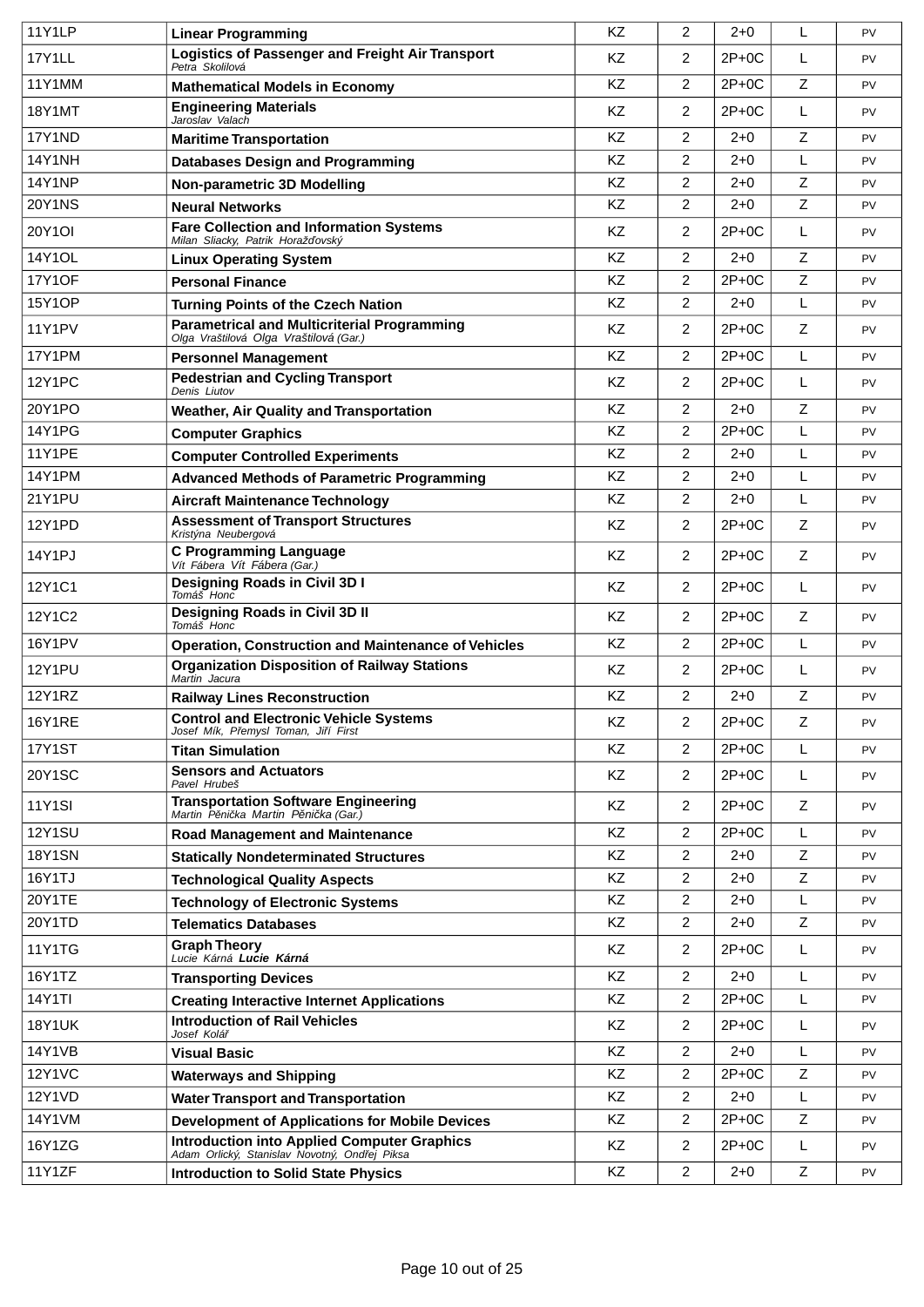| 14Y1ZM                                               | Fundamentals of parametric and adaptive modeling                                                                                                                                                                                                                                                                                                                             | KZ | 2 | $2P+OC$ | L           | PV             |
|------------------------------------------------------|------------------------------------------------------------------------------------------------------------------------------------------------------------------------------------------------------------------------------------------------------------------------------------------------------------------------------------------------------------------------------|----|---|---------|-------------|----------------|
| 11Y1ZM                                               | <b>Foundation of MATLAB Programming</b>                                                                                                                                                                                                                                                                                                                                      | ΚZ | 2 | $2P+OC$ | L           | PV             |
| 12Y1ZU                                               | Pavla Pecherková<br><b>Principles of Urbanism</b>                                                                                                                                                                                                                                                                                                                            | KZ | 2 | $2P+OC$ | Z           | PV             |
|                                                      | Karel Hájek                                                                                                                                                                                                                                                                                                                                                                  |    |   |         |             |                |
| 16Y1ZL                                               | Vehicle Testing, Legislation and Construction                                                                                                                                                                                                                                                                                                                                | KZ | 2 | $2P+0C$ | $\mathsf Z$ | PV             |
|                                                      | Characteristics of the courses of this group of Study Plan: Code=Y1-BMED 13/14 Name=PVP bak.prez. MED 13/14                                                                                                                                                                                                                                                                  |    |   |         |             |                |
| <b>17Y1AF</b>                                        | Alternative Forms of Transportation Project Financing                                                                                                                                                                                                                                                                                                                        |    |   |         | KZ          | $\overline{c}$ |
|                                                      | There will be specifed such forms of financing in transportation, where the public sector body perform the final debtor, i. e. debtor payments come from its budget, but the final debtor                                                                                                                                                                                    |    |   |         |             |                |
|                                                      | is not a direct participant of the transaction and it is not the counterparty of the financial institute which provides the funding. Issue of securities as an alternative source of transportation                                                                                                                                                                          |    |   |         |             |                |
| project.                                             |                                                                                                                                                                                                                                                                                                                                                                              |    |   |         |             |                |
| <b>18Y1AM</b>                                        | Anatomy, Mobility and Safety of Man                                                                                                                                                                                                                                                                                                                                          |    |   |         | ΚZ          | 2              |
|                                                      | Survey of tissues. Anatomical structure and growth of bones. Articular joint. Remodelling of bone tissue. Anatomical structure of muscles. Blood circulation and nervous system. Structure                                                                                                                                                                                   |    |   |         |             |                |
|                                                      | and biomechanics of muscular-skeletal system. Injury of human organs and musculo-skeletal system during traffic accidents. Mobility of ill and injured man and his treatment. Human                                                                                                                                                                                          |    |   |         |             |                |
|                                                      | joint prostheses. Protective means and traffic safety regulations.                                                                                                                                                                                                                                                                                                           |    |   |         |             |                |
| 14Y1AV                                               | Animation and Visualization                                                                                                                                                                                                                                                                                                                                                  |    |   |         | KZ          | 2              |
|                                                      | Advanced modifications and modeling of NURBS, Patch objects, selection of objects (according to filter and properties). 3D Studio MAX systems and Space Warp objects. Atmospheric                                                                                                                                                                                            |    |   |         |             |                |
|                                                      | and other effects, rendering filters, Motion blur, advanced animations, Motion panel. Modeling for morphing and animation, bone formation, animation using Inverse Kinematics.                                                                                                                                                                                               |    |   |         |             |                |
| 14Y1AP                                               | Automatization in Mail                                                                                                                                                                                                                                                                                                                                                       |    |   |         | ΚZ          | $\overline{2}$ |
|                                                      | Technology of post shipment submission, transport, and delivery via physic and electronic way, virtual post operation. Technology of information transmission by electronic way,                                                                                                                                                                                             |    |   |         |             |                |
|                                                      | application of new information and communication technologies in an offer of permanent, mobile, and NGN e-communication networks, solutions to e-communication network interfaces,                                                                                                                                                                                           |    |   |         |             |                |
|                                                      | technological principles of end telecommunication devices.                                                                                                                                                                                                                                                                                                                   |    |   |         |             |                |
| 14Y1BE                                               | <b>Barrierless Transport</b>                                                                                                                                                                                                                                                                                                                                                 |    |   |         | KZ          | $\overline{2}$ |
|                                                      | The issue of barrierless accessible public transportation in terms of architectural barriers and also for transportation-technological point of view. Students will gain theoretical knowledge                                                                                                                                                                               |    |   |         |             |                |
|                                                      | of barrierless environment roads, railway stations, public transport stops, terminal buildings, vehicles, public transport, information and orientation systems and transportation technology.                                                                                                                                                                               |    |   |         |             |                |
|                                                      | Theoretical knowledge will be supplemented by practical examples.                                                                                                                                                                                                                                                                                                            |    |   |         |             |                |
| 15Y1BO                                               | Work Safety and Health Protection in Transportation                                                                                                                                                                                                                                                                                                                          |    |   |         | ΚZ          | $\overline{2}$ |
|                                                      | Fundamental legislative, definition of terms, risks and possible health damage, working conditions and health protection with focus on transportation. Health protection programmes,                                                                                                                                                                                         |    |   |         |             |                |
| <b>15Y1DU</b>                                        | health insurance of home and foreign business trips, statistics, working practice.                                                                                                                                                                                                                                                                                           |    |   |         | ΚZ          | $\overline{2}$ |
|                                                      | History of Art and Society<br>History of art - definitions, terminology, division into periods. Architecture, fine arts, design. Situation in Central Europe, today in the Czech Republic. Stations, bridges, industrial                                                                                                                                                     |    |   |         |             |                |
| buildings. Design of transport vehicles.             |                                                                                                                                                                                                                                                                                                                                                                              |    |   |         |             |                |
| 15Y1DZ                                               | <b>History of Railway</b>                                                                                                                                                                                                                                                                                                                                                    |    |   |         | KZ          | $\overline{2}$ |
|                                                      | Horse-drawn railways, steam railways, railway network development in the 2nd half of 19th century, regional railways epoch, railways of the "First Republic", electric traction, World                                                                                                                                                                                       |    |   |         |             |                |
|                                                      | War II railways, railway development in the 2nd half of 20th century, high-speed railway origins, railway lines closing, important long-distance train connections, railway lines construction,                                                                                                                                                                              |    |   |         |             |                |
|                                                      | railway accidents, railway junctions. Excursions and projections.                                                                                                                                                                                                                                                                                                            |    |   |         |             |                |
| 12Y1DS                                               | Project Documentation in Practice                                                                                                                                                                                                                                                                                                                                            |    |   |         | ΚZ          | 2              |
|                                                      | Project documentation creating. Project documentation types. Support materials for project documentation creating. Building permit obtaining process. Budget and pricing. Practical                                                                                                                                                                                          |    |   |         |             |                |
| creation of some project documentation parts.        |                                                                                                                                                                                                                                                                                                                                                                              |    |   |         |             |                |
| 17Y1DZ                                               | <b>Transported Commodities Cognization</b>                                                                                                                                                                                                                                                                                                                                   |    |   |         | <b>KZ</b>   | 2              |
|                                                      | Useful features. Quality. Testing. Standardization. Features relevant for the transport. Packing. Stress. Protection of goods and damage prevention during the carriage. Optimization                                                                                                                                                                                        |    |   |         |             |                |
| of the choice and effective transport means utility. |                                                                                                                                                                                                                                                                                                                                                                              |    |   |         |             |                |
| 18Y1D1                                               | Dynamics of Routes and Vehicles 1                                                                                                                                                                                                                                                                                                                                            |    |   |         | KZ          | 2              |
|                                                      | Theory and analysis of vibration of multimass systems. Dynamical model of vehicle and interaction with transport structure. Assessment of structure vibration and allowable criteria.                                                                                                                                                                                        |    |   |         |             |                |
|                                                      | Vibroisolation and absorbers of dynamical effects. Methods of experimental dynamics. FEM in structure dynamics.                                                                                                                                                                                                                                                              |    |   |         |             |                |
| <b>17Y1EV</b>                                        | <b>Public Sector Economy</b>                                                                                                                                                                                                                                                                                                                                                 |    |   |         | KZ          | 2              |
|                                                      | Economic and financial theory of public sector, public choice theory, externalites, decisions about public finance allocation, economic assesment of public projects (CBA, MCA, CEA),<br>tax system of the CR, state budget, management of public projects a their economic efficiency assessment, way of elaboration of PPP projects, funding from EU funds, program HDM-4. |    |   |         |             |                |
| <b>16Y1EN</b>                                        |                                                                                                                                                                                                                                                                                                                                                                              |    |   |         | ΚZ          | 2              |
|                                                      | <b>Energy Requirements of Vehicles</b><br>Dynamics and the driving inertial of the vehicles. Types of energy - kinetic, static, heat, chemical and others. Ways of energy change into kinetic energy. Combustion engine, electric                                                                                                                                            |    |   |         |             |                |
|                                                      | drive, steam engine, air engine. Energy accumulation means, accumulator, flywheel, fuel cell. Energy recuperation. WTW analysis.                                                                                                                                                                                                                                             |    |   |         |             |                |
| 15Y1EH                                               | European Integration within Historical Context                                                                                                                                                                                                                                                                                                                               |    |   |         | KZ          | $\overline{2}$ |
|                                                      | Versailles system, formation of new states. Europe and the powers, League of Nations. European policy in the 1920s. Fascism, nacism, communism. Little Entente, its principles and                                                                                                                                                                                           |    |   |         |             |                |
|                                                      | goals. Europe after Hitler's getting to power, system of bilateral agreements. Decline of the LN. Rearrangement of powers during WWII. Cold war and its consequences for Europe.                                                                                                                                                                                             |    |   |         |             |                |
|                                                      | New quality of French-German relationship - a driving power of starting European integration.                                                                                                                                                                                                                                                                                |    |   |         |             |                |
| <b>18Y1EV</b>                                        | <b>Experimental Methods and Numerical Modelling</b>                                                                                                                                                                                                                                                                                                                          |    |   |         | KZ          | $\mathbf{2}$   |
|                                                      | Physical properties measured in structural mechanics and dynamics. Principles of strain gauge measurement. Theory of photoelasticimetry, experimental methods in structural dynamics.                                                                                                                                                                                        |    |   |         |             |                |
|                                                      | Basic principles of numerical methods in structural mechanics and dynamics. Finite element method in statics and dynamics. Geometry development, discretization to elements, types                                                                                                                                                                                           |    |   |         |             |                |
|                                                      | of structural elements. Boundary conditions. Material models. Solution of problems.                                                                                                                                                                                                                                                                                          |    |   |         |             |                |
| <b>15Y1FD</b>                                        | French Area Studies and Transportation                                                                                                                                                                                                                                                                                                                                       |    |   |         | KZ          | $\overline{2}$ |
|                                                      | France - geography and regions, transport infrastructure. Paris and its sights, city public transport. Road traffic, motorways, railway traffic, TGV, air traffic, specialised terminology.                                                                                                                                                                                  |    |   |         |             |                |
|                                                      | French society and culture. Current political system. System of education, studying in France. Selected authors of French literature. French gastronomy.                                                                                                                                                                                                                     |    |   |         |             |                |
| 14Y1GD                                               | GIS and Maps Digitalization                                                                                                                                                                                                                                                                                                                                                  |    |   |         | KZ          | $\overline{2}$ |
|                                                      | Work with map sources and their creating. Maps digitalization and creation. Use and creation of other (non-graphic) information with use of databases. Interlinking external references                                                                                                                                                                                      |    |   |         |             |                |
| with drawings containing maps.                       |                                                                                                                                                                                                                                                                                                                                                                              |    |   |         |             |                |
| 14Y1HW                                               | <b>Computer Hardware</b>                                                                                                                                                                                                                                                                                                                                                     |    |   |         | <b>KZ</b>   | $\overline{2}$ |
| arithmetic and logical units, I/O subsystem.         | Computer architecture, basics of logical circuits design and their realization using FPGA. In detail, description of computer architecture and separate parts designing - controllers,                                                                                                                                                                                       |    |   |         |             |                |
|                                                      |                                                                                                                                                                                                                                                                                                                                                                              |    |   |         |             |                |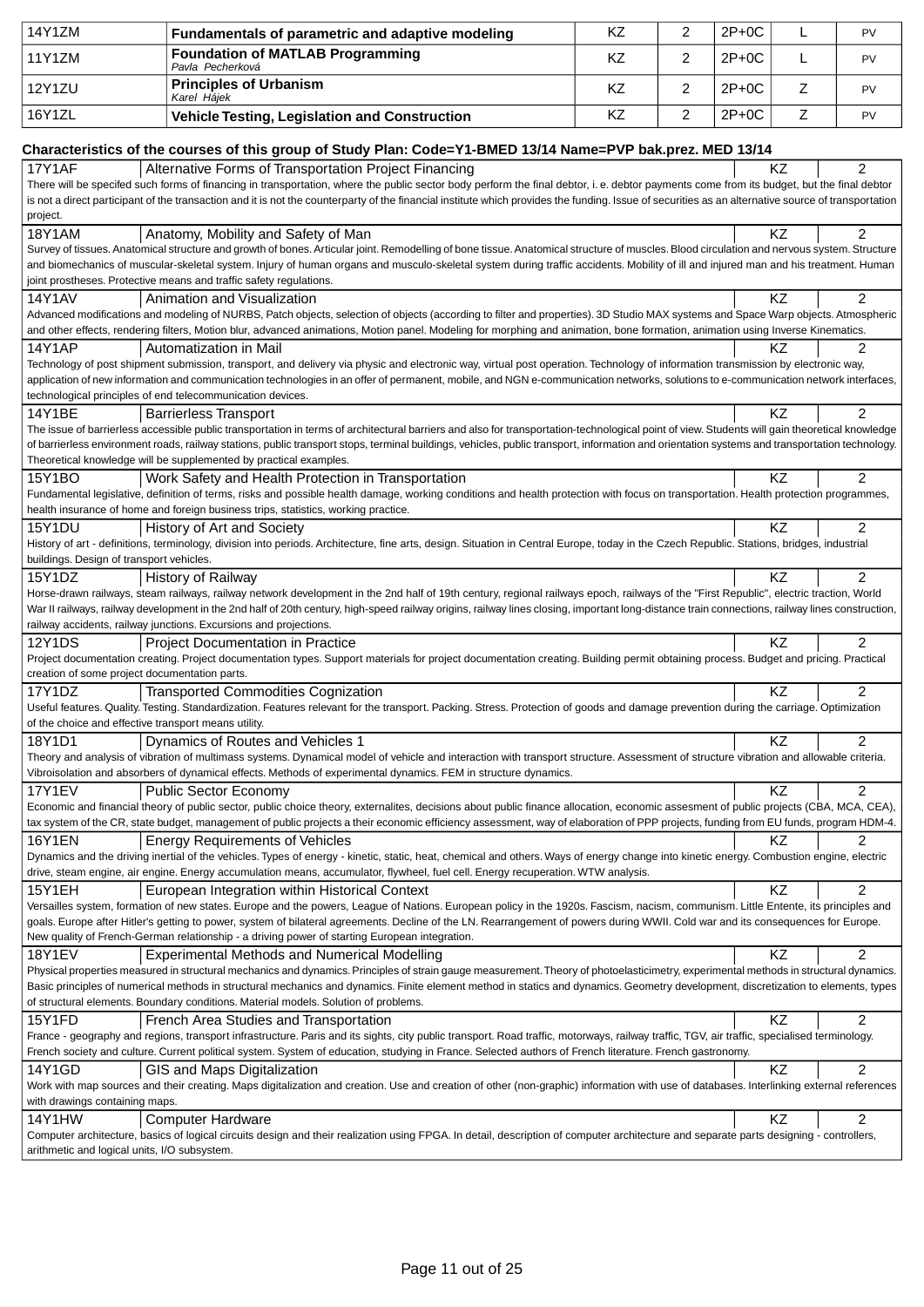| 15Y1HL                                 | <b>History of Civil Aviation</b>                                                                                                                                                                  | KZ        | $\overline{2}$ |
|----------------------------------------|---------------------------------------------------------------------------------------------------------------------------------------------------------------------------------------------------|-----------|----------------|
|                                        | Beginnings of flying, development of aircrafts lighter than air. Beginnings of aircrafts heavier than air. Czechoslovak aviation pioneers. Development of airports in the Czech Republic.         |           |                |
|                                        | World airports. Famous aviators. Helicopters. CSA airplanes. Development of aircrafts in Czechoslovakia between the years 1945-1989. Classic era of aviation. Golden era of civil                 |           |                |
|                                        | aviation. Modern era of civil aviation. Airline companies. Supersonic flying.                                                                                                                     |           |                |
| 15Y1HD                                 | History of City Mass Transport                                                                                                                                                                    | KZ        | 2              |
|                                        | History of city mass transport in the world, development of tram, bus and trolley-bus systems. History of transport networks in the world, current trends and developments of tariff and          |           |                |
|                                        | clearance systems. History of city transport in Prague and Brno. History of tram, bus and trolley-bus operation systems in the Czech Republic and Slovakia.                                       |           |                |
|                                        |                                                                                                                                                                                                   |           |                |
| 12Y1HD                                 | <b>Traffic Noise</b>                                                                                                                                                                              | ΚZ        | 2              |
|                                        | Acoustic introduction, basic terms, quantities. Basics of physiological acoustic, noise impacts on human body. Acoustic legislation, standarts, regulations. Creation acoustic climate in         |           |                |
|                                        | area, principles of urban acoustic, noise transmission, soundproofing. Types of noise sources in area. Determination of acoustic situation in the area of interest. Methodology of                |           |                |
|                                        | computing and measurement of transport noise. Acoustic studies, measuring protocol.                                                                                                               |           |                |
| <b>15Y1HE</b>                          | Work Hygiene and Ergonomics in Traffic                                                                                                                                                            | KZ        | $\overline{2}$ |
|                                        | Basic knowledge of occupational hygiene and ergonomics, and their application in transport. Working environment factors, and the influence of these factors on health of workers.                 |           |                |
|                                        | Creation and protection of working conditions that do not damage public health. Mutual links: man-machine-environment. Adaptation of technology to possibilities and skills of a man.             |           |                |
|                                        |                                                                                                                                                                                                   |           |                |
|                                        | Practical examples from the field of transportation; relevant legislature.                                                                                                                        |           |                |
| <b>20Y1IC</b>                          | Human Machine Interaction                                                                                                                                                                         | KZ        | 2              |
|                                        | Interaction of human-system. Methods and procedures for detecting decrease in attention. Used software and hardware tools. Bio-feedback, EEG measurements.                                        |           |                |
| 16Y1KJ                                 | <b>Railroad Vehicles</b>                                                                                                                                                                          | KZ        | $\overline{2}$ |
|                                        | 21st century mobility. Recent construction of railroad, city and intercity public vehicles, future and present situation, speed as a solution, maglev. From principle to design and construction; |           |                |
|                                        | some realization in the world. Division and ways of drive, efficient electronics, changers, railroad traction, energetic calculation. Railroad safety signalling systems, railroad vehicle and    |           |                |
|                                        |                                                                                                                                                                                                   |           |                |
|                                        | infrastructure compliance (interference). Testing.                                                                                                                                                |           |                |
| <b>12Y1KN</b>                          | <b>Combined Transportation</b>                                                                                                                                                                    | <b>KZ</b> | $\overline{2}$ |
|                                        | Combined transport strategy and legislation. Load units. Means of transport in combined transport. Combined transport systems. Transshipping areas. Multimodal logistic centres.                  |           |                |
| 20Y1K                                  | Cybernetics                                                                                                                                                                                       | ΚZ        | 2              |
|                                        | Fundamentals of information theory, dynamic systems, the principle of feedback, logical systems. Finite automata as a special case of dynamical systems. Relations between languages              |           |                |
| and automata.                          |                                                                                                                                                                                                   |           |                |
|                                        |                                                                                                                                                                                                   |           |                |
| 21Y1LM                                 | <b>Aviation Meteorology</b>                                                                                                                                                                       | ΚZ        | $\overline{2}$ |
|                                        | Structure of atmosphere. Vertical stratification. Pressures QNH, QFE, QFF, QME. Instability. Atmospherical fronts. Atmospherical precipitation, origin & categorisation. Turbulence.              |           |                |
|                                        | Forces producing wind. Cyclone and anticyclone. Gradient wind. Geostrofical and geocyclostrophical wind. Visibilities in air transport. Dangerous meteorological aspects. Meteorological          |           |                |
|                                        | maps. Climatology. Circulation. Intertropical front. Meteorological information.                                                                                                                  |           |                |
| <b>21Y1LR</b>                          | Radio Technology in Aviation                                                                                                                                                                      | KZ        | $\overline{2}$ |
|                                        | Electric signals and the wave spectrum. Analog and digital modulations. Noises. Filters. Resonance circuits. Electromagnetic field. Electromagnetic wave propagation. Wave ranges                 |           |                |
|                                        | in aviation, radiation and reception of electromagnetic field. Antennas in aviation, receivers and transmitters.                                                                                  |           |                |
|                                        |                                                                                                                                                                                                   |           |                |
| <b>11Y1LP</b>                          | Linear Programming                                                                                                                                                                                | KZ        | $\overline{2}$ |
|                                        | Definition of the optimization problem of linear programming, application of the linear programming on economic and technical problems, normal traffic problems and traffic problems              |           |                |
|                                        | with constrains. Geometrical interpretation of linear programming problems, simplex method, duality principle.                                                                                    |           |                |
| <b>17Y1LL</b>                          | Logistics of Passenger and Freight Air Transport                                                                                                                                                  | ΚZ        | 2              |
|                                        | Logistics airline passenger and cargo. Aircraft and airport terminals for passenger and cargo transport. Airlines in terms of logistics systems. Aerial transport process passengers and          |           |                |
|                                        | air cargo. Information systems in air transport. Global distribution systems.                                                                                                                     |           |                |
|                                        |                                                                                                                                                                                                   |           |                |
| <b>11Y1MM</b>                          | Mathematical Models in Economy                                                                                                                                                                    | <b>KZ</b> | 2              |
|                                        | The goal of the course is to teach selected methods of linear programming, with theoretical procedures applicable for individual tasks and their program implementation. The outcom               |           |                |
|                                        | of the course is the ability to implement and solve basic tasks from the queue theory, graph theory and both free and constrained optimization.                                                   |           |                |
| 18Y1MT                                 | <b>Engineering Materials</b>                                                                                                                                                                      | KZ        | 2              |
|                                        | Systematic overview of main classes of materials used in technical design. In addition to main classes of materials, i. e. metals, ceramics, polymers and composites, attention is paid           |           |                |
|                                        | to biological materials and to biomimetics. Integral approach to material selection process is also demonstrated based on so called Ashby's selection charts.                                     |           |                |
| 17Y1ND                                 |                                                                                                                                                                                                   |           | 2              |
|                                        | Maritime Transportation                                                                                                                                                                           | ΚZ        |                |
|                                        | History and importance of the maritime transportation, theoretical discipline in maritime transportation, seafaring vessels, maritime ports and their utilization, inland logistic centre and     |           |                |
|                                        | maritime ports, transport corridors and link by maritime, river and rail transport I and II, global maritime corridors, logistics of maritime transportation, maritime transportation and smart   |           |                |
| containers, ITS in maritime transport. |                                                                                                                                                                                                   |           |                |
| 14Y1NH                                 | Databases Design and Programming                                                                                                                                                                  | KZ        | 2              |
|                                        | Students in this course will deepen their knowledge and skills in database design and learn the procedural extension of SQL, PL/SQL, which makes it possible to ensure data integrity             |           |                |
| on the level of the database engine.   |                                                                                                                                                                                                   |           |                |
|                                        |                                                                                                                                                                                                   |           |                |
| <b>14Y1NP</b>                          | Non-parametric 3D Modelling                                                                                                                                                                       | KZ        | 2              |
|                                        | Work in 3D non-parametricmodeller (AutoCAD) environment, scenes rendering, creation of planar and volumetric objects, user setup creation, object data creation, work with data                   |           |                |
|                                        | connected with external database. Basic definition of work with lights, materials and reflexes. Models presentation.                                                                              |           |                |
| <b>20Y1NS</b>                          | <b>Neural Networks</b>                                                                                                                                                                            | KZ        | 2              |
|                                        | The basic structure and function of human brain and its main functional blocks and building elements - neurons. Models of neurons, modelling their networks and the basic paradigms               |           |                |
| of artificial neural networks.         |                                                                                                                                                                                                   |           |                |
| 20Y1OI                                 |                                                                                                                                                                                                   | <b>KZ</b> | 2              |
|                                        | Fare Collection and Information Systems                                                                                                                                                           |           |                |
|                                        | Fare collection systems in public transport and their components (on-board units, validators, turnstiles, ). Information systems and their components for users (timetables, maps,                |           |                |
|                                        | panels ) and operators (cycles, location or current delay of vehicles, ). The issue of tariff systems. Other examples of clearance systems (parking).                                             |           |                |
| 14Y1OL                                 | <b>Linux Operating System</b>                                                                                                                                                                     | KZ        | 2              |
|                                        | Distributions. GNU/Linux system installation. X-window system. Rights - Users and Groups, ACL rights. Filesystems and file attributes. Programs and processes. Boot of OS, runlevels.             |           |                |
|                                        | Basic console commands. Configuration files. Managing SW system. Programs in graphic mode - tools for text, graphics, sound, video, communication. Services management. Principles                |           |                |
|                                        | of OS secure configuration. Remote administration.                                                                                                                                                |           |                |
| <b>17Y1OF</b>                          | <b>Personal Finance</b>                                                                                                                                                                           | KZ        | 2              |
|                                        |                                                                                                                                                                                                   |           |                |
|                                        | Personal finance (budget, financing of basic living needs), debt (loans and credits, payment instruments, interest and fees, debt trap), financing of housing (rent, mortgage, savings,           |           |                |
|                                        | consumer loans, refinancing), savings and investments (investment horizon, return, risk, investment strategy), insurance (insurance types, suitability and adequacy), securing the future         |           |                |
| (retirement savings and insurance).    |                                                                                                                                                                                                   |           |                |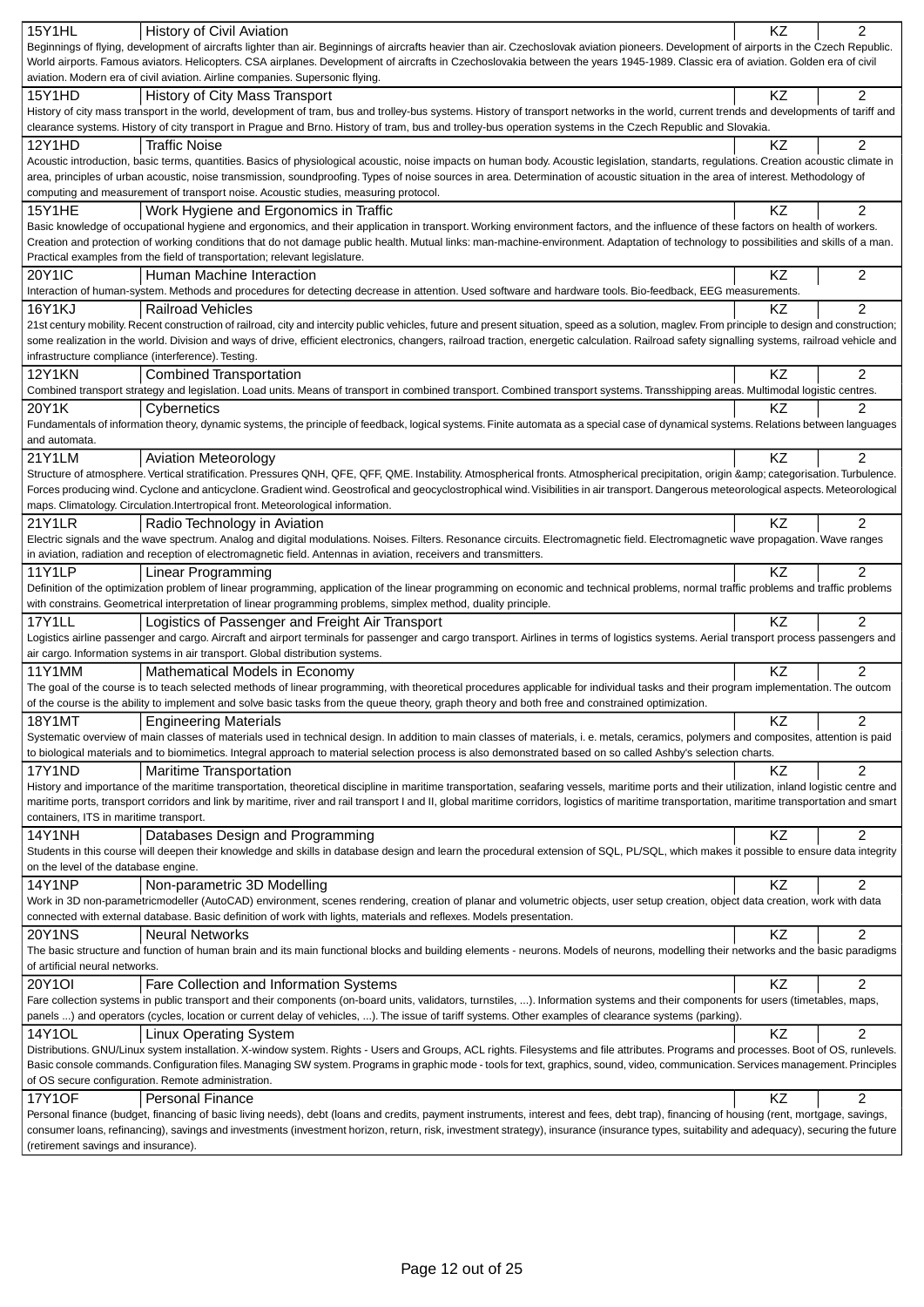| <b>15Y1OP</b><br>Turning Points of the Czech Nation                                                                                                                                                                                                                                                                                                                           | KZ | 2              |
|-------------------------------------------------------------------------------------------------------------------------------------------------------------------------------------------------------------------------------------------------------------------------------------------------------------------------------------------------------------------------------|----|----------------|
| Crucial moments of more than a thousand-year long history of Western Slavs in Central Europe. Emphasis on relations to bordering nations and Europe as a whole. The Premyslid                                                                                                                                                                                                 |    |                |
| state. Lands of the Czech Crown as a part of Habsburgh monarchy. 19th century political programmes. Foundation of Czechoslovakia. Disputes over the sense of Czech history.                                                                                                                                                                                                   |    |                |
| Changes of power structure in Europe during 20th century and the position of the Czech nation.                                                                                                                                                                                                                                                                                |    |                |
| <b>11Y1PV</b><br>Parametrical and Multicriterial Programming<br>Solution to the problem of linear programming with a parameter in objective function, on right sides and in the matrix of coeficients of linear constraints. Computation of efficient solution.                                                                                                               | KZ | 2              |
| 17Y1PM<br>Personnel Management                                                                                                                                                                                                                                                                                                                                                | ΚZ | 2              |
| Human sources, work group, man as personality, planning, choice, evaluation and education of human sources, work adaptation, teamwork, intercultural communication.                                                                                                                                                                                                           |    |                |
| <b>12Y1PC</b><br>Pedestrian and Cycling Transport                                                                                                                                                                                                                                                                                                                             | ΚZ | 2              |
| Routes for pedestrians. Pedestrian crossings. Modifications for blind, dim-sighted and disabled people. Design of cycle routes network. Ways of cycle route layout and design parameters                                                                                                                                                                                      |    |                |
| for cyclists. Separation of cyclists from other transport modes. Cycle tracks and its design - one way streets, reserved traffic lanes, bus stops, crossings with other transport modes,                                                                                                                                                                                      |    |                |
| crossroads. Traffic signs and road marking for cyclists.                                                                                                                                                                                                                                                                                                                      |    |                |
| 20Y1PO<br>Weather, Air Quality and Transportation                                                                                                                                                                                                                                                                                                                             | KZ | 2              |
| State of the atmosphere, weather observation network, weather in transportation, road meteorology. Weather forecasting, data assimilation, probabilistic forecasts, forecast evaluation.<br>Air quality, main pollutants and their effects, atmospheric chemistry, traffic emissions. Greenhouse gasses, carbon cycle, a role of energy and transportation in climate change. |    |                |
| 14Y1PG<br><b>Computer Graphics</b>                                                                                                                                                                                                                                                                                                                                            | ΚZ | $\overline{c}$ |
| Basic formats of graphic and possibilities of their editing and mutual conversion. Use of individual types according to character of work. Work with editing programs (within the user                                                                                                                                                                                        |    |                |
| level scope) using layers, DPI, colors. Basics of digital photography, scanning and computer technology like monitors and graphics cards.                                                                                                                                                                                                                                     |    |                |
| <b>11Y1PE</b><br><b>Computer Controlled Experiments</b>                                                                                                                                                                                                                                                                                                                       | KZ | 2              |
| Implementation of experiment consisting of designing, measurement method selection according to required results accuracy and available measurement devices, selection of                                                                                                                                                                                                     |    |                |
| computer-recorded parameters, data acquisition and results calculation. Evaluation of measurement method accuracy and result uncertainty.                                                                                                                                                                                                                                     |    |                |
| 14Y1PM<br>Advanced Methods of Parametric Programming                                                                                                                                                                                                                                                                                                                          | KZ | 2              |
| Assemblies programming - tools and methodology of working subassemblies and assemblies, sheet metal parts modelling, welded assemblies, pipelines, and distribution lines.                                                                                                                                                                                                    |    |                |
| Photorealistic output rendering - physical and material properties, lighting sources. MKP - visual example.                                                                                                                                                                                                                                                                   |    |                |
| 21Y1PU<br>Aircraft Maintenance Technology<br>Basics of aircraft maintenance technology, legislation, aircraft release into operation, safety, equipment.                                                                                                                                                                                                                      | KZ | $\overline{2}$ |
| 12Y1PD<br><b>Assessment of Transport Structures</b>                                                                                                                                                                                                                                                                                                                           | KZ | 2              |
| Assessment of transport structures, the EIA process. Multicriteria assessment methods, risk analysis, SWOT analysis. Landscape character, possibilities of its protection and assessment                                                                                                                                                                                      |    |                |
| transport structures on the landscape. Rating fragmentation and landscape connectivity in the preparation of linear structures. Practical examples of assessment of traffic buildings on                                                                                                                                                                                      |    |                |
| the environment.                                                                                                                                                                                                                                                                                                                                                              |    |                |
| C Programming Language<br>14Y1PJ                                                                                                                                                                                                                                                                                                                                              | KZ | 2              |
| C programming language. Preprocessor, basics of the C language (data types, syntax, commands), functions, pointes, dynamical memory allocation, string, files, structures and unions.                                                                                                                                                                                         |    |                |
| Implementations of abstract data types (FIFO, LIFO, list), programming techniques (sorting, searching, recursion), using bitwise oprerators.                                                                                                                                                                                                                                  |    |                |
| 12Y1C1<br>Designing Roads in Civil 3D I                                                                                                                                                                                                                                                                                                                                       | KZ | $\overline{2}$ |
| The course is devoted to the traffic buildings design field, specifically the design of roads as such, by the means of a 3D software. Students go through the complete design of this                                                                                                                                                                                         |    |                |
| particular linear building, from the initial situation, over the longitudinal section, to the model and work sections and the cubic capacity calculation. The course also includes a basic<br>explanation of the traffic building design in the real-life profession.                                                                                                         |    |                |
| 12Y1C2<br>Designing Roads in Civil 3D II                                                                                                                                                                                                                                                                                                                                      | KZ | $\overline{c}$ |
| The course is devoted to the traffic buildings design field, specifically the design of roads as such, by the means of a 3D software. Students go through the complete design of this                                                                                                                                                                                         |    |                |
| particular linear building, from the initial situation, over the longitudinal section, to the model and work sections and the cubic capacity calculation. The previously acquired skills are                                                                                                                                                                                  |    |                |
| improved and developed. Students learn to design intersections.                                                                                                                                                                                                                                                                                                               |    |                |
| <b>16Y1PV</b><br>Operation, Construction and Maintenance of Vehicles                                                                                                                                                                                                                                                                                                          | KZ | $\overline{c}$ |
| Methods of vehicle production. Vehicle maintenance. Vehicle diagnostics. Maintenence and repair plans. Engine maintenance and emission measurement. Transmission mechanism.                                                                                                                                                                                                   |    |                |
| General principles of engine diagnostics.                                                                                                                                                                                                                                                                                                                                     |    |                |
| Organization Disposition of Railway Stations<br><b>12Y1PU</b>                                                                                                                                                                                                                                                                                                                 | KZ | 2              |
| Connecting station. Passenger transport equipment. Freight transport equipment. Branch lines and railway traffic inside industrial company areas. Zone stations. Formation yards.<br>Reserve stations. Technology of work in railway station with regard to its disposition. Railway station documentations in the Czech Republic railway network.                            |    |                |
| <b>12Y1RZ</b><br>Railway Lines Reconstruction                                                                                                                                                                                                                                                                                                                                 | KZ | $\overline{2}$ |
| Principles of track maintainance technology. Track maintainance machinery, superstructure and substructure building machinery and special rail vehicles. Degradation of track geometrical                                                                                                                                                                                     |    |                |
| parameters - causes and elimination principles. Track sections and station tracks exclusion planning. Reconstruction timetable design of railway superstructure and substructure.                                                                                                                                                                                             |    |                |
| <b>16Y1RE</b><br>Control and Electronic Vehicle Systems                                                                                                                                                                                                                                                                                                                       | KZ | 2              |
| Elementary concepts of regulation. Tools for analytical solution, linear system description. Basic types of a regulator (PID), properties, advantages, disadvantages, function. Conventional                                                                                                                                                                                  |    |                |
| and hybrid drive control. Electric drive. Vehicle communication bus (CAN, LIN, FlexRay, ISObus, KWP2000 protocole etc.). Vehicle electronic control, safety, communication and                                                                                                                                                                                                |    |                |
| comfort systems.                                                                                                                                                                                                                                                                                                                                                              |    |                |
| <b>17Y1ST</b><br><b>Titan Simulation</b>                                                                                                                                                                                                                                                                                                                                      | KZ | $\overline{c}$ |
| Titan is a management game simulating the business decisions. Lets 2-8 student groups to produce and compete in the market with the same product. Students set a price and                                                                                                                                                                                                    |    |                |
| determine the quantity and capacity of production, plan budgets for marketing, research and development. They become familiar with the consequences of their decisions by the form<br>of financial corporate reports and they use this information for other business decisions.                                                                                              |    |                |
| 20Y1SC<br>Sensors and Actuators                                                                                                                                                                                                                                                                                                                                               | KZ | $\overline{2}$ |
| Principles of sensors and actuators. Basics of measuring theory and actuating influence. The respective technologies and construction principles. Sensors of mechanical, electro-magnetic,                                                                                                                                                                                    |    |                |
| state (temperature, humidity), chemical and particle flow values. Electrical, pneumatic and hydraulic actuators and solid phase elements.                                                                                                                                                                                                                                     |    |                |
| <b>11Y1SI</b><br><b>Transportation Software Engineering</b>                                                                                                                                                                                                                                                                                                                   | KZ | 2              |
| Basic concepts of software engineering, ranging from domain analysis, requirement analysis and software architectures to analyses, design and implementation using formal techniques                                                                                                                                                                                          |    |                |
| and practical usuage.                                                                                                                                                                                                                                                                                                                                                         |    |                |
| <b>12Y1SU</b><br>Road Management and Maintenance                                                                                                                                                                                                                                                                                                                              | KZ | 2              |
| Getting familiar with ownership of roads in the Czech Republic and the administration of the road at the state and county level. It is presented development of road network, short,                                                                                                                                                                                          |    |                |
| medium and long-term strategy of the Ministry of Transport. Maintenance of roads winter and summer, its requirements, specifics, possibilities and repair methods are discussed in the<br>classroom as well as investment activity in highway engineering.                                                                                                                    |    |                |
| <b>18Y1SN</b><br><b>Statically Nondeterminated Structures</b>                                                                                                                                                                                                                                                                                                                 | KZ | 2              |
| Deformations of the beam element, virtual work. Strength method. Frame analysis by strength method. Deformation method. Frame analysis by deformation method. Simple planar                                                                                                                                                                                                   |    |                |
| grid. Beam on elastic Winkler's foundation. Calculation beam on elastic foundation. Basement of the mathematical elasticity. Calculation of walls. Calculation of plates. Cylindrical                                                                                                                                                                                         |    |                |
| shells. Examples of calculations.                                                                                                                                                                                                                                                                                                                                             |    |                |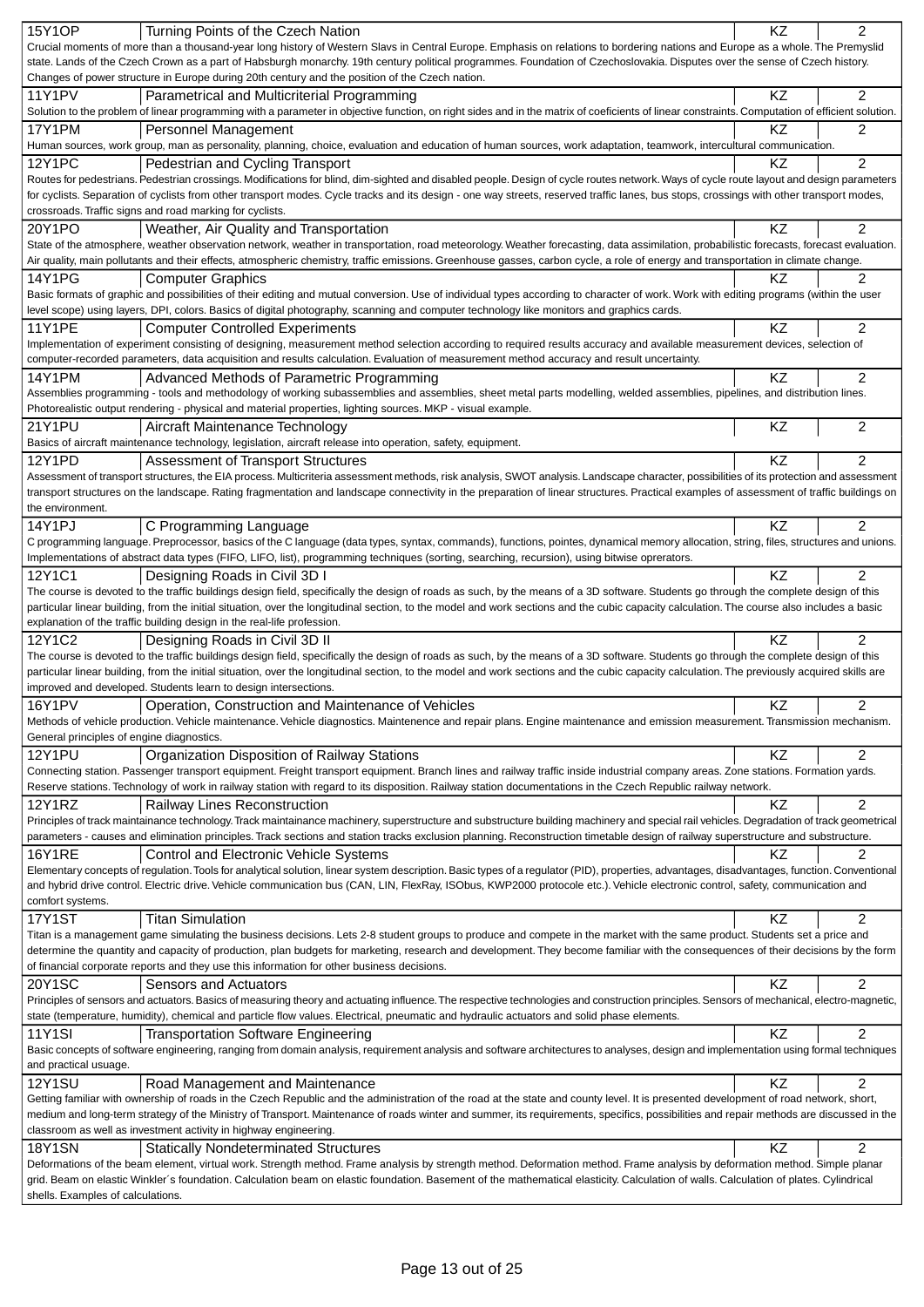| 16Y1TJ                                                                                                                                                                                     | KZ        | $\overline{2}$ |
|--------------------------------------------------------------------------------------------------------------------------------------------------------------------------------------------|-----------|----------------|
| <b>Technological Quality Aspects</b>                                                                                                                                                       |           |                |
| Certification and acreditation. Quality management. Standards of Quality Management and its application. Quality system creation. Tools and methods of quality improvement. Conformity     |           |                |
| verification. Environmental certification. Workplace certification. QMS integration. Classification, certification of products and producers.                                              |           |                |
| 20Y1TE<br>Technology of Electronic Systems                                                                                                                                                 | KZ        | $\overline{2}$ |
| Characteristics of the technological process, the relation of the design, construction and technology. General scheme of technological process. Principles and characteristics of basic    |           |                |
| electronic elements. Basic technology of integrated circuits. Synthesis of integrated circuits. Higher levels of technology components. Measurement, diagnostics, reliability. Operational |           |                |
| aspects of electronic systems.                                                                                                                                                             |           |                |
| 20Y1TD<br><b>Telematics Databases</b>                                                                                                                                                      | ΚZ        | $\overline{c}$ |
| Issue of telematics databases, work with OpenStreetMap layer, use of Linux OS and PostgreSQL with PostGIS extension, real traffic data.                                                    |           |                |
| <b>11Y1TG</b><br><b>Graph Theory</b>                                                                                                                                                       | KZ        | $\mathfrak{p}$ |
| Basic concepts and terminology of graph theory, graph representation. Problems of graph theory, problem instance. Graph search algorithms, trees, minimum spanning tree, shortest          |           |                |
| path problem, Eulerian path, bipartite graph matching, flow networks, circulations, critical path method, traveling salesman problem. Problem of existence and optimization and algorithms |           |                |
| for their solving. Computational complexity, dealing with NP-complete problems, heuristic approach.                                                                                        |           |                |
| 16Y1TZ<br><b>Transporting Devices</b>                                                                                                                                                      | <b>KZ</b> | $\overline{2}$ |
| Flow of masses, material transport technology, loose material transport - conveyors with tractive elements, conveyors without tractive elements, transport of piece material - continual   |           |                |
| transport devices, cyclic transport devices, crane mechanisms, steel constructions. Vertical transport, transport in mines, long-distance conveyor belt transport.                         |           |                |
| 14Y1TI<br>Creating Interactive Internet Applications                                                                                                                                       | KZ        | $\overline{2}$ |
| Possibilities of scripting language PHP. Overview of PHP language syntax, and functions. Analysis of finished scripts and demonstration of solutions. Your own application programmed      |           |                |
| in PHP language.                                                                                                                                                                           |           |                |
| <b>18Y1UK</b>                                                                                                                                                                              |           | $\overline{2}$ |
| Introduction of Rail Vehicles                                                                                                                                                              | ΚZ        |                |
| Basic characteristics and parameters rail transport systems - railway and urban transport. Basis driving mechanics rail vehicles - equation of motion train and unit trains. Rolling and   |           |                |
| track resistance. Total running resistance. Acceleration force. Analyzing driving cycle rail vehicle. Speed-power diagrams and characteristics rail vehicle - hydromechanic, hydrodynamic  |           |                |
| and electric drive. Design concept rail vehicles and drive of wheel set.                                                                                                                   |           |                |
| 14Y1VB<br><b>Visual Basic</b>                                                                                                                                                              | ΚZ        | 2              |
| Applications developing for Visual Basic on MS-Windows .NET platform with use of .NET libraries or Visual Studio tools for graphic or console mode. Further, creation of installation      |           |                |
| utilities for these applications. Work with VBA at superstructures creation for MS-Windows applications supporting VBA.                                                                    |           |                |
| <b>12Y1VC</b><br>Waterways and Shipping                                                                                                                                                    | ΚZ        | $\overline{2}$ |
| Basic modes of transport. The position of water transport in the transport system of the Czech Republic and the EU. Advantages and disadvantages of water transport. Basic systems         |           |                |
| of waterways in Europe, a network of waterways in the Czech Republic. Construction of the waterway and its equipment. Management of waterways and its operation. The legal regime          |           |                |
| in inland navigation, navigation rules of operation, navigation maps.                                                                                                                      |           |                |
| 12Y1VD<br>Water Transport and Transportation                                                                                                                                               | <b>KZ</b> | $\overline{2}$ |
| Technologické možnosti vnitrozemské plavby. Základní rozd lení vnitrozemských plavidel a jejich základní parametry. Základy konstrukce a stavby plavidel. Efektivnost vodní dopravy        |           |                |
| a finan ní náro nost výstavby infrastruktury vodní dopravy. Poptávka po vodní doprav v eské republice. Zp soby financování investi ních a provozních náklad infrastruktury vodní           |           |                |
| dopravy (vodní cesty, p ístavy lod nice apod.). Námo ní doprava obecn a v podmínkách R.                                                                                                    |           |                |
| 14Y1VM<br>Development of Applications for Mobile Devices                                                                                                                                   | <b>KZ</b> | $\overline{2}$ |
| Object oriented programming, Java programming language, development environment, operating system Android, development application - widgets, containers, threads, menu,                   |           |                |
| permissions, services, GUI.                                                                                                                                                                |           |                |
| Introduction into Applied Computer Graphics<br>16Y1ZG                                                                                                                                      | <b>KZ</b> | $\overline{2}$ |
| Computer graphics, division and applications with emphasis on transport, including development and research. Colours, colour perception, colour schemes, models, principles of 2D          |           |                |
| and 3D generation, elementary algorithms for graphic data workout. Visualisation principles and tasks, technics, graphics and visualisation HW basics. Introduction to 2D and 3D           |           |                |
| graphics software.                                                                                                                                                                         |           |                |
| 11Y1ZF                                                                                                                                                                                     | <b>KZ</b> | $\overline{2}$ |
| Introduction to Solid State Physics                                                                                                                                                        |           |                |
| Structure of solids, crystal lattice, Bloch function, Brillouin zones. Bend theory of solids. Dynamics of 1D lattice. Phonons. Thermodynamic properties of solids. Semiconductors.         |           |                |
| Magnetism.                                                                                                                                                                                 |           |                |
| 14Y1ZM<br>Fundamentals of parametric and adaptive modeling                                                                                                                                 | KZ        | 2              |
| Basics of work at products and parts creation. Sketch drawing by help of geometric relations, parametric dimensions, creation of adaptive models from 2D sketches. Import and export       |           |                |
| from and to another systems. Fundamentals of assemblies creation.                                                                                                                          |           |                |
| 11Y1ZM<br>Foundation of MATLAB Programming                                                                                                                                                 | KZ        | $\overline{2}$ |
| To explain the principle of algorithmization, flow charts, description of MATLAB environment and its settings, MATLAB help, mathematical operators, matrices and elements operations,      |           |                |
| control flow, inputs and outputs, graphics, optimization and program code debugging.                                                                                                       |           |                |
| <b>12Y1ZU</b><br>Principles of Urbanism                                                                                                                                                    | KZ        | $\overline{2}$ |
| Survey on history of city and settlement building. Functional components and their mutual relations (working, living, recreation, transportation). Spacial arrangement of settlements.     |           |                |
| Types of towns or cities with a certain prevailing function, forms of their development. Brief overview of land-use planning.                                                              |           |                |
| 16Y1ZL<br>Vehicle Testing, Legislation and Construction                                                                                                                                    | KZ        | $\overline{c}$ |
| Vehicle, bus and motorbike costruction, aggregate computing, driving resistance, build and parameters of traction, constructional arrangement of personal cars, trucks, buses, motorbikes, |           |                |
| legislation in the EU and in the world, technical legislation creation, testing methods, vehicle tests, accelerated tests, mathematical modelling in testing.                              |           |                |
|                                                                                                                                                                                            |           |                |

Name of the block: Jazyky Minimal number of credits of the block: 12 The role of the block: J

Code of the group: JZ-B-3.4 12/13 Name of the group: Jazyk bak. 5.6.sem. od 12/13 Requirement credits in the group: In this group you have to gain 6 credits Requirement courses in the group: In this group you have to complete 2 courses Credits in the group: 6 Note on the group: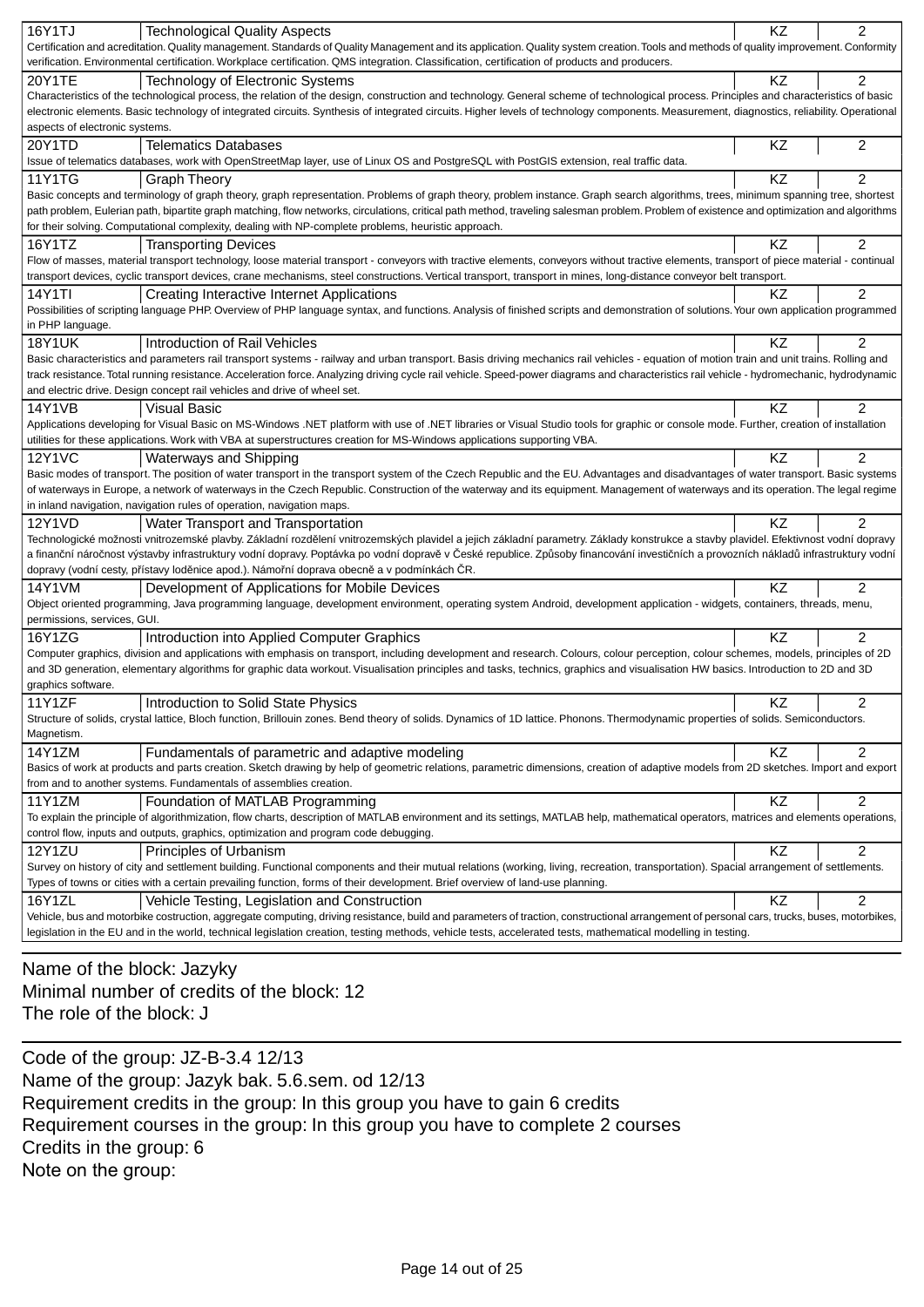| Code                                                                                                                   | Name of the course / Name of the group of courses<br>(in case of groups of courses the list of codes of their<br>members)<br>Tutors, authors and guarantors (gar.)                                                                                                                                                                                                                                                                                                             | Completion Credits |   |           | Scope Semester | Role |
|------------------------------------------------------------------------------------------------------------------------|--------------------------------------------------------------------------------------------------------------------------------------------------------------------------------------------------------------------------------------------------------------------------------------------------------------------------------------------------------------------------------------------------------------------------------------------------------------------------------|--------------------|---|-----------|----------------|------|
| 15JZ3A                                                                                                                 | Foreign Language - English 3                                                                                                                                                                                                                                                                                                                                                                                                                                                   | Z                  | 3 | $0 + 4$   | Z              | J    |
| 15JZ4A                                                                                                                 | Foreign Language - English 4                                                                                                                                                                                                                                                                                                                                                                                                                                                   | Z,ZK               | 3 | $0 + 4$   | L              | J    |
| 15JZ3F                                                                                                                 | Foreign Language - French 3<br>Eva Rezlerová, Jan Feit, Irena Veselková                                                                                                                                                                                                                                                                                                                                                                                                        | Z                  | 3 | 0P+4C+10B | Z              | J    |
| 15JZ4F                                                                                                                 | Foreign Language - French 4<br>Eva Rezlerová, Irena Veselková                                                                                                                                                                                                                                                                                                                                                                                                                  | Z,ZK               | 3 | 0P+4C+10B | L              | J    |
| 15JZ3N                                                                                                                 | Foreign Language - German 3<br>Eva Rezlerová, Jan Feit, Barbora T hníková, Ester Prokešová, Jana Štikarová                                                                                                                                                                                                                                                                                                                                                                     | Z                  | 3 | 0P+4C+10B | Z              | J    |
| 15JZ4N                                                                                                                 | Foreign Language - German 4<br>Eva Rezlerová, Jana Štikarová                                                                                                                                                                                                                                                                                                                                                                                                                   | Z,ZK               | 3 | 0P+4C+10B | L              | J    |
| 15JZ3R                                                                                                                 | Foreign Language - Russian 3<br>Eva Rezlerová, Jan Feit, Marie Michlová                                                                                                                                                                                                                                                                                                                                                                                                        | Z                  | 3 | 0P+4C+10B | Ζ              | J    |
| 15JZ4R                                                                                                                 | Foreign Language - Russian 4<br>Eva Rezlerová, Marie Michlová                                                                                                                                                                                                                                                                                                                                                                                                                  | Z,ZK               | 3 | 0P+4C+10B | L              | J    |
| 15JZ3S                                                                                                                 | Foreign Language - Spanish 3<br>Eva Rezlerová, Jan Feit, Nina Hricsina Puškinová                                                                                                                                                                                                                                                                                                                                                                                               | Z                  | 3 | 0P+4C+10B | Z              | J    |
| 15JZ4S                                                                                                                 | Foreign Language - Spanish 4<br>Eva Rezlerová, Nina Hricsina Puškinová                                                                                                                                                                                                                                                                                                                                                                                                         | Z,ZK               | 3 | 0P+4C+10B | L              | J    |
|                                                                                                                        | Characteristics of the courses of this group of Study Plan: Code=JZ-B-3.4 12/13 Name=Jazyk bak. 5.6.sem. od 12/13                                                                                                                                                                                                                                                                                                                                                              |                    |   |           |                |      |
| 15JZ3A                                                                                                                 | Foreign Language - English 3<br>Grammar structure and stylistics. Conversational and specialised topics selected according to the language group level and with regard to the Faculty's fields of study. Focus on<br>improvement in perceptive and communicative skills; widening the vocabulary. Basic kinds of compositions. Presentations of own findings in both oral and written forms. Technical<br>texts and their features; practice of oral and written presentation. |                    |   |           | Ζ              | 3    |
| 15JZ4A                                                                                                                 | Foreign Language - English 4<br>Grammar structure and stylistics. Conversational and specialised topics selected according to the language group level and with regard to the Faculty's fields of study. Focus on<br>improvement in perceptive and communicative skills; widening the vocabulary. Basic kinds of compositions. Presentations of own findings in both oral and written forms. Technical<br>texts and their features; practice of oral and written presentation. |                    |   |           | Z.ZK           | 3    |
| 15JZ3F<br>features. Practice of oral and written presentation.                                                         | Foreign Language - French 3<br>Grammar and stylistics. Selection of conversation and professional topics based on the language level and study focus at the Faculty. Improvement of language structure knowledge<br>and perceptive and communicative skills, vocabulary development. Basic stylistic forms. Presentation of own knowledge in oral and written form. Work with (professional) text and its                                                                      |                    |   |           | Z              | 3    |
| 15JZ4F<br>features. Practice of oral and written presentation.                                                         | Foreign Language - French 4<br>Grammar and stylistics. Selection of conversation and professional topics based on the language level and study focus at the Faculty. Improvement of language structure knowledge<br>and perceptive and communicative skills, vocabulary development. Basic stylistic forms. Presentation of own knowledge in oral and written form. Work with (professional) text and its                                                                      |                    |   |           | Z.ZK           | 3    |
| 15JZ3N<br>features. Practice of oral and written presentation.                                                         | Foreign Language - German 3<br>Grammar and stylistics. Selection of conversation and professional topics based on the language level and study focus at the Faculty. Improvement of language structure knowledge<br>and perceptive and communicative skills, vocabulary development. Basic stylistic forms. Presentation of own knowledge in oral and written form. Work with (professional) text and its                                                                      |                    |   |           | Ζ              | 3    |
| 15JZ4N<br>features. Practice of oral and written presentation.                                                         | Foreign Language - German 4<br>Grammar and stylistics. Selection of conversation and professional topics based on the language level and study focus at the Faculty. Improvement of language structure knowledge<br>and perceptive and communicative skills, vocabulary development. Basic stylistic forms. Presentation of own knowledge in oral and written form. Work with (professional) text and its                                                                      |                    |   |           | Z,ZK           | 3    |
| 15JZ3R<br>features. Practice of oral and written presentation.                                                         | Foreign Language - Russian 3<br>Grammar and stylistics. Selection of conversation and professional topics based on the language level and study focus at the Faculty. Improvement of language structure knowledge<br>and perceptive and communicative skills, vocabulary development. Basic stylistic forms. Presentation of own knowledge in oral and written form. Work with (professional) text and its                                                                     |                    |   |           | Z              | 3    |
| 15JZ4R                                                                                                                 | Foreign Language - Russian 4<br>Grammar and stylistics. Selection of conversation and professional topics based on the language level and study focus at the Faculty. Improvement of language structure knowledge<br>and perceptive and communicative skills, vocabulary development. Basic stylistic forms. Presentation of own knowledge in oral and written form. Work with (professional) text and its                                                                     |                    |   |           | Z,ZK           | 3    |
| features. Practice of oral and written presentation.<br>15JZ3S<br>features. Practice of oral and written presentation. | Foreign Language - Spanish 3<br>Grammar and stylistics. Selection of conversation and professional topics based on the language level and study focus at the Faculty. Improvement of language structure knowledge<br>and perceptive and communicative skills, vocabulary development. Basic stylistic forms. Presentation of own knowledge in oral and written form. Work with (professional) text and its                                                                     |                    |   |           | Z              | 3    |
| 15JZ4S<br>features. Practice of oral and written presentation.                                                         | Foreign Language - Spanish 4<br>Grammar and stylistics. Selection of conversation and professional topics based on the language level and study focus at the Faculty. Improvement of language structure knowledge<br>and perceptive and communicative skills, vocabulary development. Basic stylistic forms. Presentation of own knowledge in oral and written form. Work with (professional) text and its                                                                     |                    |   |           | Z,ZK           | 3    |

Code of the group: JZ-B-1,2 11/12 Name of the group: Jazyk bak.3.4.sem.od 11/12 Requirement credits in the group: In this group you have to gain 6 credits Requirement courses in the group: In this group you have to complete 2 courses Credits in the group: 6 Note on the group: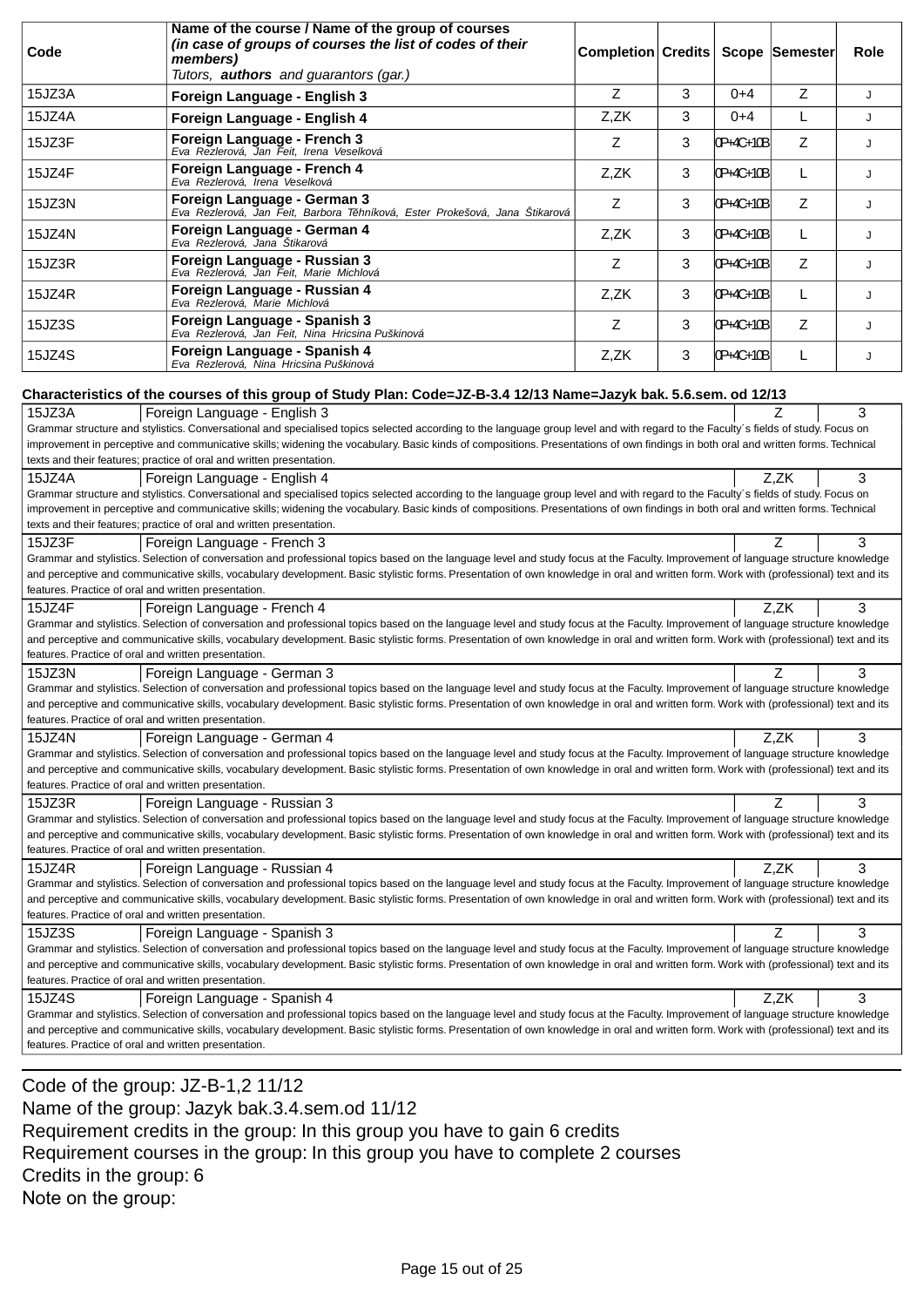|        | Name of the course / Name of the group of courses                                                                                                                                                                                                                                                                                                                      |                                   |   |           |      |      |
|--------|------------------------------------------------------------------------------------------------------------------------------------------------------------------------------------------------------------------------------------------------------------------------------------------------------------------------------------------------------------------------|-----------------------------------|---|-----------|------|------|
| Code   | (in case of groups of courses the list of codes of their<br>members)                                                                                                                                                                                                                                                                                                   | Completion Credits Scope Semester |   |           |      | Role |
|        | Tutors, <b>authors</b> and guarantors (gar.)                                                                                                                                                                                                                                                                                                                           |                                   |   |           |      |      |
| 15JZ1A | Foreign Language - English 1<br>Eva Rezlerová, Jan Feit, Marie Michlová, Peter Morpuss, Dana Boušová, Jitka<br>He manová, Lenka Monková, Markéta Olehlová, Markéta Vojanová,                                                                                                                                                                                           | Z                                 | 3 | 0P+4C+10B |      | J    |
| 15JZ2A | Foreign Language - English 2<br>Eva Rezlerová, Jan Feit, Marie Michlová, Peter Morpuss, Jitka He manová,<br>Lenka Monková, Markéta Olehlová, Markéta Vojanová, Marek Tome ek                                                                                                                                                                                           | Z,ZK                              | 3 | 0P+4C+10B |      | J    |
| 15JZ1F | Foreign Language - French 1                                                                                                                                                                                                                                                                                                                                            | Z                                 | 3 | $0 + 4$   | Z    | J    |
| 15JZ2F | Foreign Language - French 2                                                                                                                                                                                                                                                                                                                                            | Z,ZK                              | 3 | $0 + 4$   | L    | J    |
| 15JZ1N | Foreign Language - German 1                                                                                                                                                                                                                                                                                                                                            | Z                                 | 3 | $0 + 4$   | Z    | J    |
| 15JZ2N | Foreign Language - German 2                                                                                                                                                                                                                                                                                                                                            | Z,ZK                              | 3 | $0 + 4$   | L    | J    |
| 15JZ1R | Foreign Language - Russian 1                                                                                                                                                                                                                                                                                                                                           | Z                                 | 3 | $0 + 4$   | Z    | J    |
| 15JZ2R | Foreign Language - Russian 2                                                                                                                                                                                                                                                                                                                                           | Z,ZK                              | 3 | $0 + 4$   | L    | J    |
| 15JZ1S | Foreign Language - Spanish 1                                                                                                                                                                                                                                                                                                                                           | Z                                 | 3 | $0 + 4$   | Z    | J    |
| 15JZ2S | Foreign Language - Spanish 2                                                                                                                                                                                                                                                                                                                                           | Z,ZK                              | 3 | $0 + 4$   | L    | J    |
|        | Characteristics of the courses of this group of Study Plan: Code=JZ-B-1,2 11/12 Name=Jazyk bak.3.4.sem.od 11/12                                                                                                                                                                                                                                                        |                                   |   |           |      |      |
| 15JZ1A | Foreign Language - English 1                                                                                                                                                                                                                                                                                                                                           |                                   |   |           | Z    | 3    |
|        | Grammatical structures and style. Selection of conversation topics relating to transportation sciences. Extending vocabulary, developing perceptive and communicative skills. Elementary                                                                                                                                                                               |                                   |   |           |      |      |
|        | stylistics forms. Oral and written presentation of original research. Academic text principles and reading comprehension. Principles of rhetoric.                                                                                                                                                                                                                      |                                   |   |           |      |      |
| 15JZ2A | Foreign Language - English 2                                                                                                                                                                                                                                                                                                                                           |                                   |   |           | Z,ZK | 3    |
|        | Grammatical structures and style. Selection of conversation topics relating to transportation sciences. Extending vocabulary, developing perceptive and communicative skills. Elementary                                                                                                                                                                               |                                   |   |           |      |      |
|        | stylistics forms. Oral and written presentation of original research. Academic text principles and reading comprehension. Principles of rhetoric.                                                                                                                                                                                                                      |                                   |   |           |      |      |
| 15JZ1F | Foreign Language - French 1                                                                                                                                                                                                                                                                                                                                            |                                   |   |           | 7    | 3    |
|        | Grammar structure and stylistics. Conversational and specialised topics selected according to the language group level and with regard to the Faculty's fields of study. Focus on<br>improvement in perceptive and communicative skills; widening the vocabulary. Basic kinds of compositions. Presentations of own findings in both oral and written forms. Technical |                                   |   |           |      |      |
|        | texts and their features; practice of oral and written presentation.                                                                                                                                                                                                                                                                                                   |                                   |   |           |      |      |
| 15JZ2F | Foreign Language - French 2                                                                                                                                                                                                                                                                                                                                            |                                   |   |           | Z,ZK | 3    |
|        | Grammar structure and stylistics. Conversational and specialised topics selected according to the language group level and with regard to the Faculty's fields of study. Focus on                                                                                                                                                                                      |                                   |   |           |      |      |
|        | improvement in perceptive and communicative skills; widening the vocabulary. Basic kinds of compositions. Presentations of own findings in both oral and written forms. Technical                                                                                                                                                                                      |                                   |   |           |      |      |
|        | texts and their features; practice of oral and written presentation.                                                                                                                                                                                                                                                                                                   |                                   |   |           |      |      |
| 15JZ1N | Foreign Language - German 1<br>Grammar structure and stylistics. Conversational and specialised topics selected according to the language group level and with regard to the Faculty's fields of study. Focus on                                                                                                                                                       |                                   |   |           | 7    | 3    |
|        | improvement in perceptive and communicative skills; widening the vocabulary. Basic kinds of compositions. Presentations of own findings in both oral and written forms. Technical                                                                                                                                                                                      |                                   |   |           |      |      |
|        | texts and their features; practice of oral and written presentation.                                                                                                                                                                                                                                                                                                   |                                   |   |           |      |      |
| 15JZ2N | Foreign Language - German 2                                                                                                                                                                                                                                                                                                                                            |                                   |   |           | Z,ZK | 3    |
|        | Grammar structure and stylistics. Conversational and specialised topics selected according to the language group level and with regard to the Faculty's fields of study. Focus on                                                                                                                                                                                      |                                   |   |           |      |      |
|        | improvement in perceptive and communicative skills; widening the vocabulary. Basic kinds of compositions. Presentations of own findings in both oral and written forms. Technical<br>texts and their features; practice of oral and written presentation.                                                                                                              |                                   |   |           |      |      |
| 15JZ1R | Foreign Language - Russian 1                                                                                                                                                                                                                                                                                                                                           |                                   |   |           | Ζ    | 3    |
|        | Grammar structure and stylistics. Conversational and specialised topics selected according to the language group level and with regard to the Faculty's fields of study. Focus on                                                                                                                                                                                      |                                   |   |           |      |      |
|        | improvement in perceptive and communicative skills; widening the vocabulary. Basic kinds of compositions. Presentations of own findings in both oral and written forms. Technical                                                                                                                                                                                      |                                   |   |           |      |      |
|        | texts and their features; practice of oral and written presentation.                                                                                                                                                                                                                                                                                                   |                                   |   |           |      |      |
| 15JZ2R | Foreign Language - Russian 2                                                                                                                                                                                                                                                                                                                                           |                                   |   |           | Z.ZK | 3    |
|        | Grammar structure and stylistics. Conversational and specialised topics selected according to the language group level and with regard to the Faculty's fields of study. Focus on                                                                                                                                                                                      |                                   |   |           |      |      |
|        | improvement in perceptive and communicative skills; widening the vocabulary. Basic kinds of compositions. Presentations of own findings in both oral and written forms. Technical<br>texts and their features; practice of oral and written presentation.                                                                                                              |                                   |   |           |      |      |
| 15JZ1S | Foreign Language - Spanish 1                                                                                                                                                                                                                                                                                                                                           |                                   |   |           | Ζ    | 3    |
|        | Grammar structure and stylistics. Conversational and specialised topics selected according to the language group level and with regard to the Faculty's fields of study. Focus on                                                                                                                                                                                      |                                   |   |           |      |      |
|        | improvement in perceptive and communicative skills; widening the vocabulary. Basic kinds of compositions. Presentations of own findings in both oral and written forms. Technical<br>texts and their features; practice of oral and written presentation.                                                                                                              |                                   |   |           |      |      |
| 15JZ2S | Foreign Language - Spanish 2                                                                                                                                                                                                                                                                                                                                           |                                   |   |           | Z,ZK | 3    |
|        | Grammar structure and stylistics. Conversational and specialised topics selected according to the language group level and with regard to the Faculty's fields of study. Focus on                                                                                                                                                                                      |                                   |   |           |      |      |
|        | improvement in perceptive and communicative skills; widening the vocabulary. Basic kinds of compositions. Presentations of own findings in both oral and written forms. Technical                                                                                                                                                                                      |                                   |   |           |      |      |
|        | texts and their features; practice of oral and written presentation.                                                                                                                                                                                                                                                                                                   |                                   |   |           |      |      |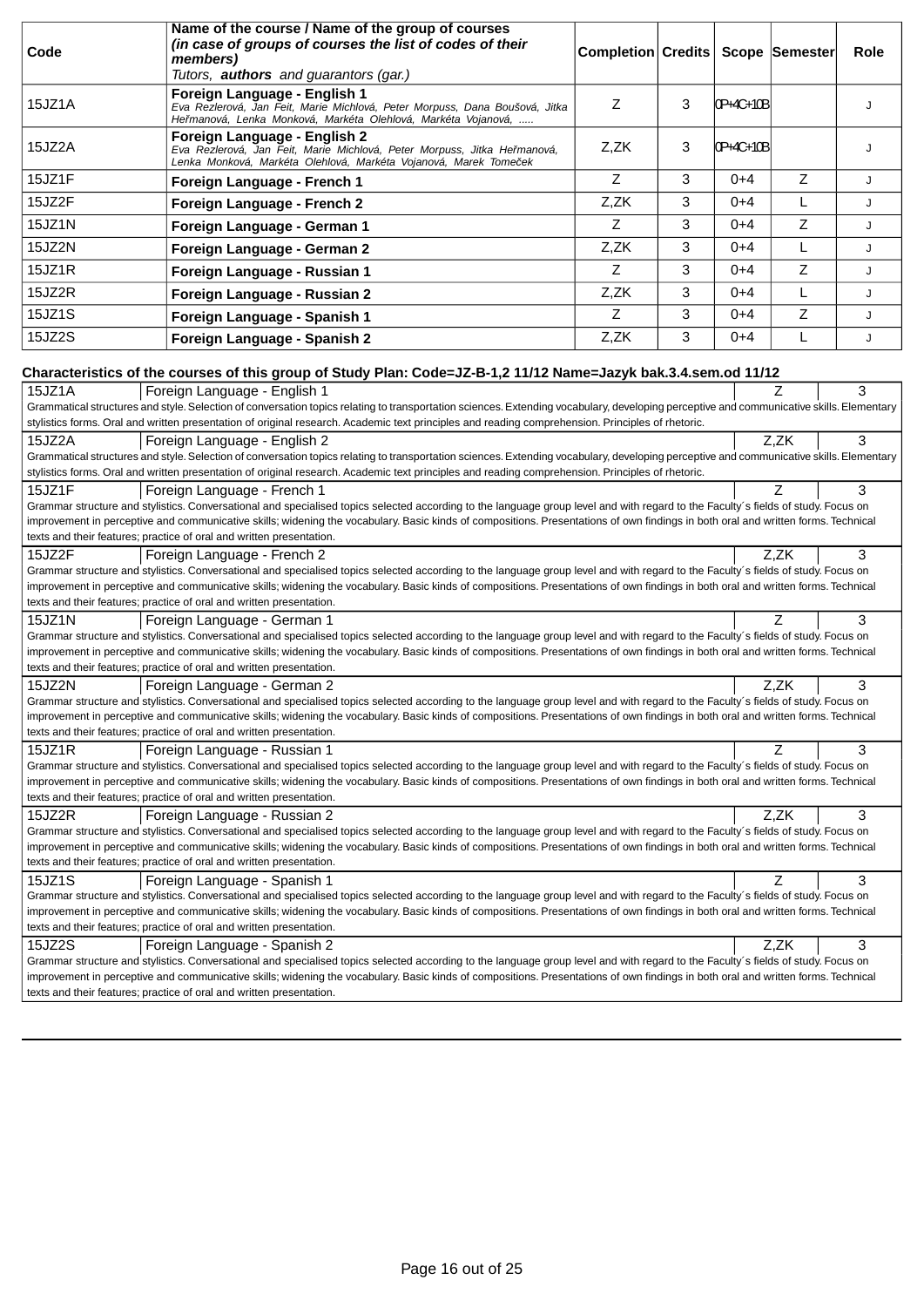# **List of courses of this pass:**

| 00TVC1<br><b>Physical Education 1</b><br>Practical instruction and training in a wide variety of sports and games: from basic recreational coaching to competitive top level training. Included are: basketball, volleyball, soccer,<br>tennis, squash, floorball, bodybuilding, swimming, canoeing, aerobic.<br>00TVC2<br>Z<br><b>Physical Education 2</b><br>1<br>Practical instruction and training in a wide variety of sports and games: from basic recreational coaching to competitive top level training. Included are: basketball, volleyball, soccer,<br>tennis, squash, floorball, bodybuilding, swimming, canoeing, aerobic.<br>11DAD<br>Differential and Difference Equations<br>Z,ZK<br>3<br>Difference equations and its systems. Some solvable types of differential equations of the first order. Linear differential equations of the n-th order. Methods for solution of the homogeneous<br>equation, solution of inhomogeneous equation by means of variation of constants. Power series and their use for solution of differential equation. Boundary value problem. Eigennumbers<br>and function for differential equation. Fourier series of function.<br>11FY1<br>Z,ZK<br>Physics 1<br>4<br>Kinematics, particle dynamics, dynamics of particle systems and rigid body. Continuum mechanics, thermodynamics, electric field, directed electric current.<br>11FY2<br>Physics 2<br>Z.ZK<br>4<br>Magnetic field, electromagnetic field. Optics, quantum character of electromagnetic radiation. Introduction into quantization, hydrogen atom. Multi-electron atoms, the nuclei. Basics of<br>solid body physics.<br>KZ<br>11GIE<br>3<br>Geometry<br>Differential geometry of curves - parameterization, the arc of the curve, torsion and curvature, Frenet's trihedron. Kinematics - a curve as a trajectory of the motion, the velocity, and<br>acceleration of a particle moving on a curved path.<br>Z,ZK<br>11LA<br>3<br>Linear Algebra<br>Vector spaces (linear combinations, linear independence, dimension, basis, coordinates). Matrices and operations. Systems of linear equations and their solvability. Determinants and<br>their applications. Scalar product. Similarity of matrices (eigenvalues and eigenvectors). Quadratic forms and their classification.<br>11MSP<br>Modeling of Systems and Processes<br>Z,ZK<br>4<br>Mathematical methods and algorithms as a basis for system analysis. Methods for modelling and evaluating the systems in continuous and discrete time domain. Laplace transform,<br>z-transform, and the recursive algorithms in solution of differential and difference equations, as an instrument for system description. Practical use of technical computing environment<br>(MATLAB).<br>11MTA<br><b>Mathematical Analysis</b><br>Z,ZK<br>4<br>Sequences and series of real numbers and its convergence. Basic properties of functions. Differential and integral calculus of the real function of one real variable. Power series, Fourier<br>series and foundations of Fourier transform.<br>11MVP<br>Z,ZK<br>3<br>Mathematical Analysis of Function of More Variables<br>Metric spaces, sequences in metric spaces, limit of sequence in metric space. Differential calculus of functions of several variables, differential of function, partial derivations, implicitly<br>defined functions, extremes of functions of several variables. Integral calculus of functions of several variables, Riemann integral, integral over curves and surfaces in R3, application<br>of integral calculus in physics.<br>11PT<br>2<br>Probability<br>Descriptive statistics. Basic probability concepts: elementary events and events, definitions and interpretation of probability. Random variable, probability distribution, probability mass<br>and density, moments, some discrete and continuous distributions. Random vectors: joint and marginal distributions, mean vector, covariance matrix. Mixed distributions, mixture of<br>distributions. Law of large numbers, central limit theorem.<br>11SIS<br>$\overline{2}$<br><b>Statistics</b><br>Z.ZK<br>Point estimation, properties of point estimators, methods of point estimation. Testing statistical hypothesis. Fit test, independence test. Regression and correlation, linear regression,<br>correlation coefficient, coefficient of determination, general linear model, statistical inference in linear regression, analysis of variance, multiple regression, use of matrices in regression.<br>11X31<br>Ζ<br>2<br>Project 1<br>Z<br>$\overline{c}$<br>11X32<br>Project 2<br>Ζ<br>2<br>11X33<br>Project 3<br><b>11Y1LP</b><br><b>Linear Programming</b><br>KZ<br>2<br>Definition of the optimization problem of linear programming, application of the linear programming on economic and technical problems, normal traffic problems and traffic problems<br>with constrains. Geometrical interpretation of linear programming problems, simplex method, duality principle.<br>KZ<br>$\overline{\mathbf{c}}$<br>11Y1MM<br>Mathematical Models in Economy<br>The goal of the course is to teach selected methods of linear programming, with theoretical procedures applicable for individual tasks and their program implementation. The outcom<br>of the course is the ability to implement and solve basic tasks from the queue theory, graph theory and both free and constrained optimization.<br>2<br>11Y1PE<br>KZ<br><b>Computer Controlled Experiments</b><br>Implementation of experiment consisting of designing, measurement method selection according to required results accuracy and available measurement devices, selection of<br>computer-recorded parameters, data acquisition and results calculation. Evaluation of measurement method accuracy and result uncertainty.<br><b>11Y1PV</b><br>2<br>KZ<br>Parametrical and Multicriterial Programming<br>Solution to the problem of linear programming with a parameter in objective function, on right sides and in the matrix of coeficients of linear constraints. Computation of efficient solution.<br>$\overline{2}$<br>11Y1SI<br>ΚZ<br>Transportation Software Engineering<br>Basic concepts of software engineering, ranging from domain analysis, requirement analysis and software architectures to analyses, design and implementation using formal techniques<br>and practical usuage.<br>11Y1TG<br>KZ<br>2<br><b>Graph Theory</b><br>Basic concepts and terminology of graph theory, graph representation. Problems of graph theory, problem instance. Graph search algorithms, trees, minimum spanning tree, shortest<br>path problem, Eulerian path, bipartite graph matching, flow networks, circulations, critical path method, traveling salesman problem. Problem of existence and optimization and algorithms<br>for their solving. Computational complexity, dealing with NP-complete problems, heuristic approach.<br>11Y1ZF<br>2<br>KZ<br>Introduction to Solid State Physics<br>Structure of solids, crystal lattice, Bloch function, Brillouin zones. Bend theory of solids. Dynamics of 1D lattice. Phonons. Thermodynamic properties of solids. Semiconductors. | Code | Name of the course | <b>Completion</b> | <b>Credits</b> |
|----------------------------------------------------------------------------------------------------------------------------------------------------------------------------------------------------------------------------------------------------------------------------------------------------------------------------------------------------------------------------------------------------------------------------------------------------------------------------------------------------------------------------------------------------------------------------------------------------------------------------------------------------------------------------------------------------------------------------------------------------------------------------------------------------------------------------------------------------------------------------------------------------------------------------------------------------------------------------------------------------------------------------------------------------------------------------------------------------------------------------------------------------------------------------------------------------------------------------------------------------------------------------------------------------------------------------------------------------------------------------------------------------------------------------------------------------------------------------------------------------------------------------------------------------------------------------------------------------------------------------------------------------------------------------------------------------------------------------------------------------------------------------------------------------------------------------------------------------------------------------------------------------------------------------------------------------------------------------------------------------------------------------------------------------------------------------------------------------------------------------------------------------------------------------------------------------------------------------------------------------------------------------------------------------------------------------------------------------------------------------------------------------------------------------------------------------------------------------------------------------------------------------------------------------------------------------------------------------------------------------------------------------------------------------------------------------------------------------------------------------------------------------------------------------------------------------------------------------------------------------------------------------------------------------------------------------------------------------------------------------------------------------------------------------------------------------------------------------------------------------------------------------------------------------------------------------------------------------------------------------------------------------------------------------------------------------------------------------------------------------------------------------------------------------------------------------------------------------------------------------------------------------------------------------------------------------------------------------------------------------------------------------------------------------------------------------------------------------------------------------------------------------------------------------------------------------------------------------------------------------------------------------------------------------------------------------------------------------------------------------------------------------------------------------------------------------------------------------------------------------------------------------------------------------------------------------------------------------------------------------------------------------------------------------------------------------------------------------------------------------------------------------------------------------------------------------------------------------------------------------------------------------------------------------------------------------------------------------------------------------------------------------------------------------------------------------------------------------------------------------------------------------------------------------------------------------------------------------------------------------------------------------------------------------------------------------------------------------------------------------------------------------------------------------------------------------------------------------------------------------------------------------------------------------------------------------------------------------------------------------------------------------------------------------------------------------------------------------------------------------------------------------------------------------------------------------------------------------------------------------------------------------------------------------------------------------------------------------------------------------------------------------------------------------------------------------------------------------------------------------------------------------------------------------------------------------------------------------------------------------------------------------------------------------------------------------------------------------------------------------------------------------------------------------------------------------------------------------------------------------------------------------------------------------------------------------------------------------------------------------------------------------------------------------------------------------------------------------------------------------------------------------------------------------------------------------------------------------------------------------------------------------------------------------------------------------------------------------------------------------------------------------------------------------------------------------------------------------------------------------------------------------------------------------------------------------------------------------------------------------------------------------------------------------------------------------------------------------------------------------------------------------------------------------------------------------------------------------------------------------------------------------------------------------------------------------|------|--------------------|-------------------|----------------|
|                                                                                                                                                                                                                                                                                                                                                                                                                                                                                                                                                                                                                                                                                                                                                                                                                                                                                                                                                                                                                                                                                                                                                                                                                                                                                                                                                                                                                                                                                                                                                                                                                                                                                                                                                                                                                                                                                                                                                                                                                                                                                                                                                                                                                                                                                                                                                                                                                                                                                                                                                                                                                                                                                                                                                                                                                                                                                                                                                                                                                                                                                                                                                                                                                                                                                                                                                                                                                                                                                                                                                                                                                                                                                                                                                                                                                                                                                                                                                                                                                                                                                                                                                                                                                                                                                                                                                                                                                                                                                                                                                                                                                                                                                                                                                                                                                                                                                                                                                                                                                                                                                                                                                                                                                                                                                                                                                                                                                                                                                                                                                                                                                                                                                                                                                                                                                                                                                                                                                                                                                                                                                                                                                                                                                                                                                                                                                                                                                                                                                                                                                                                                                                                                                                                                                                                                                                                                                                                                                                                                                                                                                                                                                                                                    |      |                    |                   |                |
|                                                                                                                                                                                                                                                                                                                                                                                                                                                                                                                                                                                                                                                                                                                                                                                                                                                                                                                                                                                                                                                                                                                                                                                                                                                                                                                                                                                                                                                                                                                                                                                                                                                                                                                                                                                                                                                                                                                                                                                                                                                                                                                                                                                                                                                                                                                                                                                                                                                                                                                                                                                                                                                                                                                                                                                                                                                                                                                                                                                                                                                                                                                                                                                                                                                                                                                                                                                                                                                                                                                                                                                                                                                                                                                                                                                                                                                                                                                                                                                                                                                                                                                                                                                                                                                                                                                                                                                                                                                                                                                                                                                                                                                                                                                                                                                                                                                                                                                                                                                                                                                                                                                                                                                                                                                                                                                                                                                                                                                                                                                                                                                                                                                                                                                                                                                                                                                                                                                                                                                                                                                                                                                                                                                                                                                                                                                                                                                                                                                                                                                                                                                                                                                                                                                                                                                                                                                                                                                                                                                                                                                                                                                                                                                                    |      |                    |                   |                |
|                                                                                                                                                                                                                                                                                                                                                                                                                                                                                                                                                                                                                                                                                                                                                                                                                                                                                                                                                                                                                                                                                                                                                                                                                                                                                                                                                                                                                                                                                                                                                                                                                                                                                                                                                                                                                                                                                                                                                                                                                                                                                                                                                                                                                                                                                                                                                                                                                                                                                                                                                                                                                                                                                                                                                                                                                                                                                                                                                                                                                                                                                                                                                                                                                                                                                                                                                                                                                                                                                                                                                                                                                                                                                                                                                                                                                                                                                                                                                                                                                                                                                                                                                                                                                                                                                                                                                                                                                                                                                                                                                                                                                                                                                                                                                                                                                                                                                                                                                                                                                                                                                                                                                                                                                                                                                                                                                                                                                                                                                                                                                                                                                                                                                                                                                                                                                                                                                                                                                                                                                                                                                                                                                                                                                                                                                                                                                                                                                                                                                                                                                                                                                                                                                                                                                                                                                                                                                                                                                                                                                                                                                                                                                                                                    |      |                    |                   |                |
|                                                                                                                                                                                                                                                                                                                                                                                                                                                                                                                                                                                                                                                                                                                                                                                                                                                                                                                                                                                                                                                                                                                                                                                                                                                                                                                                                                                                                                                                                                                                                                                                                                                                                                                                                                                                                                                                                                                                                                                                                                                                                                                                                                                                                                                                                                                                                                                                                                                                                                                                                                                                                                                                                                                                                                                                                                                                                                                                                                                                                                                                                                                                                                                                                                                                                                                                                                                                                                                                                                                                                                                                                                                                                                                                                                                                                                                                                                                                                                                                                                                                                                                                                                                                                                                                                                                                                                                                                                                                                                                                                                                                                                                                                                                                                                                                                                                                                                                                                                                                                                                                                                                                                                                                                                                                                                                                                                                                                                                                                                                                                                                                                                                                                                                                                                                                                                                                                                                                                                                                                                                                                                                                                                                                                                                                                                                                                                                                                                                                                                                                                                                                                                                                                                                                                                                                                                                                                                                                                                                                                                                                                                                                                                                                    |      |                    |                   |                |
|                                                                                                                                                                                                                                                                                                                                                                                                                                                                                                                                                                                                                                                                                                                                                                                                                                                                                                                                                                                                                                                                                                                                                                                                                                                                                                                                                                                                                                                                                                                                                                                                                                                                                                                                                                                                                                                                                                                                                                                                                                                                                                                                                                                                                                                                                                                                                                                                                                                                                                                                                                                                                                                                                                                                                                                                                                                                                                                                                                                                                                                                                                                                                                                                                                                                                                                                                                                                                                                                                                                                                                                                                                                                                                                                                                                                                                                                                                                                                                                                                                                                                                                                                                                                                                                                                                                                                                                                                                                                                                                                                                                                                                                                                                                                                                                                                                                                                                                                                                                                                                                                                                                                                                                                                                                                                                                                                                                                                                                                                                                                                                                                                                                                                                                                                                                                                                                                                                                                                                                                                                                                                                                                                                                                                                                                                                                                                                                                                                                                                                                                                                                                                                                                                                                                                                                                                                                                                                                                                                                                                                                                                                                                                                                                    |      |                    |                   |                |
|                                                                                                                                                                                                                                                                                                                                                                                                                                                                                                                                                                                                                                                                                                                                                                                                                                                                                                                                                                                                                                                                                                                                                                                                                                                                                                                                                                                                                                                                                                                                                                                                                                                                                                                                                                                                                                                                                                                                                                                                                                                                                                                                                                                                                                                                                                                                                                                                                                                                                                                                                                                                                                                                                                                                                                                                                                                                                                                                                                                                                                                                                                                                                                                                                                                                                                                                                                                                                                                                                                                                                                                                                                                                                                                                                                                                                                                                                                                                                                                                                                                                                                                                                                                                                                                                                                                                                                                                                                                                                                                                                                                                                                                                                                                                                                                                                                                                                                                                                                                                                                                                                                                                                                                                                                                                                                                                                                                                                                                                                                                                                                                                                                                                                                                                                                                                                                                                                                                                                                                                                                                                                                                                                                                                                                                                                                                                                                                                                                                                                                                                                                                                                                                                                                                                                                                                                                                                                                                                                                                                                                                                                                                                                                                                    |      |                    |                   |                |
|                                                                                                                                                                                                                                                                                                                                                                                                                                                                                                                                                                                                                                                                                                                                                                                                                                                                                                                                                                                                                                                                                                                                                                                                                                                                                                                                                                                                                                                                                                                                                                                                                                                                                                                                                                                                                                                                                                                                                                                                                                                                                                                                                                                                                                                                                                                                                                                                                                                                                                                                                                                                                                                                                                                                                                                                                                                                                                                                                                                                                                                                                                                                                                                                                                                                                                                                                                                                                                                                                                                                                                                                                                                                                                                                                                                                                                                                                                                                                                                                                                                                                                                                                                                                                                                                                                                                                                                                                                                                                                                                                                                                                                                                                                                                                                                                                                                                                                                                                                                                                                                                                                                                                                                                                                                                                                                                                                                                                                                                                                                                                                                                                                                                                                                                                                                                                                                                                                                                                                                                                                                                                                                                                                                                                                                                                                                                                                                                                                                                                                                                                                                                                                                                                                                                                                                                                                                                                                                                                                                                                                                                                                                                                                                                    |      |                    |                   |                |
|                                                                                                                                                                                                                                                                                                                                                                                                                                                                                                                                                                                                                                                                                                                                                                                                                                                                                                                                                                                                                                                                                                                                                                                                                                                                                                                                                                                                                                                                                                                                                                                                                                                                                                                                                                                                                                                                                                                                                                                                                                                                                                                                                                                                                                                                                                                                                                                                                                                                                                                                                                                                                                                                                                                                                                                                                                                                                                                                                                                                                                                                                                                                                                                                                                                                                                                                                                                                                                                                                                                                                                                                                                                                                                                                                                                                                                                                                                                                                                                                                                                                                                                                                                                                                                                                                                                                                                                                                                                                                                                                                                                                                                                                                                                                                                                                                                                                                                                                                                                                                                                                                                                                                                                                                                                                                                                                                                                                                                                                                                                                                                                                                                                                                                                                                                                                                                                                                                                                                                                                                                                                                                                                                                                                                                                                                                                                                                                                                                                                                                                                                                                                                                                                                                                                                                                                                                                                                                                                                                                                                                                                                                                                                                                                    |      |                    |                   |                |
|                                                                                                                                                                                                                                                                                                                                                                                                                                                                                                                                                                                                                                                                                                                                                                                                                                                                                                                                                                                                                                                                                                                                                                                                                                                                                                                                                                                                                                                                                                                                                                                                                                                                                                                                                                                                                                                                                                                                                                                                                                                                                                                                                                                                                                                                                                                                                                                                                                                                                                                                                                                                                                                                                                                                                                                                                                                                                                                                                                                                                                                                                                                                                                                                                                                                                                                                                                                                                                                                                                                                                                                                                                                                                                                                                                                                                                                                                                                                                                                                                                                                                                                                                                                                                                                                                                                                                                                                                                                                                                                                                                                                                                                                                                                                                                                                                                                                                                                                                                                                                                                                                                                                                                                                                                                                                                                                                                                                                                                                                                                                                                                                                                                                                                                                                                                                                                                                                                                                                                                                                                                                                                                                                                                                                                                                                                                                                                                                                                                                                                                                                                                                                                                                                                                                                                                                                                                                                                                                                                                                                                                                                                                                                                                                    |      |                    |                   |                |
|                                                                                                                                                                                                                                                                                                                                                                                                                                                                                                                                                                                                                                                                                                                                                                                                                                                                                                                                                                                                                                                                                                                                                                                                                                                                                                                                                                                                                                                                                                                                                                                                                                                                                                                                                                                                                                                                                                                                                                                                                                                                                                                                                                                                                                                                                                                                                                                                                                                                                                                                                                                                                                                                                                                                                                                                                                                                                                                                                                                                                                                                                                                                                                                                                                                                                                                                                                                                                                                                                                                                                                                                                                                                                                                                                                                                                                                                                                                                                                                                                                                                                                                                                                                                                                                                                                                                                                                                                                                                                                                                                                                                                                                                                                                                                                                                                                                                                                                                                                                                                                                                                                                                                                                                                                                                                                                                                                                                                                                                                                                                                                                                                                                                                                                                                                                                                                                                                                                                                                                                                                                                                                                                                                                                                                                                                                                                                                                                                                                                                                                                                                                                                                                                                                                                                                                                                                                                                                                                                                                                                                                                                                                                                                                                    |      |                    |                   |                |
|                                                                                                                                                                                                                                                                                                                                                                                                                                                                                                                                                                                                                                                                                                                                                                                                                                                                                                                                                                                                                                                                                                                                                                                                                                                                                                                                                                                                                                                                                                                                                                                                                                                                                                                                                                                                                                                                                                                                                                                                                                                                                                                                                                                                                                                                                                                                                                                                                                                                                                                                                                                                                                                                                                                                                                                                                                                                                                                                                                                                                                                                                                                                                                                                                                                                                                                                                                                                                                                                                                                                                                                                                                                                                                                                                                                                                                                                                                                                                                                                                                                                                                                                                                                                                                                                                                                                                                                                                                                                                                                                                                                                                                                                                                                                                                                                                                                                                                                                                                                                                                                                                                                                                                                                                                                                                                                                                                                                                                                                                                                                                                                                                                                                                                                                                                                                                                                                                                                                                                                                                                                                                                                                                                                                                                                                                                                                                                                                                                                                                                                                                                                                                                                                                                                                                                                                                                                                                                                                                                                                                                                                                                                                                                                                    |      |                    |                   |                |
|                                                                                                                                                                                                                                                                                                                                                                                                                                                                                                                                                                                                                                                                                                                                                                                                                                                                                                                                                                                                                                                                                                                                                                                                                                                                                                                                                                                                                                                                                                                                                                                                                                                                                                                                                                                                                                                                                                                                                                                                                                                                                                                                                                                                                                                                                                                                                                                                                                                                                                                                                                                                                                                                                                                                                                                                                                                                                                                                                                                                                                                                                                                                                                                                                                                                                                                                                                                                                                                                                                                                                                                                                                                                                                                                                                                                                                                                                                                                                                                                                                                                                                                                                                                                                                                                                                                                                                                                                                                                                                                                                                                                                                                                                                                                                                                                                                                                                                                                                                                                                                                                                                                                                                                                                                                                                                                                                                                                                                                                                                                                                                                                                                                                                                                                                                                                                                                                                                                                                                                                                                                                                                                                                                                                                                                                                                                                                                                                                                                                                                                                                                                                                                                                                                                                                                                                                                                                                                                                                                                                                                                                                                                                                                                                    |      |                    |                   |                |
|                                                                                                                                                                                                                                                                                                                                                                                                                                                                                                                                                                                                                                                                                                                                                                                                                                                                                                                                                                                                                                                                                                                                                                                                                                                                                                                                                                                                                                                                                                                                                                                                                                                                                                                                                                                                                                                                                                                                                                                                                                                                                                                                                                                                                                                                                                                                                                                                                                                                                                                                                                                                                                                                                                                                                                                                                                                                                                                                                                                                                                                                                                                                                                                                                                                                                                                                                                                                                                                                                                                                                                                                                                                                                                                                                                                                                                                                                                                                                                                                                                                                                                                                                                                                                                                                                                                                                                                                                                                                                                                                                                                                                                                                                                                                                                                                                                                                                                                                                                                                                                                                                                                                                                                                                                                                                                                                                                                                                                                                                                                                                                                                                                                                                                                                                                                                                                                                                                                                                                                                                                                                                                                                                                                                                                                                                                                                                                                                                                                                                                                                                                                                                                                                                                                                                                                                                                                                                                                                                                                                                                                                                                                                                                                                    |      |                    |                   |                |
|                                                                                                                                                                                                                                                                                                                                                                                                                                                                                                                                                                                                                                                                                                                                                                                                                                                                                                                                                                                                                                                                                                                                                                                                                                                                                                                                                                                                                                                                                                                                                                                                                                                                                                                                                                                                                                                                                                                                                                                                                                                                                                                                                                                                                                                                                                                                                                                                                                                                                                                                                                                                                                                                                                                                                                                                                                                                                                                                                                                                                                                                                                                                                                                                                                                                                                                                                                                                                                                                                                                                                                                                                                                                                                                                                                                                                                                                                                                                                                                                                                                                                                                                                                                                                                                                                                                                                                                                                                                                                                                                                                                                                                                                                                                                                                                                                                                                                                                                                                                                                                                                                                                                                                                                                                                                                                                                                                                                                                                                                                                                                                                                                                                                                                                                                                                                                                                                                                                                                                                                                                                                                                                                                                                                                                                                                                                                                                                                                                                                                                                                                                                                                                                                                                                                                                                                                                                                                                                                                                                                                                                                                                                                                                                                    |      |                    |                   |                |
|                                                                                                                                                                                                                                                                                                                                                                                                                                                                                                                                                                                                                                                                                                                                                                                                                                                                                                                                                                                                                                                                                                                                                                                                                                                                                                                                                                                                                                                                                                                                                                                                                                                                                                                                                                                                                                                                                                                                                                                                                                                                                                                                                                                                                                                                                                                                                                                                                                                                                                                                                                                                                                                                                                                                                                                                                                                                                                                                                                                                                                                                                                                                                                                                                                                                                                                                                                                                                                                                                                                                                                                                                                                                                                                                                                                                                                                                                                                                                                                                                                                                                                                                                                                                                                                                                                                                                                                                                                                                                                                                                                                                                                                                                                                                                                                                                                                                                                                                                                                                                                                                                                                                                                                                                                                                                                                                                                                                                                                                                                                                                                                                                                                                                                                                                                                                                                                                                                                                                                                                                                                                                                                                                                                                                                                                                                                                                                                                                                                                                                                                                                                                                                                                                                                                                                                                                                                                                                                                                                                                                                                                                                                                                                                                    |      |                    |                   |                |
|                                                                                                                                                                                                                                                                                                                                                                                                                                                                                                                                                                                                                                                                                                                                                                                                                                                                                                                                                                                                                                                                                                                                                                                                                                                                                                                                                                                                                                                                                                                                                                                                                                                                                                                                                                                                                                                                                                                                                                                                                                                                                                                                                                                                                                                                                                                                                                                                                                                                                                                                                                                                                                                                                                                                                                                                                                                                                                                                                                                                                                                                                                                                                                                                                                                                                                                                                                                                                                                                                                                                                                                                                                                                                                                                                                                                                                                                                                                                                                                                                                                                                                                                                                                                                                                                                                                                                                                                                                                                                                                                                                                                                                                                                                                                                                                                                                                                                                                                                                                                                                                                                                                                                                                                                                                                                                                                                                                                                                                                                                                                                                                                                                                                                                                                                                                                                                                                                                                                                                                                                                                                                                                                                                                                                                                                                                                                                                                                                                                                                                                                                                                                                                                                                                                                                                                                                                                                                                                                                                                                                                                                                                                                                                                                    |      |                    |                   |                |
|                                                                                                                                                                                                                                                                                                                                                                                                                                                                                                                                                                                                                                                                                                                                                                                                                                                                                                                                                                                                                                                                                                                                                                                                                                                                                                                                                                                                                                                                                                                                                                                                                                                                                                                                                                                                                                                                                                                                                                                                                                                                                                                                                                                                                                                                                                                                                                                                                                                                                                                                                                                                                                                                                                                                                                                                                                                                                                                                                                                                                                                                                                                                                                                                                                                                                                                                                                                                                                                                                                                                                                                                                                                                                                                                                                                                                                                                                                                                                                                                                                                                                                                                                                                                                                                                                                                                                                                                                                                                                                                                                                                                                                                                                                                                                                                                                                                                                                                                                                                                                                                                                                                                                                                                                                                                                                                                                                                                                                                                                                                                                                                                                                                                                                                                                                                                                                                                                                                                                                                                                                                                                                                                                                                                                                                                                                                                                                                                                                                                                                                                                                                                                                                                                                                                                                                                                                                                                                                                                                                                                                                                                                                                                                                                    |      |                    |                   |                |
|                                                                                                                                                                                                                                                                                                                                                                                                                                                                                                                                                                                                                                                                                                                                                                                                                                                                                                                                                                                                                                                                                                                                                                                                                                                                                                                                                                                                                                                                                                                                                                                                                                                                                                                                                                                                                                                                                                                                                                                                                                                                                                                                                                                                                                                                                                                                                                                                                                                                                                                                                                                                                                                                                                                                                                                                                                                                                                                                                                                                                                                                                                                                                                                                                                                                                                                                                                                                                                                                                                                                                                                                                                                                                                                                                                                                                                                                                                                                                                                                                                                                                                                                                                                                                                                                                                                                                                                                                                                                                                                                                                                                                                                                                                                                                                                                                                                                                                                                                                                                                                                                                                                                                                                                                                                                                                                                                                                                                                                                                                                                                                                                                                                                                                                                                                                                                                                                                                                                                                                                                                                                                                                                                                                                                                                                                                                                                                                                                                                                                                                                                                                                                                                                                                                                                                                                                                                                                                                                                                                                                                                                                                                                                                                                    |      |                    |                   |                |
|                                                                                                                                                                                                                                                                                                                                                                                                                                                                                                                                                                                                                                                                                                                                                                                                                                                                                                                                                                                                                                                                                                                                                                                                                                                                                                                                                                                                                                                                                                                                                                                                                                                                                                                                                                                                                                                                                                                                                                                                                                                                                                                                                                                                                                                                                                                                                                                                                                                                                                                                                                                                                                                                                                                                                                                                                                                                                                                                                                                                                                                                                                                                                                                                                                                                                                                                                                                                                                                                                                                                                                                                                                                                                                                                                                                                                                                                                                                                                                                                                                                                                                                                                                                                                                                                                                                                                                                                                                                                                                                                                                                                                                                                                                                                                                                                                                                                                                                                                                                                                                                                                                                                                                                                                                                                                                                                                                                                                                                                                                                                                                                                                                                                                                                                                                                                                                                                                                                                                                                                                                                                                                                                                                                                                                                                                                                                                                                                                                                                                                                                                                                                                                                                                                                                                                                                                                                                                                                                                                                                                                                                                                                                                                                                    |      |                    |                   |                |
|                                                                                                                                                                                                                                                                                                                                                                                                                                                                                                                                                                                                                                                                                                                                                                                                                                                                                                                                                                                                                                                                                                                                                                                                                                                                                                                                                                                                                                                                                                                                                                                                                                                                                                                                                                                                                                                                                                                                                                                                                                                                                                                                                                                                                                                                                                                                                                                                                                                                                                                                                                                                                                                                                                                                                                                                                                                                                                                                                                                                                                                                                                                                                                                                                                                                                                                                                                                                                                                                                                                                                                                                                                                                                                                                                                                                                                                                                                                                                                                                                                                                                                                                                                                                                                                                                                                                                                                                                                                                                                                                                                                                                                                                                                                                                                                                                                                                                                                                                                                                                                                                                                                                                                                                                                                                                                                                                                                                                                                                                                                                                                                                                                                                                                                                                                                                                                                                                                                                                                                                                                                                                                                                                                                                                                                                                                                                                                                                                                                                                                                                                                                                                                                                                                                                                                                                                                                                                                                                                                                                                                                                                                                                                                                                    |      |                    |                   |                |
|                                                                                                                                                                                                                                                                                                                                                                                                                                                                                                                                                                                                                                                                                                                                                                                                                                                                                                                                                                                                                                                                                                                                                                                                                                                                                                                                                                                                                                                                                                                                                                                                                                                                                                                                                                                                                                                                                                                                                                                                                                                                                                                                                                                                                                                                                                                                                                                                                                                                                                                                                                                                                                                                                                                                                                                                                                                                                                                                                                                                                                                                                                                                                                                                                                                                                                                                                                                                                                                                                                                                                                                                                                                                                                                                                                                                                                                                                                                                                                                                                                                                                                                                                                                                                                                                                                                                                                                                                                                                                                                                                                                                                                                                                                                                                                                                                                                                                                                                                                                                                                                                                                                                                                                                                                                                                                                                                                                                                                                                                                                                                                                                                                                                                                                                                                                                                                                                                                                                                                                                                                                                                                                                                                                                                                                                                                                                                                                                                                                                                                                                                                                                                                                                                                                                                                                                                                                                                                                                                                                                                                                                                                                                                                                                    |      |                    |                   |                |
|                                                                                                                                                                                                                                                                                                                                                                                                                                                                                                                                                                                                                                                                                                                                                                                                                                                                                                                                                                                                                                                                                                                                                                                                                                                                                                                                                                                                                                                                                                                                                                                                                                                                                                                                                                                                                                                                                                                                                                                                                                                                                                                                                                                                                                                                                                                                                                                                                                                                                                                                                                                                                                                                                                                                                                                                                                                                                                                                                                                                                                                                                                                                                                                                                                                                                                                                                                                                                                                                                                                                                                                                                                                                                                                                                                                                                                                                                                                                                                                                                                                                                                                                                                                                                                                                                                                                                                                                                                                                                                                                                                                                                                                                                                                                                                                                                                                                                                                                                                                                                                                                                                                                                                                                                                                                                                                                                                                                                                                                                                                                                                                                                                                                                                                                                                                                                                                                                                                                                                                                                                                                                                                                                                                                                                                                                                                                                                                                                                                                                                                                                                                                                                                                                                                                                                                                                                                                                                                                                                                                                                                                                                                                                                                                    |      |                    |                   |                |
|                                                                                                                                                                                                                                                                                                                                                                                                                                                                                                                                                                                                                                                                                                                                                                                                                                                                                                                                                                                                                                                                                                                                                                                                                                                                                                                                                                                                                                                                                                                                                                                                                                                                                                                                                                                                                                                                                                                                                                                                                                                                                                                                                                                                                                                                                                                                                                                                                                                                                                                                                                                                                                                                                                                                                                                                                                                                                                                                                                                                                                                                                                                                                                                                                                                                                                                                                                                                                                                                                                                                                                                                                                                                                                                                                                                                                                                                                                                                                                                                                                                                                                                                                                                                                                                                                                                                                                                                                                                                                                                                                                                                                                                                                                                                                                                                                                                                                                                                                                                                                                                                                                                                                                                                                                                                                                                                                                                                                                                                                                                                                                                                                                                                                                                                                                                                                                                                                                                                                                                                                                                                                                                                                                                                                                                                                                                                                                                                                                                                                                                                                                                                                                                                                                                                                                                                                                                                                                                                                                                                                                                                                                                                                                                                    |      |                    |                   |                |
|                                                                                                                                                                                                                                                                                                                                                                                                                                                                                                                                                                                                                                                                                                                                                                                                                                                                                                                                                                                                                                                                                                                                                                                                                                                                                                                                                                                                                                                                                                                                                                                                                                                                                                                                                                                                                                                                                                                                                                                                                                                                                                                                                                                                                                                                                                                                                                                                                                                                                                                                                                                                                                                                                                                                                                                                                                                                                                                                                                                                                                                                                                                                                                                                                                                                                                                                                                                                                                                                                                                                                                                                                                                                                                                                                                                                                                                                                                                                                                                                                                                                                                                                                                                                                                                                                                                                                                                                                                                                                                                                                                                                                                                                                                                                                                                                                                                                                                                                                                                                                                                                                                                                                                                                                                                                                                                                                                                                                                                                                                                                                                                                                                                                                                                                                                                                                                                                                                                                                                                                                                                                                                                                                                                                                                                                                                                                                                                                                                                                                                                                                                                                                                                                                                                                                                                                                                                                                                                                                                                                                                                                                                                                                                                                    |      |                    |                   |                |
|                                                                                                                                                                                                                                                                                                                                                                                                                                                                                                                                                                                                                                                                                                                                                                                                                                                                                                                                                                                                                                                                                                                                                                                                                                                                                                                                                                                                                                                                                                                                                                                                                                                                                                                                                                                                                                                                                                                                                                                                                                                                                                                                                                                                                                                                                                                                                                                                                                                                                                                                                                                                                                                                                                                                                                                                                                                                                                                                                                                                                                                                                                                                                                                                                                                                                                                                                                                                                                                                                                                                                                                                                                                                                                                                                                                                                                                                                                                                                                                                                                                                                                                                                                                                                                                                                                                                                                                                                                                                                                                                                                                                                                                                                                                                                                                                                                                                                                                                                                                                                                                                                                                                                                                                                                                                                                                                                                                                                                                                                                                                                                                                                                                                                                                                                                                                                                                                                                                                                                                                                                                                                                                                                                                                                                                                                                                                                                                                                                                                                                                                                                                                                                                                                                                                                                                                                                                                                                                                                                                                                                                                                                                                                                                                    |      |                    |                   |                |
|                                                                                                                                                                                                                                                                                                                                                                                                                                                                                                                                                                                                                                                                                                                                                                                                                                                                                                                                                                                                                                                                                                                                                                                                                                                                                                                                                                                                                                                                                                                                                                                                                                                                                                                                                                                                                                                                                                                                                                                                                                                                                                                                                                                                                                                                                                                                                                                                                                                                                                                                                                                                                                                                                                                                                                                                                                                                                                                                                                                                                                                                                                                                                                                                                                                                                                                                                                                                                                                                                                                                                                                                                                                                                                                                                                                                                                                                                                                                                                                                                                                                                                                                                                                                                                                                                                                                                                                                                                                                                                                                                                                                                                                                                                                                                                                                                                                                                                                                                                                                                                                                                                                                                                                                                                                                                                                                                                                                                                                                                                                                                                                                                                                                                                                                                                                                                                                                                                                                                                                                                                                                                                                                                                                                                                                                                                                                                                                                                                                                                                                                                                                                                                                                                                                                                                                                                                                                                                                                                                                                                                                                                                                                                                                                    |      |                    |                   |                |
|                                                                                                                                                                                                                                                                                                                                                                                                                                                                                                                                                                                                                                                                                                                                                                                                                                                                                                                                                                                                                                                                                                                                                                                                                                                                                                                                                                                                                                                                                                                                                                                                                                                                                                                                                                                                                                                                                                                                                                                                                                                                                                                                                                                                                                                                                                                                                                                                                                                                                                                                                                                                                                                                                                                                                                                                                                                                                                                                                                                                                                                                                                                                                                                                                                                                                                                                                                                                                                                                                                                                                                                                                                                                                                                                                                                                                                                                                                                                                                                                                                                                                                                                                                                                                                                                                                                                                                                                                                                                                                                                                                                                                                                                                                                                                                                                                                                                                                                                                                                                                                                                                                                                                                                                                                                                                                                                                                                                                                                                                                                                                                                                                                                                                                                                                                                                                                                                                                                                                                                                                                                                                                                                                                                                                                                                                                                                                                                                                                                                                                                                                                                                                                                                                                                                                                                                                                                                                                                                                                                                                                                                                                                                                                                                    |      |                    |                   |                |
|                                                                                                                                                                                                                                                                                                                                                                                                                                                                                                                                                                                                                                                                                                                                                                                                                                                                                                                                                                                                                                                                                                                                                                                                                                                                                                                                                                                                                                                                                                                                                                                                                                                                                                                                                                                                                                                                                                                                                                                                                                                                                                                                                                                                                                                                                                                                                                                                                                                                                                                                                                                                                                                                                                                                                                                                                                                                                                                                                                                                                                                                                                                                                                                                                                                                                                                                                                                                                                                                                                                                                                                                                                                                                                                                                                                                                                                                                                                                                                                                                                                                                                                                                                                                                                                                                                                                                                                                                                                                                                                                                                                                                                                                                                                                                                                                                                                                                                                                                                                                                                                                                                                                                                                                                                                                                                                                                                                                                                                                                                                                                                                                                                                                                                                                                                                                                                                                                                                                                                                                                                                                                                                                                                                                                                                                                                                                                                                                                                                                                                                                                                                                                                                                                                                                                                                                                                                                                                                                                                                                                                                                                                                                                                                                    |      |                    |                   |                |
|                                                                                                                                                                                                                                                                                                                                                                                                                                                                                                                                                                                                                                                                                                                                                                                                                                                                                                                                                                                                                                                                                                                                                                                                                                                                                                                                                                                                                                                                                                                                                                                                                                                                                                                                                                                                                                                                                                                                                                                                                                                                                                                                                                                                                                                                                                                                                                                                                                                                                                                                                                                                                                                                                                                                                                                                                                                                                                                                                                                                                                                                                                                                                                                                                                                                                                                                                                                                                                                                                                                                                                                                                                                                                                                                                                                                                                                                                                                                                                                                                                                                                                                                                                                                                                                                                                                                                                                                                                                                                                                                                                                                                                                                                                                                                                                                                                                                                                                                                                                                                                                                                                                                                                                                                                                                                                                                                                                                                                                                                                                                                                                                                                                                                                                                                                                                                                                                                                                                                                                                                                                                                                                                                                                                                                                                                                                                                                                                                                                                                                                                                                                                                                                                                                                                                                                                                                                                                                                                                                                                                                                                                                                                                                                                    |      |                    |                   |                |
|                                                                                                                                                                                                                                                                                                                                                                                                                                                                                                                                                                                                                                                                                                                                                                                                                                                                                                                                                                                                                                                                                                                                                                                                                                                                                                                                                                                                                                                                                                                                                                                                                                                                                                                                                                                                                                                                                                                                                                                                                                                                                                                                                                                                                                                                                                                                                                                                                                                                                                                                                                                                                                                                                                                                                                                                                                                                                                                                                                                                                                                                                                                                                                                                                                                                                                                                                                                                                                                                                                                                                                                                                                                                                                                                                                                                                                                                                                                                                                                                                                                                                                                                                                                                                                                                                                                                                                                                                                                                                                                                                                                                                                                                                                                                                                                                                                                                                                                                                                                                                                                                                                                                                                                                                                                                                                                                                                                                                                                                                                                                                                                                                                                                                                                                                                                                                                                                                                                                                                                                                                                                                                                                                                                                                                                                                                                                                                                                                                                                                                                                                                                                                                                                                                                                                                                                                                                                                                                                                                                                                                                                                                                                                                                                    |      |                    |                   |                |
|                                                                                                                                                                                                                                                                                                                                                                                                                                                                                                                                                                                                                                                                                                                                                                                                                                                                                                                                                                                                                                                                                                                                                                                                                                                                                                                                                                                                                                                                                                                                                                                                                                                                                                                                                                                                                                                                                                                                                                                                                                                                                                                                                                                                                                                                                                                                                                                                                                                                                                                                                                                                                                                                                                                                                                                                                                                                                                                                                                                                                                                                                                                                                                                                                                                                                                                                                                                                                                                                                                                                                                                                                                                                                                                                                                                                                                                                                                                                                                                                                                                                                                                                                                                                                                                                                                                                                                                                                                                                                                                                                                                                                                                                                                                                                                                                                                                                                                                                                                                                                                                                                                                                                                                                                                                                                                                                                                                                                                                                                                                                                                                                                                                                                                                                                                                                                                                                                                                                                                                                                                                                                                                                                                                                                                                                                                                                                                                                                                                                                                                                                                                                                                                                                                                                                                                                                                                                                                                                                                                                                                                                                                                                                                                                    |      |                    |                   |                |
|                                                                                                                                                                                                                                                                                                                                                                                                                                                                                                                                                                                                                                                                                                                                                                                                                                                                                                                                                                                                                                                                                                                                                                                                                                                                                                                                                                                                                                                                                                                                                                                                                                                                                                                                                                                                                                                                                                                                                                                                                                                                                                                                                                                                                                                                                                                                                                                                                                                                                                                                                                                                                                                                                                                                                                                                                                                                                                                                                                                                                                                                                                                                                                                                                                                                                                                                                                                                                                                                                                                                                                                                                                                                                                                                                                                                                                                                                                                                                                                                                                                                                                                                                                                                                                                                                                                                                                                                                                                                                                                                                                                                                                                                                                                                                                                                                                                                                                                                                                                                                                                                                                                                                                                                                                                                                                                                                                                                                                                                                                                                                                                                                                                                                                                                                                                                                                                                                                                                                                                                                                                                                                                                                                                                                                                                                                                                                                                                                                                                                                                                                                                                                                                                                                                                                                                                                                                                                                                                                                                                                                                                                                                                                                                                    |      |                    |                   |                |
|                                                                                                                                                                                                                                                                                                                                                                                                                                                                                                                                                                                                                                                                                                                                                                                                                                                                                                                                                                                                                                                                                                                                                                                                                                                                                                                                                                                                                                                                                                                                                                                                                                                                                                                                                                                                                                                                                                                                                                                                                                                                                                                                                                                                                                                                                                                                                                                                                                                                                                                                                                                                                                                                                                                                                                                                                                                                                                                                                                                                                                                                                                                                                                                                                                                                                                                                                                                                                                                                                                                                                                                                                                                                                                                                                                                                                                                                                                                                                                                                                                                                                                                                                                                                                                                                                                                                                                                                                                                                                                                                                                                                                                                                                                                                                                                                                                                                                                                                                                                                                                                                                                                                                                                                                                                                                                                                                                                                                                                                                                                                                                                                                                                                                                                                                                                                                                                                                                                                                                                                                                                                                                                                                                                                                                                                                                                                                                                                                                                                                                                                                                                                                                                                                                                                                                                                                                                                                                                                                                                                                                                                                                                                                                                                    |      |                    |                   |                |
|                                                                                                                                                                                                                                                                                                                                                                                                                                                                                                                                                                                                                                                                                                                                                                                                                                                                                                                                                                                                                                                                                                                                                                                                                                                                                                                                                                                                                                                                                                                                                                                                                                                                                                                                                                                                                                                                                                                                                                                                                                                                                                                                                                                                                                                                                                                                                                                                                                                                                                                                                                                                                                                                                                                                                                                                                                                                                                                                                                                                                                                                                                                                                                                                                                                                                                                                                                                                                                                                                                                                                                                                                                                                                                                                                                                                                                                                                                                                                                                                                                                                                                                                                                                                                                                                                                                                                                                                                                                                                                                                                                                                                                                                                                                                                                                                                                                                                                                                                                                                                                                                                                                                                                                                                                                                                                                                                                                                                                                                                                                                                                                                                                                                                                                                                                                                                                                                                                                                                                                                                                                                                                                                                                                                                                                                                                                                                                                                                                                                                                                                                                                                                                                                                                                                                                                                                                                                                                                                                                                                                                                                                                                                                                                                    |      |                    |                   |                |
|                                                                                                                                                                                                                                                                                                                                                                                                                                                                                                                                                                                                                                                                                                                                                                                                                                                                                                                                                                                                                                                                                                                                                                                                                                                                                                                                                                                                                                                                                                                                                                                                                                                                                                                                                                                                                                                                                                                                                                                                                                                                                                                                                                                                                                                                                                                                                                                                                                                                                                                                                                                                                                                                                                                                                                                                                                                                                                                                                                                                                                                                                                                                                                                                                                                                                                                                                                                                                                                                                                                                                                                                                                                                                                                                                                                                                                                                                                                                                                                                                                                                                                                                                                                                                                                                                                                                                                                                                                                                                                                                                                                                                                                                                                                                                                                                                                                                                                                                                                                                                                                                                                                                                                                                                                                                                                                                                                                                                                                                                                                                                                                                                                                                                                                                                                                                                                                                                                                                                                                                                                                                                                                                                                                                                                                                                                                                                                                                                                                                                                                                                                                                                                                                                                                                                                                                                                                                                                                                                                                                                                                                                                                                                                                                    |      |                    |                   |                |
|                                                                                                                                                                                                                                                                                                                                                                                                                                                                                                                                                                                                                                                                                                                                                                                                                                                                                                                                                                                                                                                                                                                                                                                                                                                                                                                                                                                                                                                                                                                                                                                                                                                                                                                                                                                                                                                                                                                                                                                                                                                                                                                                                                                                                                                                                                                                                                                                                                                                                                                                                                                                                                                                                                                                                                                                                                                                                                                                                                                                                                                                                                                                                                                                                                                                                                                                                                                                                                                                                                                                                                                                                                                                                                                                                                                                                                                                                                                                                                                                                                                                                                                                                                                                                                                                                                                                                                                                                                                                                                                                                                                                                                                                                                                                                                                                                                                                                                                                                                                                                                                                                                                                                                                                                                                                                                                                                                                                                                                                                                                                                                                                                                                                                                                                                                                                                                                                                                                                                                                                                                                                                                                                                                                                                                                                                                                                                                                                                                                                                                                                                                                                                                                                                                                                                                                                                                                                                                                                                                                                                                                                                                                                                                                                    |      |                    |                   |                |
|                                                                                                                                                                                                                                                                                                                                                                                                                                                                                                                                                                                                                                                                                                                                                                                                                                                                                                                                                                                                                                                                                                                                                                                                                                                                                                                                                                                                                                                                                                                                                                                                                                                                                                                                                                                                                                                                                                                                                                                                                                                                                                                                                                                                                                                                                                                                                                                                                                                                                                                                                                                                                                                                                                                                                                                                                                                                                                                                                                                                                                                                                                                                                                                                                                                                                                                                                                                                                                                                                                                                                                                                                                                                                                                                                                                                                                                                                                                                                                                                                                                                                                                                                                                                                                                                                                                                                                                                                                                                                                                                                                                                                                                                                                                                                                                                                                                                                                                                                                                                                                                                                                                                                                                                                                                                                                                                                                                                                                                                                                                                                                                                                                                                                                                                                                                                                                                                                                                                                                                                                                                                                                                                                                                                                                                                                                                                                                                                                                                                                                                                                                                                                                                                                                                                                                                                                                                                                                                                                                                                                                                                                                                                                                                                    |      |                    |                   |                |
|                                                                                                                                                                                                                                                                                                                                                                                                                                                                                                                                                                                                                                                                                                                                                                                                                                                                                                                                                                                                                                                                                                                                                                                                                                                                                                                                                                                                                                                                                                                                                                                                                                                                                                                                                                                                                                                                                                                                                                                                                                                                                                                                                                                                                                                                                                                                                                                                                                                                                                                                                                                                                                                                                                                                                                                                                                                                                                                                                                                                                                                                                                                                                                                                                                                                                                                                                                                                                                                                                                                                                                                                                                                                                                                                                                                                                                                                                                                                                                                                                                                                                                                                                                                                                                                                                                                                                                                                                                                                                                                                                                                                                                                                                                                                                                                                                                                                                                                                                                                                                                                                                                                                                                                                                                                                                                                                                                                                                                                                                                                                                                                                                                                                                                                                                                                                                                                                                                                                                                                                                                                                                                                                                                                                                                                                                                                                                                                                                                                                                                                                                                                                                                                                                                                                                                                                                                                                                                                                                                                                                                                                                                                                                                                                    |      |                    |                   |                |
|                                                                                                                                                                                                                                                                                                                                                                                                                                                                                                                                                                                                                                                                                                                                                                                                                                                                                                                                                                                                                                                                                                                                                                                                                                                                                                                                                                                                                                                                                                                                                                                                                                                                                                                                                                                                                                                                                                                                                                                                                                                                                                                                                                                                                                                                                                                                                                                                                                                                                                                                                                                                                                                                                                                                                                                                                                                                                                                                                                                                                                                                                                                                                                                                                                                                                                                                                                                                                                                                                                                                                                                                                                                                                                                                                                                                                                                                                                                                                                                                                                                                                                                                                                                                                                                                                                                                                                                                                                                                                                                                                                                                                                                                                                                                                                                                                                                                                                                                                                                                                                                                                                                                                                                                                                                                                                                                                                                                                                                                                                                                                                                                                                                                                                                                                                                                                                                                                                                                                                                                                                                                                                                                                                                                                                                                                                                                                                                                                                                                                                                                                                                                                                                                                                                                                                                                                                                                                                                                                                                                                                                                                                                                                                                                    |      |                    |                   |                |
|                                                                                                                                                                                                                                                                                                                                                                                                                                                                                                                                                                                                                                                                                                                                                                                                                                                                                                                                                                                                                                                                                                                                                                                                                                                                                                                                                                                                                                                                                                                                                                                                                                                                                                                                                                                                                                                                                                                                                                                                                                                                                                                                                                                                                                                                                                                                                                                                                                                                                                                                                                                                                                                                                                                                                                                                                                                                                                                                                                                                                                                                                                                                                                                                                                                                                                                                                                                                                                                                                                                                                                                                                                                                                                                                                                                                                                                                                                                                                                                                                                                                                                                                                                                                                                                                                                                                                                                                                                                                                                                                                                                                                                                                                                                                                                                                                                                                                                                                                                                                                                                                                                                                                                                                                                                                                                                                                                                                                                                                                                                                                                                                                                                                                                                                                                                                                                                                                                                                                                                                                                                                                                                                                                                                                                                                                                                                                                                                                                                                                                                                                                                                                                                                                                                                                                                                                                                                                                                                                                                                                                                                                                                                                                                                    |      |                    |                   |                |
|                                                                                                                                                                                                                                                                                                                                                                                                                                                                                                                                                                                                                                                                                                                                                                                                                                                                                                                                                                                                                                                                                                                                                                                                                                                                                                                                                                                                                                                                                                                                                                                                                                                                                                                                                                                                                                                                                                                                                                                                                                                                                                                                                                                                                                                                                                                                                                                                                                                                                                                                                                                                                                                                                                                                                                                                                                                                                                                                                                                                                                                                                                                                                                                                                                                                                                                                                                                                                                                                                                                                                                                                                                                                                                                                                                                                                                                                                                                                                                                                                                                                                                                                                                                                                                                                                                                                                                                                                                                                                                                                                                                                                                                                                                                                                                                                                                                                                                                                                                                                                                                                                                                                                                                                                                                                                                                                                                                                                                                                                                                                                                                                                                                                                                                                                                                                                                                                                                                                                                                                                                                                                                                                                                                                                                                                                                                                                                                                                                                                                                                                                                                                                                                                                                                                                                                                                                                                                                                                                                                                                                                                                                                                                                                                    |      |                    |                   |                |
|                                                                                                                                                                                                                                                                                                                                                                                                                                                                                                                                                                                                                                                                                                                                                                                                                                                                                                                                                                                                                                                                                                                                                                                                                                                                                                                                                                                                                                                                                                                                                                                                                                                                                                                                                                                                                                                                                                                                                                                                                                                                                                                                                                                                                                                                                                                                                                                                                                                                                                                                                                                                                                                                                                                                                                                                                                                                                                                                                                                                                                                                                                                                                                                                                                                                                                                                                                                                                                                                                                                                                                                                                                                                                                                                                                                                                                                                                                                                                                                                                                                                                                                                                                                                                                                                                                                                                                                                                                                                                                                                                                                                                                                                                                                                                                                                                                                                                                                                                                                                                                                                                                                                                                                                                                                                                                                                                                                                                                                                                                                                                                                                                                                                                                                                                                                                                                                                                                                                                                                                                                                                                                                                                                                                                                                                                                                                                                                                                                                                                                                                                                                                                                                                                                                                                                                                                                                                                                                                                                                                                                                                                                                                                                                                    |      |                    |                   |                |
|                                                                                                                                                                                                                                                                                                                                                                                                                                                                                                                                                                                                                                                                                                                                                                                                                                                                                                                                                                                                                                                                                                                                                                                                                                                                                                                                                                                                                                                                                                                                                                                                                                                                                                                                                                                                                                                                                                                                                                                                                                                                                                                                                                                                                                                                                                                                                                                                                                                                                                                                                                                                                                                                                                                                                                                                                                                                                                                                                                                                                                                                                                                                                                                                                                                                                                                                                                                                                                                                                                                                                                                                                                                                                                                                                                                                                                                                                                                                                                                                                                                                                                                                                                                                                                                                                                                                                                                                                                                                                                                                                                                                                                                                                                                                                                                                                                                                                                                                                                                                                                                                                                                                                                                                                                                                                                                                                                                                                                                                                                                                                                                                                                                                                                                                                                                                                                                                                                                                                                                                                                                                                                                                                                                                                                                                                                                                                                                                                                                                                                                                                                                                                                                                                                                                                                                                                                                                                                                                                                                                                                                                                                                                                                                                    |      |                    |                   |                |
|                                                                                                                                                                                                                                                                                                                                                                                                                                                                                                                                                                                                                                                                                                                                                                                                                                                                                                                                                                                                                                                                                                                                                                                                                                                                                                                                                                                                                                                                                                                                                                                                                                                                                                                                                                                                                                                                                                                                                                                                                                                                                                                                                                                                                                                                                                                                                                                                                                                                                                                                                                                                                                                                                                                                                                                                                                                                                                                                                                                                                                                                                                                                                                                                                                                                                                                                                                                                                                                                                                                                                                                                                                                                                                                                                                                                                                                                                                                                                                                                                                                                                                                                                                                                                                                                                                                                                                                                                                                                                                                                                                                                                                                                                                                                                                                                                                                                                                                                                                                                                                                                                                                                                                                                                                                                                                                                                                                                                                                                                                                                                                                                                                                                                                                                                                                                                                                                                                                                                                                                                                                                                                                                                                                                                                                                                                                                                                                                                                                                                                                                                                                                                                                                                                                                                                                                                                                                                                                                                                                                                                                                                                                                                                                                    |      |                    |                   |                |
|                                                                                                                                                                                                                                                                                                                                                                                                                                                                                                                                                                                                                                                                                                                                                                                                                                                                                                                                                                                                                                                                                                                                                                                                                                                                                                                                                                                                                                                                                                                                                                                                                                                                                                                                                                                                                                                                                                                                                                                                                                                                                                                                                                                                                                                                                                                                                                                                                                                                                                                                                                                                                                                                                                                                                                                                                                                                                                                                                                                                                                                                                                                                                                                                                                                                                                                                                                                                                                                                                                                                                                                                                                                                                                                                                                                                                                                                                                                                                                                                                                                                                                                                                                                                                                                                                                                                                                                                                                                                                                                                                                                                                                                                                                                                                                                                                                                                                                                                                                                                                                                                                                                                                                                                                                                                                                                                                                                                                                                                                                                                                                                                                                                                                                                                                                                                                                                                                                                                                                                                                                                                                                                                                                                                                                                                                                                                                                                                                                                                                                                                                                                                                                                                                                                                                                                                                                                                                                                                                                                                                                                                                                                                                                                                    |      |                    |                   |                |
|                                                                                                                                                                                                                                                                                                                                                                                                                                                                                                                                                                                                                                                                                                                                                                                                                                                                                                                                                                                                                                                                                                                                                                                                                                                                                                                                                                                                                                                                                                                                                                                                                                                                                                                                                                                                                                                                                                                                                                                                                                                                                                                                                                                                                                                                                                                                                                                                                                                                                                                                                                                                                                                                                                                                                                                                                                                                                                                                                                                                                                                                                                                                                                                                                                                                                                                                                                                                                                                                                                                                                                                                                                                                                                                                                                                                                                                                                                                                                                                                                                                                                                                                                                                                                                                                                                                                                                                                                                                                                                                                                                                                                                                                                                                                                                                                                                                                                                                                                                                                                                                                                                                                                                                                                                                                                                                                                                                                                                                                                                                                                                                                                                                                                                                                                                                                                                                                                                                                                                                                                                                                                                                                                                                                                                                                                                                                                                                                                                                                                                                                                                                                                                                                                                                                                                                                                                                                                                                                                                                                                                                                                                                                                                                                    |      |                    |                   |                |
|                                                                                                                                                                                                                                                                                                                                                                                                                                                                                                                                                                                                                                                                                                                                                                                                                                                                                                                                                                                                                                                                                                                                                                                                                                                                                                                                                                                                                                                                                                                                                                                                                                                                                                                                                                                                                                                                                                                                                                                                                                                                                                                                                                                                                                                                                                                                                                                                                                                                                                                                                                                                                                                                                                                                                                                                                                                                                                                                                                                                                                                                                                                                                                                                                                                                                                                                                                                                                                                                                                                                                                                                                                                                                                                                                                                                                                                                                                                                                                                                                                                                                                                                                                                                                                                                                                                                                                                                                                                                                                                                                                                                                                                                                                                                                                                                                                                                                                                                                                                                                                                                                                                                                                                                                                                                                                                                                                                                                                                                                                                                                                                                                                                                                                                                                                                                                                                                                                                                                                                                                                                                                                                                                                                                                                                                                                                                                                                                                                                                                                                                                                                                                                                                                                                                                                                                                                                                                                                                                                                                                                                                                                                                                                                                    |      |                    |                   |                |
|                                                                                                                                                                                                                                                                                                                                                                                                                                                                                                                                                                                                                                                                                                                                                                                                                                                                                                                                                                                                                                                                                                                                                                                                                                                                                                                                                                                                                                                                                                                                                                                                                                                                                                                                                                                                                                                                                                                                                                                                                                                                                                                                                                                                                                                                                                                                                                                                                                                                                                                                                                                                                                                                                                                                                                                                                                                                                                                                                                                                                                                                                                                                                                                                                                                                                                                                                                                                                                                                                                                                                                                                                                                                                                                                                                                                                                                                                                                                                                                                                                                                                                                                                                                                                                                                                                                                                                                                                                                                                                                                                                                                                                                                                                                                                                                                                                                                                                                                                                                                                                                                                                                                                                                                                                                                                                                                                                                                                                                                                                                                                                                                                                                                                                                                                                                                                                                                                                                                                                                                                                                                                                                                                                                                                                                                                                                                                                                                                                                                                                                                                                                                                                                                                                                                                                                                                                                                                                                                                                                                                                                                                                                                                                                                    |      |                    |                   |                |
|                                                                                                                                                                                                                                                                                                                                                                                                                                                                                                                                                                                                                                                                                                                                                                                                                                                                                                                                                                                                                                                                                                                                                                                                                                                                                                                                                                                                                                                                                                                                                                                                                                                                                                                                                                                                                                                                                                                                                                                                                                                                                                                                                                                                                                                                                                                                                                                                                                                                                                                                                                                                                                                                                                                                                                                                                                                                                                                                                                                                                                                                                                                                                                                                                                                                                                                                                                                                                                                                                                                                                                                                                                                                                                                                                                                                                                                                                                                                                                                                                                                                                                                                                                                                                                                                                                                                                                                                                                                                                                                                                                                                                                                                                                                                                                                                                                                                                                                                                                                                                                                                                                                                                                                                                                                                                                                                                                                                                                                                                                                                                                                                                                                                                                                                                                                                                                                                                                                                                                                                                                                                                                                                                                                                                                                                                                                                                                                                                                                                                                                                                                                                                                                                                                                                                                                                                                                                                                                                                                                                                                                                                                                                                                                                    |      |                    |                   |                |
|                                                                                                                                                                                                                                                                                                                                                                                                                                                                                                                                                                                                                                                                                                                                                                                                                                                                                                                                                                                                                                                                                                                                                                                                                                                                                                                                                                                                                                                                                                                                                                                                                                                                                                                                                                                                                                                                                                                                                                                                                                                                                                                                                                                                                                                                                                                                                                                                                                                                                                                                                                                                                                                                                                                                                                                                                                                                                                                                                                                                                                                                                                                                                                                                                                                                                                                                                                                                                                                                                                                                                                                                                                                                                                                                                                                                                                                                                                                                                                                                                                                                                                                                                                                                                                                                                                                                                                                                                                                                                                                                                                                                                                                                                                                                                                                                                                                                                                                                                                                                                                                                                                                                                                                                                                                                                                                                                                                                                                                                                                                                                                                                                                                                                                                                                                                                                                                                                                                                                                                                                                                                                                                                                                                                                                                                                                                                                                                                                                                                                                                                                                                                                                                                                                                                                                                                                                                                                                                                                                                                                                                                                                                                                                                                    |      |                    |                   |                |
|                                                                                                                                                                                                                                                                                                                                                                                                                                                                                                                                                                                                                                                                                                                                                                                                                                                                                                                                                                                                                                                                                                                                                                                                                                                                                                                                                                                                                                                                                                                                                                                                                                                                                                                                                                                                                                                                                                                                                                                                                                                                                                                                                                                                                                                                                                                                                                                                                                                                                                                                                                                                                                                                                                                                                                                                                                                                                                                                                                                                                                                                                                                                                                                                                                                                                                                                                                                                                                                                                                                                                                                                                                                                                                                                                                                                                                                                                                                                                                                                                                                                                                                                                                                                                                                                                                                                                                                                                                                                                                                                                                                                                                                                                                                                                                                                                                                                                                                                                                                                                                                                                                                                                                                                                                                                                                                                                                                                                                                                                                                                                                                                                                                                                                                                                                                                                                                                                                                                                                                                                                                                                                                                                                                                                                                                                                                                                                                                                                                                                                                                                                                                                                                                                                                                                                                                                                                                                                                                                                                                                                                                                                                                                                                                    |      |                    |                   |                |
|                                                                                                                                                                                                                                                                                                                                                                                                                                                                                                                                                                                                                                                                                                                                                                                                                                                                                                                                                                                                                                                                                                                                                                                                                                                                                                                                                                                                                                                                                                                                                                                                                                                                                                                                                                                                                                                                                                                                                                                                                                                                                                                                                                                                                                                                                                                                                                                                                                                                                                                                                                                                                                                                                                                                                                                                                                                                                                                                                                                                                                                                                                                                                                                                                                                                                                                                                                                                                                                                                                                                                                                                                                                                                                                                                                                                                                                                                                                                                                                                                                                                                                                                                                                                                                                                                                                                                                                                                                                                                                                                                                                                                                                                                                                                                                                                                                                                                                                                                                                                                                                                                                                                                                                                                                                                                                                                                                                                                                                                                                                                                                                                                                                                                                                                                                                                                                                                                                                                                                                                                                                                                                                                                                                                                                                                                                                                                                                                                                                                                                                                                                                                                                                                                                                                                                                                                                                                                                                                                                                                                                                                                                                                                                                                    |      |                    |                   |                |
|                                                                                                                                                                                                                                                                                                                                                                                                                                                                                                                                                                                                                                                                                                                                                                                                                                                                                                                                                                                                                                                                                                                                                                                                                                                                                                                                                                                                                                                                                                                                                                                                                                                                                                                                                                                                                                                                                                                                                                                                                                                                                                                                                                                                                                                                                                                                                                                                                                                                                                                                                                                                                                                                                                                                                                                                                                                                                                                                                                                                                                                                                                                                                                                                                                                                                                                                                                                                                                                                                                                                                                                                                                                                                                                                                                                                                                                                                                                                                                                                                                                                                                                                                                                                                                                                                                                                                                                                                                                                                                                                                                                                                                                                                                                                                                                                                                                                                                                                                                                                                                                                                                                                                                                                                                                                                                                                                                                                                                                                                                                                                                                                                                                                                                                                                                                                                                                                                                                                                                                                                                                                                                                                                                                                                                                                                                                                                                                                                                                                                                                                                                                                                                                                                                                                                                                                                                                                                                                                                                                                                                                                                                                                                                                                    |      | Magnetism.         |                   |                |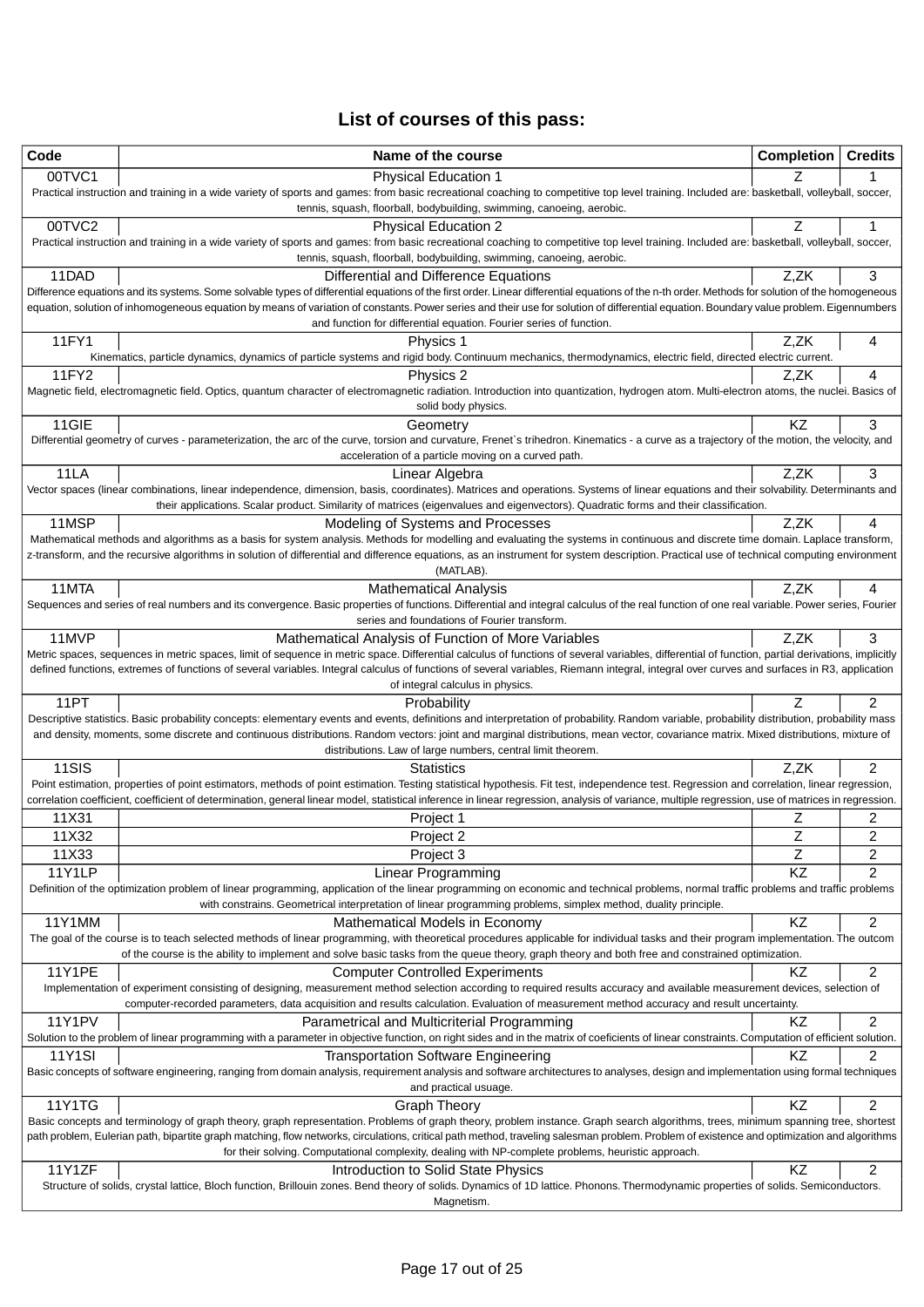| 11Y1ZM        | Foundation of MATLAB Programming                                                                                                                                                                                                                                                                                                                                                | ΚZ   | 2              |
|---------------|---------------------------------------------------------------------------------------------------------------------------------------------------------------------------------------------------------------------------------------------------------------------------------------------------------------------------------------------------------------------------------|------|----------------|
|               | To explain the principle of algorithmization, flow charts, description of MATLAB environment and its settings, MATLAB help, mathematical operators, matrices and elements operations,                                                                                                                                                                                           |      |                |
|               | control flow, inputs and outputs, graphics, optimization and program code debugging.                                                                                                                                                                                                                                                                                            |      |                |
| 12MDE         | <b>Transport Models and Transport Excesses</b>                                                                                                                                                                                                                                                                                                                                  | Z,ZK | 3              |
|               | Parameters of the traffic flow and methods for their measurement. Models of the traffic flow, communications load, line and urban systems. Theory of queues, shock waves. Quality of                                                                                                                                                                                            |      |                |
|               | transport and its assessment. Statistical characteristics of transport. Transport excesses, their analysis, the causes, identify and minimize the consequences. Improving of transport                                                                                                                                                                                          |      |                |
|               | safety and fluency.                                                                                                                                                                                                                                                                                                                                                             |      |                |
| 12PKD         | Rail Transport Designing                                                                                                                                                                                                                                                                                                                                                        | Z,ZK | 3              |
|               | Railway lines network. Vehicle and track relation. Traction. Track geometrical parameters. Clearance profile. Railway lines routing. Superstructure and substructure of the railway lines.                                                                                                                                                                                      |      |                |
|               | Switches. Railway stations. City rail transport.                                                                                                                                                                                                                                                                                                                                |      |                |
| 12PPOK        | Designing Roads, Highways and Motorways                                                                                                                                                                                                                                                                                                                                         | KZ   | 3              |
|               | Definition, types, ownership, maintenance, management and categorization of roads and highways. Curve and transition curve. Sinuosity and standard speed. Route in rural areas.                                                                                                                                                                                                 |      |                |
|               | Range of vision for stopping and overtaking. Road body - shapes and proportions, bottom and superstructure. Drainage and components of roads. Safety device. Crossings, junctions,                                                                                                                                                                                              |      |                |
|               | intersections.                                                                                                                                                                                                                                                                                                                                                                  |      |                |
|               |                                                                                                                                                                                                                                                                                                                                                                                 |      |                |
| 12X31         | Project 1                                                                                                                                                                                                                                                                                                                                                                       | Z    | 2              |
| 12X32         | Project 2                                                                                                                                                                                                                                                                                                                                                                       | Z    | 2              |
| 12X33         | Project 3                                                                                                                                                                                                                                                                                                                                                                       | Z    | $\overline{c}$ |
| 12Y1C1        | Designing Roads in Civil 3D I                                                                                                                                                                                                                                                                                                                                                   | KZ   | $\overline{2}$ |
|               | The course is devoted to the traffic buildings design field, specifically the design of roads as such, by the means of a 3D software. Students go through the complete design of this                                                                                                                                                                                           |      |                |
|               | particular linear building, from the initial situation, over the longitudinal section, to the model and work sections and the cubic capacity calculation. The course also includes a basic                                                                                                                                                                                      |      |                |
|               | explanation of the traffic building design in the real-life profession.                                                                                                                                                                                                                                                                                                         |      |                |
| 12Y1C2        | Designing Roads in Civil 3D II                                                                                                                                                                                                                                                                                                                                                  | KZ   | $\overline{2}$ |
|               | The course is devoted to the traffic buildings design field, specifically the design of roads as such, by the means of a 3D software. Students go through the complete design of this                                                                                                                                                                                           |      |                |
|               | particular linear building, from the initial situation, over the longitudinal section, to the model and work sections and the cubic capacity calculation. The previously acquired skills are                                                                                                                                                                                    |      |                |
|               | improved and developed. Students learn to design intersections.                                                                                                                                                                                                                                                                                                                 |      |                |
| <b>12Y1DS</b> |                                                                                                                                                                                                                                                                                                                                                                                 | KZ   | 2              |
|               | <b>Project Documentation in Practice</b><br>Project documentation creating. Project documentation types. Support materials for project documentation creating. Building permit obtaining process. Budget and pricing. Practical                                                                                                                                                 |      |                |
|               | creation of some project documentation parts.                                                                                                                                                                                                                                                                                                                                   |      |                |
|               |                                                                                                                                                                                                                                                                                                                                                                                 |      |                |
| 12Y1HD        | <b>Traffic Noise</b>                                                                                                                                                                                                                                                                                                                                                            | KZ   | $\overline{2}$ |
|               | Acoustic introduction, basic terms, quantities. Basics of physiological acoustic, noise impacts on human body. Acoustic legislation, standarts, regulations. Creation acoustic climate in<br>area, principles of urban acoustic, noise transmission, soundproofing. Types of noise sources in area. Determination of acoustic situation in the area of interest. Methodology of |      |                |
|               |                                                                                                                                                                                                                                                                                                                                                                                 |      |                |
|               | computing and measurement of transport noise. Acoustic studies, measuring protocol.                                                                                                                                                                                                                                                                                             |      |                |
| <b>12Y1KN</b> | <b>Combined Transportation</b>                                                                                                                                                                                                                                                                                                                                                  | KZ   | 2              |
|               | Combined transport strategy and legislation. Load units. Means of transport in combined transport. Combined transport systems. Transshipping areas. Multimodal logistic centres.                                                                                                                                                                                                |      |                |
| 12Y1PC        | Pedestrian and Cycling Transport                                                                                                                                                                                                                                                                                                                                                | KZ   | $\overline{2}$ |
|               | Routes for pedestrians. Pedestrian crossings. Modifications for blind, dim-sighted and disabled people. Design of cycle routes network. Ways of cycle route layout and design parameters                                                                                                                                                                                        |      |                |
|               | for cyclists. Separation of cyclists from other transport modes. Cycle tracks and its design - one way streets, reserved traffic lanes, bus stops, crossings with other transport modes,                                                                                                                                                                                        |      |                |
|               | crossroads. Traffic signs and road marking for cyclists.                                                                                                                                                                                                                                                                                                                        |      |                |
| 12Y1PD        | Assessment of Transport Structures                                                                                                                                                                                                                                                                                                                                              | KZ   | $\overline{c}$ |
|               | Assessment of transport structures, the EIA process. Multicriteria assessment methods, risk analysis, SWOT analysis. Landscape character, possibilities of its protection and assessment                                                                                                                                                                                        |      |                |
|               | transport structures on the landscape. Rating fragmentation and landscape connectivity in the preparation of linear structures. Practical examples of assessment of traffic buildings on                                                                                                                                                                                        |      |                |
|               | the environment.                                                                                                                                                                                                                                                                                                                                                                |      |                |
| <b>12Y1PU</b> | Organization Disposition of Railway Stations                                                                                                                                                                                                                                                                                                                                    | KZ   | 2              |
|               | Connecting station. Passenger transport equipment. Freight transport equipment. Branch lines and railway traffic inside industrial company areas. Zone stations. Formation yards.                                                                                                                                                                                               |      |                |
|               | Reserve stations. Technology of work in railway station with regard to its disposition. Railway station documentations in the Czech Republic railway network.                                                                                                                                                                                                                   |      |                |
| 12Y1RZ        | <b>Railway Lines Reconstruction</b>                                                                                                                                                                                                                                                                                                                                             | KZ   | 2              |
|               | Principles of track maintainance technology. Track maintainance machinery, superstructure and substructure building machinery and special rail vehicles. Degradation of track geometrical                                                                                                                                                                                       |      |                |
|               | parameters - causes and elimination principles. Track sections and station tracks exclusion planning. Reconstruction timetable design of railway superstructure and substructure.                                                                                                                                                                                               |      |                |
| <b>12Y1SU</b> | Road Management and Maintenance                                                                                                                                                                                                                                                                                                                                                 | ΚZ   | 2              |
|               | Getting familiar with ownership of roads in the Czech Republic and the administration of the road at the state and county level. It is presented development of road network, short,                                                                                                                                                                                            |      |                |
|               | medium and long-term strategy of the Ministry of Transport. Maintenance of roads winter and summer, its requirements, specifics, possibilities and repair methods are discussed in the                                                                                                                                                                                          |      |                |
|               | classroom as well as investment activity in highway engineering.                                                                                                                                                                                                                                                                                                                |      |                |
| <b>12Y1VC</b> | Waterways and Shipping                                                                                                                                                                                                                                                                                                                                                          | KZ   | 2              |
|               | Basic modes of transport. The position of water transport in the transport system of the Czech Republic and the EU. Advantages and disadvantages of water transport. Basic systems                                                                                                                                                                                              |      |                |
|               | of waterways in Europe, a network of waterways in the Czech Republic. Construction of the waterway and its equipment. Management of waterways and its operation. The legal regime                                                                                                                                                                                               |      |                |
|               | in inland navigation, navigation rules of operation, navigation maps.                                                                                                                                                                                                                                                                                                           |      |                |
| 12Y1VD        | Water Transport and Transportation                                                                                                                                                                                                                                                                                                                                              | ΚZ   | 2              |
|               | Technologické možnosti vnitrozemské plavby. Základní rozd lení vnitrozemských plavidel a jejich základní parametry. Základy konstrukce a stavby plavidel. Efektivnost vodní dopravy                                                                                                                                                                                             |      |                |
|               | a finan ní náro nost výstavby infrastruktury vodní dopravy. Poptávka po vodní doprav v eské republice. Zp soby financování investi ních a provozních náklad infrastruktury vodní                                                                                                                                                                                                |      |                |
|               | dopravy (vodní cesty, p ístavy lod nice apod.). Námo ní doprava obecn a v podmínkách R.                                                                                                                                                                                                                                                                                         |      |                |
| 12Y1ZU        | Principles of Urbanism                                                                                                                                                                                                                                                                                                                                                          | KZ   | 2              |
|               | Survey on history of city and settlement building. Functional components and their mutual relations (working, living, recreation, transportation). Spacial arrangement of settlements.                                                                                                                                                                                          |      |                |
|               | Types of towns or cities with a certain prevailing function, forms of their development. Brief overview of land-use planning.                                                                                                                                                                                                                                                   |      |                |
| 12ZADI        | Introduction to Transportation Engineering                                                                                                                                                                                                                                                                                                                                      | Z,ZK | 3              |
|               | Traffic survey. Terrestrial roads. Residential zone. Land - use planning. Railway transport. Public mass transport. Integrated traffic systems. Traffic prognosis. Traffic safety. Air transport.                                                                                                                                                                               |      |                |
|               | Traffic and environment.                                                                                                                                                                                                                                                                                                                                                        |      |                |
| 13E           | Economics                                                                                                                                                                                                                                                                                                                                                                       | Z,ZK | 3              |
|               | Microeconomic and macroeconomic interpretation of economic relations. Method and subject of the economics. Economic decision making of consumers and producers. Market                                                                                                                                                                                                          |      |                |
|               | structures. Labour and capital, efficiency, ownership, public choice.                                                                                                                                                                                                                                                                                                           |      |                |
| 13EDOT        | Economy, Transport, Telecommunications                                                                                                                                                                                                                                                                                                                                          | KZ   | 2              |
|               | Transport, telecommunications, demand, supply, indicators, economic development, legislation, European union, regulation, liberalisation, transport modes, ITS, sustainability.                                                                                                                                                                                                 |      |                |
|               |                                                                                                                                                                                                                                                                                                                                                                                 |      |                |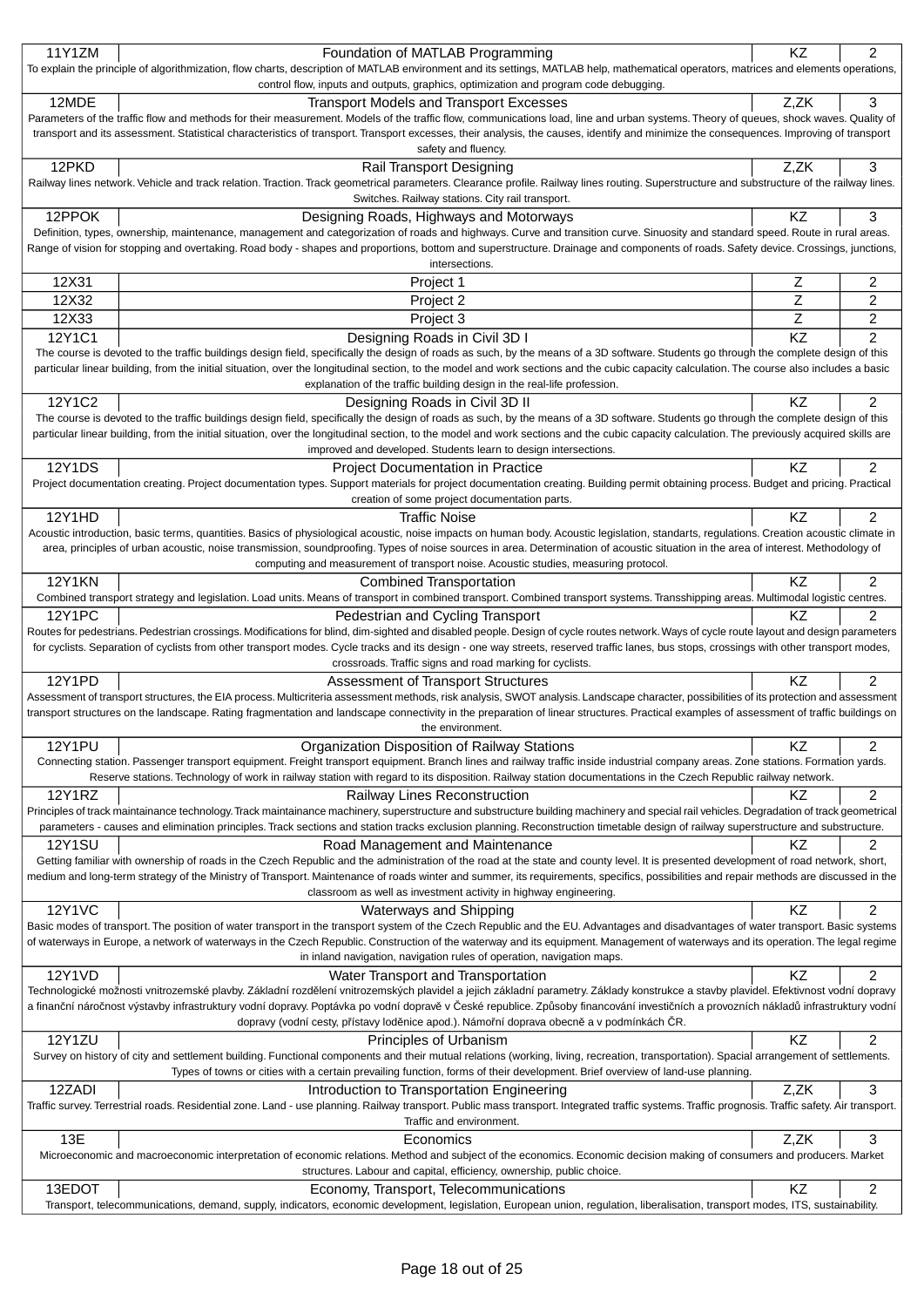| 14DB          | Database Systems                                                                                                                                                                                                                                                                                                                      | KZ | 2              |
|---------------|---------------------------------------------------------------------------------------------------------------------------------------------------------------------------------------------------------------------------------------------------------------------------------------------------------------------------------------|----|----------------|
|               | Basic concepts of database systems, conceptual model, relational data model, the principles of normal forms, relational database design, security and integrity of data, database<br>queries, relational algebra, SQL language, client / server, multilayer architectures, distributed database systems. Access to data via the WWW.  |    |                |
| 14EAT         | Economic Analyses in Spreadsheets Programs Environment                                                                                                                                                                                                                                                                                | KZ | $\overline{2}$ |
|               | Work with spreadsheet programs with the respect to economic problems, use of nested functions and conditional formatting, statistic and mathematic functions. Creation of graphs and<br>other graphic outputs. Data analysis, lists and contingent tables.                                                                            |    |                |
| 14ISYS        | <b>Information Systems</b>                                                                                                                                                                                                                                                                                                            | KZ | 2              |
|               | State-of-the-art tools of objects control (control and planning) including problems related to these toole use, theory of information and knowledge, knowledge and expert systems, IS                                                                                                                                                 |    |                |
|               | planning methodologies, transaction systems, theory of computer networks, semantic webs and sensitivity analysis.                                                                                                                                                                                                                     |    |                |
| 14KSP         | <b>Constructing with Computer Aid</b><br>"CAD systems" term determination. CAD role in projecting system model. Existing CAD systems on Czech market. Project creation, basic common work rules in graphic applications                                                                                                               | ΚZ | 2              |
|               | and CA systems. Co-ordinated systems, CAD environment skill (basics of constructing, dimensioning, modifications, user interfaces, projecting possibilites, AutoCAD environment                                                                                                                                                       |    |                |
|               | profiles, drawings with raster foundaments).                                                                                                                                                                                                                                                                                          |    |                |
| 14SIAP        | <b>Networks and Protocols</b>                                                                                                                                                                                                                                                                                                         | KZ | 2              |
|               | Basic communication model, history and development of the Internet, principle of data transfer through computer networks (TCP/IP), performance of basic network protocols (ARP,                                                                                                                                                       |    |                |
|               | RARP, TCP, UDP, Telnet, FTP, DNS, DHCP POP3, IMAP), data acquirement from the Internet sources, communicating ability via the Internet and fundamentals of own web presentation                                                                                                                                                       |    |                |
|               | design by the means of web sites.                                                                                                                                                                                                                                                                                                     |    |                |
| 14TEU         | Creation of Scripts and Macros for Economic Tasks<br>Fundamentals of VBA, functions and procedures, examples of their use. Forms and offers for user oriented applications, cooperation with other applications, solution to compatibility                                                                                            | ΚZ | $\overline{2}$ |
|               | problems among different spreadsheet programs versions. Everything with the respect to economic tasks.                                                                                                                                                                                                                                |    |                |
| 14UATT        | Introduction to Automatization and Telecommunication Systems                                                                                                                                                                                                                                                                          | ΚZ | 2              |
|               | Basic axioms of technical cybernetics, automatization in transportation, human as the weakest element, signalling in transpotation, modelling and projecting of transport systems,                                                                                                                                                    |    |                |
|               | integrated technological and infromation system in post, principle of telecommunication signal transmission, solving of telecommunication networks, modulating methods, multimedial                                                                                                                                                   |    |                |
|               | networks and services, NGN networks.                                                                                                                                                                                                                                                                                                  |    |                |
| 14UPRO        | Introduction to Programming                                                                                                                                                                                                                                                                                                           | KZ | 2              |
|               | Algorithm development, methods of structured programming, high-level programming languages, basics of C programming languages (types, variables, conditions, cycles, arrays,<br>functions), programming techniques, complexity.                                                                                                       |    |                |
| 14WS1         | Webdesign With Web Standards 1                                                                                                                                                                                                                                                                                                        | KZ | 2              |
|               | HTTP, URL, markup languages HTML and XHTML, anchors, tables, images, lists, forms, features of CSS, rules of accessible web pages, usability of web pages, problems of different                                                                                                                                                      |    |                |
|               | browsers, one, two and three column pages, page validation, conditional comments, CSS hacks.                                                                                                                                                                                                                                          |    |                |
| 14WS2         | Webdesign With Web Standards 2                                                                                                                                                                                                                                                                                                        | KZ | $\overline{c}$ |
|               | Advanced CSS techniques. Multi-level menu. SEO - Search Engine Optimization. Web technologies: JavaScript, Flash, PHP, AJAX. AccessKey, Favicon, rollovers, lightboxes. Using                                                                                                                                                         |    |                |
|               | API for maps or searching. Audit and page statistics. Use of useful scripts. Systems for content management.                                                                                                                                                                                                                          |    |                |
| 14X31         | Project 1                                                                                                                                                                                                                                                                                                                             | Ζ  | 2              |
|               |                                                                                                                                                                                                                                                                                                                                       |    |                |
| 14X32         | Project 2                                                                                                                                                                                                                                                                                                                             | Z  | 2              |
| 14X33         | Project 3                                                                                                                                                                                                                                                                                                                             | Z  | $\overline{c}$ |
| 14Y1AP        | Automatization in Mail                                                                                                                                                                                                                                                                                                                | KZ | $\overline{2}$ |
|               | Technology of post shipment submission, transport, and delivery via physic and electronic way, virtual post operation. Technology of information transmission by electronic way,                                                                                                                                                      |    |                |
|               | application of new information and communication technologies in an offer of permanent, mobile, and NGN e-communication networks, solutions to e-communication network interfaces,                                                                                                                                                    |    |                |
| <b>14Y1AV</b> | technological principles of end telecommunication devices.                                                                                                                                                                                                                                                                            |    |                |
|               | Animation and Visualization<br>Advanced modifications and modeling of NURBS, Patch objects, selection of objects (according to filter and properties). 3D Studio MAX systems and Space Warp objects. Atmospheric                                                                                                                      | KZ | $\overline{c}$ |
|               | and other effects, rendering filters, Motion blur, advanced animations, Motion panel. Modeling for morphing and animation, bone formation, animation using Inverse Kinematics.                                                                                                                                                        |    |                |
| 14Y1BE        | <b>Barrierless Transport</b>                                                                                                                                                                                                                                                                                                          | ΚZ | 2              |
|               | The issue of barrierless accessible public transportation in terms of architectural barriers and also for transportation-technological point of view. Students will gain theoretical knowledge                                                                                                                                        |    |                |
|               | of barrierless environment roads, railway stations, public transport stops, terminal buildings, vehicles, public transport, information and orientation systems and transportation technology.                                                                                                                                        |    |                |
|               | Theoretical knowledge will be supplemented by practical examples.                                                                                                                                                                                                                                                                     |    |                |
| 14Y1GD        | GIS and Maps Digitalization<br>Work with map sources and their creating. Maps digitalization and creation. Use and creation of other (non-graphic) information with use of databases. Interlinking external references                                                                                                                | KZ | 2              |
|               | with drawings containing maps.                                                                                                                                                                                                                                                                                                        |    |                |
| 14Y1HW        | <b>Computer Hardware</b>                                                                                                                                                                                                                                                                                                              | ΚZ | 2              |
|               | Computer architecture, basics of logical circuits design and their realization using FPGA. In detail, description of computer architecture and separate parts designing - controllers,                                                                                                                                                |    |                |
|               | arithmetic and logical units, I/O subsystem.                                                                                                                                                                                                                                                                                          |    |                |
| <b>14Y1NH</b> | Databases Design and Programming                                                                                                                                                                                                                                                                                                      | KZ | 2              |
|               | Students in this course will deepen their knowledge and skills in database design and learn the procedural extension of SQL, PL/SQL, which makes it possible to ensure data integrity                                                                                                                                                 |    |                |
|               | on the level of the database engine.                                                                                                                                                                                                                                                                                                  |    |                |
| <b>14Y1NP</b> | Non-parametric 3D Modelling<br>Work in 3D non-parametricmodeller (AutoCAD) environment, scenes rendering, creation of planar and volumetric objects, user setup creation, object data creation, work with data                                                                                                                        | KZ | 2              |
|               | connected with external database. Basic definition of work with lights, materials and reflexes. Models presentation.                                                                                                                                                                                                                  |    |                |
| 14Y1OL        | <b>Linux Operating System</b>                                                                                                                                                                                                                                                                                                         | KZ | 2              |
|               | Distributions. GNU/Linux system installation. X-window system. Rights - Users and Groups, ACL rights. Filesystems and file attributes. Programs and processes. Boot of OS, runlevels.                                                                                                                                                 |    |                |
|               | Basic console commands. Configuration files. Managing SW system. Programs in graphic mode - tools for text, graphics, sound, video, communication. Services management. Principles                                                                                                                                                    |    |                |
|               | of OS secure configuration. Remote administration.                                                                                                                                                                                                                                                                                    |    |                |
| 14Y1PG        | <b>Computer Graphics</b>                                                                                                                                                                                                                                                                                                              | KZ | 2              |
|               | Basic formats of graphic and possibilities of their editing and mutual conversion. Use of individual types according to character of work. Work with editing programs (within the user<br>level scope) using layers, DPI, colors. Basics of digital photography, scanning and computer technology like monitors and graphics cards.   |    |                |
| 14Y1PJ        | C Programming Language                                                                                                                                                                                                                                                                                                                | KZ | 2              |
|               | C programming language. Preprocessor, basics of the C language (data types, syntax, commands), functions, pointes, dynamical memory allocation, string, files, structures and unions.<br>Implementations of abstract data types (FIFO, LIFO, list), programming techniques (sorting, searching, recursion), using bitwise oprerators. |    |                |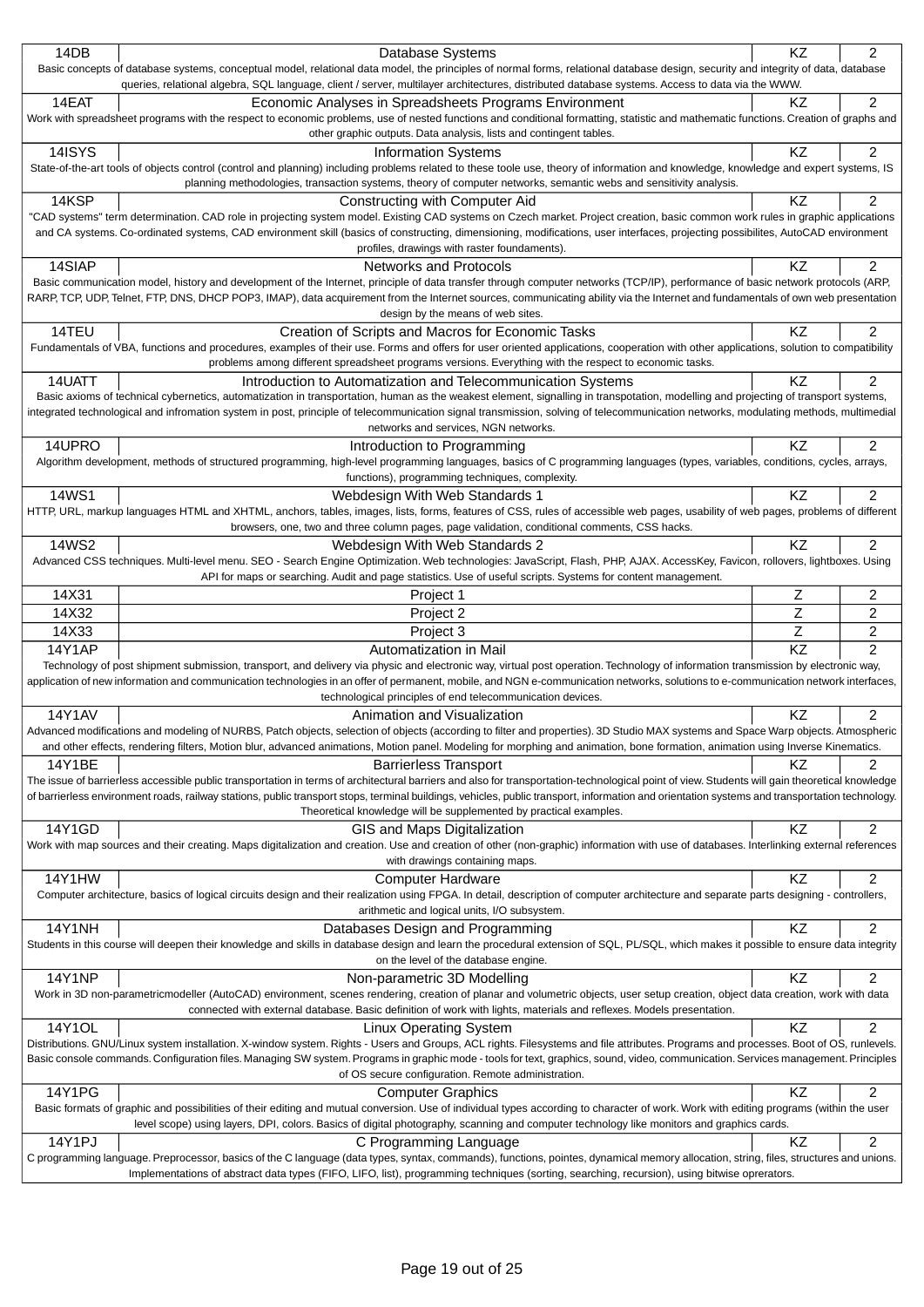| Grammar and stylistics. Selection of conversation and professional topics based on the language level and study focus at the Faculty. Improvement of language structure knowledge<br>and perceptive and communicative skills, vocabulary development. Basic stylistic forms. Presentation of own knowledge in oral and written form. Work with (professional) text and its<br>features. Practice of oral and written presentation.                                                       |          |                     |
|------------------------------------------------------------------------------------------------------------------------------------------------------------------------------------------------------------------------------------------------------------------------------------------------------------------------------------------------------------------------------------------------------------------------------------------------------------------------------------------|----------|---------------------|
| texts and their features; practice of oral and written presentation.<br>15JZ3F<br>Foreign Language - French 3                                                                                                                                                                                                                                                                                                                                                                            | Ζ        | 3                   |
| Grammar structure and stylistics. Conversational and specialised topics selected according to the language group level and with regard to the Faculty's fields of study. Focus on<br>improvement in perceptive and communicative skills; widening the vocabulary. Basic kinds of compositions. Presentations of own findings in both oral and written forms. Technical                                                                                                                   |          |                     |
| Grammar structure and stylistics. Conversational and specialised topics selected according to the language group level and with regard to the Faculty's fields of study. Focus on<br>improvement in perceptive and communicative skills; widening the vocabulary. Basic kinds of compositions. Presentations of own findings in both oral and written forms. Technical<br>texts and their features; practice of oral and written presentation.<br>15JZ3A<br>Foreign Language - English 3 | Z        | 3                   |
| texts and their features; practice of oral and written presentation.<br>15JZ2S<br>Foreign Language - Spanish 2                                                                                                                                                                                                                                                                                                                                                                           | Z,ZK     | 3                   |
| 15JZ2R<br>Foreign Language - Russian 2<br>Grammar structure and stylistics. Conversational and specialised topics selected according to the language group level and with regard to the Faculty's fields of study. Focus on<br>improvement in perceptive and communicative skills; widening the vocabulary. Basic kinds of compositions. Presentations of own findings in both oral and written forms. Technical                                                                         | Z,ZK     | 3                   |
| Grammar structure and stylistics. Conversational and specialised topics selected according to the language group level and with regard to the Faculty's fields of study. Focus on<br>improvement in perceptive and communicative skills; widening the vocabulary. Basic kinds of compositions. Presentations of own findings in both oral and written forms. Technical<br>texts and their features; practice of oral and written presentation.                                           |          |                     |
| texts and their features; practice of oral and written presentation.<br>15JZ2N<br>Foreign Language - German 2                                                                                                                                                                                                                                                                                                                                                                            | Z,ZK     | 3                   |
| 15JZ2F<br>Foreign Language - French 2<br>Grammar structure and stylistics. Conversational and specialised topics selected according to the language group level and with regard to the Faculty's fields of study. Focus on<br>improvement in perceptive and communicative skills; widening the vocabulary. Basic kinds of compositions. Presentations of own findings in both oral and written forms. Technical                                                                          | Z,ZK     | 3                   |
| 15JZ2A<br>Foreign Language - English 2<br>Grammatical structures and style. Selection of conversation topics relating to transportation sciences. Extending vocabulary, developing perceptive and communicative skills. Elementary<br>stylistics forms. Oral and written presentation of original research. Academic text principles and reading comprehension. Principles of rhetoric.                                                                                                  | Z,ZK     | 3                   |
| improvement in perceptive and communicative skills; widening the vocabulary. Basic kinds of compositions. Presentations of own findings in both oral and written forms. Technical<br>texts and their features; practice of oral and written presentation.                                                                                                                                                                                                                                |          |                     |
| texts and their features; practice of oral and written presentation.<br>15JZ1S<br>Foreign Language - Spanish 1<br>Grammar structure and stylistics. Conversational and specialised topics selected according to the language group level and with regard to the Faculty's fields of study. Focus on                                                                                                                                                                                      | Ζ        | 3                   |
| Grammar structure and stylistics. Conversational and specialised topics selected according to the language group level and with regard to the Faculty's fields of study. Focus on<br>improvement in perceptive and communicative skills; widening the vocabulary. Basic kinds of compositions. Presentations of own findings in both oral and written forms. Technical                                                                                                                   |          |                     |
| texts and their features; practice of oral and written presentation.<br>15JZ1R<br>Foreign Language - Russian 1                                                                                                                                                                                                                                                                                                                                                                           | Ζ        | 3                   |
| 15JZ1N<br>Foreign Language - German 1<br>Grammar structure and stylistics. Conversational and specialised topics selected according to the language group level and with regard to the Faculty's fields of study. Focus on<br>improvement in perceptive and communicative skills; widening the vocabulary. Basic kinds of compositions. Presentations of own findings in both oral and written forms. Technical                                                                          | Ζ        | 3                   |
| Grammar structure and stylistics. Conversational and specialised topics selected according to the language group level and with regard to the Faculty's fields of study. Focus on<br>improvement in perceptive and communicative skills; widening the vocabulary. Basic kinds of compositions. Presentations of own findings in both oral and written forms. Technical<br>texts and their features; practice of oral and written presentation.                                           |          |                     |
| 15JZ1A<br>Foreign Language - English 1<br>Grammatical structures and style. Selection of conversation topics relating to transportation sciences. Extending vocabulary, developing perceptive and communicative skills. Elementary<br>stylistics forms. Oral and written presentation of original research. Academic text principles and reading comprehension. Principles of rhetoric.<br>15JZ1F<br>Foreign Language - French 1                                                         | Ζ<br>Z   | 3<br>3              |
| 14ZINF<br><b>Fundamentals of Informatics</b><br>Introduction to faculty network, MS-Word and Open Office, use of styles and advanced features, computer functions and information transmission. Number systems incl. arithmetic<br>calculations. Algorithms and their proprieties. Flow charts for algorithms drawing. Mathematic and logic ordering algorithms incl. functions and procedures. Work with MS-Excel - tables,<br>graphs, calculations, functions.                         | ΚZ       | 2                   |
| Basic electrotechnic terms, circuit quantities. Periodic courses characteristics. Electric circuits elements and basic circuit members. Assignating of bipoles and basic circuit elements.<br>Solution to direct current circuits with a help of circuit analysis elementar methods: method of consecutive reduction, unloaded voltage divider, current divider. Transfiguration star-triplangel<br>and principle of superposition in direct current circuits.                           |          |                     |
| 14Y1ZM<br>Fundamentals of parametric and adaptive modeling<br>Basics of work at products and parts creation. Sketch drawing by help of geometric relations, parametric dimensions, creation of adaptive models from 2D sketches. Import and export<br>from and to another systems. Fundamentals of assemblies creation.<br>14ZAET<br><b>Fundamentals of Electrotechnics</b>                                                                                                              | KZ<br>KZ | $\overline{2}$<br>2 |
| 14Y1VM<br>Development of Applications for Mobile Devices<br>Object oriented programming, Java programming language, development environment, operating system Android, development application - widgets, containers, threads, menu,<br>permissions, services, GUI.                                                                                                                                                                                                                      | KZ       | 2                   |
| 14Y1VB<br><b>Visual Basic</b><br>Applications developing for Visual Basic on MS-Windows .NET platform with use of .NET libraries or Visual Studio tools for graphic or console mode. Further, creation of installation<br>utilities for these applications. Work with VBA at superstructures creation for MS-Windows applications supporting VBA.                                                                                                                                        | KZ       | 2                   |
| 14Y1TI<br>Creating Interactive Internet Applications<br>Possibilities of scripting language PHP. Overview of PHP language syntax, and functions. Analysis of finished scripts and demonstration of solutions. Your own application programmed<br>in PHP language.                                                                                                                                                                                                                        | KZ       | $\overline{c}$      |
| 14Y1PM<br>Advanced Methods of Parametric Programming<br>Assemblies programming - tools and methodology of working subassemblies and assemblies, sheet metal parts modelling, welded assemblies, pipelines, and distribution lines.<br>Photorealistic output rendering - physical and material properties, lighting sources. MKP - visual example.                                                                                                                                        | KZ       | $\overline{2}$      |
|                                                                                                                                                                                                                                                                                                                                                                                                                                                                                          |          |                     |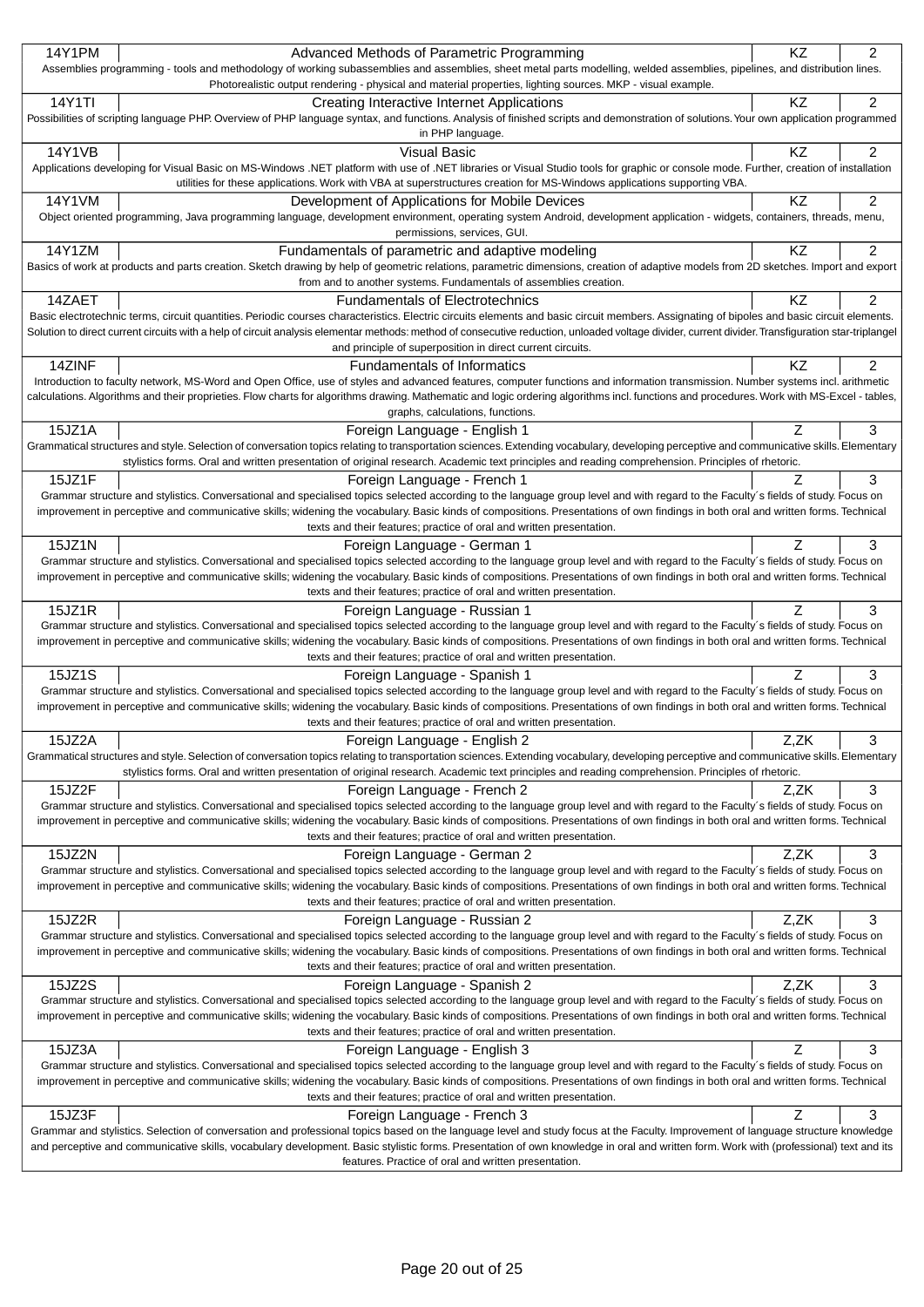| 15JZ3N          | Foreign Language - German 3                                                                                                                                                                                                                                                                                                                                            | Z              | 3                   |
|-----------------|------------------------------------------------------------------------------------------------------------------------------------------------------------------------------------------------------------------------------------------------------------------------------------------------------------------------------------------------------------------------|----------------|---------------------|
|                 | Grammar and stylistics. Selection of conversation and professional topics based on the language level and study focus at the Faculty. Improvement of language structure knowledge                                                                                                                                                                                      |                |                     |
|                 | and perceptive and communicative skills, vocabulary development. Basic stylistic forms. Presentation of own knowledge in oral and written form. Work with (professional) text and its                                                                                                                                                                                  |                |                     |
|                 | features. Practice of oral and written presentation.                                                                                                                                                                                                                                                                                                                   | Z              | 3                   |
| 15JZ3R          | Foreign Language - Russian 3<br>Grammar and stylistics. Selection of conversation and professional topics based on the language level and study focus at the Faculty. Improvement of language structure knowledge                                                                                                                                                      |                |                     |
|                 | and perceptive and communicative skills, vocabulary development. Basic stylistic forms. Presentation of own knowledge in oral and written form. Work with (professional) text and its                                                                                                                                                                                  |                |                     |
|                 | features. Practice of oral and written presentation.                                                                                                                                                                                                                                                                                                                   |                |                     |
| 15JZ3S          | Foreign Language - Spanish 3                                                                                                                                                                                                                                                                                                                                           | Z              | 3                   |
|                 | Grammar and stylistics. Selection of conversation and professional topics based on the language level and study focus at the Faculty. Improvement of language structure knowledge                                                                                                                                                                                      |                |                     |
|                 | and perceptive and communicative skills, vocabulary development. Basic stylistic forms. Presentation of own knowledge in oral and written form. Work with (professional) text and its                                                                                                                                                                                  |                |                     |
|                 | features. Practice of oral and written presentation.                                                                                                                                                                                                                                                                                                                   |                |                     |
| 15JZ4A          | Foreign Language - English 4                                                                                                                                                                                                                                                                                                                                           | Z,ZK           | 3                   |
|                 | Grammar structure and stylistics. Conversational and specialised topics selected according to the language group level and with regard to the Faculty's fields of study. Focus on<br>improvement in perceptive and communicative skills; widening the vocabulary. Basic kinds of compositions. Presentations of own findings in both oral and written forms. Technical |                |                     |
|                 | texts and their features; practice of oral and written presentation.                                                                                                                                                                                                                                                                                                   |                |                     |
| 15JZ4F          | Foreign Language - French 4                                                                                                                                                                                                                                                                                                                                            | Z.ZK           | 3                   |
|                 | Grammar and stylistics. Selection of conversation and professional topics based on the language level and study focus at the Faculty. Improvement of language structure knowledge                                                                                                                                                                                      |                |                     |
|                 | and perceptive and communicative skills, vocabulary development. Basic stylistic forms. Presentation of own knowledge in oral and written form. Work with (professional) text and its                                                                                                                                                                                  |                |                     |
|                 | features. Practice of oral and written presentation.                                                                                                                                                                                                                                                                                                                   |                |                     |
| 15JZ4N          | Foreign Language - German 4                                                                                                                                                                                                                                                                                                                                            | Z,ZK           | 3                   |
|                 | Grammar and stylistics. Selection of conversation and professional topics based on the language level and study focus at the Faculty. Improvement of language structure knowledge                                                                                                                                                                                      |                |                     |
|                 | and perceptive and communicative skills, vocabulary development. Basic stylistic forms. Presentation of own knowledge in oral and written form. Work with (professional) text and its<br>features. Practice of oral and written presentation.                                                                                                                          |                |                     |
| 15JZ4R          | Foreign Language - Russian 4                                                                                                                                                                                                                                                                                                                                           | Z.ZK           | 3                   |
|                 | Grammar and stylistics. Selection of conversation and professional topics based on the language level and study focus at the Faculty. Improvement of language structure knowledge                                                                                                                                                                                      |                |                     |
|                 | and perceptive and communicative skills, vocabulary development. Basic stylistic forms. Presentation of own knowledge in oral and written form. Work with (professional) text and its                                                                                                                                                                                  |                |                     |
|                 | features. Practice of oral and written presentation.                                                                                                                                                                                                                                                                                                                   |                |                     |
| 15JZ4S          | Foreign Language - Spanish 4                                                                                                                                                                                                                                                                                                                                           | Z,ZK           | 3                   |
|                 | Grammar and stylistics. Selection of conversation and professional topics based on the language level and study focus at the Faculty. Improvement of language structure knowledge                                                                                                                                                                                      |                |                     |
|                 | and perceptive and communicative skills, vocabulary development. Basic stylistic forms. Presentation of own knowledge in oral and written form. Work with (professional) text and its                                                                                                                                                                                  |                |                     |
| 15X31           | features. Practice of oral and written presentation.                                                                                                                                                                                                                                                                                                                   | Z              | 2                   |
| 15X32           | Project 1<br>Project 2                                                                                                                                                                                                                                                                                                                                                 | $\overline{z}$ | 2                   |
|                 |                                                                                                                                                                                                                                                                                                                                                                        | Z              |                     |
| 15X33<br>15Y1BO | Project 3                                                                                                                                                                                                                                                                                                                                                              | KZ             | 2<br>$\overline{c}$ |
|                 | Work Safety and Health Protection in Transportation<br>Fundamental legislative, definition of terms, risks and possible health damage, working conditions and health protection with focus on transportation. Health protection programmes,                                                                                                                            |                |                     |
|                 | health insurance of home and foreign business trips, statistics, working practice.                                                                                                                                                                                                                                                                                     |                |                     |
| <b>15Y1DU</b>   | History of Art and Society                                                                                                                                                                                                                                                                                                                                             | KZ             | 2                   |
|                 | History of art - definitions, terminology, division into periods. Architecture, fine arts, design. Situation in Central Europe, today in the Czech Republic. Stations, bridges, industrial                                                                                                                                                                             |                |                     |
|                 | buildings. Design of transport vehicles.                                                                                                                                                                                                                                                                                                                               |                |                     |
| 15Y1DZ          | History of Railway                                                                                                                                                                                                                                                                                                                                                     | KZ             | $\overline{c}$      |
|                 | Horse-drawn railways, steam railways, railway network development in the 2nd half of 19th century, regional railways epoch, railways of the "First Republic", electric traction, World                                                                                                                                                                                 |                |                     |
|                 | War II railways, railway development in the 2nd half of 20th century, high-speed railway origins, railway lines closing, important long-distance train connections, railway lines construction,                                                                                                                                                                        |                |                     |
| 15Y1EH          | railway accidents, railway junctions. Excursions and projections.<br>European Integration within Historical Context                                                                                                                                                                                                                                                    | KZ             | 2                   |
|                 | Versailles system, formation of new states. Europe and the powers, League of Nations. European policy in the 1920s. Fascism, nacism, communism. Little Entente, its principles and                                                                                                                                                                                     |                |                     |
|                 | goals. Europe after Hitler's getting to power, system of bilateral agreements. Decline of the LN. Rearrangement of powers during WWII. Cold war and its consequences for Europe.                                                                                                                                                                                       |                |                     |
|                 | New quality of French-German relationship - a driving power of starting European integration.                                                                                                                                                                                                                                                                          |                |                     |
| 15Y1FD          | French Area Studies and Transportation                                                                                                                                                                                                                                                                                                                                 | <b>KZ</b>      | 2                   |
|                 | France - geography and regions, transport infrastructure. Paris and its sights, city public transport. Road traffic, motorways, railway traffic, TGV, air traffic, specialised terminology.                                                                                                                                                                            |                |                     |
|                 | French society and culture. Current political system. System of education, studying in France. Selected authors of French literature. French gastronomy.                                                                                                                                                                                                               |                |                     |
| 15Y1HD          | History of City Mass Transport                                                                                                                                                                                                                                                                                                                                         | ΚZ             | $\overline{c}$      |
|                 | History of city mass transport in the world, development of tram, bus and trolley-bus systems. History of transport networks in the world, current trends and developments of tariff and                                                                                                                                                                               |                |                     |
| <b>15Y1HE</b>   | clearance systems. History of city transport in Prague and Brno. History of tram, bus and trolley-bus operation systems in the Czech Republic and Slovakia.                                                                                                                                                                                                            | ΚZ             | 2                   |
|                 | Work Hygiene and Ergonomics in Traffic<br>Basic knowledge of occupational hygiene and ergonomics, and their application in transport. Working environment factors, and the influence of these factors on health of workers.                                                                                                                                            |                |                     |
|                 | Creation and protection of working conditions that do not damage public health. Mutual links: man-machine-environment. Adaptation of technology to possibilities and skills of a man.                                                                                                                                                                                  |                |                     |
|                 | Practical examples from the field of transportation; relevant legislature.                                                                                                                                                                                                                                                                                             |                |                     |
| 15Y1HL          | History of Civil Aviation                                                                                                                                                                                                                                                                                                                                              | KZ             | 2                   |
|                 | Beginnings of flying, development of aircrafts lighter than air. Beginnings of aircrafts heavier than air. Czechoslovak aviation pioneers. Development of airports in the Czech Republic.                                                                                                                                                                              |                |                     |
|                 | World airports. Famous aviators. Helicopters. CSA airplanes. Development of aircrafts in Czechoslovakia between the years 1945-1989. Classic era of aviation. Golden era of civil                                                                                                                                                                                      |                |                     |
|                 | aviation. Modern era of civil aviation. Airline companies. Supersonic flying.                                                                                                                                                                                                                                                                                          |                |                     |
| <b>15Y1OP</b>   | Turning Points of the Czech Nation                                                                                                                                                                                                                                                                                                                                     | KZ             | 2                   |
|                 | Crucial moments of more than a thousand-year long history of Western Slavs in Central Europe. Emphasis on relations to bordering nations and Europe as a whole. The Premyslid<br>state. Lands of the Czech Crown as a part of Habsburgh monarchy. 19th century political programmes. Foundation of Czechoslovakia. Disputes over the sense of Czech history.           |                |                     |
|                 | Changes of power structure in Europe during 20th century and the position of the Czech nation.                                                                                                                                                                                                                                                                         |                |                     |
| 16UDDM          |                                                                                                                                                                                                                                                                                                                                                                        |                |                     |
|                 | Introduction to Transportation and Manipulation Technics                                                                                                                                                                                                                                                                                                               | ZK             | 2                   |
|                 | Means of transportation and transportation systems. Principles, functions and arrangement of means of transportation. Motors and their characteristics. Water transportation. Manipulating                                                                                                                                                                             |                |                     |
| 16X31           | technics. Principles of lifting machines and conveyors. Legislature.                                                                                                                                                                                                                                                                                                   | Z              | $\overline{c}$      |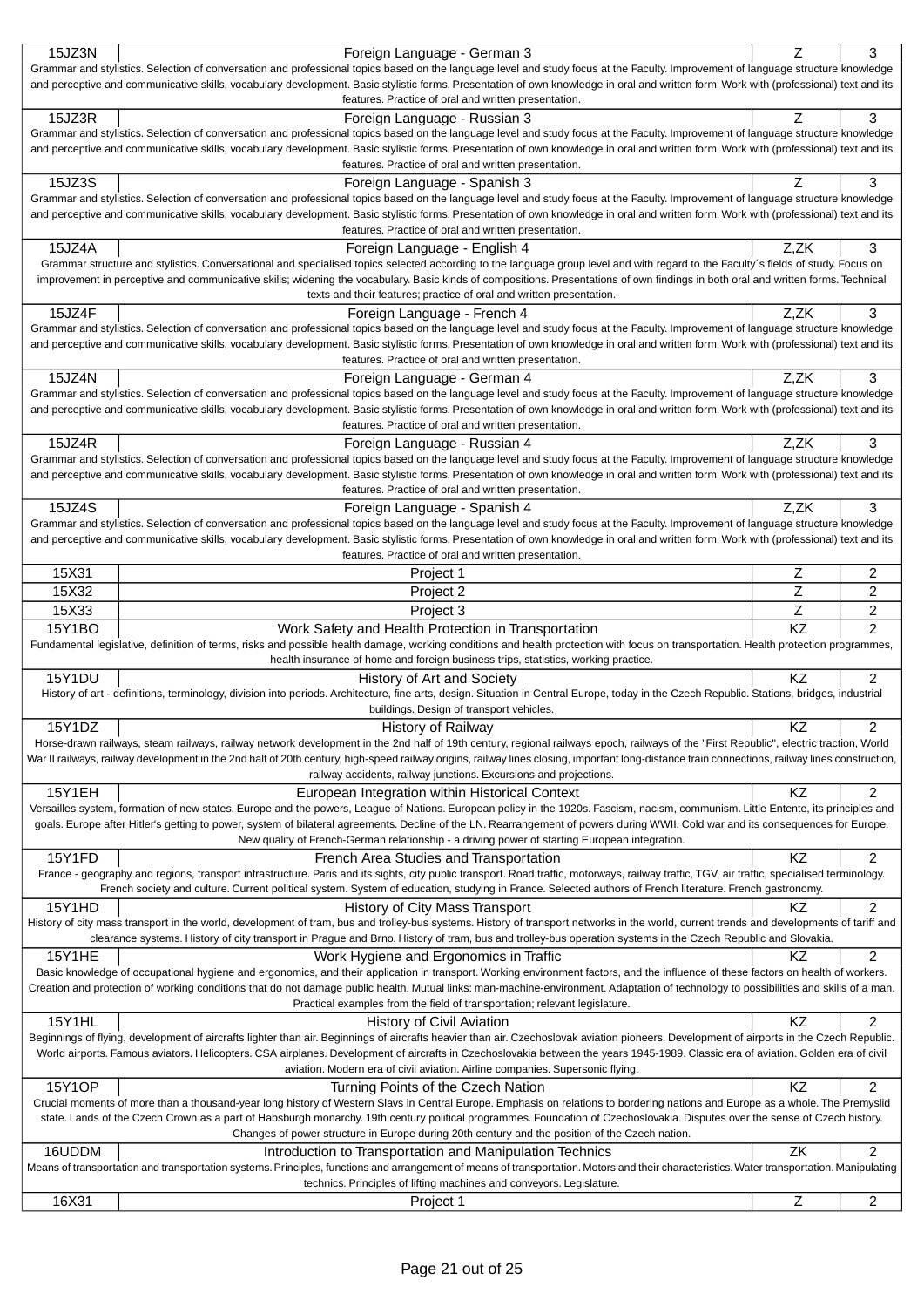| Z<br>16X33<br>Project 3<br>2<br>KZ<br>2<br><b>16Y1EN</b><br><b>Energy Requirements of Vehicles</b><br>Dynamics and the driving inertial of the vehicles. Types of energy - kinetic, static, heat, chemical and others. Ways of energy change into kinetic energy. Combustion engine, electric<br>drive, steam engine, air engine. Energy accumulation means, accumulator, flywheel, fuel cell. Energy recuperation. WTW analysis.<br>16Y1KJ<br>KZ<br>2<br><b>Railroad Vehicles</b><br>21st century mobility. Recent construction of railroad, city and intercity public vehicles, future and present situation, speed as a solution, maglev. From principle to design and construction;<br>some realization in the world. Division and ways of drive, efficient electronics, changers, railroad traction, energetic calculation. Railroad safety signalling systems, railroad vehicle and<br>infrastructure compliance (interference). Testing.<br><b>16Y1PV</b><br>KZ<br>2<br>Operation, Construction and Maintenance of Vehicles<br>Methods of vehicle production. Vehicle maintenance. Vehicle diagnostics. Maintenence and repair plans. Engine maintenance and emission measurement. Transmission mechanism.<br>General principles of engine diagnostics.<br><b>16Y1RE</b><br>KZ<br>2<br>Control and Electronic Vehicle Systems<br>Elementary concepts of regulation. Tools for analytical solution, linear system description. Basic types of a regulator (PID), properties, advantages, disadvantages, function. Conventional<br>and hybrid drive control. Electric drive. Vehicle communication bus (CAN, LIN, FlexRay, ISObus, KWP2000 protocole etc.). Vehicle electronic control, safety, communication and<br>comfort systems.<br>$\overline{c}$<br>16Y1TJ<br><b>Technological Quality Aspects</b><br>KZ<br>Certification and acreditation. Quality management. Standards of Quality Management and its application. Quality system creation. Tools and methods of quality improvement. Conformity<br>verification. Environmental certification. Workplace certification. QMS integration. Classification, certification of products and producers.<br>16Y1TZ<br>2<br><b>Transporting Devices</b><br>ΚZ<br>Flow of masses, material transport technology, loose material transport - conveyors with tractive elements, conveyors without tractive elements, transport of piece material - continual<br>transport devices, cyclic transport devices, crane mechanisms, steel constructions. Vertical transport, transport in mines, long-distance conveyor belt transport.<br>2<br>16Y1ZG<br>KZ<br>Introduction into Applied Computer Graphics<br>Computer graphics, division and applications with emphasis on transport, including development and research. Colours, colour perception, colour schemes, models, principles of 2D<br>and 3D generation, elementary algorithms for graphic data workout. Visualisation principles and tasks, technics, graphics and visualisation HW basics. Introduction to 2D and 3D<br>graphics software.<br>16Y1ZL<br>$\overline{c}$<br>Vehicle Testing, Legislation and Construction<br>ΚZ<br>Vehicle, bus and motorbike costruction, aggregate computing, driving resistance, build and parameters of traction, constructional arrangement of personal cars, trucks, buses, motorbikes,<br>legislation in the EU and in the world, technical legislation creation, testing methods, vehicle tests, accelerated tests, mathematical modelling in testing.<br>17DAS<br>1<br>Transportation and Communication Law<br>Ζ<br>Transportation and communication law - railway, road transport, ropeway, water road, air transport, telecommunication, post, patent.<br>KZ<br>$\overline{2}$<br>17DNV<br><b>Transportation of Dangerous Goods</b><br>Legal measures. Kinds of hazards. Classification. Carriage by road, railways, inland waterways, air and maritime transport. Obligations of consignors, carriers, consignees and safety<br>advisors. System of international obligatory conditions. Enumerated list of dangerous goods. Packing and marking of packages. Transport documentation. Exempted and unlimited<br>quantity. Crew, equipment, approval, marking, operation and construction of road vehicles.<br>17DU<br>$\overline{2}$<br>ΚZ<br>Public Transport Service in a Territory<br>Transport policy. Impact of European integration.Configuration and links. Contract ensuring. Funding. Tariff and ticketing system. Legal conditions. Survey and quantification of carriage<br>demand. Transport scheduling. Quality criteria and standards. IT, Publicity, Promotion, Marketing. Case study on an Integrated Public Transport System.<br>17EDTP<br>3<br>Economy and Management of Transport and Telecommunication Processes<br>Z.ZK<br>Transport and telecommunication system, financing of transport infrastructure, transport policy, transport service, energy sources, public goods, externalities in transport and their<br>treatment, assessment of public projects, CBA method, transport company, costing in transportation, transport quality.<br>17EM<br>KZ<br>2<br><b>Management Science</b><br>Linear Programming, graphical interpretation and solution of LP problem. Types of distribution problems, transportation problem. Models of network analysis. Models of queuing theory.<br>Models of inventory management. Simulation models.<br>17ERP<br>Z,ZK<br>3<br>Company Economy and Management<br>Company and its neighbourhood, structure of assets and liabilities, depreciation, costs, revenues and profit, break-even point, costing, inventory, financial management, investment<br>appraisal, basics of management, organizational structures, human resources management, marketing, company strategy, business plan.<br>17FIF<br>$\overline{c}$<br>KZ<br>Finances and Financing<br>Cash flow, cost and revenue flow. Financial system functions. Financial assets. Types of financing. Company cash flow. Short-term financing instruments. Long-term financing instruments.<br>Trading financial instruments. Banking financial instruments. Financial risk allocation instruments. Payment and hedging instruments. Loan capital. Risk capital.<br>$\overline{2}$<br>17GEDS<br>ΚZ<br>Geography of Transport Systems<br>Regional differentiation of the transport system. Sociogeographic regionalization and its relation to transport. Transport and local and regional development. Spatial interaction -<br>theoretical and methodological framework. Mobility research - travel behavior, mode choice and the influence onto "modal-split." Modal competition. Practical use of transport-geographical<br>analysis in transportation planning.<br>$\overline{2}$<br>17HG<br><b>Economic Geography</b><br>z<br>Introduction of the issues, definitions and introductory concepts. World geography and its research subject. Economic geography - Europe, Asia, Africa, Australia, America, the Czech<br>Republic. Transport geography and its research subject. Characteristics of transportation as one of the branches of the global economy. Transport systems and their location in the<br>world. Particular transport modes as part of the economy and the world transport system.<br><b>17KS</b><br>KZ<br>2<br>Quality of Transport and Telecommunication Systems<br>Quality, systems, company, customer, norms, assessment, methods, indicators, satisfaction, loyalty.<br>17LOS<br>Z,ZK<br>3<br>Logistic Systems<br>Definition of logistics, development and science basics of logistics. Basic elements of logistic system, logistic chain. Technology in logistics. Goals and strategies of company logistic<br>system. Transport in logistic system. Logistic technologies in air, rail and water transport. Information systems in logistics and passenger transport. Storage and distribution in logistics.<br>Position of logistics in the Czech Republic and Europe.<br>$\overline{c}$<br>17MEKA<br>KZ<br>Methods of Economics Analysis<br>The techniques of economical analysis in the domain of analysis of dependencies, analysis and construction of time series and comparsion of statistical values using differencies and<br>indices.<br>17MPD<br>3<br>Management of Techonology Systems of Land Transport<br>Z,ZK<br>Structure of vehicle systems, rational assessment, decision making in the managing activity, operation-technical and economic properties, technological subsystems in the field of the<br>road and rail transport. | 16X32 | Project 2 | Ζ | 2 |  |
|-----------------------------------------------------------------------------------------------------------------------------------------------------------------------------------------------------------------------------------------------------------------------------------------------------------------------------------------------------------------------------------------------------------------------------------------------------------------------------------------------------------------------------------------------------------------------------------------------------------------------------------------------------------------------------------------------------------------------------------------------------------------------------------------------------------------------------------------------------------------------------------------------------------------------------------------------------------------------------------------------------------------------------------------------------------------------------------------------------------------------------------------------------------------------------------------------------------------------------------------------------------------------------------------------------------------------------------------------------------------------------------------------------------------------------------------------------------------------------------------------------------------------------------------------------------------------------------------------------------------------------------------------------------------------------------------------------------------------------------------------------------------------------------------------------------------------------------------------------------------------------------------------------------------------------------------------------------------------------------------------------------------------------------------------------------------------------------------------------------------------------------------------------------------------------------------------------------------------------------------------------------------------------------------------------------------------------------------------------------------------------------------------------------------------------------------------------------------------------------------------------------------------------------------------------------------------------------------------------------------------------------------------------------------------------------------------------------------------------------------------------------------------------------------------------------------------------------------------------------------------------------------------------------------------------------------------------------------------------------------------------------------------------------------------------------------------------------------------------------------------------------------------------------------------------------------------------------------------------------------------------------------------------------------------------------------------------------------------------------------------------------------------------------------------------------------------------------------------------------------------------------------------------------------------------------------------------------------------------------------------------------------------------------------------------------------------------------------------------------------------------------------------------------------------------------------------------------------------------------------------------------------------------------------------------------------------------------------------------------------------------------------------------------------------------------------------------------------------------------------------------------------------------------------------------------------------------------------------------------------------------------------------------------------------------------------------------------------------------------------------------------------------------------------------------------------------------------------------------------------------------------------------------------------------------------------------------------------------------------------------------------------------------------------------------------------------------------------------------------------------------------------------------------------------------------------------------------------------------------------------------------------------------------------------------------------------------------------------------------------------------------------------------------------------------------------------------------------------------------------------------------------------------------------------------------------------------------------------------------------------------------------------------------------------------------------------------------------------------------------------------------------------------------------------------------------------------------------------------------------------------------------------------------------------------------------------------------------------------------------------------------------------------------------------------------------------------------------------------------------------------------------------------------------------------------------------------------------------------------------------------------------------------------------------------------------------------------------------------------------------------------------------------------------------------------------------------------------------------------------------------------------------------------------------------------------------------------------------------------------------------------------------------------------------------------------------------------------------------------------------------------------------------------------------------------------------------------------------------------------------------------------------------------------------------------------------------------------------------------------------------------------------------------------------------------------------------------------------------------------------------------------------------------------------------------------------------------------------------------------------------------------------------------------------------------------------------------------------------------------------------------------------------------------------------------------------------------------------------------------------------------------------------------------------------------------------------------------------------------------------------------------------------------------------------------------------------------------------------------------------------------------------------------------------------------------------------------------------------------------------------------------------------------------------------------------------------------------------------------------------------------------------------------------------------------------------------------------------------------------------------------------------------------------------------------------------------------------------------------------------------------------------------------------------------------------------------------------------------------------------------------------------------------------------------------------------------------------------------------------------------------------------------------------------------------------------------------------------------------------------------------------------------------------------------------------------------------------------------------------------------------------------------------------------------------------------------------------------------------------------------------------------------------------------------------------|-------|-----------|---|---|--|
|                                                                                                                                                                                                                                                                                                                                                                                                                                                                                                                                                                                                                                                                                                                                                                                                                                                                                                                                                                                                                                                                                                                                                                                                                                                                                                                                                                                                                                                                                                                                                                                                                                                                                                                                                                                                                                                                                                                                                                                                                                                                                                                                                                                                                                                                                                                                                                                                                                                                                                                                                                                                                                                                                                                                                                                                                                                                                                                                                                                                                                                                                                                                                                                                                                                                                                                                                                                                                                                                                                                                                                                                                                                                                                                                                                                                                                                                                                                                                                                                                                                                                                                                                                                                                                                                                                                                                                                                                                                                                                                                                                                                                                                                                                                                                                                                                                                                                                                                                                                                                                                                                                                                                                                                                                                                                                                                                                                                                                                                                                                                                                                                                                                                                                                                                                                                                                                                                                                                                                                                                                                                                                                                                                                                                                                                                                                                                                                                                                                                                                                                                                                                                                                                                                                                                                                                                                                                                                                                                                                                                                                                                                                                                                                                                                                                                                                                                                                                                                                                                                                                                                                                                                                                                                                                                                                                                                                                                                                                                                                                                                                                                                                                                                                                                                                                                                                                                                                                                                                                                                                                                                 |       |           |   |   |  |
|                                                                                                                                                                                                                                                                                                                                                                                                                                                                                                                                                                                                                                                                                                                                                                                                                                                                                                                                                                                                                                                                                                                                                                                                                                                                                                                                                                                                                                                                                                                                                                                                                                                                                                                                                                                                                                                                                                                                                                                                                                                                                                                                                                                                                                                                                                                                                                                                                                                                                                                                                                                                                                                                                                                                                                                                                                                                                                                                                                                                                                                                                                                                                                                                                                                                                                                                                                                                                                                                                                                                                                                                                                                                                                                                                                                                                                                                                                                                                                                                                                                                                                                                                                                                                                                                                                                                                                                                                                                                                                                                                                                                                                                                                                                                                                                                                                                                                                                                                                                                                                                                                                                                                                                                                                                                                                                                                                                                                                                                                                                                                                                                                                                                                                                                                                                                                                                                                                                                                                                                                                                                                                                                                                                                                                                                                                                                                                                                                                                                                                                                                                                                                                                                                                                                                                                                                                                                                                                                                                                                                                                                                                                                                                                                                                                                                                                                                                                                                                                                                                                                                                                                                                                                                                                                                                                                                                                                                                                                                                                                                                                                                                                                                                                                                                                                                                                                                                                                                                                                                                                                                                 |       |           |   |   |  |
|                                                                                                                                                                                                                                                                                                                                                                                                                                                                                                                                                                                                                                                                                                                                                                                                                                                                                                                                                                                                                                                                                                                                                                                                                                                                                                                                                                                                                                                                                                                                                                                                                                                                                                                                                                                                                                                                                                                                                                                                                                                                                                                                                                                                                                                                                                                                                                                                                                                                                                                                                                                                                                                                                                                                                                                                                                                                                                                                                                                                                                                                                                                                                                                                                                                                                                                                                                                                                                                                                                                                                                                                                                                                                                                                                                                                                                                                                                                                                                                                                                                                                                                                                                                                                                                                                                                                                                                                                                                                                                                                                                                                                                                                                                                                                                                                                                                                                                                                                                                                                                                                                                                                                                                                                                                                                                                                                                                                                                                                                                                                                                                                                                                                                                                                                                                                                                                                                                                                                                                                                                                                                                                                                                                                                                                                                                                                                                                                                                                                                                                                                                                                                                                                                                                                                                                                                                                                                                                                                                                                                                                                                                                                                                                                                                                                                                                                                                                                                                                                                                                                                                                                                                                                                                                                                                                                                                                                                                                                                                                                                                                                                                                                                                                                                                                                                                                                                                                                                                                                                                                                                                 |       |           |   |   |  |
|                                                                                                                                                                                                                                                                                                                                                                                                                                                                                                                                                                                                                                                                                                                                                                                                                                                                                                                                                                                                                                                                                                                                                                                                                                                                                                                                                                                                                                                                                                                                                                                                                                                                                                                                                                                                                                                                                                                                                                                                                                                                                                                                                                                                                                                                                                                                                                                                                                                                                                                                                                                                                                                                                                                                                                                                                                                                                                                                                                                                                                                                                                                                                                                                                                                                                                                                                                                                                                                                                                                                                                                                                                                                                                                                                                                                                                                                                                                                                                                                                                                                                                                                                                                                                                                                                                                                                                                                                                                                                                                                                                                                                                                                                                                                                                                                                                                                                                                                                                                                                                                                                                                                                                                                                                                                                                                                                                                                                                                                                                                                                                                                                                                                                                                                                                                                                                                                                                                                                                                                                                                                                                                                                                                                                                                                                                                                                                                                                                                                                                                                                                                                                                                                                                                                                                                                                                                                                                                                                                                                                                                                                                                                                                                                                                                                                                                                                                                                                                                                                                                                                                                                                                                                                                                                                                                                                                                                                                                                                                                                                                                                                                                                                                                                                                                                                                                                                                                                                                                                                                                                                                 |       |           |   |   |  |
|                                                                                                                                                                                                                                                                                                                                                                                                                                                                                                                                                                                                                                                                                                                                                                                                                                                                                                                                                                                                                                                                                                                                                                                                                                                                                                                                                                                                                                                                                                                                                                                                                                                                                                                                                                                                                                                                                                                                                                                                                                                                                                                                                                                                                                                                                                                                                                                                                                                                                                                                                                                                                                                                                                                                                                                                                                                                                                                                                                                                                                                                                                                                                                                                                                                                                                                                                                                                                                                                                                                                                                                                                                                                                                                                                                                                                                                                                                                                                                                                                                                                                                                                                                                                                                                                                                                                                                                                                                                                                                                                                                                                                                                                                                                                                                                                                                                                                                                                                                                                                                                                                                                                                                                                                                                                                                                                                                                                                                                                                                                                                                                                                                                                                                                                                                                                                                                                                                                                                                                                                                                                                                                                                                                                                                                                                                                                                                                                                                                                                                                                                                                                                                                                                                                                                                                                                                                                                                                                                                                                                                                                                                                                                                                                                                                                                                                                                                                                                                                                                                                                                                                                                                                                                                                                                                                                                                                                                                                                                                                                                                                                                                                                                                                                                                                                                                                                                                                                                                                                                                                                                                 |       |           |   |   |  |
|                                                                                                                                                                                                                                                                                                                                                                                                                                                                                                                                                                                                                                                                                                                                                                                                                                                                                                                                                                                                                                                                                                                                                                                                                                                                                                                                                                                                                                                                                                                                                                                                                                                                                                                                                                                                                                                                                                                                                                                                                                                                                                                                                                                                                                                                                                                                                                                                                                                                                                                                                                                                                                                                                                                                                                                                                                                                                                                                                                                                                                                                                                                                                                                                                                                                                                                                                                                                                                                                                                                                                                                                                                                                                                                                                                                                                                                                                                                                                                                                                                                                                                                                                                                                                                                                                                                                                                                                                                                                                                                                                                                                                                                                                                                                                                                                                                                                                                                                                                                                                                                                                                                                                                                                                                                                                                                                                                                                                                                                                                                                                                                                                                                                                                                                                                                                                                                                                                                                                                                                                                                                                                                                                                                                                                                                                                                                                                                                                                                                                                                                                                                                                                                                                                                                                                                                                                                                                                                                                                                                                                                                                                                                                                                                                                                                                                                                                                                                                                                                                                                                                                                                                                                                                                                                                                                                                                                                                                                                                                                                                                                                                                                                                                                                                                                                                                                                                                                                                                                                                                                                                                 |       |           |   |   |  |
|                                                                                                                                                                                                                                                                                                                                                                                                                                                                                                                                                                                                                                                                                                                                                                                                                                                                                                                                                                                                                                                                                                                                                                                                                                                                                                                                                                                                                                                                                                                                                                                                                                                                                                                                                                                                                                                                                                                                                                                                                                                                                                                                                                                                                                                                                                                                                                                                                                                                                                                                                                                                                                                                                                                                                                                                                                                                                                                                                                                                                                                                                                                                                                                                                                                                                                                                                                                                                                                                                                                                                                                                                                                                                                                                                                                                                                                                                                                                                                                                                                                                                                                                                                                                                                                                                                                                                                                                                                                                                                                                                                                                                                                                                                                                                                                                                                                                                                                                                                                                                                                                                                                                                                                                                                                                                                                                                                                                                                                                                                                                                                                                                                                                                                                                                                                                                                                                                                                                                                                                                                                                                                                                                                                                                                                                                                                                                                                                                                                                                                                                                                                                                                                                                                                                                                                                                                                                                                                                                                                                                                                                                                                                                                                                                                                                                                                                                                                                                                                                                                                                                                                                                                                                                                                                                                                                                                                                                                                                                                                                                                                                                                                                                                                                                                                                                                                                                                                                                                                                                                                                                                 |       |           |   |   |  |
|                                                                                                                                                                                                                                                                                                                                                                                                                                                                                                                                                                                                                                                                                                                                                                                                                                                                                                                                                                                                                                                                                                                                                                                                                                                                                                                                                                                                                                                                                                                                                                                                                                                                                                                                                                                                                                                                                                                                                                                                                                                                                                                                                                                                                                                                                                                                                                                                                                                                                                                                                                                                                                                                                                                                                                                                                                                                                                                                                                                                                                                                                                                                                                                                                                                                                                                                                                                                                                                                                                                                                                                                                                                                                                                                                                                                                                                                                                                                                                                                                                                                                                                                                                                                                                                                                                                                                                                                                                                                                                                                                                                                                                                                                                                                                                                                                                                                                                                                                                                                                                                                                                                                                                                                                                                                                                                                                                                                                                                                                                                                                                                                                                                                                                                                                                                                                                                                                                                                                                                                                                                                                                                                                                                                                                                                                                                                                                                                                                                                                                                                                                                                                                                                                                                                                                                                                                                                                                                                                                                                                                                                                                                                                                                                                                                                                                                                                                                                                                                                                                                                                                                                                                                                                                                                                                                                                                                                                                                                                                                                                                                                                                                                                                                                                                                                                                                                                                                                                                                                                                                                                                 |       |           |   |   |  |
|                                                                                                                                                                                                                                                                                                                                                                                                                                                                                                                                                                                                                                                                                                                                                                                                                                                                                                                                                                                                                                                                                                                                                                                                                                                                                                                                                                                                                                                                                                                                                                                                                                                                                                                                                                                                                                                                                                                                                                                                                                                                                                                                                                                                                                                                                                                                                                                                                                                                                                                                                                                                                                                                                                                                                                                                                                                                                                                                                                                                                                                                                                                                                                                                                                                                                                                                                                                                                                                                                                                                                                                                                                                                                                                                                                                                                                                                                                                                                                                                                                                                                                                                                                                                                                                                                                                                                                                                                                                                                                                                                                                                                                                                                                                                                                                                                                                                                                                                                                                                                                                                                                                                                                                                                                                                                                                                                                                                                                                                                                                                                                                                                                                                                                                                                                                                                                                                                                                                                                                                                                                                                                                                                                                                                                                                                                                                                                                                                                                                                                                                                                                                                                                                                                                                                                                                                                                                                                                                                                                                                                                                                                                                                                                                                                                                                                                                                                                                                                                                                                                                                                                                                                                                                                                                                                                                                                                                                                                                                                                                                                                                                                                                                                                                                                                                                                                                                                                                                                                                                                                                                                 |       |           |   |   |  |
|                                                                                                                                                                                                                                                                                                                                                                                                                                                                                                                                                                                                                                                                                                                                                                                                                                                                                                                                                                                                                                                                                                                                                                                                                                                                                                                                                                                                                                                                                                                                                                                                                                                                                                                                                                                                                                                                                                                                                                                                                                                                                                                                                                                                                                                                                                                                                                                                                                                                                                                                                                                                                                                                                                                                                                                                                                                                                                                                                                                                                                                                                                                                                                                                                                                                                                                                                                                                                                                                                                                                                                                                                                                                                                                                                                                                                                                                                                                                                                                                                                                                                                                                                                                                                                                                                                                                                                                                                                                                                                                                                                                                                                                                                                                                                                                                                                                                                                                                                                                                                                                                                                                                                                                                                                                                                                                                                                                                                                                                                                                                                                                                                                                                                                                                                                                                                                                                                                                                                                                                                                                                                                                                                                                                                                                                                                                                                                                                                                                                                                                                                                                                                                                                                                                                                                                                                                                                                                                                                                                                                                                                                                                                                                                                                                                                                                                                                                                                                                                                                                                                                                                                                                                                                                                                                                                                                                                                                                                                                                                                                                                                                                                                                                                                                                                                                                                                                                                                                                                                                                                                                                 |       |           |   |   |  |
|                                                                                                                                                                                                                                                                                                                                                                                                                                                                                                                                                                                                                                                                                                                                                                                                                                                                                                                                                                                                                                                                                                                                                                                                                                                                                                                                                                                                                                                                                                                                                                                                                                                                                                                                                                                                                                                                                                                                                                                                                                                                                                                                                                                                                                                                                                                                                                                                                                                                                                                                                                                                                                                                                                                                                                                                                                                                                                                                                                                                                                                                                                                                                                                                                                                                                                                                                                                                                                                                                                                                                                                                                                                                                                                                                                                                                                                                                                                                                                                                                                                                                                                                                                                                                                                                                                                                                                                                                                                                                                                                                                                                                                                                                                                                                                                                                                                                                                                                                                                                                                                                                                                                                                                                                                                                                                                                                                                                                                                                                                                                                                                                                                                                                                                                                                                                                                                                                                                                                                                                                                                                                                                                                                                                                                                                                                                                                                                                                                                                                                                                                                                                                                                                                                                                                                                                                                                                                                                                                                                                                                                                                                                                                                                                                                                                                                                                                                                                                                                                                                                                                                                                                                                                                                                                                                                                                                                                                                                                                                                                                                                                                                                                                                                                                                                                                                                                                                                                                                                                                                                                                                 |       |           |   |   |  |
|                                                                                                                                                                                                                                                                                                                                                                                                                                                                                                                                                                                                                                                                                                                                                                                                                                                                                                                                                                                                                                                                                                                                                                                                                                                                                                                                                                                                                                                                                                                                                                                                                                                                                                                                                                                                                                                                                                                                                                                                                                                                                                                                                                                                                                                                                                                                                                                                                                                                                                                                                                                                                                                                                                                                                                                                                                                                                                                                                                                                                                                                                                                                                                                                                                                                                                                                                                                                                                                                                                                                                                                                                                                                                                                                                                                                                                                                                                                                                                                                                                                                                                                                                                                                                                                                                                                                                                                                                                                                                                                                                                                                                                                                                                                                                                                                                                                                                                                                                                                                                                                                                                                                                                                                                                                                                                                                                                                                                                                                                                                                                                                                                                                                                                                                                                                                                                                                                                                                                                                                                                                                                                                                                                                                                                                                                                                                                                                                                                                                                                                                                                                                                                                                                                                                                                                                                                                                                                                                                                                                                                                                                                                                                                                                                                                                                                                                                                                                                                                                                                                                                                                                                                                                                                                                                                                                                                                                                                                                                                                                                                                                                                                                                                                                                                                                                                                                                                                                                                                                                                                                                                 |       |           |   |   |  |
|                                                                                                                                                                                                                                                                                                                                                                                                                                                                                                                                                                                                                                                                                                                                                                                                                                                                                                                                                                                                                                                                                                                                                                                                                                                                                                                                                                                                                                                                                                                                                                                                                                                                                                                                                                                                                                                                                                                                                                                                                                                                                                                                                                                                                                                                                                                                                                                                                                                                                                                                                                                                                                                                                                                                                                                                                                                                                                                                                                                                                                                                                                                                                                                                                                                                                                                                                                                                                                                                                                                                                                                                                                                                                                                                                                                                                                                                                                                                                                                                                                                                                                                                                                                                                                                                                                                                                                                                                                                                                                                                                                                                                                                                                                                                                                                                                                                                                                                                                                                                                                                                                                                                                                                                                                                                                                                                                                                                                                                                                                                                                                                                                                                                                                                                                                                                                                                                                                                                                                                                                                                                                                                                                                                                                                                                                                                                                                                                                                                                                                                                                                                                                                                                                                                                                                                                                                                                                                                                                                                                                                                                                                                                                                                                                                                                                                                                                                                                                                                                                                                                                                                                                                                                                                                                                                                                                                                                                                                                                                                                                                                                                                                                                                                                                                                                                                                                                                                                                                                                                                                                                                 |       |           |   |   |  |
|                                                                                                                                                                                                                                                                                                                                                                                                                                                                                                                                                                                                                                                                                                                                                                                                                                                                                                                                                                                                                                                                                                                                                                                                                                                                                                                                                                                                                                                                                                                                                                                                                                                                                                                                                                                                                                                                                                                                                                                                                                                                                                                                                                                                                                                                                                                                                                                                                                                                                                                                                                                                                                                                                                                                                                                                                                                                                                                                                                                                                                                                                                                                                                                                                                                                                                                                                                                                                                                                                                                                                                                                                                                                                                                                                                                                                                                                                                                                                                                                                                                                                                                                                                                                                                                                                                                                                                                                                                                                                                                                                                                                                                                                                                                                                                                                                                                                                                                                                                                                                                                                                                                                                                                                                                                                                                                                                                                                                                                                                                                                                                                                                                                                                                                                                                                                                                                                                                                                                                                                                                                                                                                                                                                                                                                                                                                                                                                                                                                                                                                                                                                                                                                                                                                                                                                                                                                                                                                                                                                                                                                                                                                                                                                                                                                                                                                                                                                                                                                                                                                                                                                                                                                                                                                                                                                                                                                                                                                                                                                                                                                                                                                                                                                                                                                                                                                                                                                                                                                                                                                                                                 |       |           |   |   |  |
|                                                                                                                                                                                                                                                                                                                                                                                                                                                                                                                                                                                                                                                                                                                                                                                                                                                                                                                                                                                                                                                                                                                                                                                                                                                                                                                                                                                                                                                                                                                                                                                                                                                                                                                                                                                                                                                                                                                                                                                                                                                                                                                                                                                                                                                                                                                                                                                                                                                                                                                                                                                                                                                                                                                                                                                                                                                                                                                                                                                                                                                                                                                                                                                                                                                                                                                                                                                                                                                                                                                                                                                                                                                                                                                                                                                                                                                                                                                                                                                                                                                                                                                                                                                                                                                                                                                                                                                                                                                                                                                                                                                                                                                                                                                                                                                                                                                                                                                                                                                                                                                                                                                                                                                                                                                                                                                                                                                                                                                                                                                                                                                                                                                                                                                                                                                                                                                                                                                                                                                                                                                                                                                                                                                                                                                                                                                                                                                                                                                                                                                                                                                                                                                                                                                                                                                                                                                                                                                                                                                                                                                                                                                                                                                                                                                                                                                                                                                                                                                                                                                                                                                                                                                                                                                                                                                                                                                                                                                                                                                                                                                                                                                                                                                                                                                                                                                                                                                                                                                                                                                                                                 |       |           |   |   |  |
|                                                                                                                                                                                                                                                                                                                                                                                                                                                                                                                                                                                                                                                                                                                                                                                                                                                                                                                                                                                                                                                                                                                                                                                                                                                                                                                                                                                                                                                                                                                                                                                                                                                                                                                                                                                                                                                                                                                                                                                                                                                                                                                                                                                                                                                                                                                                                                                                                                                                                                                                                                                                                                                                                                                                                                                                                                                                                                                                                                                                                                                                                                                                                                                                                                                                                                                                                                                                                                                                                                                                                                                                                                                                                                                                                                                                                                                                                                                                                                                                                                                                                                                                                                                                                                                                                                                                                                                                                                                                                                                                                                                                                                                                                                                                                                                                                                                                                                                                                                                                                                                                                                                                                                                                                                                                                                                                                                                                                                                                                                                                                                                                                                                                                                                                                                                                                                                                                                                                                                                                                                                                                                                                                                                                                                                                                                                                                                                                                                                                                                                                                                                                                                                                                                                                                                                                                                                                                                                                                                                                                                                                                                                                                                                                                                                                                                                                                                                                                                                                                                                                                                                                                                                                                                                                                                                                                                                                                                                                                                                                                                                                                                                                                                                                                                                                                                                                                                                                                                                                                                                                                                 |       |           |   |   |  |
|                                                                                                                                                                                                                                                                                                                                                                                                                                                                                                                                                                                                                                                                                                                                                                                                                                                                                                                                                                                                                                                                                                                                                                                                                                                                                                                                                                                                                                                                                                                                                                                                                                                                                                                                                                                                                                                                                                                                                                                                                                                                                                                                                                                                                                                                                                                                                                                                                                                                                                                                                                                                                                                                                                                                                                                                                                                                                                                                                                                                                                                                                                                                                                                                                                                                                                                                                                                                                                                                                                                                                                                                                                                                                                                                                                                                                                                                                                                                                                                                                                                                                                                                                                                                                                                                                                                                                                                                                                                                                                                                                                                                                                                                                                                                                                                                                                                                                                                                                                                                                                                                                                                                                                                                                                                                                                                                                                                                                                                                                                                                                                                                                                                                                                                                                                                                                                                                                                                                                                                                                                                                                                                                                                                                                                                                                                                                                                                                                                                                                                                                                                                                                                                                                                                                                                                                                                                                                                                                                                                                                                                                                                                                                                                                                                                                                                                                                                                                                                                                                                                                                                                                                                                                                                                                                                                                                                                                                                                                                                                                                                                                                                                                                                                                                                                                                                                                                                                                                                                                                                                                                                 |       |           |   |   |  |
|                                                                                                                                                                                                                                                                                                                                                                                                                                                                                                                                                                                                                                                                                                                                                                                                                                                                                                                                                                                                                                                                                                                                                                                                                                                                                                                                                                                                                                                                                                                                                                                                                                                                                                                                                                                                                                                                                                                                                                                                                                                                                                                                                                                                                                                                                                                                                                                                                                                                                                                                                                                                                                                                                                                                                                                                                                                                                                                                                                                                                                                                                                                                                                                                                                                                                                                                                                                                                                                                                                                                                                                                                                                                                                                                                                                                                                                                                                                                                                                                                                                                                                                                                                                                                                                                                                                                                                                                                                                                                                                                                                                                                                                                                                                                                                                                                                                                                                                                                                                                                                                                                                                                                                                                                                                                                                                                                                                                                                                                                                                                                                                                                                                                                                                                                                                                                                                                                                                                                                                                                                                                                                                                                                                                                                                                                                                                                                                                                                                                                                                                                                                                                                                                                                                                                                                                                                                                                                                                                                                                                                                                                                                                                                                                                                                                                                                                                                                                                                                                                                                                                                                                                                                                                                                                                                                                                                                                                                                                                                                                                                                                                                                                                                                                                                                                                                                                                                                                                                                                                                                                                                 |       |           |   |   |  |
|                                                                                                                                                                                                                                                                                                                                                                                                                                                                                                                                                                                                                                                                                                                                                                                                                                                                                                                                                                                                                                                                                                                                                                                                                                                                                                                                                                                                                                                                                                                                                                                                                                                                                                                                                                                                                                                                                                                                                                                                                                                                                                                                                                                                                                                                                                                                                                                                                                                                                                                                                                                                                                                                                                                                                                                                                                                                                                                                                                                                                                                                                                                                                                                                                                                                                                                                                                                                                                                                                                                                                                                                                                                                                                                                                                                                                                                                                                                                                                                                                                                                                                                                                                                                                                                                                                                                                                                                                                                                                                                                                                                                                                                                                                                                                                                                                                                                                                                                                                                                                                                                                                                                                                                                                                                                                                                                                                                                                                                                                                                                                                                                                                                                                                                                                                                                                                                                                                                                                                                                                                                                                                                                                                                                                                                                                                                                                                                                                                                                                                                                                                                                                                                                                                                                                                                                                                                                                                                                                                                                                                                                                                                                                                                                                                                                                                                                                                                                                                                                                                                                                                                                                                                                                                                                                                                                                                                                                                                                                                                                                                                                                                                                                                                                                                                                                                                                                                                                                                                                                                                                                                 |       |           |   |   |  |
|                                                                                                                                                                                                                                                                                                                                                                                                                                                                                                                                                                                                                                                                                                                                                                                                                                                                                                                                                                                                                                                                                                                                                                                                                                                                                                                                                                                                                                                                                                                                                                                                                                                                                                                                                                                                                                                                                                                                                                                                                                                                                                                                                                                                                                                                                                                                                                                                                                                                                                                                                                                                                                                                                                                                                                                                                                                                                                                                                                                                                                                                                                                                                                                                                                                                                                                                                                                                                                                                                                                                                                                                                                                                                                                                                                                                                                                                                                                                                                                                                                                                                                                                                                                                                                                                                                                                                                                                                                                                                                                                                                                                                                                                                                                                                                                                                                                                                                                                                                                                                                                                                                                                                                                                                                                                                                                                                                                                                                                                                                                                                                                                                                                                                                                                                                                                                                                                                                                                                                                                                                                                                                                                                                                                                                                                                                                                                                                                                                                                                                                                                                                                                                                                                                                                                                                                                                                                                                                                                                                                                                                                                                                                                                                                                                                                                                                                                                                                                                                                                                                                                                                                                                                                                                                                                                                                                                                                                                                                                                                                                                                                                                                                                                                                                                                                                                                                                                                                                                                                                                                                                                 |       |           |   |   |  |
|                                                                                                                                                                                                                                                                                                                                                                                                                                                                                                                                                                                                                                                                                                                                                                                                                                                                                                                                                                                                                                                                                                                                                                                                                                                                                                                                                                                                                                                                                                                                                                                                                                                                                                                                                                                                                                                                                                                                                                                                                                                                                                                                                                                                                                                                                                                                                                                                                                                                                                                                                                                                                                                                                                                                                                                                                                                                                                                                                                                                                                                                                                                                                                                                                                                                                                                                                                                                                                                                                                                                                                                                                                                                                                                                                                                                                                                                                                                                                                                                                                                                                                                                                                                                                                                                                                                                                                                                                                                                                                                                                                                                                                                                                                                                                                                                                                                                                                                                                                                                                                                                                                                                                                                                                                                                                                                                                                                                                                                                                                                                                                                                                                                                                                                                                                                                                                                                                                                                                                                                                                                                                                                                                                                                                                                                                                                                                                                                                                                                                                                                                                                                                                                                                                                                                                                                                                                                                                                                                                                                                                                                                                                                                                                                                                                                                                                                                                                                                                                                                                                                                                                                                                                                                                                                                                                                                                                                                                                                                                                                                                                                                                                                                                                                                                                                                                                                                                                                                                                                                                                                                                 |       |           |   |   |  |
|                                                                                                                                                                                                                                                                                                                                                                                                                                                                                                                                                                                                                                                                                                                                                                                                                                                                                                                                                                                                                                                                                                                                                                                                                                                                                                                                                                                                                                                                                                                                                                                                                                                                                                                                                                                                                                                                                                                                                                                                                                                                                                                                                                                                                                                                                                                                                                                                                                                                                                                                                                                                                                                                                                                                                                                                                                                                                                                                                                                                                                                                                                                                                                                                                                                                                                                                                                                                                                                                                                                                                                                                                                                                                                                                                                                                                                                                                                                                                                                                                                                                                                                                                                                                                                                                                                                                                                                                                                                                                                                                                                                                                                                                                                                                                                                                                                                                                                                                                                                                                                                                                                                                                                                                                                                                                                                                                                                                                                                                                                                                                                                                                                                                                                                                                                                                                                                                                                                                                                                                                                                                                                                                                                                                                                                                                                                                                                                                                                                                                                                                                                                                                                                                                                                                                                                                                                                                                                                                                                                                                                                                                                                                                                                                                                                                                                                                                                                                                                                                                                                                                                                                                                                                                                                                                                                                                                                                                                                                                                                                                                                                                                                                                                                                                                                                                                                                                                                                                                                                                                                                                                 |       |           |   |   |  |
|                                                                                                                                                                                                                                                                                                                                                                                                                                                                                                                                                                                                                                                                                                                                                                                                                                                                                                                                                                                                                                                                                                                                                                                                                                                                                                                                                                                                                                                                                                                                                                                                                                                                                                                                                                                                                                                                                                                                                                                                                                                                                                                                                                                                                                                                                                                                                                                                                                                                                                                                                                                                                                                                                                                                                                                                                                                                                                                                                                                                                                                                                                                                                                                                                                                                                                                                                                                                                                                                                                                                                                                                                                                                                                                                                                                                                                                                                                                                                                                                                                                                                                                                                                                                                                                                                                                                                                                                                                                                                                                                                                                                                                                                                                                                                                                                                                                                                                                                                                                                                                                                                                                                                                                                                                                                                                                                                                                                                                                                                                                                                                                                                                                                                                                                                                                                                                                                                                                                                                                                                                                                                                                                                                                                                                                                                                                                                                                                                                                                                                                                                                                                                                                                                                                                                                                                                                                                                                                                                                                                                                                                                                                                                                                                                                                                                                                                                                                                                                                                                                                                                                                                                                                                                                                                                                                                                                                                                                                                                                                                                                                                                                                                                                                                                                                                                                                                                                                                                                                                                                                                                                 |       |           |   |   |  |
|                                                                                                                                                                                                                                                                                                                                                                                                                                                                                                                                                                                                                                                                                                                                                                                                                                                                                                                                                                                                                                                                                                                                                                                                                                                                                                                                                                                                                                                                                                                                                                                                                                                                                                                                                                                                                                                                                                                                                                                                                                                                                                                                                                                                                                                                                                                                                                                                                                                                                                                                                                                                                                                                                                                                                                                                                                                                                                                                                                                                                                                                                                                                                                                                                                                                                                                                                                                                                                                                                                                                                                                                                                                                                                                                                                                                                                                                                                                                                                                                                                                                                                                                                                                                                                                                                                                                                                                                                                                                                                                                                                                                                                                                                                                                                                                                                                                                                                                                                                                                                                                                                                                                                                                                                                                                                                                                                                                                                                                                                                                                                                                                                                                                                                                                                                                                                                                                                                                                                                                                                                                                                                                                                                                                                                                                                                                                                                                                                                                                                                                                                                                                                                                                                                                                                                                                                                                                                                                                                                                                                                                                                                                                                                                                                                                                                                                                                                                                                                                                                                                                                                                                                                                                                                                                                                                                                                                                                                                                                                                                                                                                                                                                                                                                                                                                                                                                                                                                                                                                                                                                                                 |       |           |   |   |  |
|                                                                                                                                                                                                                                                                                                                                                                                                                                                                                                                                                                                                                                                                                                                                                                                                                                                                                                                                                                                                                                                                                                                                                                                                                                                                                                                                                                                                                                                                                                                                                                                                                                                                                                                                                                                                                                                                                                                                                                                                                                                                                                                                                                                                                                                                                                                                                                                                                                                                                                                                                                                                                                                                                                                                                                                                                                                                                                                                                                                                                                                                                                                                                                                                                                                                                                                                                                                                                                                                                                                                                                                                                                                                                                                                                                                                                                                                                                                                                                                                                                                                                                                                                                                                                                                                                                                                                                                                                                                                                                                                                                                                                                                                                                                                                                                                                                                                                                                                                                                                                                                                                                                                                                                                                                                                                                                                                                                                                                                                                                                                                                                                                                                                                                                                                                                                                                                                                                                                                                                                                                                                                                                                                                                                                                                                                                                                                                                                                                                                                                                                                                                                                                                                                                                                                                                                                                                                                                                                                                                                                                                                                                                                                                                                                                                                                                                                                                                                                                                                                                                                                                                                                                                                                                                                                                                                                                                                                                                                                                                                                                                                                                                                                                                                                                                                                                                                                                                                                                                                                                                                                                 |       |           |   |   |  |
|                                                                                                                                                                                                                                                                                                                                                                                                                                                                                                                                                                                                                                                                                                                                                                                                                                                                                                                                                                                                                                                                                                                                                                                                                                                                                                                                                                                                                                                                                                                                                                                                                                                                                                                                                                                                                                                                                                                                                                                                                                                                                                                                                                                                                                                                                                                                                                                                                                                                                                                                                                                                                                                                                                                                                                                                                                                                                                                                                                                                                                                                                                                                                                                                                                                                                                                                                                                                                                                                                                                                                                                                                                                                                                                                                                                                                                                                                                                                                                                                                                                                                                                                                                                                                                                                                                                                                                                                                                                                                                                                                                                                                                                                                                                                                                                                                                                                                                                                                                                                                                                                                                                                                                                                                                                                                                                                                                                                                                                                                                                                                                                                                                                                                                                                                                                                                                                                                                                                                                                                                                                                                                                                                                                                                                                                                                                                                                                                                                                                                                                                                                                                                                                                                                                                                                                                                                                                                                                                                                                                                                                                                                                                                                                                                                                                                                                                                                                                                                                                                                                                                                                                                                                                                                                                                                                                                                                                                                                                                                                                                                                                                                                                                                                                                                                                                                                                                                                                                                                                                                                                                                 |       |           |   |   |  |
|                                                                                                                                                                                                                                                                                                                                                                                                                                                                                                                                                                                                                                                                                                                                                                                                                                                                                                                                                                                                                                                                                                                                                                                                                                                                                                                                                                                                                                                                                                                                                                                                                                                                                                                                                                                                                                                                                                                                                                                                                                                                                                                                                                                                                                                                                                                                                                                                                                                                                                                                                                                                                                                                                                                                                                                                                                                                                                                                                                                                                                                                                                                                                                                                                                                                                                                                                                                                                                                                                                                                                                                                                                                                                                                                                                                                                                                                                                                                                                                                                                                                                                                                                                                                                                                                                                                                                                                                                                                                                                                                                                                                                                                                                                                                                                                                                                                                                                                                                                                                                                                                                                                                                                                                                                                                                                                                                                                                                                                                                                                                                                                                                                                                                                                                                                                                                                                                                                                                                                                                                                                                                                                                                                                                                                                                                                                                                                                                                                                                                                                                                                                                                                                                                                                                                                                                                                                                                                                                                                                                                                                                                                                                                                                                                                                                                                                                                                                                                                                                                                                                                                                                                                                                                                                                                                                                                                                                                                                                                                                                                                                                                                                                                                                                                                                                                                                                                                                                                                                                                                                                                                 |       |           |   |   |  |
|                                                                                                                                                                                                                                                                                                                                                                                                                                                                                                                                                                                                                                                                                                                                                                                                                                                                                                                                                                                                                                                                                                                                                                                                                                                                                                                                                                                                                                                                                                                                                                                                                                                                                                                                                                                                                                                                                                                                                                                                                                                                                                                                                                                                                                                                                                                                                                                                                                                                                                                                                                                                                                                                                                                                                                                                                                                                                                                                                                                                                                                                                                                                                                                                                                                                                                                                                                                                                                                                                                                                                                                                                                                                                                                                                                                                                                                                                                                                                                                                                                                                                                                                                                                                                                                                                                                                                                                                                                                                                                                                                                                                                                                                                                                                                                                                                                                                                                                                                                                                                                                                                                                                                                                                                                                                                                                                                                                                                                                                                                                                                                                                                                                                                                                                                                                                                                                                                                                                                                                                                                                                                                                                                                                                                                                                                                                                                                                                                                                                                                                                                                                                                                                                                                                                                                                                                                                                                                                                                                                                                                                                                                                                                                                                                                                                                                                                                                                                                                                                                                                                                                                                                                                                                                                                                                                                                                                                                                                                                                                                                                                                                                                                                                                                                                                                                                                                                                                                                                                                                                                                                                 |       |           |   |   |  |
|                                                                                                                                                                                                                                                                                                                                                                                                                                                                                                                                                                                                                                                                                                                                                                                                                                                                                                                                                                                                                                                                                                                                                                                                                                                                                                                                                                                                                                                                                                                                                                                                                                                                                                                                                                                                                                                                                                                                                                                                                                                                                                                                                                                                                                                                                                                                                                                                                                                                                                                                                                                                                                                                                                                                                                                                                                                                                                                                                                                                                                                                                                                                                                                                                                                                                                                                                                                                                                                                                                                                                                                                                                                                                                                                                                                                                                                                                                                                                                                                                                                                                                                                                                                                                                                                                                                                                                                                                                                                                                                                                                                                                                                                                                                                                                                                                                                                                                                                                                                                                                                                                                                                                                                                                                                                                                                                                                                                                                                                                                                                                                                                                                                                                                                                                                                                                                                                                                                                                                                                                                                                                                                                                                                                                                                                                                                                                                                                                                                                                                                                                                                                                                                                                                                                                                                                                                                                                                                                                                                                                                                                                                                                                                                                                                                                                                                                                                                                                                                                                                                                                                                                                                                                                                                                                                                                                                                                                                                                                                                                                                                                                                                                                                                                                                                                                                                                                                                                                                                                                                                                                                 |       |           |   |   |  |
|                                                                                                                                                                                                                                                                                                                                                                                                                                                                                                                                                                                                                                                                                                                                                                                                                                                                                                                                                                                                                                                                                                                                                                                                                                                                                                                                                                                                                                                                                                                                                                                                                                                                                                                                                                                                                                                                                                                                                                                                                                                                                                                                                                                                                                                                                                                                                                                                                                                                                                                                                                                                                                                                                                                                                                                                                                                                                                                                                                                                                                                                                                                                                                                                                                                                                                                                                                                                                                                                                                                                                                                                                                                                                                                                                                                                                                                                                                                                                                                                                                                                                                                                                                                                                                                                                                                                                                                                                                                                                                                                                                                                                                                                                                                                                                                                                                                                                                                                                                                                                                                                                                                                                                                                                                                                                                                                                                                                                                                                                                                                                                                                                                                                                                                                                                                                                                                                                                                                                                                                                                                                                                                                                                                                                                                                                                                                                                                                                                                                                                                                                                                                                                                                                                                                                                                                                                                                                                                                                                                                                                                                                                                                                                                                                                                                                                                                                                                                                                                                                                                                                                                                                                                                                                                                                                                                                                                                                                                                                                                                                                                                                                                                                                                                                                                                                                                                                                                                                                                                                                                                                                 |       |           |   |   |  |
|                                                                                                                                                                                                                                                                                                                                                                                                                                                                                                                                                                                                                                                                                                                                                                                                                                                                                                                                                                                                                                                                                                                                                                                                                                                                                                                                                                                                                                                                                                                                                                                                                                                                                                                                                                                                                                                                                                                                                                                                                                                                                                                                                                                                                                                                                                                                                                                                                                                                                                                                                                                                                                                                                                                                                                                                                                                                                                                                                                                                                                                                                                                                                                                                                                                                                                                                                                                                                                                                                                                                                                                                                                                                                                                                                                                                                                                                                                                                                                                                                                                                                                                                                                                                                                                                                                                                                                                                                                                                                                                                                                                                                                                                                                                                                                                                                                                                                                                                                                                                                                                                                                                                                                                                                                                                                                                                                                                                                                                                                                                                                                                                                                                                                                                                                                                                                                                                                                                                                                                                                                                                                                                                                                                                                                                                                                                                                                                                                                                                                                                                                                                                                                                                                                                                                                                                                                                                                                                                                                                                                                                                                                                                                                                                                                                                                                                                                                                                                                                                                                                                                                                                                                                                                                                                                                                                                                                                                                                                                                                                                                                                                                                                                                                                                                                                                                                                                                                                                                                                                                                                                                 |       |           |   |   |  |
|                                                                                                                                                                                                                                                                                                                                                                                                                                                                                                                                                                                                                                                                                                                                                                                                                                                                                                                                                                                                                                                                                                                                                                                                                                                                                                                                                                                                                                                                                                                                                                                                                                                                                                                                                                                                                                                                                                                                                                                                                                                                                                                                                                                                                                                                                                                                                                                                                                                                                                                                                                                                                                                                                                                                                                                                                                                                                                                                                                                                                                                                                                                                                                                                                                                                                                                                                                                                                                                                                                                                                                                                                                                                                                                                                                                                                                                                                                                                                                                                                                                                                                                                                                                                                                                                                                                                                                                                                                                                                                                                                                                                                                                                                                                                                                                                                                                                                                                                                                                                                                                                                                                                                                                                                                                                                                                                                                                                                                                                                                                                                                                                                                                                                                                                                                                                                                                                                                                                                                                                                                                                                                                                                                                                                                                                                                                                                                                                                                                                                                                                                                                                                                                                                                                                                                                                                                                                                                                                                                                                                                                                                                                                                                                                                                                                                                                                                                                                                                                                                                                                                                                                                                                                                                                                                                                                                                                                                                                                                                                                                                                                                                                                                                                                                                                                                                                                                                                                                                                                                                                                                                 |       |           |   |   |  |
|                                                                                                                                                                                                                                                                                                                                                                                                                                                                                                                                                                                                                                                                                                                                                                                                                                                                                                                                                                                                                                                                                                                                                                                                                                                                                                                                                                                                                                                                                                                                                                                                                                                                                                                                                                                                                                                                                                                                                                                                                                                                                                                                                                                                                                                                                                                                                                                                                                                                                                                                                                                                                                                                                                                                                                                                                                                                                                                                                                                                                                                                                                                                                                                                                                                                                                                                                                                                                                                                                                                                                                                                                                                                                                                                                                                                                                                                                                                                                                                                                                                                                                                                                                                                                                                                                                                                                                                                                                                                                                                                                                                                                                                                                                                                                                                                                                                                                                                                                                                                                                                                                                                                                                                                                                                                                                                                                                                                                                                                                                                                                                                                                                                                                                                                                                                                                                                                                                                                                                                                                                                                                                                                                                                                                                                                                                                                                                                                                                                                                                                                                                                                                                                                                                                                                                                                                                                                                                                                                                                                                                                                                                                                                                                                                                                                                                                                                                                                                                                                                                                                                                                                                                                                                                                                                                                                                                                                                                                                                                                                                                                                                                                                                                                                                                                                                                                                                                                                                                                                                                                                                                 |       |           |   |   |  |
|                                                                                                                                                                                                                                                                                                                                                                                                                                                                                                                                                                                                                                                                                                                                                                                                                                                                                                                                                                                                                                                                                                                                                                                                                                                                                                                                                                                                                                                                                                                                                                                                                                                                                                                                                                                                                                                                                                                                                                                                                                                                                                                                                                                                                                                                                                                                                                                                                                                                                                                                                                                                                                                                                                                                                                                                                                                                                                                                                                                                                                                                                                                                                                                                                                                                                                                                                                                                                                                                                                                                                                                                                                                                                                                                                                                                                                                                                                                                                                                                                                                                                                                                                                                                                                                                                                                                                                                                                                                                                                                                                                                                                                                                                                                                                                                                                                                                                                                                                                                                                                                                                                                                                                                                                                                                                                                                                                                                                                                                                                                                                                                                                                                                                                                                                                                                                                                                                                                                                                                                                                                                                                                                                                                                                                                                                                                                                                                                                                                                                                                                                                                                                                                                                                                                                                                                                                                                                                                                                                                                                                                                                                                                                                                                                                                                                                                                                                                                                                                                                                                                                                                                                                                                                                                                                                                                                                                                                                                                                                                                                                                                                                                                                                                                                                                                                                                                                                                                                                                                                                                                                                 |       |           |   |   |  |
|                                                                                                                                                                                                                                                                                                                                                                                                                                                                                                                                                                                                                                                                                                                                                                                                                                                                                                                                                                                                                                                                                                                                                                                                                                                                                                                                                                                                                                                                                                                                                                                                                                                                                                                                                                                                                                                                                                                                                                                                                                                                                                                                                                                                                                                                                                                                                                                                                                                                                                                                                                                                                                                                                                                                                                                                                                                                                                                                                                                                                                                                                                                                                                                                                                                                                                                                                                                                                                                                                                                                                                                                                                                                                                                                                                                                                                                                                                                                                                                                                                                                                                                                                                                                                                                                                                                                                                                                                                                                                                                                                                                                                                                                                                                                                                                                                                                                                                                                                                                                                                                                                                                                                                                                                                                                                                                                                                                                                                                                                                                                                                                                                                                                                                                                                                                                                                                                                                                                                                                                                                                                                                                                                                                                                                                                                                                                                                                                                                                                                                                                                                                                                                                                                                                                                                                                                                                                                                                                                                                                                                                                                                                                                                                                                                                                                                                                                                                                                                                                                                                                                                                                                                                                                                                                                                                                                                                                                                                                                                                                                                                                                                                                                                                                                                                                                                                                                                                                                                                                                                                                                                 |       |           |   |   |  |
|                                                                                                                                                                                                                                                                                                                                                                                                                                                                                                                                                                                                                                                                                                                                                                                                                                                                                                                                                                                                                                                                                                                                                                                                                                                                                                                                                                                                                                                                                                                                                                                                                                                                                                                                                                                                                                                                                                                                                                                                                                                                                                                                                                                                                                                                                                                                                                                                                                                                                                                                                                                                                                                                                                                                                                                                                                                                                                                                                                                                                                                                                                                                                                                                                                                                                                                                                                                                                                                                                                                                                                                                                                                                                                                                                                                                                                                                                                                                                                                                                                                                                                                                                                                                                                                                                                                                                                                                                                                                                                                                                                                                                                                                                                                                                                                                                                                                                                                                                                                                                                                                                                                                                                                                                                                                                                                                                                                                                                                                                                                                                                                                                                                                                                                                                                                                                                                                                                                                                                                                                                                                                                                                                                                                                                                                                                                                                                                                                                                                                                                                                                                                                                                                                                                                                                                                                                                                                                                                                                                                                                                                                                                                                                                                                                                                                                                                                                                                                                                                                                                                                                                                                                                                                                                                                                                                                                                                                                                                                                                                                                                                                                                                                                                                                                                                                                                                                                                                                                                                                                                                                                 |       |           |   |   |  |
|                                                                                                                                                                                                                                                                                                                                                                                                                                                                                                                                                                                                                                                                                                                                                                                                                                                                                                                                                                                                                                                                                                                                                                                                                                                                                                                                                                                                                                                                                                                                                                                                                                                                                                                                                                                                                                                                                                                                                                                                                                                                                                                                                                                                                                                                                                                                                                                                                                                                                                                                                                                                                                                                                                                                                                                                                                                                                                                                                                                                                                                                                                                                                                                                                                                                                                                                                                                                                                                                                                                                                                                                                                                                                                                                                                                                                                                                                                                                                                                                                                                                                                                                                                                                                                                                                                                                                                                                                                                                                                                                                                                                                                                                                                                                                                                                                                                                                                                                                                                                                                                                                                                                                                                                                                                                                                                                                                                                                                                                                                                                                                                                                                                                                                                                                                                                                                                                                                                                                                                                                                                                                                                                                                                                                                                                                                                                                                                                                                                                                                                                                                                                                                                                                                                                                                                                                                                                                                                                                                                                                                                                                                                                                                                                                                                                                                                                                                                                                                                                                                                                                                                                                                                                                                                                                                                                                                                                                                                                                                                                                                                                                                                                                                                                                                                                                                                                                                                                                                                                                                                                                                 |       |           |   |   |  |
|                                                                                                                                                                                                                                                                                                                                                                                                                                                                                                                                                                                                                                                                                                                                                                                                                                                                                                                                                                                                                                                                                                                                                                                                                                                                                                                                                                                                                                                                                                                                                                                                                                                                                                                                                                                                                                                                                                                                                                                                                                                                                                                                                                                                                                                                                                                                                                                                                                                                                                                                                                                                                                                                                                                                                                                                                                                                                                                                                                                                                                                                                                                                                                                                                                                                                                                                                                                                                                                                                                                                                                                                                                                                                                                                                                                                                                                                                                                                                                                                                                                                                                                                                                                                                                                                                                                                                                                                                                                                                                                                                                                                                                                                                                                                                                                                                                                                                                                                                                                                                                                                                                                                                                                                                                                                                                                                                                                                                                                                                                                                                                                                                                                                                                                                                                                                                                                                                                                                                                                                                                                                                                                                                                                                                                                                                                                                                                                                                                                                                                                                                                                                                                                                                                                                                                                                                                                                                                                                                                                                                                                                                                                                                                                                                                                                                                                                                                                                                                                                                                                                                                                                                                                                                                                                                                                                                                                                                                                                                                                                                                                                                                                                                                                                                                                                                                                                                                                                                                                                                                                                                                 |       |           |   |   |  |
|                                                                                                                                                                                                                                                                                                                                                                                                                                                                                                                                                                                                                                                                                                                                                                                                                                                                                                                                                                                                                                                                                                                                                                                                                                                                                                                                                                                                                                                                                                                                                                                                                                                                                                                                                                                                                                                                                                                                                                                                                                                                                                                                                                                                                                                                                                                                                                                                                                                                                                                                                                                                                                                                                                                                                                                                                                                                                                                                                                                                                                                                                                                                                                                                                                                                                                                                                                                                                                                                                                                                                                                                                                                                                                                                                                                                                                                                                                                                                                                                                                                                                                                                                                                                                                                                                                                                                                                                                                                                                                                                                                                                                                                                                                                                                                                                                                                                                                                                                                                                                                                                                                                                                                                                                                                                                                                                                                                                                                                                                                                                                                                                                                                                                                                                                                                                                                                                                                                                                                                                                                                                                                                                                                                                                                                                                                                                                                                                                                                                                                                                                                                                                                                                                                                                                                                                                                                                                                                                                                                                                                                                                                                                                                                                                                                                                                                                                                                                                                                                                                                                                                                                                                                                                                                                                                                                                                                                                                                                                                                                                                                                                                                                                                                                                                                                                                                                                                                                                                                                                                                                                                 |       |           |   |   |  |
|                                                                                                                                                                                                                                                                                                                                                                                                                                                                                                                                                                                                                                                                                                                                                                                                                                                                                                                                                                                                                                                                                                                                                                                                                                                                                                                                                                                                                                                                                                                                                                                                                                                                                                                                                                                                                                                                                                                                                                                                                                                                                                                                                                                                                                                                                                                                                                                                                                                                                                                                                                                                                                                                                                                                                                                                                                                                                                                                                                                                                                                                                                                                                                                                                                                                                                                                                                                                                                                                                                                                                                                                                                                                                                                                                                                                                                                                                                                                                                                                                                                                                                                                                                                                                                                                                                                                                                                                                                                                                                                                                                                                                                                                                                                                                                                                                                                                                                                                                                                                                                                                                                                                                                                                                                                                                                                                                                                                                                                                                                                                                                                                                                                                                                                                                                                                                                                                                                                                                                                                                                                                                                                                                                                                                                                                                                                                                                                                                                                                                                                                                                                                                                                                                                                                                                                                                                                                                                                                                                                                                                                                                                                                                                                                                                                                                                                                                                                                                                                                                                                                                                                                                                                                                                                                                                                                                                                                                                                                                                                                                                                                                                                                                                                                                                                                                                                                                                                                                                                                                                                                                                 |       |           |   |   |  |
|                                                                                                                                                                                                                                                                                                                                                                                                                                                                                                                                                                                                                                                                                                                                                                                                                                                                                                                                                                                                                                                                                                                                                                                                                                                                                                                                                                                                                                                                                                                                                                                                                                                                                                                                                                                                                                                                                                                                                                                                                                                                                                                                                                                                                                                                                                                                                                                                                                                                                                                                                                                                                                                                                                                                                                                                                                                                                                                                                                                                                                                                                                                                                                                                                                                                                                                                                                                                                                                                                                                                                                                                                                                                                                                                                                                                                                                                                                                                                                                                                                                                                                                                                                                                                                                                                                                                                                                                                                                                                                                                                                                                                                                                                                                                                                                                                                                                                                                                                                                                                                                                                                                                                                                                                                                                                                                                                                                                                                                                                                                                                                                                                                                                                                                                                                                                                                                                                                                                                                                                                                                                                                                                                                                                                                                                                                                                                                                                                                                                                                                                                                                                                                                                                                                                                                                                                                                                                                                                                                                                                                                                                                                                                                                                                                                                                                                                                                                                                                                                                                                                                                                                                                                                                                                                                                                                                                                                                                                                                                                                                                                                                                                                                                                                                                                                                                                                                                                                                                                                                                                                                                 |       |           |   |   |  |
|                                                                                                                                                                                                                                                                                                                                                                                                                                                                                                                                                                                                                                                                                                                                                                                                                                                                                                                                                                                                                                                                                                                                                                                                                                                                                                                                                                                                                                                                                                                                                                                                                                                                                                                                                                                                                                                                                                                                                                                                                                                                                                                                                                                                                                                                                                                                                                                                                                                                                                                                                                                                                                                                                                                                                                                                                                                                                                                                                                                                                                                                                                                                                                                                                                                                                                                                                                                                                                                                                                                                                                                                                                                                                                                                                                                                                                                                                                                                                                                                                                                                                                                                                                                                                                                                                                                                                                                                                                                                                                                                                                                                                                                                                                                                                                                                                                                                                                                                                                                                                                                                                                                                                                                                                                                                                                                                                                                                                                                                                                                                                                                                                                                                                                                                                                                                                                                                                                                                                                                                                                                                                                                                                                                                                                                                                                                                                                                                                                                                                                                                                                                                                                                                                                                                                                                                                                                                                                                                                                                                                                                                                                                                                                                                                                                                                                                                                                                                                                                                                                                                                                                                                                                                                                                                                                                                                                                                                                                                                                                                                                                                                                                                                                                                                                                                                                                                                                                                                                                                                                                                                                 |       |           |   |   |  |
|                                                                                                                                                                                                                                                                                                                                                                                                                                                                                                                                                                                                                                                                                                                                                                                                                                                                                                                                                                                                                                                                                                                                                                                                                                                                                                                                                                                                                                                                                                                                                                                                                                                                                                                                                                                                                                                                                                                                                                                                                                                                                                                                                                                                                                                                                                                                                                                                                                                                                                                                                                                                                                                                                                                                                                                                                                                                                                                                                                                                                                                                                                                                                                                                                                                                                                                                                                                                                                                                                                                                                                                                                                                                                                                                                                                                                                                                                                                                                                                                                                                                                                                                                                                                                                                                                                                                                                                                                                                                                                                                                                                                                                                                                                                                                                                                                                                                                                                                                                                                                                                                                                                                                                                                                                                                                                                                                                                                                                                                                                                                                                                                                                                                                                                                                                                                                                                                                                                                                                                                                                                                                                                                                                                                                                                                                                                                                                                                                                                                                                                                                                                                                                                                                                                                                                                                                                                                                                                                                                                                                                                                                                                                                                                                                                                                                                                                                                                                                                                                                                                                                                                                                                                                                                                                                                                                                                                                                                                                                                                                                                                                                                                                                                                                                                                                                                                                                                                                                                                                                                                                                                 |       |           |   |   |  |
|                                                                                                                                                                                                                                                                                                                                                                                                                                                                                                                                                                                                                                                                                                                                                                                                                                                                                                                                                                                                                                                                                                                                                                                                                                                                                                                                                                                                                                                                                                                                                                                                                                                                                                                                                                                                                                                                                                                                                                                                                                                                                                                                                                                                                                                                                                                                                                                                                                                                                                                                                                                                                                                                                                                                                                                                                                                                                                                                                                                                                                                                                                                                                                                                                                                                                                                                                                                                                                                                                                                                                                                                                                                                                                                                                                                                                                                                                                                                                                                                                                                                                                                                                                                                                                                                                                                                                                                                                                                                                                                                                                                                                                                                                                                                                                                                                                                                                                                                                                                                                                                                                                                                                                                                                                                                                                                                                                                                                                                                                                                                                                                                                                                                                                                                                                                                                                                                                                                                                                                                                                                                                                                                                                                                                                                                                                                                                                                                                                                                                                                                                                                                                                                                                                                                                                                                                                                                                                                                                                                                                                                                                                                                                                                                                                                                                                                                                                                                                                                                                                                                                                                                                                                                                                                                                                                                                                                                                                                                                                                                                                                                                                                                                                                                                                                                                                                                                                                                                                                                                                                                                                 |       |           |   |   |  |
|                                                                                                                                                                                                                                                                                                                                                                                                                                                                                                                                                                                                                                                                                                                                                                                                                                                                                                                                                                                                                                                                                                                                                                                                                                                                                                                                                                                                                                                                                                                                                                                                                                                                                                                                                                                                                                                                                                                                                                                                                                                                                                                                                                                                                                                                                                                                                                                                                                                                                                                                                                                                                                                                                                                                                                                                                                                                                                                                                                                                                                                                                                                                                                                                                                                                                                                                                                                                                                                                                                                                                                                                                                                                                                                                                                                                                                                                                                                                                                                                                                                                                                                                                                                                                                                                                                                                                                                                                                                                                                                                                                                                                                                                                                                                                                                                                                                                                                                                                                                                                                                                                                                                                                                                                                                                                                                                                                                                                                                                                                                                                                                                                                                                                                                                                                                                                                                                                                                                                                                                                                                                                                                                                                                                                                                                                                                                                                                                                                                                                                                                                                                                                                                                                                                                                                                                                                                                                                                                                                                                                                                                                                                                                                                                                                                                                                                                                                                                                                                                                                                                                                                                                                                                                                                                                                                                                                                                                                                                                                                                                                                                                                                                                                                                                                                                                                                                                                                                                                                                                                                                                                 |       |           |   |   |  |
|                                                                                                                                                                                                                                                                                                                                                                                                                                                                                                                                                                                                                                                                                                                                                                                                                                                                                                                                                                                                                                                                                                                                                                                                                                                                                                                                                                                                                                                                                                                                                                                                                                                                                                                                                                                                                                                                                                                                                                                                                                                                                                                                                                                                                                                                                                                                                                                                                                                                                                                                                                                                                                                                                                                                                                                                                                                                                                                                                                                                                                                                                                                                                                                                                                                                                                                                                                                                                                                                                                                                                                                                                                                                                                                                                                                                                                                                                                                                                                                                                                                                                                                                                                                                                                                                                                                                                                                                                                                                                                                                                                                                                                                                                                                                                                                                                                                                                                                                                                                                                                                                                                                                                                                                                                                                                                                                                                                                                                                                                                                                                                                                                                                                                                                                                                                                                                                                                                                                                                                                                                                                                                                                                                                                                                                                                                                                                                                                                                                                                                                                                                                                                                                                                                                                                                                                                                                                                                                                                                                                                                                                                                                                                                                                                                                                                                                                                                                                                                                                                                                                                                                                                                                                                                                                                                                                                                                                                                                                                                                                                                                                                                                                                                                                                                                                                                                                                                                                                                                                                                                                                                 |       |           |   |   |  |
|                                                                                                                                                                                                                                                                                                                                                                                                                                                                                                                                                                                                                                                                                                                                                                                                                                                                                                                                                                                                                                                                                                                                                                                                                                                                                                                                                                                                                                                                                                                                                                                                                                                                                                                                                                                                                                                                                                                                                                                                                                                                                                                                                                                                                                                                                                                                                                                                                                                                                                                                                                                                                                                                                                                                                                                                                                                                                                                                                                                                                                                                                                                                                                                                                                                                                                                                                                                                                                                                                                                                                                                                                                                                                                                                                                                                                                                                                                                                                                                                                                                                                                                                                                                                                                                                                                                                                                                                                                                                                                                                                                                                                                                                                                                                                                                                                                                                                                                                                                                                                                                                                                                                                                                                                                                                                                                                                                                                                                                                                                                                                                                                                                                                                                                                                                                                                                                                                                                                                                                                                                                                                                                                                                                                                                                                                                                                                                                                                                                                                                                                                                                                                                                                                                                                                                                                                                                                                                                                                                                                                                                                                                                                                                                                                                                                                                                                                                                                                                                                                                                                                                                                                                                                                                                                                                                                                                                                                                                                                                                                                                                                                                                                                                                                                                                                                                                                                                                                                                                                                                                                                                 |       |           |   |   |  |
|                                                                                                                                                                                                                                                                                                                                                                                                                                                                                                                                                                                                                                                                                                                                                                                                                                                                                                                                                                                                                                                                                                                                                                                                                                                                                                                                                                                                                                                                                                                                                                                                                                                                                                                                                                                                                                                                                                                                                                                                                                                                                                                                                                                                                                                                                                                                                                                                                                                                                                                                                                                                                                                                                                                                                                                                                                                                                                                                                                                                                                                                                                                                                                                                                                                                                                                                                                                                                                                                                                                                                                                                                                                                                                                                                                                                                                                                                                                                                                                                                                                                                                                                                                                                                                                                                                                                                                                                                                                                                                                                                                                                                                                                                                                                                                                                                                                                                                                                                                                                                                                                                                                                                                                                                                                                                                                                                                                                                                                                                                                                                                                                                                                                                                                                                                                                                                                                                                                                                                                                                                                                                                                                                                                                                                                                                                                                                                                                                                                                                                                                                                                                                                                                                                                                                                                                                                                                                                                                                                                                                                                                                                                                                                                                                                                                                                                                                                                                                                                                                                                                                                                                                                                                                                                                                                                                                                                                                                                                                                                                                                                                                                                                                                                                                                                                                                                                                                                                                                                                                                                                                                 |       |           |   |   |  |
|                                                                                                                                                                                                                                                                                                                                                                                                                                                                                                                                                                                                                                                                                                                                                                                                                                                                                                                                                                                                                                                                                                                                                                                                                                                                                                                                                                                                                                                                                                                                                                                                                                                                                                                                                                                                                                                                                                                                                                                                                                                                                                                                                                                                                                                                                                                                                                                                                                                                                                                                                                                                                                                                                                                                                                                                                                                                                                                                                                                                                                                                                                                                                                                                                                                                                                                                                                                                                                                                                                                                                                                                                                                                                                                                                                                                                                                                                                                                                                                                                                                                                                                                                                                                                                                                                                                                                                                                                                                                                                                                                                                                                                                                                                                                                                                                                                                                                                                                                                                                                                                                                                                                                                                                                                                                                                                                                                                                                                                                                                                                                                                                                                                                                                                                                                                                                                                                                                                                                                                                                                                                                                                                                                                                                                                                                                                                                                                                                                                                                                                                                                                                                                                                                                                                                                                                                                                                                                                                                                                                                                                                                                                                                                                                                                                                                                                                                                                                                                                                                                                                                                                                                                                                                                                                                                                                                                                                                                                                                                                                                                                                                                                                                                                                                                                                                                                                                                                                                                                                                                                                                                 |       |           |   |   |  |
|                                                                                                                                                                                                                                                                                                                                                                                                                                                                                                                                                                                                                                                                                                                                                                                                                                                                                                                                                                                                                                                                                                                                                                                                                                                                                                                                                                                                                                                                                                                                                                                                                                                                                                                                                                                                                                                                                                                                                                                                                                                                                                                                                                                                                                                                                                                                                                                                                                                                                                                                                                                                                                                                                                                                                                                                                                                                                                                                                                                                                                                                                                                                                                                                                                                                                                                                                                                                                                                                                                                                                                                                                                                                                                                                                                                                                                                                                                                                                                                                                                                                                                                                                                                                                                                                                                                                                                                                                                                                                                                                                                                                                                                                                                                                                                                                                                                                                                                                                                                                                                                                                                                                                                                                                                                                                                                                                                                                                                                                                                                                                                                                                                                                                                                                                                                                                                                                                                                                                                                                                                                                                                                                                                                                                                                                                                                                                                                                                                                                                                                                                                                                                                                                                                                                                                                                                                                                                                                                                                                                                                                                                                                                                                                                                                                                                                                                                                                                                                                                                                                                                                                                                                                                                                                                                                                                                                                                                                                                                                                                                                                                                                                                                                                                                                                                                                                                                                                                                                                                                                                                                                 |       |           |   |   |  |
|                                                                                                                                                                                                                                                                                                                                                                                                                                                                                                                                                                                                                                                                                                                                                                                                                                                                                                                                                                                                                                                                                                                                                                                                                                                                                                                                                                                                                                                                                                                                                                                                                                                                                                                                                                                                                                                                                                                                                                                                                                                                                                                                                                                                                                                                                                                                                                                                                                                                                                                                                                                                                                                                                                                                                                                                                                                                                                                                                                                                                                                                                                                                                                                                                                                                                                                                                                                                                                                                                                                                                                                                                                                                                                                                                                                                                                                                                                                                                                                                                                                                                                                                                                                                                                                                                                                                                                                                                                                                                                                                                                                                                                                                                                                                                                                                                                                                                                                                                                                                                                                                                                                                                                                                                                                                                                                                                                                                                                                                                                                                                                                                                                                                                                                                                                                                                                                                                                                                                                                                                                                                                                                                                                                                                                                                                                                                                                                                                                                                                                                                                                                                                                                                                                                                                                                                                                                                                                                                                                                                                                                                                                                                                                                                                                                                                                                                                                                                                                                                                                                                                                                                                                                                                                                                                                                                                                                                                                                                                                                                                                                                                                                                                                                                                                                                                                                                                                                                                                                                                                                                                                 |       |           |   |   |  |
|                                                                                                                                                                                                                                                                                                                                                                                                                                                                                                                                                                                                                                                                                                                                                                                                                                                                                                                                                                                                                                                                                                                                                                                                                                                                                                                                                                                                                                                                                                                                                                                                                                                                                                                                                                                                                                                                                                                                                                                                                                                                                                                                                                                                                                                                                                                                                                                                                                                                                                                                                                                                                                                                                                                                                                                                                                                                                                                                                                                                                                                                                                                                                                                                                                                                                                                                                                                                                                                                                                                                                                                                                                                                                                                                                                                                                                                                                                                                                                                                                                                                                                                                                                                                                                                                                                                                                                                                                                                                                                                                                                                                                                                                                                                                                                                                                                                                                                                                                                                                                                                                                                                                                                                                                                                                                                                                                                                                                                                                                                                                                                                                                                                                                                                                                                                                                                                                                                                                                                                                                                                                                                                                                                                                                                                                                                                                                                                                                                                                                                                                                                                                                                                                                                                                                                                                                                                                                                                                                                                                                                                                                                                                                                                                                                                                                                                                                                                                                                                                                                                                                                                                                                                                                                                                                                                                                                                                                                                                                                                                                                                                                                                                                                                                                                                                                                                                                                                                                                                                                                                                                                 |       |           |   |   |  |
|                                                                                                                                                                                                                                                                                                                                                                                                                                                                                                                                                                                                                                                                                                                                                                                                                                                                                                                                                                                                                                                                                                                                                                                                                                                                                                                                                                                                                                                                                                                                                                                                                                                                                                                                                                                                                                                                                                                                                                                                                                                                                                                                                                                                                                                                                                                                                                                                                                                                                                                                                                                                                                                                                                                                                                                                                                                                                                                                                                                                                                                                                                                                                                                                                                                                                                                                                                                                                                                                                                                                                                                                                                                                                                                                                                                                                                                                                                                                                                                                                                                                                                                                                                                                                                                                                                                                                                                                                                                                                                                                                                                                                                                                                                                                                                                                                                                                                                                                                                                                                                                                                                                                                                                                                                                                                                                                                                                                                                                                                                                                                                                                                                                                                                                                                                                                                                                                                                                                                                                                                                                                                                                                                                                                                                                                                                                                                                                                                                                                                                                                                                                                                                                                                                                                                                                                                                                                                                                                                                                                                                                                                                                                                                                                                                                                                                                                                                                                                                                                                                                                                                                                                                                                                                                                                                                                                                                                                                                                                                                                                                                                                                                                                                                                                                                                                                                                                                                                                                                                                                                                                                 |       |           |   |   |  |
|                                                                                                                                                                                                                                                                                                                                                                                                                                                                                                                                                                                                                                                                                                                                                                                                                                                                                                                                                                                                                                                                                                                                                                                                                                                                                                                                                                                                                                                                                                                                                                                                                                                                                                                                                                                                                                                                                                                                                                                                                                                                                                                                                                                                                                                                                                                                                                                                                                                                                                                                                                                                                                                                                                                                                                                                                                                                                                                                                                                                                                                                                                                                                                                                                                                                                                                                                                                                                                                                                                                                                                                                                                                                                                                                                                                                                                                                                                                                                                                                                                                                                                                                                                                                                                                                                                                                                                                                                                                                                                                                                                                                                                                                                                                                                                                                                                                                                                                                                                                                                                                                                                                                                                                                                                                                                                                                                                                                                                                                                                                                                                                                                                                                                                                                                                                                                                                                                                                                                                                                                                                                                                                                                                                                                                                                                                                                                                                                                                                                                                                                                                                                                                                                                                                                                                                                                                                                                                                                                                                                                                                                                                                                                                                                                                                                                                                                                                                                                                                                                                                                                                                                                                                                                                                                                                                                                                                                                                                                                                                                                                                                                                                                                                                                                                                                                                                                                                                                                                                                                                                                                                 |       |           |   |   |  |
|                                                                                                                                                                                                                                                                                                                                                                                                                                                                                                                                                                                                                                                                                                                                                                                                                                                                                                                                                                                                                                                                                                                                                                                                                                                                                                                                                                                                                                                                                                                                                                                                                                                                                                                                                                                                                                                                                                                                                                                                                                                                                                                                                                                                                                                                                                                                                                                                                                                                                                                                                                                                                                                                                                                                                                                                                                                                                                                                                                                                                                                                                                                                                                                                                                                                                                                                                                                                                                                                                                                                                                                                                                                                                                                                                                                                                                                                                                                                                                                                                                                                                                                                                                                                                                                                                                                                                                                                                                                                                                                                                                                                                                                                                                                                                                                                                                                                                                                                                                                                                                                                                                                                                                                                                                                                                                                                                                                                                                                                                                                                                                                                                                                                                                                                                                                                                                                                                                                                                                                                                                                                                                                                                                                                                                                                                                                                                                                                                                                                                                                                                                                                                                                                                                                                                                                                                                                                                                                                                                                                                                                                                                                                                                                                                                                                                                                                                                                                                                                                                                                                                                                                                                                                                                                                                                                                                                                                                                                                                                                                                                                                                                                                                                                                                                                                                                                                                                                                                                                                                                                                                                 |       |           |   |   |  |
|                                                                                                                                                                                                                                                                                                                                                                                                                                                                                                                                                                                                                                                                                                                                                                                                                                                                                                                                                                                                                                                                                                                                                                                                                                                                                                                                                                                                                                                                                                                                                                                                                                                                                                                                                                                                                                                                                                                                                                                                                                                                                                                                                                                                                                                                                                                                                                                                                                                                                                                                                                                                                                                                                                                                                                                                                                                                                                                                                                                                                                                                                                                                                                                                                                                                                                                                                                                                                                                                                                                                                                                                                                                                                                                                                                                                                                                                                                                                                                                                                                                                                                                                                                                                                                                                                                                                                                                                                                                                                                                                                                                                                                                                                                                                                                                                                                                                                                                                                                                                                                                                                                                                                                                                                                                                                                                                                                                                                                                                                                                                                                                                                                                                                                                                                                                                                                                                                                                                                                                                                                                                                                                                                                                                                                                                                                                                                                                                                                                                                                                                                                                                                                                                                                                                                                                                                                                                                                                                                                                                                                                                                                                                                                                                                                                                                                                                                                                                                                                                                                                                                                                                                                                                                                                                                                                                                                                                                                                                                                                                                                                                                                                                                                                                                                                                                                                                                                                                                                                                                                                                                                 |       |           |   |   |  |
|                                                                                                                                                                                                                                                                                                                                                                                                                                                                                                                                                                                                                                                                                                                                                                                                                                                                                                                                                                                                                                                                                                                                                                                                                                                                                                                                                                                                                                                                                                                                                                                                                                                                                                                                                                                                                                                                                                                                                                                                                                                                                                                                                                                                                                                                                                                                                                                                                                                                                                                                                                                                                                                                                                                                                                                                                                                                                                                                                                                                                                                                                                                                                                                                                                                                                                                                                                                                                                                                                                                                                                                                                                                                                                                                                                                                                                                                                                                                                                                                                                                                                                                                                                                                                                                                                                                                                                                                                                                                                                                                                                                                                                                                                                                                                                                                                                                                                                                                                                                                                                                                                                                                                                                                                                                                                                                                                                                                                                                                                                                                                                                                                                                                                                                                                                                                                                                                                                                                                                                                                                                                                                                                                                                                                                                                                                                                                                                                                                                                                                                                                                                                                                                                                                                                                                                                                                                                                                                                                                                                                                                                                                                                                                                                                                                                                                                                                                                                                                                                                                                                                                                                                                                                                                                                                                                                                                                                                                                                                                                                                                                                                                                                                                                                                                                                                                                                                                                                                                                                                                                                                                 |       |           |   |   |  |
|                                                                                                                                                                                                                                                                                                                                                                                                                                                                                                                                                                                                                                                                                                                                                                                                                                                                                                                                                                                                                                                                                                                                                                                                                                                                                                                                                                                                                                                                                                                                                                                                                                                                                                                                                                                                                                                                                                                                                                                                                                                                                                                                                                                                                                                                                                                                                                                                                                                                                                                                                                                                                                                                                                                                                                                                                                                                                                                                                                                                                                                                                                                                                                                                                                                                                                                                                                                                                                                                                                                                                                                                                                                                                                                                                                                                                                                                                                                                                                                                                                                                                                                                                                                                                                                                                                                                                                                                                                                                                                                                                                                                                                                                                                                                                                                                                                                                                                                                                                                                                                                                                                                                                                                                                                                                                                                                                                                                                                                                                                                                                                                                                                                                                                                                                                                                                                                                                                                                                                                                                                                                                                                                                                                                                                                                                                                                                                                                                                                                                                                                                                                                                                                                                                                                                                                                                                                                                                                                                                                                                                                                                                                                                                                                                                                                                                                                                                                                                                                                                                                                                                                                                                                                                                                                                                                                                                                                                                                                                                                                                                                                                                                                                                                                                                                                                                                                                                                                                                                                                                                                                                 |       |           |   |   |  |
|                                                                                                                                                                                                                                                                                                                                                                                                                                                                                                                                                                                                                                                                                                                                                                                                                                                                                                                                                                                                                                                                                                                                                                                                                                                                                                                                                                                                                                                                                                                                                                                                                                                                                                                                                                                                                                                                                                                                                                                                                                                                                                                                                                                                                                                                                                                                                                                                                                                                                                                                                                                                                                                                                                                                                                                                                                                                                                                                                                                                                                                                                                                                                                                                                                                                                                                                                                                                                                                                                                                                                                                                                                                                                                                                                                                                                                                                                                                                                                                                                                                                                                                                                                                                                                                                                                                                                                                                                                                                                                                                                                                                                                                                                                                                                                                                                                                                                                                                                                                                                                                                                                                                                                                                                                                                                                                                                                                                                                                                                                                                                                                                                                                                                                                                                                                                                                                                                                                                                                                                                                                                                                                                                                                                                                                                                                                                                                                                                                                                                                                                                                                                                                                                                                                                                                                                                                                                                                                                                                                                                                                                                                                                                                                                                                                                                                                                                                                                                                                                                                                                                                                                                                                                                                                                                                                                                                                                                                                                                                                                                                                                                                                                                                                                                                                                                                                                                                                                                                                                                                                                                                 |       |           |   |   |  |
|                                                                                                                                                                                                                                                                                                                                                                                                                                                                                                                                                                                                                                                                                                                                                                                                                                                                                                                                                                                                                                                                                                                                                                                                                                                                                                                                                                                                                                                                                                                                                                                                                                                                                                                                                                                                                                                                                                                                                                                                                                                                                                                                                                                                                                                                                                                                                                                                                                                                                                                                                                                                                                                                                                                                                                                                                                                                                                                                                                                                                                                                                                                                                                                                                                                                                                                                                                                                                                                                                                                                                                                                                                                                                                                                                                                                                                                                                                                                                                                                                                                                                                                                                                                                                                                                                                                                                                                                                                                                                                                                                                                                                                                                                                                                                                                                                                                                                                                                                                                                                                                                                                                                                                                                                                                                                                                                                                                                                                                                                                                                                                                                                                                                                                                                                                                                                                                                                                                                                                                                                                                                                                                                                                                                                                                                                                                                                                                                                                                                                                                                                                                                                                                                                                                                                                                                                                                                                                                                                                                                                                                                                                                                                                                                                                                                                                                                                                                                                                                                                                                                                                                                                                                                                                                                                                                                                                                                                                                                                                                                                                                                                                                                                                                                                                                                                                                                                                                                                                                                                                                                                                 |       |           |   |   |  |
|                                                                                                                                                                                                                                                                                                                                                                                                                                                                                                                                                                                                                                                                                                                                                                                                                                                                                                                                                                                                                                                                                                                                                                                                                                                                                                                                                                                                                                                                                                                                                                                                                                                                                                                                                                                                                                                                                                                                                                                                                                                                                                                                                                                                                                                                                                                                                                                                                                                                                                                                                                                                                                                                                                                                                                                                                                                                                                                                                                                                                                                                                                                                                                                                                                                                                                                                                                                                                                                                                                                                                                                                                                                                                                                                                                                                                                                                                                                                                                                                                                                                                                                                                                                                                                                                                                                                                                                                                                                                                                                                                                                                                                                                                                                                                                                                                                                                                                                                                                                                                                                                                                                                                                                                                                                                                                                                                                                                                                                                                                                                                                                                                                                                                                                                                                                                                                                                                                                                                                                                                                                                                                                                                                                                                                                                                                                                                                                                                                                                                                                                                                                                                                                                                                                                                                                                                                                                                                                                                                                                                                                                                                                                                                                                                                                                                                                                                                                                                                                                                                                                                                                                                                                                                                                                                                                                                                                                                                                                                                                                                                                                                                                                                                                                                                                                                                                                                                                                                                                                                                                                                                 |       |           |   |   |  |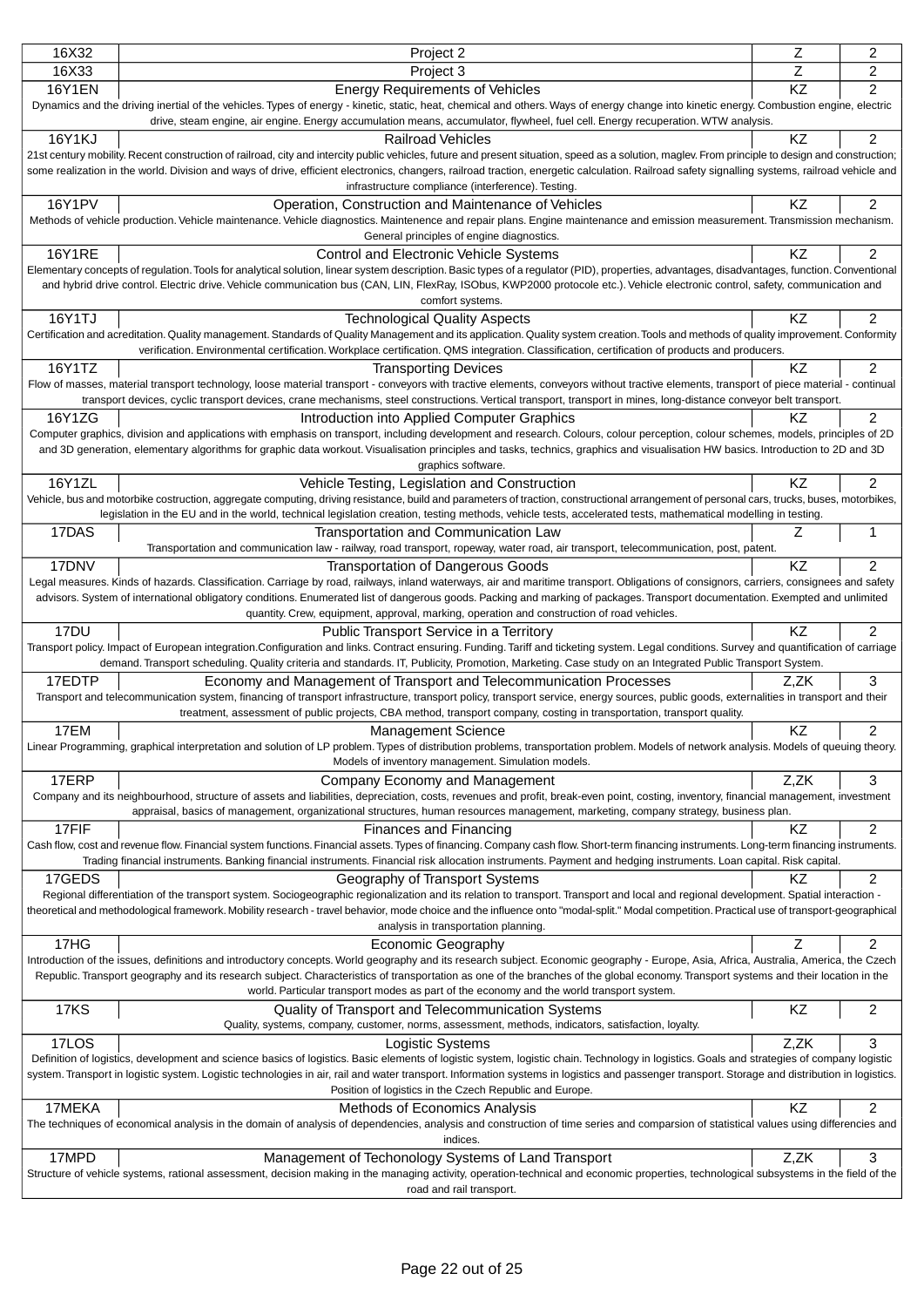| 17MR                                                                                                                                                                                                                                                                             | <b>Managerial Decision Making</b>                                                                                                                                                                                                                                                                                                                                                    | KZ   | 3              |
|----------------------------------------------------------------------------------------------------------------------------------------------------------------------------------------------------------------------------------------------------------------------------------|--------------------------------------------------------------------------------------------------------------------------------------------------------------------------------------------------------------------------------------------------------------------------------------------------------------------------------------------------------------------------------------|------|----------------|
|                                                                                                                                                                                                                                                                                  | Decision making, rationality, process, state of the world, CPM, PERT, trees, group, certainty, risk, uncertainty, preference.                                                                                                                                                                                                                                                        |      |                |
| 17MSTP                                                                                                                                                                                                                                                                           | Small and Medium Enterprise<br>SME, design, plan, market, analysis, finance, management, decision making, survival, growth.                                                                                                                                                                                                                                                          | KZ   | $\overline{c}$ |
| 17MVD                                                                                                                                                                                                                                                                            | Marketing in Transportation                                                                                                                                                                                                                                                                                                                                                          | Z,ZK | 2              |
|                                                                                                                                                                                                                                                                                  | General principles of the marketing applied in transportation. Marketing, marketing research, macroworld, microworld, markets, market positioning, products, brands, package, service,                                                                                                                                                                                               |      |                |
|                                                                                                                                                                                                                                                                                  | pricing, distribution channels, physical distribution, retail, wholesale, promotion, advertising, segmentation, placement, action plan.                                                                                                                                                                                                                                              |      |                |
| 17ODS                                                                                                                                                                                                                                                                            | Optimization on Transportation Networks                                                                                                                                                                                                                                                                                                                                              | Z,ZK | 3              |
|                                                                                                                                                                                                                                                                                  | Introduction to optimization and heuristic methods, metaheristic methods, the history of optimization.Lagrangean approach, assignment problem - Hungarian method, minimum weighted<br>matching, Little's algorithm, vehicle routing problem - an extension of TSP, heuristic solution approaches to vehicle routing problem, local search techniques, Tabu Search, location          |      |                |
|                                                                                                                                                                                                                                                                                  | problems - heuristic algorithms, genetic algorithms and extensions of genetic algorithms.                                                                                                                                                                                                                                                                                            |      |                |
| 17PDO                                                                                                                                                                                                                                                                            | Designing of Public Transport Services                                                                                                                                                                                                                                                                                                                                               | KZ   | 3              |
|                                                                                                                                                                                                                                                                                  | Transport planning, demand elasticity. Strategy and hierarchical planning of public transport system. Line network planning, concept of offer. Integrated periodic timetable. Planning                                                                                                                                                                                               |      |                |
|                                                                                                                                                                                                                                                                                  | process of long-distance and regional transport. Optimised number of rolling-stock, circulation plan of rolling-stock, rolling-stock strategy. Public service liability for various segments.                                                                                                                                                                                        |      |                |
| 17PZL                                                                                                                                                                                                                                                                            | Harmony of particular long-term plans. Controlled competition. Case studies.<br>Carriage and Forwarding                                                                                                                                                                                                                                                                              | Z,ZK | 3              |
|                                                                                                                                                                                                                                                                                  | Carriage, forwarding, economy, transport, supply, storage, warehouses, goods, passengers, insurance, distribution, customs.                                                                                                                                                                                                                                                          |      |                |
| 17RIP                                                                                                                                                                                                                                                                            | <b>Project Management</b>                                                                                                                                                                                                                                                                                                                                                            | KZ   | 2              |
|                                                                                                                                                                                                                                                                                  | Project, influences, pressures and influences. Entrepreneurial plan and capital decision making. Marketing, break-even point assessment. Project management and his characters.                                                                                                                                                                                                      |      |                |
|                                                                                                                                                                                                                                                                                  | Organizational structures in project management. Feasibility study. Capital and operational costs assessment. Process of choosing optimal variant. Cost Benefit Analysis. Models of                                                                                                                                                                                                  |      |                |
|                                                                                                                                                                                                                                                                                  | project financing. Life cycle of project. Financial anal. of capital projects. Project risks.                                                                                                                                                                                                                                                                                        |      |                |
| 17TAC                                                                                                                                                                                                                                                                            | Tariffs and Prices in Transport                                                                                                                                                                                                                                                                                                                                                      |      |                |
|                                                                                                                                                                                                                                                                                  | Transport and division of labour. Costs in transport. External costs. Financing of traffic in transport. Prices and tariffs. Tariffs of railway transport. Tariffs of road transport. Tariffs of road transport. Tariffs of ai<br>and water contract. Transport market. Service arrangement in public interest. Pricing policy history. Pricing in the EU.                           |      |                |
| 17TCHR                                                                                                                                                                                                                                                                           | <b>Tourist Trade Techniques</b>                                                                                                                                                                                                                                                                                                                                                      | Ζ    |                |
|                                                                                                                                                                                                                                                                                  | Development and importance of the tourist trade, summary of tourist trade services with more detailed analysis of transport services and means of transport in the air, water and land                                                                                                                                                                                               |      |                |
|                                                                                                                                                                                                                                                                                  | (rail and road) transport.                                                                                                                                                                                                                                                                                                                                                           |      |                |
| 17TDL                                                                                                                                                                                                                                                                            | <b>Transport Technology and Logistics</b>                                                                                                                                                                                                                                                                                                                                            | Z,ZK | 3              |
|                                                                                                                                                                                                                                                                                  | Basic terms in transport technology and logistics. Particular steps of transport planning. Quantification of carriage relations. Line planning. Timetabling. Planning in pasanger and freight                                                                                                                                                                                        |      |                |
|                                                                                                                                                                                                                                                                                  | transport. Organisation of traffic in each transport means. Technological factors from the point of view of operator and client. Organisation of public city transport. Logistic technologies<br>and their application using various transport means.                                                                                                                                |      |                |
| 17TGA                                                                                                                                                                                                                                                                            | Graph Theory and its Applications in Transport                                                                                                                                                                                                                                                                                                                                       | Z,ZK | 4              |
|                                                                                                                                                                                                                                                                                  | Basic terms of graph theory, paths in graphs, flows in networks, location problems, design problems on graphs, optimum routing, use of graphs in other scientific disciplines.                                                                                                                                                                                                       |      |                |
| 17X31                                                                                                                                                                                                                                                                            | Project 1                                                                                                                                                                                                                                                                                                                                                                            | Ζ    | 2              |
| 17X32                                                                                                                                                                                                                                                                            | Project 2                                                                                                                                                                                                                                                                                                                                                                            | Z    | 2              |
| 17X33                                                                                                                                                                                                                                                                            | Project 3                                                                                                                                                                                                                                                                                                                                                                            | Ζ    | 2              |
| <b>17Y1AF</b>                                                                                                                                                                                                                                                                    | Alternative Forms of Transportation Project Financing                                                                                                                                                                                                                                                                                                                                | KZ   | $\overline{2}$ |
|                                                                                                                                                                                                                                                                                  | There will be specifed such forms of financing in transportation, where the public sector body perform the final debtor, i. e. debtor payments come from its budget, but the final debtor                                                                                                                                                                                            |      |                |
|                                                                                                                                                                                                                                                                                  | is not a direct participant of the transaction and it is not the counterparty of the financial institute which provides the funding. Issue of securities as an alternative source of transportation                                                                                                                                                                                  |      |                |
| 17Y1DZ                                                                                                                                                                                                                                                                           | project.<br><b>Transported Commodities Cognization</b>                                                                                                                                                                                                                                                                                                                               | ΚZ   | 2              |
|                                                                                                                                                                                                                                                                                  | Useful features. Quality. Testing. Standardization. Features relevant for the transport. Packing. Stress. Protection of goods and damage prevention during the carriage. Optimization                                                                                                                                                                                                |      |                |
|                                                                                                                                                                                                                                                                                  | of the choice and effective transport means utility.                                                                                                                                                                                                                                                                                                                                 |      |                |
| <b>17Y1EV</b>                                                                                                                                                                                                                                                                    | <b>Public Sector Economy</b>                                                                                                                                                                                                                                                                                                                                                         | KZ   | 2              |
|                                                                                                                                                                                                                                                                                  | Economic and financial theory of public sector, public choice theory, externalites, decisions about public finance allocation, economic assesment of public projects (CBA, MCA, CEA),                                                                                                                                                                                                |      |                |
|                                                                                                                                                                                                                                                                                  | tax system of the CR, state budget, management of public projects a their economic efficiency assessment, way of elaboration of PPP projects, funding from EU funds, program HDM-4.                                                                                                                                                                                                  |      |                |
| 17Y1LL                                                                                                                                                                                                                                                                           | Logistics of Passenger and Freight Air Transport                                                                                                                                                                                                                                                                                                                                     | KZ   | 2              |
|                                                                                                                                                                                                                                                                                  | Logistics airline passenger and cargo. Aircraft and airport terminals for passenger and cargo transport. Airlines in terms of logistics systems. Aerial transport process passengers and<br>air cargo. Information systems in air transport. Global distribution systems.                                                                                                            |      |                |
| 17Y1ND                                                                                                                                                                                                                                                                           | <b>Maritime Transportation</b>                                                                                                                                                                                                                                                                                                                                                       | KZ   | 2              |
|                                                                                                                                                                                                                                                                                  | History and importance of the maritime transportation, theoretical discipline in maritime transportation, seafaring vessels, maritime ports and their utilization, inland logistic centre and                                                                                                                                                                                        |      |                |
|                                                                                                                                                                                                                                                                                  | maritime ports, transport corridors and link by maritime, river and rail transport I and II, global maritime corridors, logistics of maritime transportation, maritime transportation and smart                                                                                                                                                                                      |      |                |
|                                                                                                                                                                                                                                                                                  | containers, ITS in maritime transport.                                                                                                                                                                                                                                                                                                                                               |      |                |
| <b>17Y1OF</b>                                                                                                                                                                                                                                                                    | <b>Personal Finance</b>                                                                                                                                                                                                                                                                                                                                                              | KZ   | 2              |
|                                                                                                                                                                                                                                                                                  | Personal finance (budget, financing of basic living needs), debt (loans and credits, payment instruments, interest and fees, debt trap), financing of housing (rent, mortgage, savings,<br>consumer loans, refinancing), savings and investments (investment horizon, return, risk, investment strategy), insurance (insurance types, suitability and adequacy), securing the future |      |                |
|                                                                                                                                                                                                                                                                                  | (retirement savings and insurance).                                                                                                                                                                                                                                                                                                                                                  |      |                |
| 17Y1PM                                                                                                                                                                                                                                                                           | Personnel Management                                                                                                                                                                                                                                                                                                                                                                 | KZ   | 2              |
|                                                                                                                                                                                                                                                                                  | Human sources, work group, man as personality, planning, choice, evaluation and education of human sources, work adaptation, teamwork, intercultural communication.                                                                                                                                                                                                                  |      |                |
| <b>17Y1ST</b>                                                                                                                                                                                                                                                                    | <b>Titan Simulation</b>                                                                                                                                                                                                                                                                                                                                                              | ΚZ   | 2              |
|                                                                                                                                                                                                                                                                                  | Titan is a management game simulating the business decisions. Lets 2-8 student groups to produce and compete in the market with the same product. Students set a price and                                                                                                                                                                                                           |      |                |
| determine the quantity and capacity of production, plan budgets for marketing, research and development. They become familiar with the consequences of their decisions by the form<br>of financial corporate reports and they use this information for other business decisions. |                                                                                                                                                                                                                                                                                                                                                                                      |      |                |
| 18KIAD                                                                                                                                                                                                                                                                           | Kinematics and Dynamics                                                                                                                                                                                                                                                                                                                                                              | Z,ZK | 2              |
|                                                                                                                                                                                                                                                                                  | Motion along a line, motion along a curve. Kinematics of rigid plane, kinematics of rigid body. Point mass kinematics, system of point masses. Point mass dynamics and system of point                                                                                                                                                                                               |      |                |
|                                                                                                                                                                                                                                                                                  | masses, equation of motion. Method of Newton. Princle of D'Alembert. Free and forced vibration with one degree of freedom. Viscous damping. Impact theory. Introduction to the                                                                                                                                                                                                       |      |                |
|                                                                                                                                                                                                                                                                                  | solution of vibration with multiple degrees of freedom.                                                                                                                                                                                                                                                                                                                              |      |                |
| 18MR11                                                                                                                                                                                                                                                                           | Materials 1                                                                                                                                                                                                                                                                                                                                                                          | Z,ZK | 3              |
|                                                                                                                                                                                                                                                                                  | Crystal structure. Basics of thermodynamics of metals and their alloys. Balanced binary diagrams. Alloys of iron with carbon. Deterioration of solid solutions. Heating processing of                                                                                                                                                                                                |      |                |
|                                                                                                                                                                                                                                                                                  | steel and cast irons. Physical features. Mechanical features. Dephectostopic testing. Corosion.                                                                                                                                                                                                                                                                                      |      |                |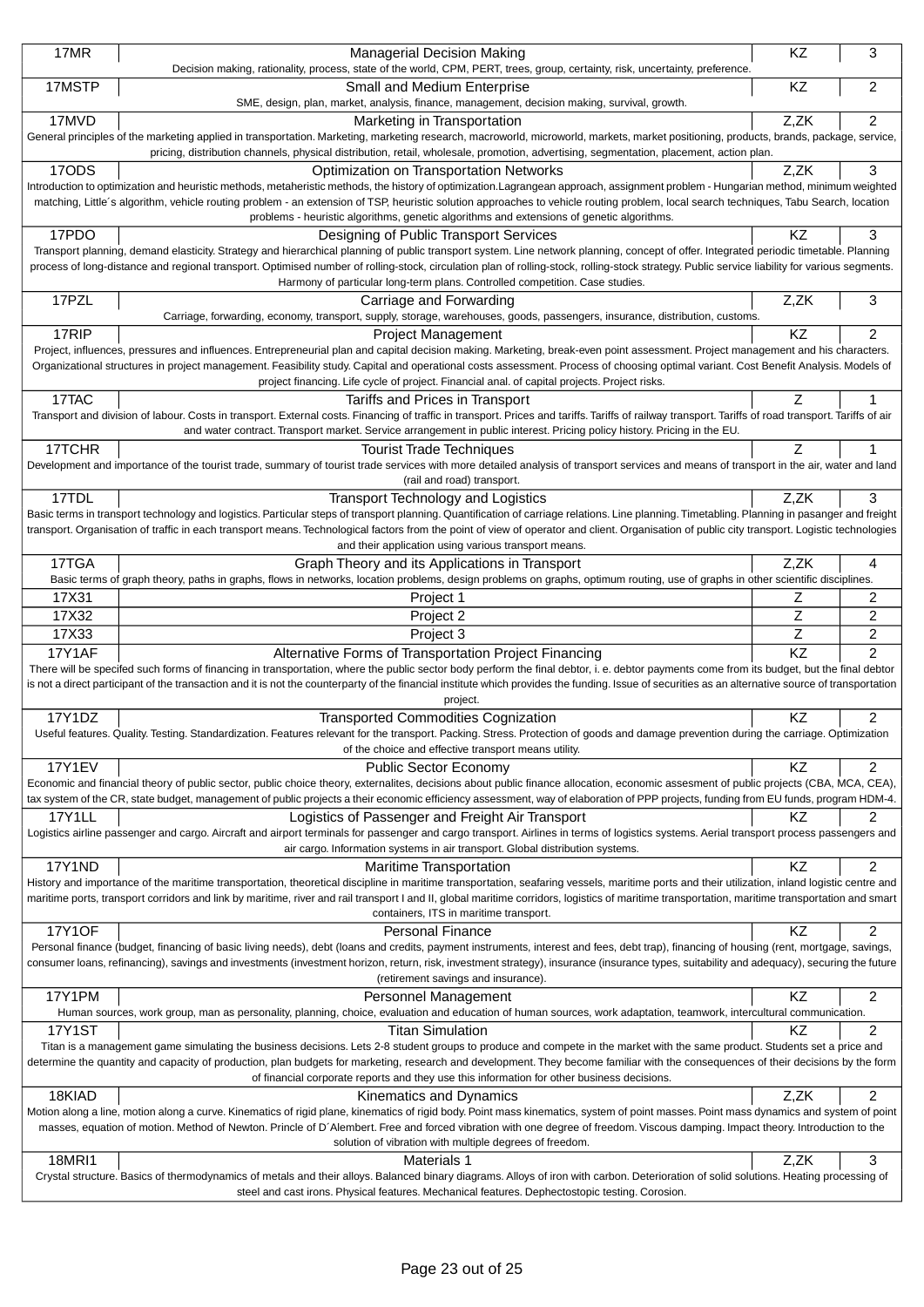| <b>18MRI2</b>                                                                                                                             | <b>Materials 2</b>                                                                                                                                                                            | <b>KZ</b>   | 2                       |
|-------------------------------------------------------------------------------------------------------------------------------------------|-----------------------------------------------------------------------------------------------------------------------------------------------------------------------------------------------|-------------|-------------------------|
|                                                                                                                                           | Fundamental concepts, notions. The main materials groups. Semiconductors. Polymers. Special types of steel. Properties and application of the composite materials.                            |             |                         |
| 18PZP                                                                                                                                     | <b>Elasticity and Strength</b>                                                                                                                                                                | Z.ZK        | 3                       |
|                                                                                                                                           | Tension and compression. Bending of beam. Shear stress during bending of beam. Design and analysis of cross section of beam. Design of riveted, bolted and welded joint of structure.         |             |                         |
|                                                                                                                                           | Analysis of deflection curve of beam. Torsion of circle cross section. Combined loading. Stability of compressed bar and buckling. Beam on elastic foundation. Strength analysis.             |             |                         |
| 18ST                                                                                                                                      | <b>Statics</b>                                                                                                                                                                                | Z,ZK        | 3                       |
|                                                                                                                                           | General system of forces. Calculation of reactions of mass objects and compound systems. Assessment of internal forces on statically determinate beam and simple framework.                   |             |                         |
|                                                                                                                                           | Principle of virtual works. Kinematic method for calculation of reactions of statically determinate systems. Determination of axial forces in truss construction, method of joints and method |             |                         |
|                                                                                                                                           | of sections. Geometry of cross sections. Plane fiber polygons and catenary cables.                                                                                                            |             |                         |
| 18TTED                                                                                                                                    | <b>Creation of Technical Documentation</b>                                                                                                                                                    | ΚZ          | 2                       |
|                                                                                                                                           | Technical standards, international standardization, types of technical drawings, representation of technical objects, technical diagrams and charts, dimensional and geometrical accuracy,    |             |                         |
|                                                                                                                                           | arrangement of drawing sheets, types of schemes and their creation.                                                                                                                           |             |                         |
| 18X31                                                                                                                                     | Project 1                                                                                                                                                                                     | $\mathsf Z$ | 2                       |
| 18X32                                                                                                                                     | Project 2                                                                                                                                                                                     | Z           | 2                       |
| 18X33                                                                                                                                     | Project 3                                                                                                                                                                                     | $\mathsf Z$ | 2                       |
| <b>18Y1AM</b>                                                                                                                             | Anatomy, Mobility and Safety of Man                                                                                                                                                           | KZ          | $\overline{2}$          |
|                                                                                                                                           | Survey of tissues. Anatomical structure and growth of bones. Articular joint. Remodelling of bone tissue. Anatomical structure of muscles. Blood circulation and nervous system. Structure    |             |                         |
|                                                                                                                                           | and biomechanics of muscular-skeletal system. Injury of human organs and musculo-skeletal system during traffic accidents. Mobility of ill and injured man and his treatment. Human           |             |                         |
|                                                                                                                                           | joint prostheses. Protective means and traffic safety regulations.                                                                                                                            |             |                         |
| 18Y1D1                                                                                                                                    | Dynamics of Routes and Vehicles 1                                                                                                                                                             | KZ          | 2                       |
|                                                                                                                                           | Theory and analysis of vibration of multimass systems. Dynamical model of vehicle and interaction with transport structure. Assessment of structure vibration and allowable criteria.         |             |                         |
|                                                                                                                                           | Vibroisolation and absorbers of dynamical effects. Methods of experimental dynamics. FEM in structure dynamics.                                                                               |             |                         |
| <b>18Y1EV</b>                                                                                                                             | <b>Experimental Methods and Numerical Modelling</b>                                                                                                                                           | <b>KZ</b>   | 2                       |
|                                                                                                                                           | Physical properties measured in structural mechanics and dynamics. Principles of strain gauge measurement. Theory of photoelasticimetry, experimental methods in structural dynamics.         |             |                         |
|                                                                                                                                           | Basic principles of numerical methods in structural mechanics and dynamics. Finite element method in statics and dynamics. Geometry development, discretization to elements, types            |             |                         |
|                                                                                                                                           | of structural elements. Boundary conditions. Material models. Solution of problems.                                                                                                           |             |                         |
| <b>18Y1MT</b>                                                                                                                             | <b>Engineering Materials</b>                                                                                                                                                                  | <b>KZ</b>   | 2                       |
|                                                                                                                                           | Systematic overview of main classes of materials used in technical design. In addition to main classes of materials, i. e. metals, ceramics, polymers and composites, attention is paid       |             |                         |
|                                                                                                                                           | to biological materials and to biomimetics. Integral approach to material selection process is also demonstrated based on so called Ashby's selection charts.                                 |             |                         |
| 18Y1SN                                                                                                                                    | <b>Statically Nondeterminated Structures</b>                                                                                                                                                  | ΚZ          | 2                       |
|                                                                                                                                           | Deformations of the beam element, virtual work. Strength method. Frame analysis by strength method. Deformation method. Frame analysis by deformation method. Simple planar                   |             |                         |
|                                                                                                                                           | grid. Beam on elastic Winkler's foundation. Calculation beam on elastic foundation. Basement of the mathematical elasticity. Calculation of walls. Calculation of plates. Cylindrical         |             |                         |
|                                                                                                                                           | shells. Examples of calculations.                                                                                                                                                             |             |                         |
| <b>18Y1UK</b>                                                                                                                             | Introduction of Rail Vehicles                                                                                                                                                                 | KZ          | 2                       |
|                                                                                                                                           | Basic characteristics and parameters rail transport systems - railway and urban transport. Basis driving mechanics rail vehicles - equation of motion train and unit trains. Rolling and      |             |                         |
|                                                                                                                                           | track resistance. Total running resistance. Acceleration force. Analyzing driving cycle rail vehicle. Speed-power diagrams and characteristics rail vehicle - hydromechanic, hydrodynamic     |             |                         |
|                                                                                                                                           | and electric drive. Design concept rail vehicles and drive of wheel set.                                                                                                                      |             |                         |
| 20SSA                                                                                                                                     | <b>Systems Analysis</b>                                                                                                                                                                       | Z.ZK        | 3                       |
|                                                                                                                                           | Systems identification. Typical tasks of systems analysis: on the interface, routes in system, decomposition and integration, on systems feedback. Capacity tasks, process analysis.          |             |                         |
|                                                                                                                                           | Task about behaviour, aim behaviour, the genetic code, architecture and identity of systems. Fundamentals of technical cybernetics, stability and reliability of systems.                     |             |                         |
| 20UIS                                                                                                                                     | Introduction to ITS                                                                                                                                                                           | Z.ZK        | 3                       |
|                                                                                                                                           | Intelligent Transport Systems (ITS), their objectives and vision. ITS in the world, in Europe and in the Czech Republic. Architecture of ITS and the role of standardization. Information     |             |                         |
|                                                                                                                                           | and navigation systems. ITS in road, rail and combine transport. Design of ITS, organization, preparation and implementation of the project. Current projects in the Czech Republic.          |             |                         |
| 20X31                                                                                                                                     | Project 1                                                                                                                                                                                     | Ζ           | 2                       |
| 20X32                                                                                                                                     | Project 2                                                                                                                                                                                     | Z           | 2                       |
| 20X33                                                                                                                                     | Project 3                                                                                                                                                                                     | Z           | $\overline{\mathbf{c}}$ |
| <b>20Y1IC</b>                                                                                                                             | Human Machine Interaction                                                                                                                                                                     | KZ          | $\overline{2}$          |
|                                                                                                                                           | Interaction of human-system. Methods and procedures for detecting decrease in attention. Used software and hardware tools. Bio-feedback, EEG measurements.                                    |             |                         |
| 20Y1K                                                                                                                                     | Cybernetics                                                                                                                                                                                   | KZ          | 2                       |
|                                                                                                                                           | Fundamentals of information theory, dynamic systems, the principle of feedback, logical systems. Finite automata as a special case of dynamical systems. Relations between languages          |             |                         |
|                                                                                                                                           | and automata.                                                                                                                                                                                 |             |                         |
| <b>20Y1NS</b>                                                                                                                             | <b>Neural Networks</b>                                                                                                                                                                        | KZ          | 2                       |
|                                                                                                                                           | The basic structure and function of human brain and its main functional blocks and building elements - neurons. Models of neurons, modelling their networks and the basic paradigms           |             |                         |
|                                                                                                                                           | of artificial neural networks.                                                                                                                                                                |             |                         |
| 20Y1OI                                                                                                                                    | Fare Collection and Information Systems                                                                                                                                                       | KZ          | 2                       |
|                                                                                                                                           | Fare collection systems in public transport and their components (on-board units, validators, turnstiles, ). Information systems and their components for users (timetables, maps,            |             |                         |
|                                                                                                                                           | panels ) and operators (cycles, location or current delay of vehicles, ). The issue of tariff systems. Other examples of clearance systems (parking).                                         |             |                         |
| 20Y1PO                                                                                                                                    | Weather, Air Quality and Transportation                                                                                                                                                       | KZ          | 2                       |
|                                                                                                                                           | State of the atmosphere, weather observation network, weather in transportation, road meteorology. Weather forecasting, data assimilation, probabilistic forecasts, forecast evaluation.      |             |                         |
|                                                                                                                                           | Air quality, main pollutants and their effects, atmospheric chemistry, traffic emissions. Greenhouse gasses, carbon cycle, a role of energy and transportation in climate change.             |             |                         |
| 20Y1SC                                                                                                                                    | Sensors and Actuators                                                                                                                                                                         | ΚZ          | 2                       |
|                                                                                                                                           | Principles of sensors and actuators. Basics of measuring theory and actuating influence. The respective technologies and construction principles. Sensors of mechanical, electro-magnetic,    |             |                         |
| state (temperature, humidity), chemical and particle flow values. Electrical, pneumatic and hydraulic actuators and solid phase elements. |                                                                                                                                                                                               |             |                         |
| 20Y1TD                                                                                                                                    | <b>Telematics Databases</b>                                                                                                                                                                   | KZ          | 2                       |
|                                                                                                                                           | Issue of telematics databases, work with OpenStreetMap layer, use of Linux OS and PostgreSQL with PostGIS extension, real traffic data.                                                       |             |                         |
| 20Y1TE                                                                                                                                    | Technology of Electronic Systems                                                                                                                                                              | KZ          | $\overline{c}$          |
|                                                                                                                                           | Characteristics of the technological process, the relation of the design, construction and technology. General scheme of technological process. Principles and characteristics of basic       |             |                         |
|                                                                                                                                           | electronic elements. Basic technology of integrated circuits. Synthesis of integrated circuits. Higher levels of technology components. Measurement, diagnostics, reliability. Operational    |             |                         |
|                                                                                                                                           | aspects of electronic systems.                                                                                                                                                                |             |                         |
| 21X31                                                                                                                                     | Project 1                                                                                                                                                                                     | $\mathsf Z$ | $\overline{2}$          |